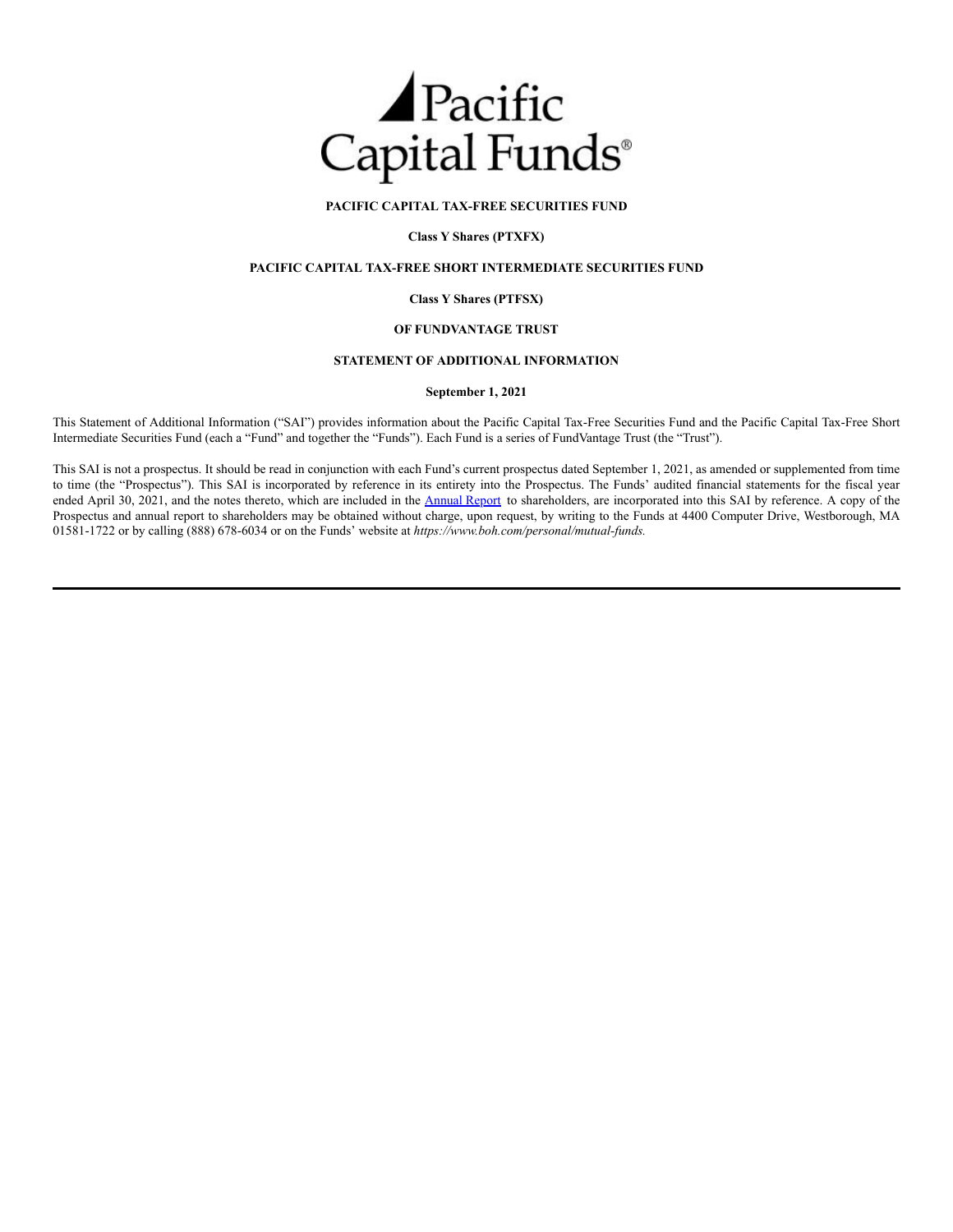### **TABLE OF CONTENTS**

| <b>General Information</b>                                      |       |
|-----------------------------------------------------------------|-------|
| <b>Investment Policies</b>                                      |       |
| Disclosure of Portfolio Holdings                                | 23    |
| <b>Investment Limitations</b>                                   | 25    |
| <b>Trustees and Officers</b>                                    | 27    |
| Code of Ethics                                                  | 30    |
| <b>Proxy Voting</b>                                             | 31    |
| <b>Control Persons and Principal Holders of Securities</b>      | 31    |
| <b>Investment Advisory Services</b>                             | 32    |
| <b>Portfolio Manager</b>                                        | 33    |
| <b>Administration and Accounting Services</b>                   | 34    |
| <b>Additional Service Providers</b>                             | 35    |
| <b>Brokerage Allocation and Other Practices</b>                 | 35    |
| <b>Additional Compensation to Financial Intermediaries</b>      | 36    |
| <b>Distribution of Shares</b>                                   | 36    |
| <b>Capital Stock and Other Securities</b>                       | 37    |
| Purchase, Redemption and Pricing of Shares                      | 37    |
| <b>Dividends</b>                                                | 37    |
| Certain Material U.S. Federal Income Tax Considerations         | 38    |
| <b>Financial Statements</b>                                     | 49    |
| $\Delta$ ppendix $A$ — Description of Ratings                   | $A-1$ |
| Appendix $B \rightarrow P$ Proxy Voting Policies of the Adviser | $B-1$ |
|                                                                 |       |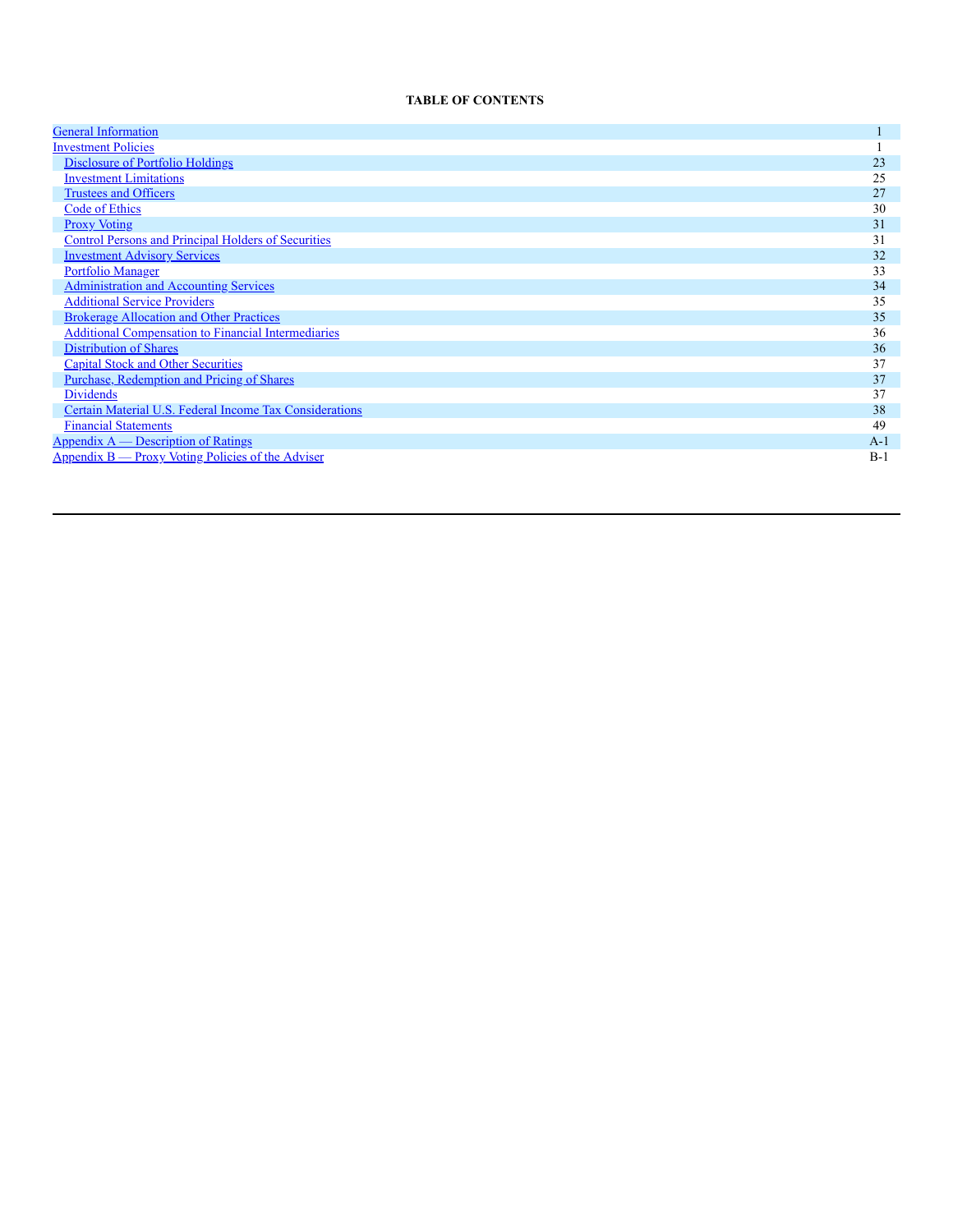### **GENERAL INFORMATION**

<span id="page-2-0"></span>The Trust was organized as a Delaware statutory trust on August 28, 2006. The Trust is a series trust authorized to issue separate series or classes of shares of beneficial interest. This SAI only relates to the Funds. The Trust has established each Fund as a separate series of the Trust. Each Fund offers Class Y shares. The Asset Management Group of Bank of Hawaii (the "Adviser") serves as investment adviser to the Funds. Each Fund is a non-diversified open-end management investment company registered under the Investment Company Act of 1940, as amended (the "1940 Act"). As non-diversified funds, the Funds are not limited by the 1940 Act with regard to the portion of their assets that may be invested in the securities of a single issuer. The Funds, however, intend to maintain the required level of diversification and otherwise conduct their operations so as to qualify as a regulated investment company ("RIC") for purposes of the Internal Revenue Code of 1986, as amended (the "IRC"), to relieve the Funds of any liability for federal income tax to the extent that their earnings are distributed to shareholders. The IRC test applies at the end of each fiscal quarter and generally requires that at least 50% of the value of the Funds' total assets be represented by the types of assets that satisfy the asset diversification requirement imposed by the 1940 Act. In addition, no more than 25% of the value of the Funds' assets may be invested in the securities of any one issuer. Stocks of particular issuers, or issuers in particular industries, may dominate the investment portfolio of the Fund, which may adversely affect the performance of the Funds or subject them to greater price volatility than that experienced by more diversified investment companies.

The Pacific Capital Tax-Free Securities Fund and the Pacific Capital Tax-Free Short Intermediate Securities Fund operated as the Tax-Free Securities Fund and the Tax-Free Short Intermediate Securities Fund, respectively, series of Pacific Capital Funds (the "Predecessor Funds"). Before each Fund commenced operations, substantially all of the assets of each Predecessor Fund were transferred to its corresponding Fund in a tax-free reorganization (the "Reorganization"). The Reorganization occurred on June 28, 2010 after being approved by shareholders of the Predecessor Funds. As a result of the Reorganization, the performance and accounting history of each Predecessor Fund has been assumed by its corresponding Fund. Financial and performance information prior to June 28, 2010 included herein is that of the Predecessor Funds.

# **INVESTMENT POLICIES**

<span id="page-2-1"></span>The following supplements the information contained in the Prospectus concerning the investment objectives and policies of the Funds. The investment limitations below are considered to be non-fundamental policies which may be changed at any time by a vote of the Fund's Board of Trustees, unless designated as a "Fundamental" policy. In addition, any stated percentage limitations are measured at the time of the purchase of a security.

**BANK OBLIGATIONS.** Bank and savings and loan obligations in which the Funds may invest include certificates of deposit, bankers' acceptances, fixed time deposits and interest bearing demand accounts. Certificates of deposit are negotiable certificates issued against funds deposited in a commercial bank for a definite period of time and earning a specified return. Bankers' acceptances are negotiable drafts or bills of exchange, normally drawn by an importer or exporter to pay for specific merchandise, which are "accepted" by a bank, meaning, in effect, that the bank unconditionally agrees to pay the face value of the instrument on maturity. Fixed time deposits are bank obligations payable at a stated maturity date and bearing interest at a fixed rate. Fixed time deposits may be withdrawn on demand by the investor but may be subject to early withdrawal penalties which vary depending upon market conditions and the remaining maturity of the obligation. There are no contractual restrictions on the right to transfer a beneficial interest in a fixed time deposit to a third party, although there is no market for such deposits. Interest bearing demand accounts are insured by the Federal Deposit Insurance Corporation ("FDIC") up to \$250,000 through December 31, 2013. The FDIC is an independent agency of the United States Government, and FDIC deposit insurance is backed by the full faith and credit of the United States Government.

The Funds limit their bank investments to dollar-denominated obligations of U.S., Canadian, Asian, Australian or European banks which have more than \$500 million in total assets at the time of investment or of United States savings and loan associations which have more than \$11 billion in total assets at the time of investment and, in the case of U.S. banks, are members of the Federal Reserve System or are examined by the Comptroller of the Currency or whose deposits are insured by the FDIC.

Obligations of foreign banks involve somewhat different investment risks than those affecting obligations of United States banks, including the possibilities that their liquidity could be impaired because of future political and economic developments, that their obligations may be less marketable than comparable obligations of United States banks, that a foreign jurisdiction might impose withholding taxes on interest income payable on those obligations, that foreign deposits may be seized or nationalized, that foreign governmental restrictions such as exchange controls may be adopted which might adversely affect the payment of principal and interest on those obligations and that the selection of those obligations may be more difficult because there may be less publicly available information concerning foreign banks or the accounting, auditing and financial reporting standards, practices and requirements applicable to foreign banks may differ from those applicable to United States banks. Foreign banks are not generally subject to examination by any U.S. Government agency or instrumentality.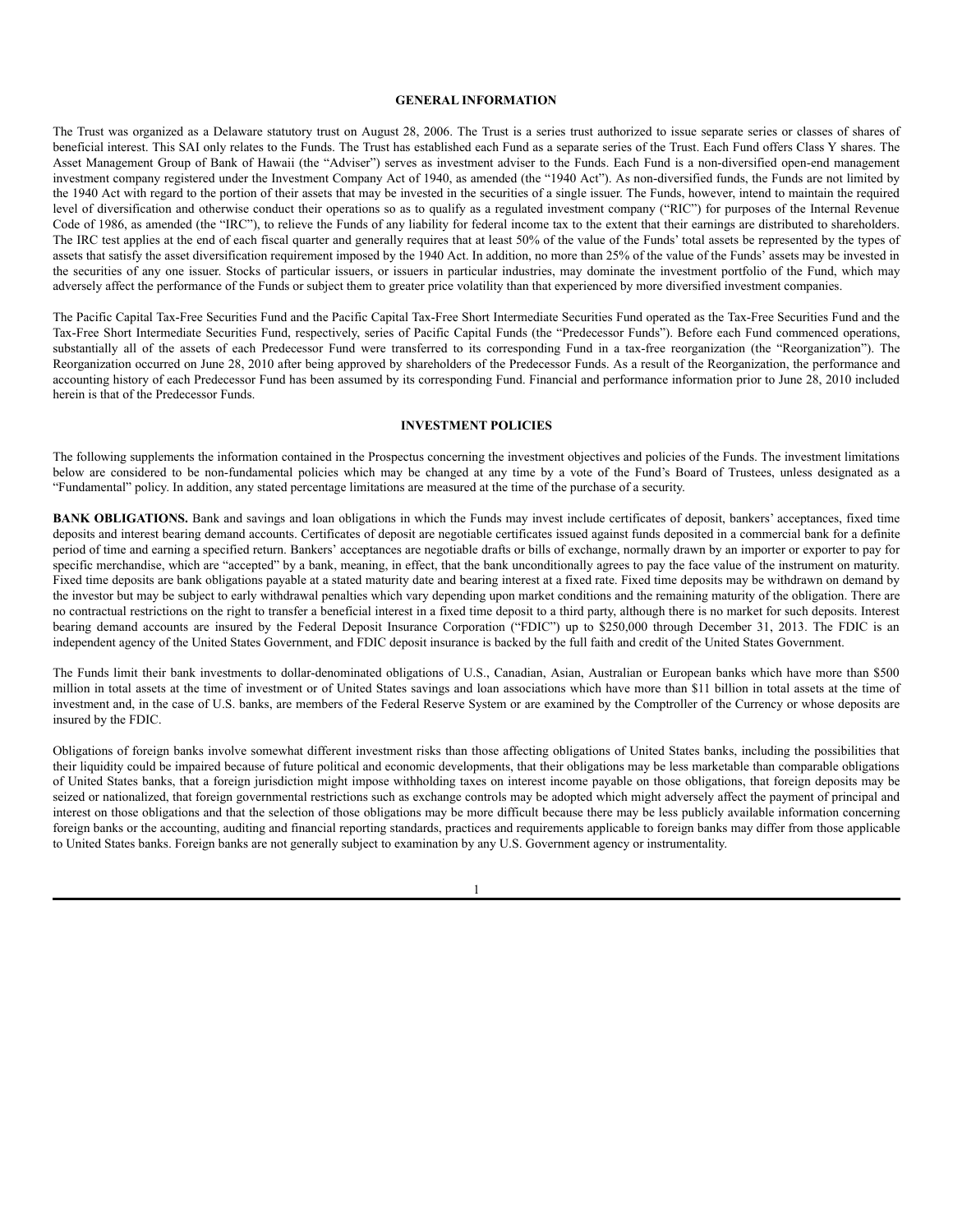- **BANKERS' ACCEPTANCES**. Bankers' acceptances are credit instruments evidencing the obligation of a bank to pay a draft that has been drawn on it by a customer. These instruments reflect the obligation of both the bank and the drawer to pay the face amount of the instrument upon maturity.
- **CERTIFICATES OF DEPOSIT**. Certificates of deposit are certificates evidencing the indebtedness of a commercial bank to repay funds deposited with it for a definite period of time (usually from 14 days to one year) at a stated or variable interest rate. Variable rate certificates of deposit provide that the interest rate will fluctuate on designated dates based on changes in a designated base rate (such as the composite rate for certificates of deposit established by the Federal Reserve Bank of New York).
- TIME DEPOSITS. Time deposits are bank deposits for fixed periods of time. Fixed time deposits may be withdrawn on demand by the investor, but may be subject to early withdrawal penalties which may vary depending upon market conditions and the remaining maturity of the obligation. There are no contractual restrictions on the right to transfer a beneficial interest in a fixed time deposit to a third party, although there is no market for such deposits.

**BORROWING.** Each Fund may borrow money to the extent permitted under the 1940 Act, and as interpreted, modified or otherwise permitted by regulatory authority having jurisdiction, from time to time. This means that, in general, a Fund may borrow money from banks for any purpose on a secured basis in an amount up to 33-1/3% of the Fund's total assets. A Fund may also borrow money for temporary administrative purposes on an unsecured basis in an amount not to exceed 5% of the Fund's total assets.

Specifically, provisions of the 1940 Act require a Fund to maintain continuous asset coverage (that is, total assets including borrowings, less liabilities exclusive of borrowings) of 300% of the amount borrowed, with an exception for borrowings not in excess of 5% of the Fund's total assets made for temporary administrative purposes. Any borrowings for temporary administrative purposes in excess of 5% of the Fund's total assets must maintain continuous asset coverage. If the 300% asset coverage should decline as a result of market fluctuations or other reasons, a Fund may be required to sell some of its portfolio holdings within three days to reduce the debt and restore the 300% asset coverage, even though it may be disadvantageous from an investment standpoint to sell securities at that time.

As noted below, a Fund also may enter into certain transactions, including reverse repurchase agreements (or economically similar transactions), that can be viewed as constituting a form of borrowing or financing transaction by the Fund. To the extent a Fund covers its commitment under a reverse repurchase agreement by the segregation or "earmarking" of assets determined in accordance with procedures adopted by the Board of Trustees, equal in value to the amount of the Fund's commitment to repurchase, such an agreement will not be considered a "senior security" by the Fund and therefore will not be subject to the 300% asset coverage requirement otherwise applicable to borrowings by the Funds. Borrowing will tend to exaggerate the effect on net asset value ("NAV") of any increase or decrease in the market value of a Fund's portfolio. Money borrowed will be subject to interest costs which may or may not be recovered by appreciation of the securities purchased. A Fund also may be required to maintain minimum average balances in connection with such borrowing or to pay a commitment or other fee to maintain a line of credit; either of these requirements would increase the cost of borrowing over the stated interest rate.

Each Fund may enter into reverse repurchase agreements and economically similar transactions. A reverse repurchase agreement involves the sale of a portfolioeligible security by a Fund, coupled with its agreement to repurchase the instrument at a specified time and price. Under a reverse repurchase agreement, a Fund continues to receive any principal and interest payments on the underlying security during the term of the agreement. A Fund typically will segregate or "earmark" assets determined to be liquid by the Adviser in accordance with procedures established by the Board of Trustees, equal (on a daily mark-to-market basis) to its obligations under reverse repurchase agreements. However, reverse repurchase agreements involve the risk that the market value of securities retained by a Fund may decline below the repurchase price of the securities sold by such Fund which it is obligated to repurchase. Reverse repurchase agreements are considered to be borrowings by the Funds under the 1940 Act. To the extent that positions in reverse repurchase agreements are not covered through the segregation or "earmarking" of liquid assets at least equal to the amount of any forward purchase commitment, such transactions would be subject to the Funds' limitations on borrowings. The Funds have adopted non-fundamental limitations which restrict circumstances in which and the degree to which the Funds can engage in borrowing. See the section entitled "Investment Limitations," below.

**COMMERCIAL PAPER**. Each Fund may invest in commercial paper that is rated at the date of purchase in the highest rating category assigned by a nationally recognized statistical rating organization ("NRSRO") or unrated if considered by the Adviser to be of comparable quality. Each Fund may invest in tax-exempt commercial paper that is rated at the date of purchase in one of the two highest rating categories by an NRSRO or not rated but is considered by the Adviser to be of comparable quality. See "Municipal Securities" below. Commercial paper consists of short-term (up to 270 days) unsecured promissory notes and variable floating rate demand notes issued by domestic and foreign bank holding companies, corporations and financial institutions as well as similar taxable and taxexempt instruments issued by government agencies and instrumentalities.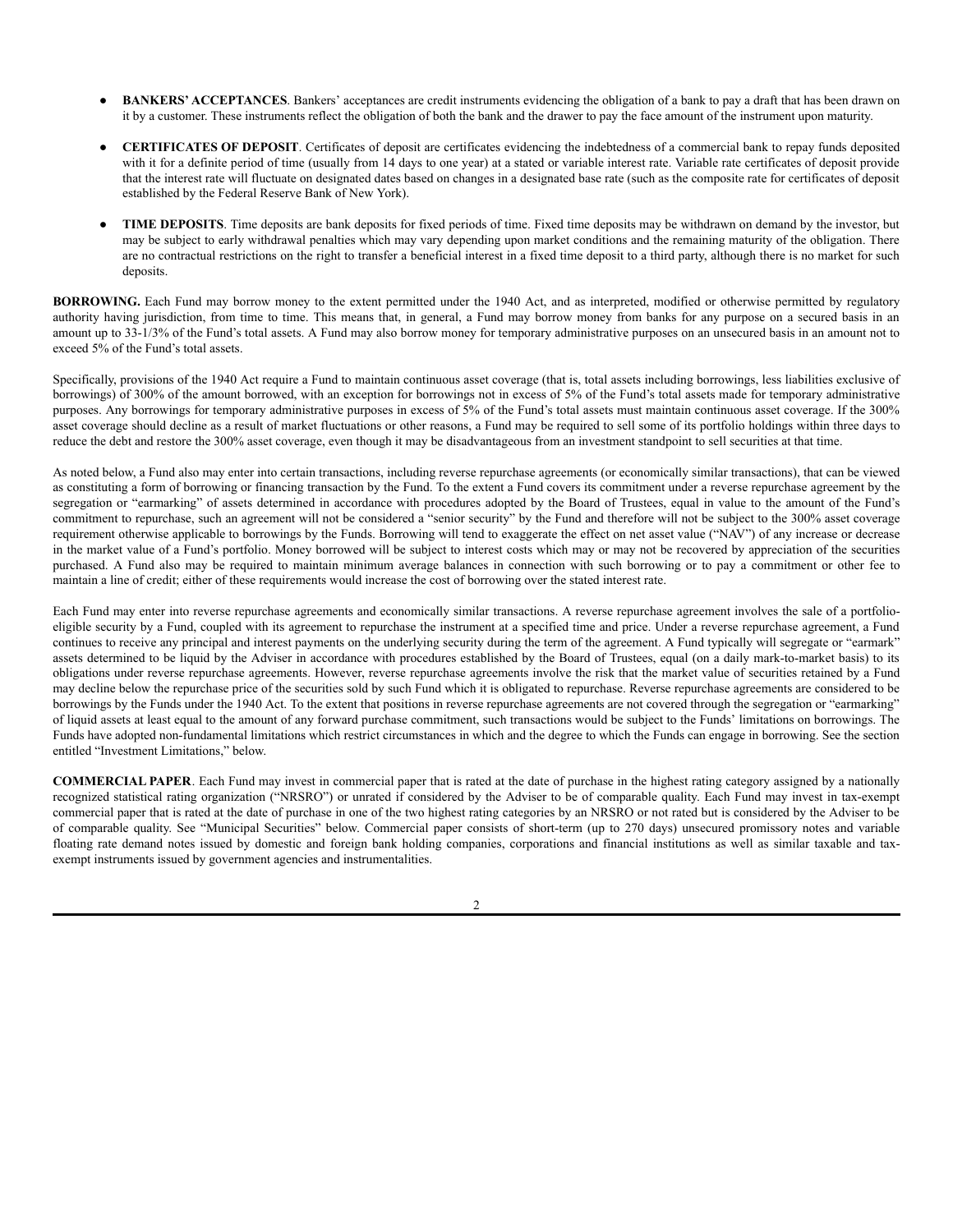**CREDIT RATINGS.** Credit ratings evaluate the safety of principal and interest payments, not market value risk. The rating of an issuer is also heavily weighted by past developments and does not necessarily reflect probable future conditions. There is frequently a lag between the time a rating is assigned and the time it is updated. Also, because credit rating agencies may fail to timely change credit ratings to reflect subsequent events, the Adviser must monitor the issuers of bonds in a Fund's portfolio to determine if the issuers will have sufficient cash flow and profits to meet required principal and interest payments, and to assure the bonds' liquidity so that the Fund can meet redemption requests.

To the extent the rating of a debt security by an NRSRO changes as a result of changes in such organization or its rating systems, each Fund will attempt to use comparable ratings as standards for investments in accordance with the investment policies contained in its Prospectus and in this SAI. The ratings of the NRSROs currently used by the Funds are more fully described in Appendix A to this SAI.

**CYBER SECURITY.** The Fund and its service providers are susceptible to operational and information security risks due to cyber security incidents. In general, cyber security incidents can result from deliberate attacks or unintentional events. Cyber security attacks include, but are not limited to, gaining unauthorized access to digital systems (e.g., through "hacking" or malicious software coding) for purposes of misappropriating assets or sensitive information, corrupting data or causing operational disruption. Cyber attacks also may be carried out in a manner that does not require gaining unauthorized access, such as causing denial-ofservice attacks on websites (*i.e.*, efforts to make services unavailable to intended users). Cyber security incidents affecting the Adviser, Transfer Agent or Custodian or other service providers such as financial intermediaries have the ability to cause disruptions and impact business operations, potentially resulting in financial losses, including by interference with the Fund's ability to calculate its NAV; impediments to trading for the Fund's portfolio; the inability of fund shareholders to transact business with the Fund; violations of applicable privacy, data security or other laws; regulatory fines and penalties; reputational damage; reimbursement or other compensation or remediation costs; legal fees; or additional compliance costs. Similar adverse consequences could result from cyber security incidents affecting issuers of securities in which the Fund invests, counterparties with which the Fund engages in transactions, governmental and other regulatory authorities, exchange and other financial market operators, banks, brokers, dealers, insurance companies and other financial institutions and other parties. While information risk management systems and business continuity plans have been developed which are designed to reduce the risks associated with cyber security, there are inherent limitations in any cyber security risk management systems or business continuity plans, including the possibility that certain risks have not been identified.

**DEBT SECURITIES.** Debt securities represent money borrowed that obligates the issuer (e.g., a corporation, municipality, government or government agency) to repay the borrowed amount at maturity (when the obligation is due and payable) and usually to pay the holder interest at specific times. Each of the Funds may invest in debt securities issued by domestic and foreign issuers. The Funds may only invest in U.S. dollar-denominated foreign debt securities. The debt securities in which the Funds will invest generally will be of investment grade (i.e., rated in the top four rating categories by an NRSRO), or, if unrated, determined to be of comparable quality by the Adviser.

**DERIVATIVE INSTRUMENTS.** The Funds may, to the extent permitted by their investment objectives and policies, purchase and sell (write) both put options and call options on securities and securities indexes, enter into interest rate and index futures contracts, and purchase and sell options on such futures contracts ("futures options") for hedging or cash management purposes, to seek to replicate the composition and performance of a particular index, or as part of their overall investment strategies. If other types of financial instruments, including other types of options, futures contracts, or futures options are traded in the future, a Fund may also use those instruments, provided that such instruments are consistent with the Fund's investment objective. To the extent that a Fund uses futures and/or options on futures, it will do so in accordance with Rule 4.5 adopted by the Commodity Futures Trading Commission ("CFTC") pursuant to the Commodity Exchange Act ("CEA").

The value of some derivative instruments in which the Funds invest may be particularly sensitive to changes in prevailing interest rates, and, like the other investments of the Funds, the ability of a Fund to successfully utilize these instruments may depend in part upon the ability of the Adviser to forecast interest rates and other economic factors correctly. If the Adviser incorrectly forecasts such factors and has taken positions in derivative instruments contrary to prevailing market trends, the Funds could be exposed to the risk of loss.

The Funds might not employ any of the strategies described below, and no assurance can be given that any strategy used will succeed. If the Adviser incorrectly forecasts interest rates, market values or other economic factors in using a derivatives strategy for a Fund, the Fund might have been in a better position if it had not entered into the transaction at all. Also, suitable derivative transactions may not be available in all circumstances. The use of these strategies involves certain special risks, including a possible imperfect correlation, or even no correlation, between price movements of derivative instruments and price movements of related investments. While some strategies involving derivative instruments can reduce the risk of loss, they can also reduce the opportunity for gain or even result in losses by offsetting favorable price movements in related investments or otherwise, due to the possible inability of a Fund to purchase or sell a portfolio security at a time that otherwise would be favorable, the possible need to sell a portfolio security at a disadvantageous time because the Fund is required to maintain asset coverage, offsetting positions in connection with transactions in derivative instruments or the possible inability of a Fund to close out or to liquidate its derivatives positions. In addition, a Fund's use of such instruments may cause the Fund to realize higher amounts of short-term capital gains (generally taxed at ordinary income tax rates) than if it had not used such instruments. If a Fund gains exposure to an asset class using derivative instruments backed by a collateral portfolio of fixed income instruments, changes in the value of the fixed income instruments may result in greater or lesser exposure to that asset class than would have resulted from a direct investment in securities comprising that asset class.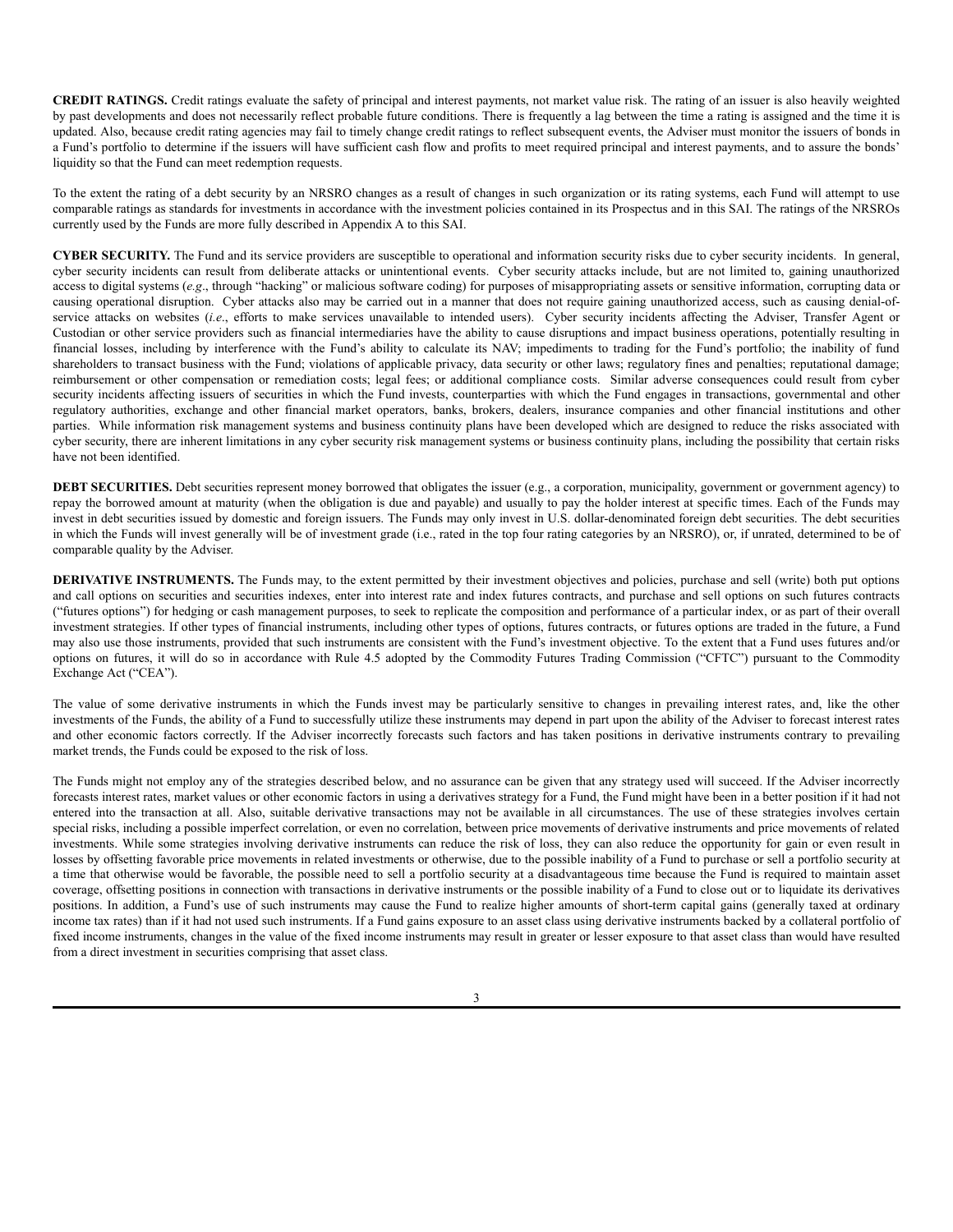Options on Securities and Indexes. A Fund may purchase put and call options and write covered put and call options on securities in which such Fund may invest, provided the value of the securities underlying such options do not exceed 5% of the Fund's net assets in the aggregate and (1) are traded on registered domestic securities exchanges or (2) result from separate privately negotiated transactions in the over-the-counter market with primary U.S. Government securities dealers recognized by the Board of Governors of the Federal Reserve System.

An option on a security (or index) is a contract that gives the holder of the option, in return for a premium, the right to buy from (in the case of a call) or sell to (in the case of a put) the writer of the option the security underlying the option (or the cash value of the index) at a specified exercise price at any time during the term of the option. The writer of an option on a security has the obligation upon exercise of the option to deliver the underlying security upon payment of the exercise price or to pay the exercise price upon delivery of the underlying security. Upon exercise, the writer of an option on an index is obligated to pay the difference between the cash value of the index and the exercise price multiplied by the specified multiplier for the index option. (An index is designed to reflect features of a particular financial or securities market, a specific group of financial instruments or securities or certain economic indicators.)

A Fund will write call options and put options only if they are "covered." In the case of a call option on a security, the option is "covered" if a Fund owns the security underlying the call or has an absolute and immediate right to acquire that security without additional cash consideration (or, if additional cash consideration is required, cash or other assets determined to be liquid by the Adviser in accordance with procedures established by the Board of Trustees, in such amount are segregated or "earmarked") upon conversion or exchange of other securities held by the Fund. For a call option on an index, the option is covered if a Fund maintains with its custodian assets determined to be liquid by the Adviser in accordance with procedures established by the Board of Trustees, in an amount equal to the contract value of the index. A call option is also covered if the Fund holds a call on the same security or index as the call written where the exercise price of the call held is (i) equal to or less than the exercise price of the call written, or (ii) greater than the exercise price of the call written, provided the difference is maintained by the Fund in segregated or "earmarked" assets determined to be liquid by the Adviser in accordance with procedures established by the Board of Trustees. A put option on a security or an index is "covered" if a Fund segregates or "earmarks" assets determined to be liquid by the Adviser in accordance with procedures established by the Board of Trustees equal to the exercise price. A put option is also covered if a Fund holds a put on the same security or index as the put written where the exercise price of the put held is (i) equal to or greater than the exercise price of the put written, or (ii) less than the exercise price of the put written, provided the difference is maintained by the Fund in segregated or "earmarked" assets determined to be liquid by the Adviser in accordance with procedures established by the Board of Trustees.

If an option written by a Fund expires unexercised, the Fund realizes a capital gain equal to the premium received at the time the option was written. If an option purchased by a Fund expires unexercised, the Fund realizes a capital loss equal to the premium paid. Prior to the earlier of exercise or expiration, an exchange traded option may be closed out by an offsetting purchase or sale of an option of the same series (type, exchange, underlying security or index, exercise price and expiration). There can be no assurance, however, that a closing purchase or sale transaction can be effected when a Fund desires.

A Fund may sell put or call options it has previously purchased, which could result in a net gain or loss depending on whether the amount realized on the sale is more or less than the premium and other transaction costs paid on the put or call option which is sold. Prior to exercise or expiration, an option may be closed out by an offsetting purchase or sale of an option of the same series. A Fund will realize a capital gain from a closing purchase transaction if the cost of the closing option is less than the premium received from writing the option, or, if it is more, the Fund will realize a capital loss. If the premium received from a closing sale transaction is more than the premium paid to purchase the option, a Fund will realize a capital gain or, if it is less, the Fund will realize a capital loss. The principal factors affecting the market value of a put or a call option include supply and demand, interest rates, the current market price of the underlying security or index in relation to the exercise price of the option, the volatility of the underlying security or index and the time remaining until the expiration date.

The premium paid for a put or call option purchased by a Fund is an asset of the Fund. The premium received for an option written by a Fund is recorded as a deferred credit. The value of an option purchased or written is marked to market daily and is valued at the closing price on the exchange on which it is traded or, if not traded on an exchange or no closing price is available, at the mean between the last bid and asked prices.

Risks Associated with Options on Securities and Indexes. There are several risks associated with transactions in options on securities and on indexes. For example, there are significant differences between the securities and options markets that could result in an imperfect correlation between these markets, causing a given transaction not to achieve its objectives. A decision as to whether, when and how to use options involves the exercise of skill and judgment, and even a wellconceived transaction may be unsuccessful to some degree because of market behavior or unexpected events.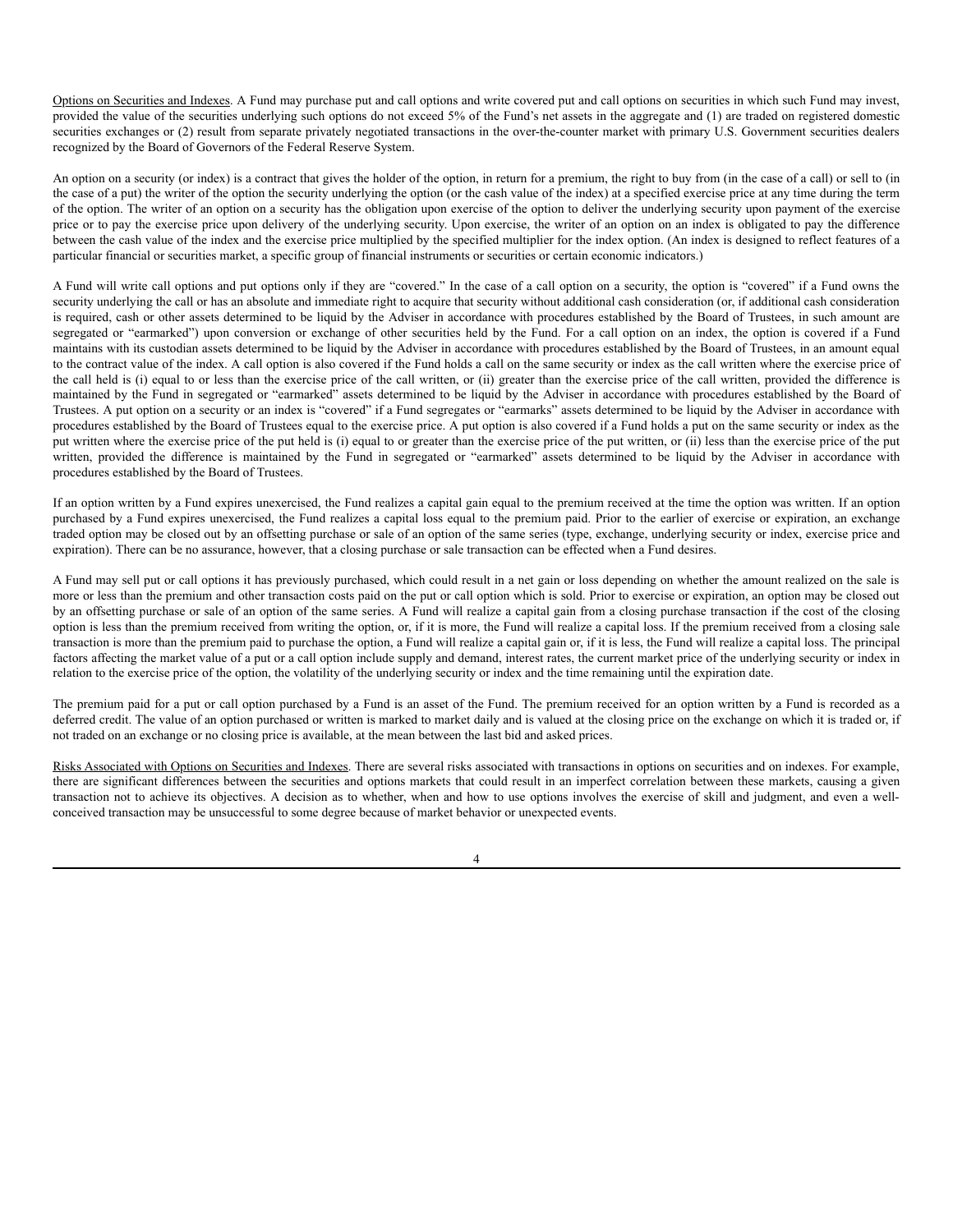The writer of an option has no control over the time when it may be required to fulfill its obligation as a writer of the option. Once an option writer has received an exercise notice, it cannot effect a closing purchase transaction in order to terminate its obligation under the option and must deliver the underlying security at the exercise price. If a put or call option purchased by a Fund is not sold when it has remaining value, and if the market price of the underlying security remains equal to or greater than the exercise price (in the case of a put), or remains less than or equal to the exercise price (in the case of a call), the Fund will lose its entire investment in the option. Also, where a put or call option on a particular security is purchased to hedge against price movements in a related security, the price of the put or call option may move more or less than the price of the related security.

There can be no assurance that a liquid market will exist when a Fund seeks to close out an option position. If a Fund were unable to close out an option that it had purchased on a security, it would have to exercise the option in order to realize any profit or the option may expire worthless. If a Fund were unable to close out a covered call option that it had written on a security, it would not be able to sell the underlying security unless the option expired without exercise. As the writer of a covered call option, a Fund forgoes, during the option's life, the opportunity to profit from increases in the market value of the security covering the call option above the sum of the premium and the exercise price of the call.

If trading were suspended in an option purchased by a Fund, the Fund would not be able to close out the option. If restrictions on exercise were imposed, the Fund might be unable to exercise an option it has purchased. Except to the extent that a call option on an index written by the Fund is covered by an option on the same index purchased by the Fund, movements in the index may result in a loss to the Fund; however, such losses may be mitigated by changes in the value of the Fund's securities during the period the option was outstanding.

To the extent that the Fund writes a call option on a security it holds in its portfolio and intends to use such security as the sole means of "covering" its obligation under the call option, the Fund has, in return for the premium on the option, given up the opportunity to profit from a price increase in the underlying security above the exercise price during the option period, but, as long as its obligation under such call option continues, has retained the risk of loss should the price of the underlying security decline. If the Fund were unable to close out such a call option, the Fund would not be able to sell the underlying security unless the option expired without exercise.

Futures Contracts and Options on Futures Contracts. A futures contract is an agreement between two parties to buy and sell a security or commodity for a set price on a future date. These contracts are traded on exchanges, so that, in most cases, either party can close out its position on the exchange for cash, without delivering the security or commodity. An option on a futures contract gives the holder of the option the right to buy or sell a position in a futures contract from or to the writer of the option, at a specified price and on or before a specified expiration date.

Each Fund may invest in futures contracts and options thereon ("futures options") with respect to, but not limited to, interest rates, commodities and security or commodity indexes. To the extent that a Fund may invest in foreign currency-denominated securities, it may also invest in foreign currency futures contracts and options thereon.

An interest rate or index futures contract provides for the future sale by one party and purchase by another party of a specified quantity of a financial instrument or the cash value of an index at a specified price and time. A futures contract on an index is an agreement pursuant to which two parties agree to take or make delivery of an amount of cash equal to the difference between the value of the index at the close of the last trading day of the contract and the price at which the index contract was originally written. Although the value of an index might be a function of the value of certain specified securities, no physical delivery of these securities is made. A public market exists in futures contracts covering a number of indexes as well as financial instruments, and it is expected that other futures contracts will be developed and traded in the future.

A Fund may purchase and write call and put futures options. Futures options possess many of the same characteristics as options on securities and indexes (discussed above). A futures option gives the holder the right, in return for the premium paid, to assume a long position (call) or short position (put) in a futures contract at a specified exercise price at any time during the period of the option. Upon exercise of a call option, the holder acquires a long position in the futures contract and the writer is assigned the opposite short position. In the case of a put option, the opposite is true. A call option is "in the money" if the value of the futures contract that is the subject of the option exceeds the exercise price. A put option is "in the money" if the exercise price exceeds the value of the futures contract that is the subject of the option.

Pursuant to a claim for exclusion from the definition of "commodity pool operator" filed by the Trust, with the National Futures Association ("NFA"), the Trust does not fall within the definition of "commodity pool operator" under the U.S. Commodity Exchange Act, as amended ("CEA"), in respect of the Funds, and thus, is not subject to registration or regulation as such under the CEA in respect of the Funds.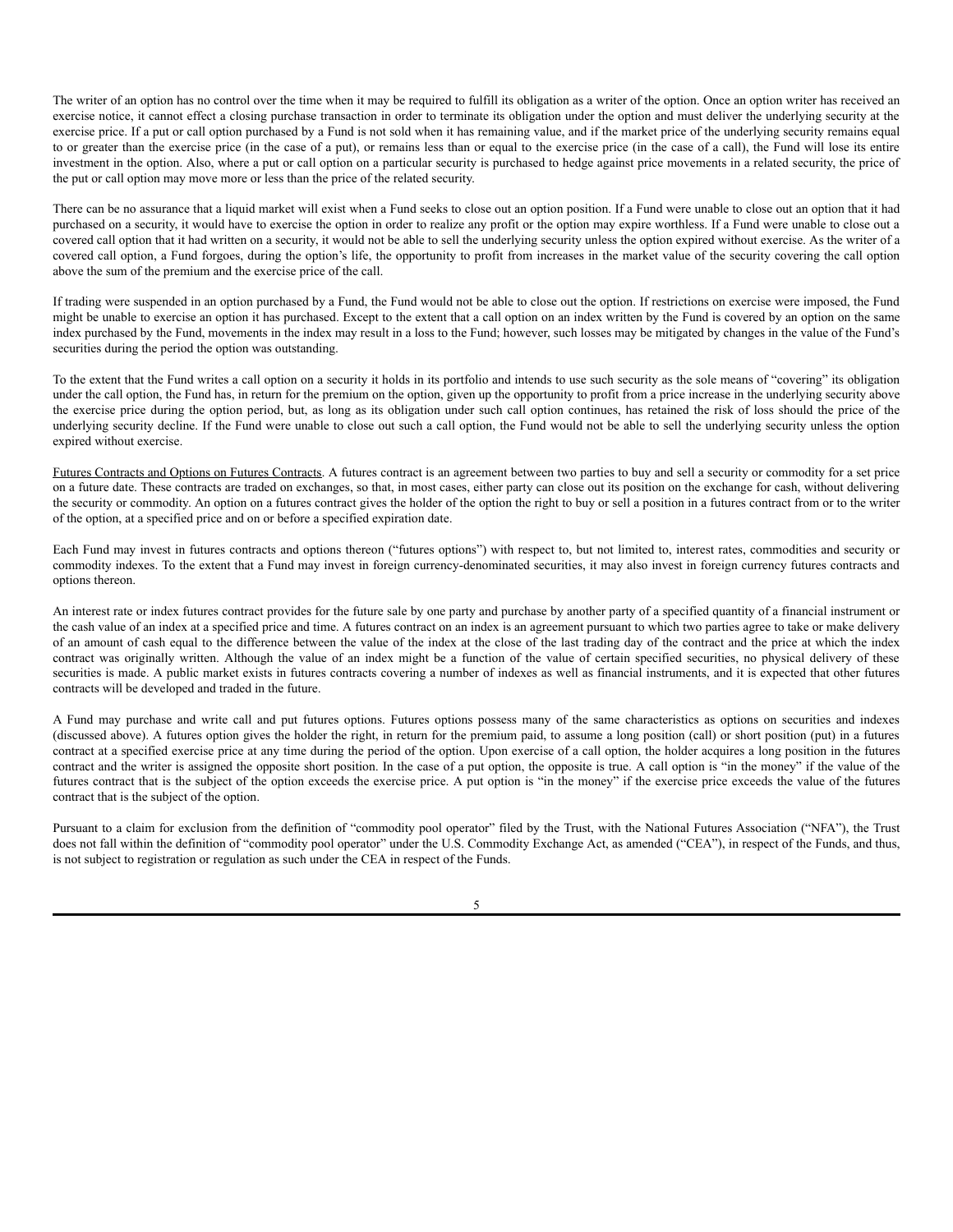Limitations on Use of Futures and Futures Options. A Fund will only enter into futures contracts and futures options which are standardized and traded on a U.S. or foreign exchange, board of trade, or similar entity or quoted on an automated quotation system.

When a purchase or sale of a futures contract is made by a Fund, the Fund is required to deposit with its custodian (or broker, if legally permitted) a specified amount of assets determined to be liquid by the Adviser in accordance with procedures established by the Board of Trustees ("initial margin"). The margin required for a futures contract is set by the exchange on which the contract is traded and may be modified during the term of the contract. Margin requirements on foreign exchanges may be different than U.S. exchanges. The initial margin is in the nature of a performance bond or good faith deposit on the futures contract which is returned to the Fund upon termination of the contract, assuming all contractual obligations have been satisfied. Each Fund expects to earn interest income on its initial margin deposits. A futures contract held by a Fund is valued daily at the official settlement price of the exchange on which it is traded. Each day a Fund pays or receives cash, called "variation margin," equal to the daily change in value of the futures contract. This process is known as "marking to market." Variation margin does not represent a borrowing or loan by a Fund but is instead a settlement between the Fund and the broker of the amount one would owe the other if the futures contract expired. In computing the daily NAV, each Fund will mark to market its open futures positions.

A Fund is also required to deposit and maintain margin with respect to put and call options on futures contracts written by it. Such margin deposits will vary depending on the nature of the underlying futures contract (and the related initial margin requirements), the current market value of the option and other futures positions held by the Fund.

Although some futures contracts call for making or taking delivery of the underlying securities or commodities, generally these obligations are closed out prior to delivery by offsetting purchases or sales of matching futures contracts (same exchange, underlying security or index and delivery month). Closing out a futures contract sale is effected by purchasing a futures contract for the same aggregate amount of the specific type of financial instrument or commodity with the same delivery date. If an offsetting purchase price is less than the original sale price, a Fund realizes a capital gain, or if it is more, a Fund realizes a capital loss. Conversely, if an offsetting sale price is more than the original purchase price, a Fund realizes a capital gain, or if it is less, a Fund realizes a capital loss. The transaction costs must also be included in these calculations.

The Funds may write covered straddles consisting of a call and a put written on the same underlying futures contract. A straddle will be covered when sufficient assets are deposited to meet the Funds' immediate obligations.

A Fund may use the same liquid assets to cover both the call and put options where the exercise price of the call and put are the same, or the exercise price of the call is higher than that of the put. In such cases, the Funds will also segregate or "earmark" liquid assets equivalent to the amount, if any, by which the put is "in the money."

When purchasing a futures contract, a Fund will maintain with its custodian (and mark-to-market on a daily basis) assets determined to be liquid by the Adviser in accordance with procedures established by the Board of Trustees, that, when added to the amounts deposited with a futures commission merchant as margin, are equal to the market value of the futures contract. Alternatively, a Fund may "cover" its position by purchasing a put option on the same futures contract with a strike price as high or higher than the price of the contract held by the Fund.

When selling a futures contract, a Fund will maintain with its custodian (and mark-to-market on a daily basis) assets determined to be liquid by the Adviser in accordance with procedures established by the Board of Trustees that are equal to the market value of the futures contract. Alternatively, a Fund may "cover" its position by owning the instruments underlying the futures contract (or, in the case of an index futures contract, a portfolio with a volatility substantially similar to that of the index on which the futures contract is based), or by holding a call option permitting the Fund to purchase the same futures contract at a price no higher than the price of the contract written by the Fund (or at a higher price if the difference is maintained in liquid assets with the Trust's custodian).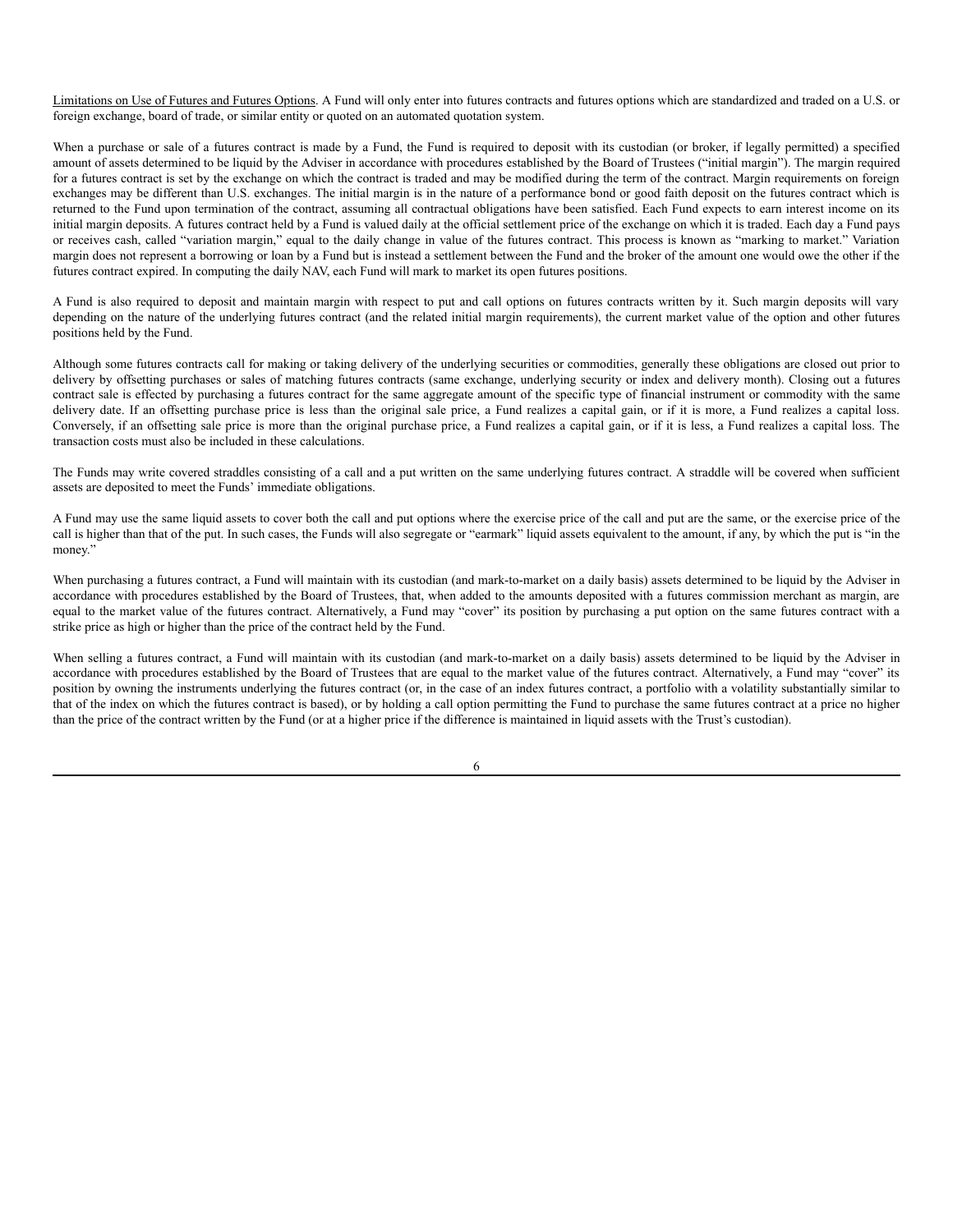With respect to futures contracts that are not legally required to "cash settle," a Fund may cover the open position by setting aside or "earmarking" liquid assets in an amount equal to the market value of the futures contract. With respect to futures that are required to "cash settle," however, a Fund is permitted to set aside or "earmark" liquid assets in an amount equal to the Fund's daily marked to market (net) obligation, if any, (in other words, the Fund's daily net liability, if any) rather than the market value of the futures contract. By setting aside assets equal to only its net obligation under cash-settled futures, a Fund will have the ability to employ leverage to a greater extent than if the Fund were required to segregate assets equal to the full market value of the futures contract.

When selling a call option on a futures contract, a Fund will maintain with its custodian (and mark-to-market on a daily basis) assets determined to be liquid by the Adviser in accordance with procedures established by the Board of Trustees, that, when added to the amounts deposited with a futures commission merchant as margin, equal the total market value of the futures contract underlying the call option. Alternatively, the Fund may cover its position by entering into a long position in the same futures contract at a price no higher than the strike price of the call option, by owning the instruments underlying the futures contract, or by holding a separate call option permitting the Fund to purchase the same futures contract at a price not higher than the strike price of the call option sold by the Fund.

When selling a put option on a futures contract, a Fund will maintain with its custodian (and mark-to-market on a daily basis) assets determined to be liquid by the Adviser in accordance with procedures established by the Board of Trustees, that equal the purchase price of the futures contract, less any margin on deposit. Alternatively, the Fund may cover the position either by entering into a short position in the same futures contract, or by owning a separate put option permitting it to sell the same futures contract so long as the strike price of the purchased put option is the same or higher than the strike price of the put option sold by the Fund.

To the extent that securities with maturities greater than one year are used to segregate or "earmark" assets to cover a Fund's obligations under futures contracts and related options, such use will not eliminate the risk of a form of leverage, which may tend to exaggerate the effect on the NAV of any increase or decrease in the market value of a Fund's portfolio and may require liquidation of portfolio positions when it is not advantageous to do so. However, any potential risk of leverage resulting from the use of securities with maturities greater than one year may be mitigated by the overall duration limit on a Fund's portfolio securities. Thus, the use of a longer-term security may require a Fund to hold offsetting short-term securities to balance the Fund's portfolio such that the Fund's duration does not exceed the maximum permitted for the Fund in the Prospectus.

The requirements for qualification as a regulated investment company ("RIC") provided under the Internal Revenue Code of 1986, as amended (the "IRC"), also may limit the extent to which a Fund may enter into futures, futures options or forward contracts. See "Certain Material U.S. Federal Income Tax Considerations."

Risks Associated with Futures and Futures Options. There are several risks associated with the use of futures contracts and futures options. A purchase or sale of a futures contract may result in losses in excess of the margin deposits relating to the futures contract. There can be no guarantee that there will be a correlation between price movements in the hedging vehicle and in the Fund securities being hedged. In addition, there are significant differences between the securities and futures markets that could result in an imperfect correlation between the markets, causing a given hedge not to achieve its objectives. The degree of imperfection of correlation depends on circumstances such as variations in speculative market demand for futures and futures options on securities, including technical influences in futures trading and futures options, and differences between the financial instruments being hedged and the instruments underlying the standard contracts available for trading in such respects as interest rate levels, maturities and creditworthiness of issuers. Successful hedging depends upon the Adviser's ability to predict movements of the securities markets, interest rates, and other factors, which requires different skills than predicting changes in the price of individual securities. Even a well-conceived hedge may be unsuccessful to some degree because of market behavior or unexpected interest rate trends. As noted above, a Fund might be required to maintain assets as "cover," maintain segregated accounts or make margin payments when it enters into a hedge that involves an obligation to a third party.

Futures contracts on U.S. Government securities historically have reacted to an increase or decrease in interest rates in a manner similar to that in which the underlying U.S. Government securities reacted. To the extent, however, that a Fund enters into such futures contracts, the value of such futures will not vary in direct proportion to the value of the Fund's holdings. Thus, the anticipated spread between the price of the futures contract and the hedged security may be distorted due to differences in the nature of the markets. The spread also may be distorted by differences in initial and variation margin requirements, the liquidity of such markets and the participation of speculators in such markets.

Futures exchanges may limit the amount of fluctuation permitted in certain futures contract prices during a single trading day. The daily limit establishes the maximum amount that the price of a futures contract may vary either up or down from the previous day's settlement price at the end of the current trading session. Once the daily limit has been reached in a futures contract subject to the limit, no more trades may be made on that day at a price beyond that limit. The daily limit governs only price movements during a particular trading day and therefore does not limit potential losses because the limit may work to prevent the liquidation of unfavorable positions. For example, futures prices have occasionally moved to the daily limit for several consecutive trading days with little or no trading, thereby preventing prompt liquidation of positions and subjecting some holders of futures contracts to substantial losses.

There can be no assurance that a liquid market exists at a time when a Fund seeks to close out a futures or a futures option position and a Fund would remain obligated to meet margin requirements until the position is closed. In addition, many of the contracts discussed above are relatively new instruments without a significant trading history. As a result, there can be no assurance that an active secondary market will develop or continue to exist.

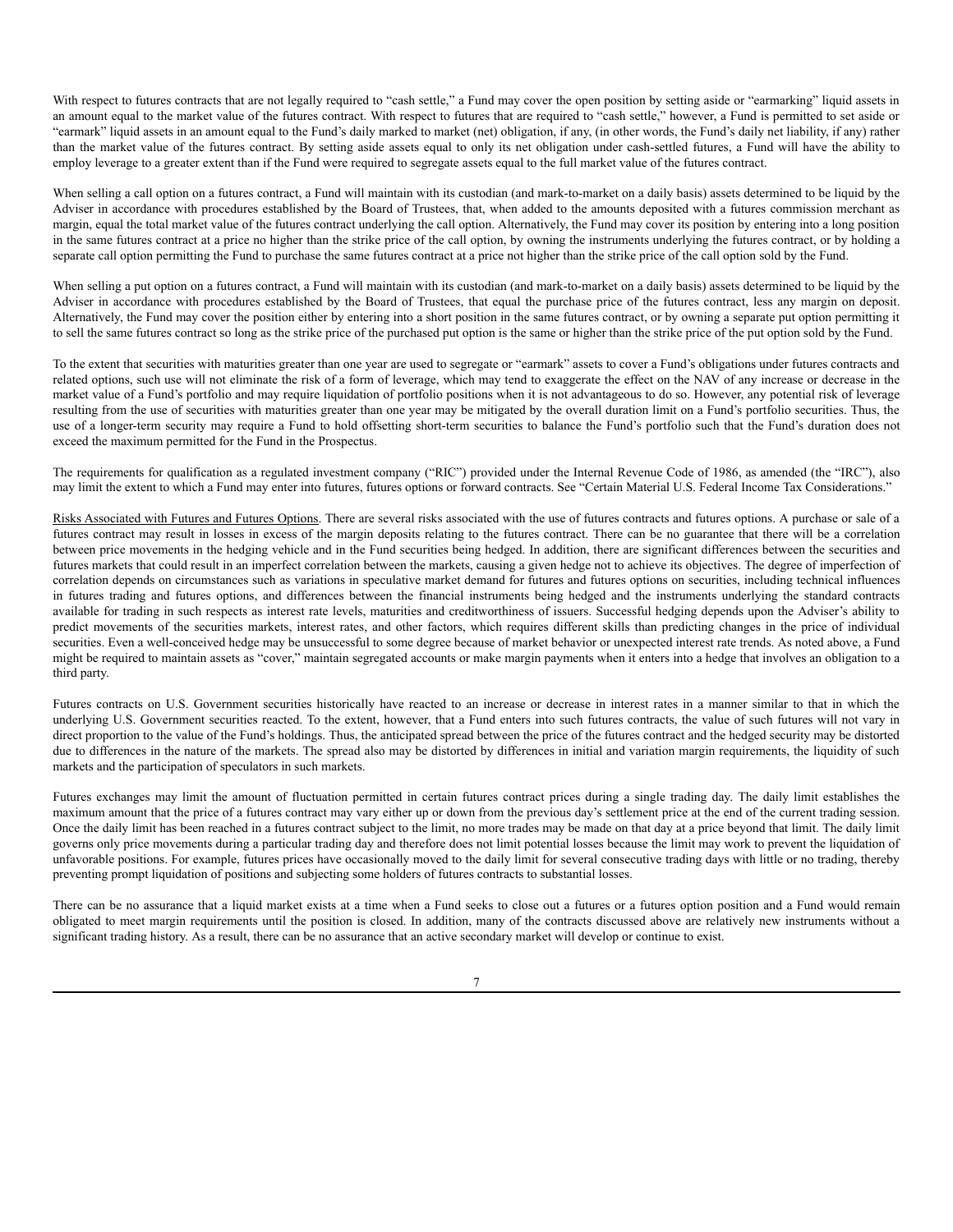Correlation Risk. In certain cases, the value of derivatives may not correlate perfectly, or at all, with the value of the assets, reference rates or indexes they are designed to closely track. In this regard, certain funds seek to achieve their investment objectives, in part, by investing in derivatives positions that are designed to closely track the performance (or inverse performance) of an index on a daily basis. However, the overall investment strategies of the Fund are not designed or expected to produce returns which replicate the performance (or inverse performance) of the particular index, and the degree of variation could be substantial, particularly over longer periods. There are a number of factors which may prevent a mutual fund, or derivatives or other strategies used by the Fund, from achieving desired correlation (or inverse correlation) with an index. These may include, but are not limited to: (i) the impact of fund fees, expenses and transaction costs, including borrowing and brokerage costs/bid-ask spreads, which are not reflected in index returns; (ii) differences in the timing of daily calculations of the value of an index and the timing of the valuation of derivatives, securities and other assets held by the Fund and the determination of the NAV of fund shares; (iii) disruptions or illiquidity in the markets for derivative instruments or securities in which the Fund invests; (iv) the Fund having exposure to or holding less than all of the securities in the underlying index and/or having exposure to or holding securities not included in the underlying index; (v) large or unexpected movements of assets into and out of the Fund (due to share purchases or redemptions, for example), potentially resulting in the Fund being over- or under-exposed to the index; (vi) the impact of accounting standards or changes thereto; (vii) changes to the applicable index that are not disseminated in advance; (viii) a possible need to conform the Fund's portfolio holdings to comply with investment restrictions or policies or regulatory or tax law requirements; and (ix) fluctuations in currency exchange rates.

Additional Risks of Options on Securities, Futures Contracts, Options on Futures Contracts and Options Thereon. Options on securities and futures contracts may be traded on foreign exchanges. Such transactions may not be regulated as effectively as similar transactions in the United States may not involve a clearing mechanism and related guarantees and are subject to the risk of governmental actions affecting trading in, or the prices of, foreign securities. The value of such positions also could be adversely affected by (i) other complex foreign political, legal and economic factors, (ii) lesser availability than in the United States of data on which to make trading decisions, (iii) delays in the Trust's ability to act upon economic events occurring in foreign markets during non-business hours in the United States, (iv) the imposition of different exercise and settlement terms and procedures and margin requirements than in the United States and (v) lesser trading volume.

Risk of Potential Government Regulation of Derivatives*.* It is possible that additional government regulation of various types of derivative instruments, including futures, options and swap agreements, may limit or prevent a Fund from using such instruments potentially to the detriment of a Fund. It is impossible to fully predict the effects of past, present or future legislation and regulation in this area, but the effects could be substantial and adverse. It is possible that legislative and regulatory activity could limit or restrict the ability of a Fund to use certain instruments as a part of its investment strategy. Limits or restrictions applicable to the counterparties with which a Fund engages in derivative transactions could also prevent the Fund from using certain instruments.

There is a possibility of future regulatory changes altering, perhaps to a material extent, the nature of an investment in a Fund or the ability of a Fund to continue to implement their investment strategies. The futures, options and swaps markets are subject to comprehensive statutes, regulations, and margin requirements. In addition, the SEC, CFTC and the exchanges are authorized to take extraordinary actions in the event of a market emergency, including, for example, the implementation or reduction of speculative position limits, the implementation of higher margin requirements, the establishment of daily price limits and the suspension of trading. The regulation of futures, options and swaps transactions in the U.S. is a rapidly changing area of law and is subject to modification by government and judicial action. The SEC has issued a proposed rule relating to a Fund's use of derivatives and related instruments which, if adopted, could potentially require a Fund to observe more stringent asset coverage and related requirements than are currently imposed by the 1940 Act, which could adversely affect the value or performance of a Fund.

Tax Risk. The Funds intend to qualify annually to be treated as a RIC under the IRC. To qualify as a RIC under the IRC, the Funds must invest in assets which produce the types of income specified in the IRC and the Treasury Reporting Obligations ("Qualifying Income"). Whether the income from certain derivatives, swaps, commodity-linked derivatives and other commodity/natural resource-related securities is Qualifying Income must be determined on a case-by-case basis, and the Funds will endeavor to ensure that income that is not Qualifying Income will be limited to 10% or less of the Funds' income. If a Fund does invest in these types of securities, and the income is determined not to be Qualifying Income, it may cause a Fund to fail to qualify as a RIC under the IRC. See "Certain Material U.S. Federal Income Tax Considerations" below for additional information related to these restrictions.

**FOREIGN SECURITIES.** The Funds may invest directly in securities of foreign governmental and private issuers that are denominated in and pay interest in U.S. dollars.

There may be less information available about a foreign company than about a U.S. company, and foreign companies may not be subject to reporting standards and requirements comparable to those applicable to U.S. companies. Foreign securities may not be as liquid as U.S. securities. Securities of foreign companies may involve greater market risk than securities of U.S. companies, and foreign brokerage commissions and custody fees are generally higher than in the United States. Investments in foreign securities may also be subject to local economic or political risks, political instability and possible nationalization of issuers.

To date, the market values of securities of issuers located in different countries have moved relatively independently of each other. During certain periods, the return on equity investments in some countries has exceeded the return on similar investments in the United States. A decline in the value of a Fund's investments in one country may offset potential gains from investments in another country.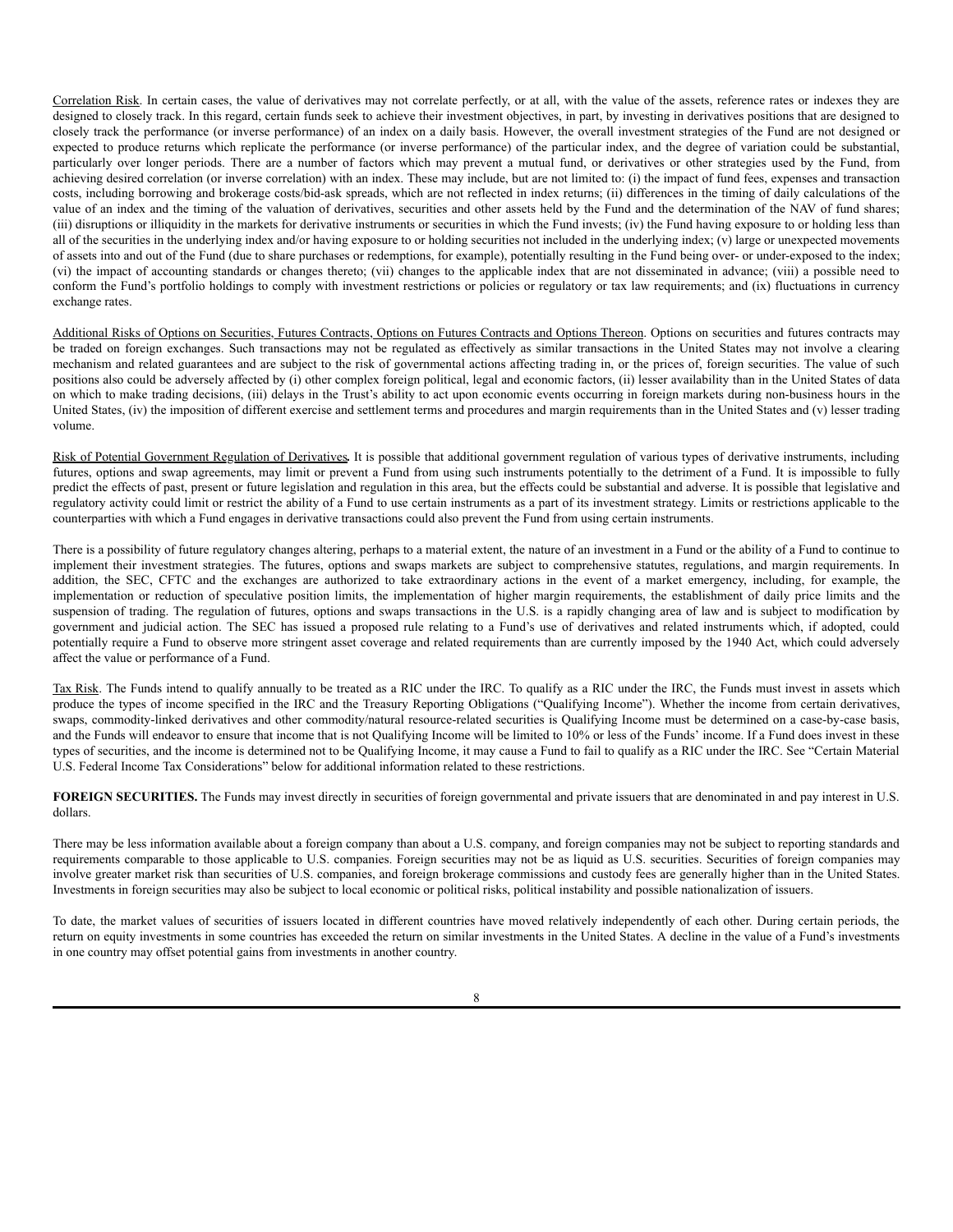Investments in securities of foreign issuers may involve risks that are not associated with domestic investments. Foreign issuers may lack uniform accounting, auditing and financial reporting standards, practices and requirements, and there is generally less publicly available information about foreign issuers than there is about domestic issuers. Governmental regulation and supervision of foreign stock exchanges, brokers and listed companies may be less pervasive than is customary in the United States. Securities of some foreign issuers are less liquid and their prices are more volatile than securities of comparable domestic issuers. Foreign securities settlements may in some instances be subject to delays and related administrative uncertainties that could result in temporary periods when assets of a Fund are uninvested and no return is earned thereon and may involve a risk of loss to a Fund. Foreign securities markets may have substantially less volume than U.S. markets and far fewer traded issues. Fixed brokerage commissions on foreign securities exchanges are generally higher than in the United States, and transaction costs with respect to smaller capitalization companies may be higher than those of larger capitalization companies. Income from foreign securities may be reduced by a withholding tax at the source or other foreign taxes. In some countries, there may also be the possibility of nationalization, expropriation or confiscatory taxation (in which case a Fund could lose its entire investment in a certain market), limitations on the removal of monies or other assets of a Fund, higher rates of inflation, political or social instability or revolution, or diplomatic developments that could affect investments in those countries. In addition, it may be difficult to obtain and enforce a judgment in a court outside the United States.

Some of the risks described in the preceding paragraph may be more severe for investments in emerging or developing countries. By comparison with the United States and other developed countries, emerging or developing countries may have relatively unstable governments, economies based on a less diversified industrial base and securities markets that trade a smaller number of securities. Companies in emerging markets may generally be smaller, less experienced and more recently organized than many domestic companies. Prices of securities traded in the securities markets of emerging or developing countries tend to be volatile. Furthermore, foreign investors are subject to many restrictions in emerging or developing countries. These restrictions may require, among other things, governmental approval prior to making investments or repatriating income or capital, or may impose limits on the amount or type of securities held by foreigners or on the companies in which the foreigners may invest.

The economies of individual emerging countries may differ favorably or unfavorably from the U.S. economy in such respects as growth of gross domestic product, rates of inflation, currency depreciation, capital reinvestment, resource self-sufficiency and balance of payment position and may be based on a substantially less diversified industrial base. Further, the economies of developing countries generally are heavily dependent upon international trade and, accordingly, have been, and may continue to be, adversely affected by trade barriers, exchange controls, managed adjustments in relative currency values and other protectionist measures imposed or negotiated by the countries with which they trade. These economies also have been, and may continue to be, adversely affected by economic conditions in the countries with which they trade. U.S. securities and accounting regulatory agencies continue to express concern regarding information access and audit quality regarding issuers in China and other emerging market countries, which could present heightened risks associated with investments in these markets.

A number of publicly traded closed-end investment companies have been organized to facilitate indirect foreign investment in developing Asian countries, and some of these countries have specifically authorized such funds. There also are investment opportunities in some of these countries in pooled vehicles that resemble open-end investment companies. Any investment by the Funds in these companies will be subject to certain percentage limitations of the 1940 Act, the rules thereunder and applicable Securities and Exchange Commission ("SEC") staff interpretations thereof, or applicable exemptive relief granted by the SEC. This restriction on investments in securities of investment companies may limit opportunities for the Funds to invest indirectly in various developing Asian countries. Shares of some investment companies may at times be acquired only at market prices representing premiums to their NAVs. In certain countries, banks or other financial institutions may be among the leading companies to have actively traded securities. The 1940 Act and applicable SEC rules, staff interpretations and other guidance may restrict the Funds' investments in some foreign banks and other financial institutions.

#### **Other Matters**

Inflation accounting rules in some developing countries require, for companies that keep accounting records in the local currency, for both tax and accounting purposes, that certain assets and liabilities be restated on the company's balance sheet in order to express items in terms of currency of constant purchasing power. Inflation accounting may indirectly generate losses or profits for certain companies in developing countries. Satisfactory custodial services for investment securities may not be available in some developing countries, which may result in the Funds incurring additional costs and delays in providing transportation and custody services for such securities outside such countries.

#### **Regional Risk Considerations**

In addition to the risk of investments in foreign securities and in emerging markets described above, investments in issuers of securities in particular regions may be subject to additional regional risks.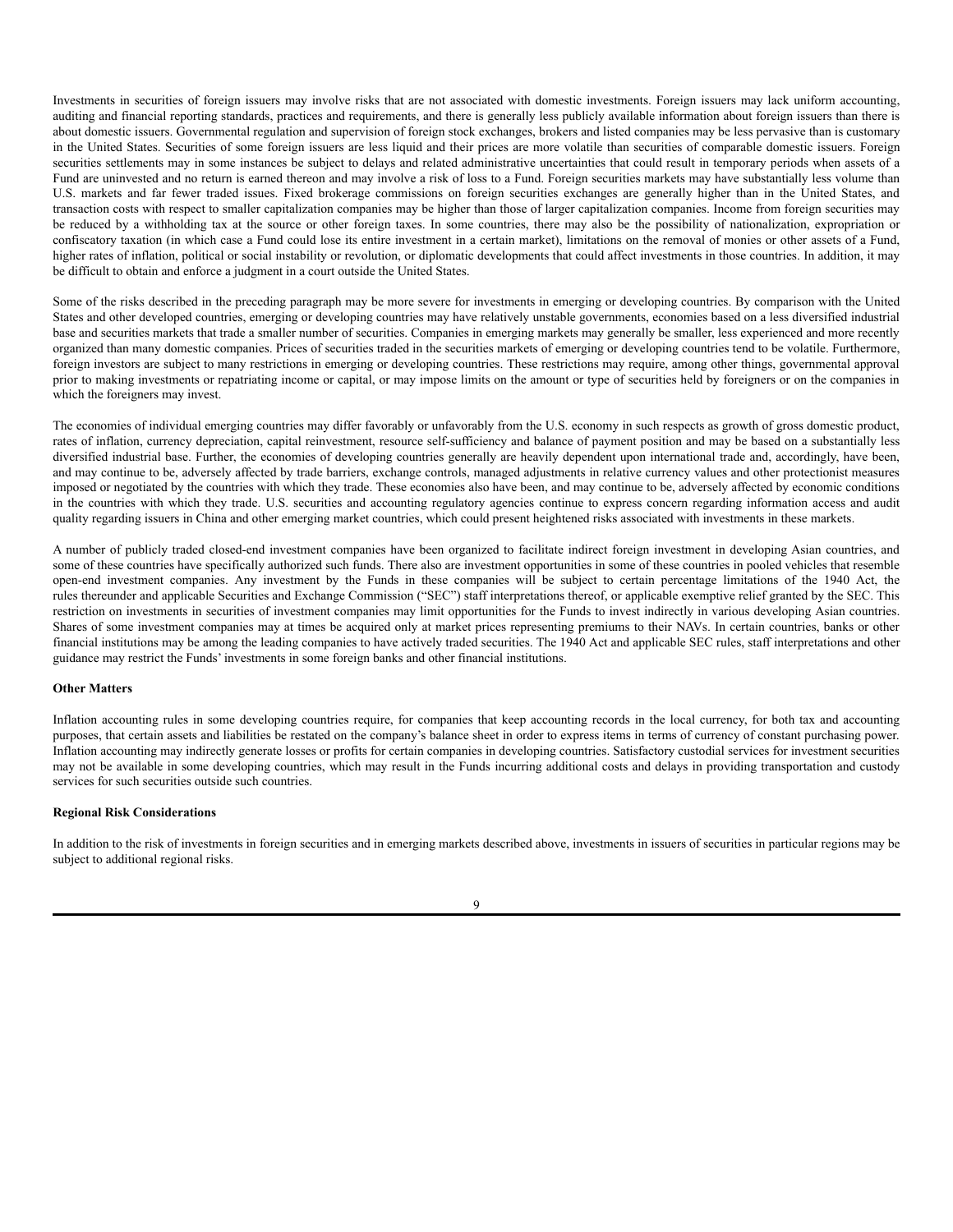Asia. Many Asian countries may be subject to a greater degree of social, political and economic instability than is the case in the United States and western European countries. Such instability may result from: (i) authoritarian governments or military involvement in political and economic decision-making; (ii) popular unrest associated with demands for improved political, economic and social conditions; (iii) internal insurgencies; (iv) hostile relations with neighboring countries; and (v) ethnic, religious and racial disaffection. The economies of most of the Asian countries are heavily dependent upon international trade and are accordingly affected by protective trade barriers and the economic conditions of their trading partners, principally the United States, Japan, China and the European Community. The enactment by the United States or other significant trading partners of protectionist trade legislation, reduction of foreign investment in the local economies and general declines in the international securities markets could have a significant adverse effect upon the securities markets of these Asian countries.

Latin America. Investing in securities of Latin American issuers may entail risks relating to the potential political and economic instability of certain Latin American countries and a consequent resurgence of the historical risk in Latin America of expropriation, nationalization, confiscation or the imposition of restrictions on foreign investment and on repatriation of capital invested. In the event of expropriation, nationalization or other confiscation by any country, a Fund could lose its entire investment in any such country. In addition, there is risk that certain Latin American countries may restrict the free conversion of their currencies into other currencies. Certain Latin American countries are among the world's largest debtors to commercial banks and foreign governments. At times, some Latin American countries have declared moratoria on the payment of principal and/or interest on outstanding debt.

Europe, Middle East and Africa ("EMEA Countries"). Investing in securities of issuers located in certain EMEA Countries may be subject to risks due to the inexperience of financial intermediaries, the lack of modern technology and the lack of a sufficient capital base to expand business operations. Additionally, former Communist regimes of a number of Eastern European countries have expropriated a large amount of property, the claims of which have not been entirely settled. There can be no assurance that an investment in certain EMEA Countries would not also be expropriated, nationalized or otherwise confiscated. The securities markets of many EMEA Countries are relatively small, or non-existent, with the majority of market capitalization and trading volume concentrated in a limited number of companies representing a small number of industries. These markets may be subject to greater influence by adverse events generally affecting the market, and by investors trading significantly larger blocks of securities than is usual in the United States. Securities settlements may, in some instances, be subject to delays and related administrative uncertainties. Foreign investment in the securities markets of certain EMEA Countries is restricted or controlled to varying degrees. These restrictions or controls may at times limit or preclude investment in some securities and may increase the cost and expenses of an investment. As illustrations, certain EMEA Countries require governmental approval prior to investments by foreign persons, or limit the amount of investment by foreign persons in a particular company, or limit the investment by foreign persons to only a specific class of securities of a company which may have less advantageous terms than securities of the company available for purchase by nationals. In addition, the repatriation of both investment income and capital from some countries is controlled by regulations, including in some cases the need for certain advance governmental notification or authority. Investments in these countries could be adversely affected by delays in, or a refusal to grant, any required governmental approval for repatriation.

**FUNDING AGREEMENTS.** Each of the Funds (may invest up to 5% of its net assets in Funding Agreements ("FAs") similar to Guaranteed Investment Contracts issued by highly rated U.S. insurance companies. Pursuant to such contracts, the Funds make cash contributions to a deposit fund of the insurance company's general account. The insurance company then credits to the respective Fund on a monthly basis guaranteed interest which is based on an index. The FAs provide that this guaranteed interest will not be less than a certain minimum rate. Generally, FAs allow a purchaser to buy an annuity with the monies accumulated under the contract; however, the Funds will not purchase any such annuities. The insurance company may assess periodic charges against an FA for expense and service costs allocable to it, and the charges will be deducted from the value of the deposit fund. An FA is a general obligation of the issuing insurance company and not a separate account. The purchase price paid for an FA becomes part of the general assets of the issuer, and the contract is paid from the general assets of the issuer.

The Funds will purchase FAs only from issuers which, at the time of purchase, are rated "A" or higher by A.M. Best Company, have assets of \$1 billion or more and meet quality and credit standards established by the Adviser.

Generally, FAs are not assignable or transferable without the permission of the issuing insurance companies, and an active secondary market for FAs does not currently exist. Also, a Fund may not receive the principal amount of an FA from the insurance company on seven days' notice or less. Therefore, FAs are considered to be illiquid investments and are subject to the Funds' 15% limitation on investment in illiquid securities. See "Illiquid Securities."

**HAWAII ISSUERS.** The Funds invest significantly in obligations of issuers located in Hawaii; the marketability and market value of these obligations may be affected by the Hawaii economy, state debt obligations, and certain Hawaiian constitutional provisions, legislative measures, executive orders, administrative regulations, and vote initiatives.

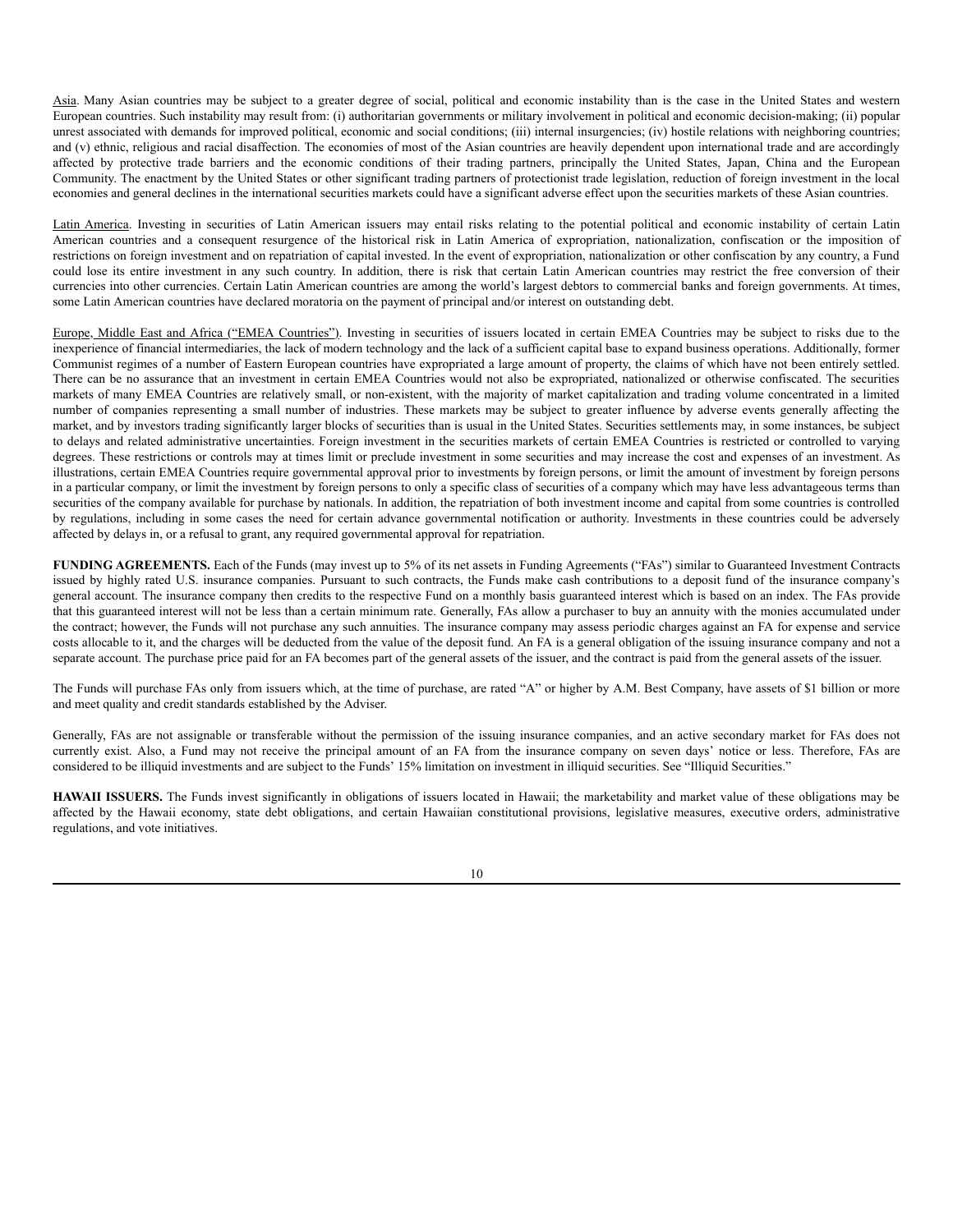The following material has been excerpted from the Hawaii State Department of Business, Economic Development and Tourism ("DBEDT"). Quarterly Statistical & Economic Report, Executive Summary 2<sup>nd</sup> Quarter 2021. Highlights or reports otherwise prepared by DBEDT, some of which may be found at http://dbedt.hawaii.gov/economic/.Unless otherwise stated, the following information is historical; estimated figures in these DBEDT reports are used only when the definitive figures are unavailable. Unless otherwise specifically stated, all references to years and quarters in the following information are to calendar years and calendar quarters, respectively. These reports refer to certain enumerated tables found under "Quarterly Statistical & Economic Report." Following the descriptions of the various components of the State's economy and DBEDT's outlook for the economy, there are brief descriptions of the impact of these components on the State's fiscal position. The information set forth below does not purport to be complete. The Trust is not responsible for the accuracy, completeness or timeliness of this information.

# **STATE OF THE ECONOMY**

Hawaii's economy has been greatly impacted by the COVID-19 pandemic. During the April 2020-March 2021 period, the average unemployment rate (not seasonally adjusted) was 13.5 percent. Hawaii lost 130,400 non-agriculture payroll jobs during the April 2020-March 2021 period as compared with the same period a year ago. All industry sectors lost jobs except for federal government jobs. The accommodation and food services & drinking places accounted for 42.2 percent of the total job losses, with a decline of 55,000 jobs. Overall, statewide non-agriculture payroll jobs decreased by 19.8 percent during the April 2020-March 2021 period.

Hawaii's unemployment rate increased from 2.0 percent in the first quarter of 2020 to 19.4 percent in the second quarter of 2020. After this peak, the rate declined to 14.5 percent in the third quarter of 2020, 11.2 percent in the fourth quarter of 2020, and then 9.0 percent in the first quarter of 2021.

Visitor arrivals to the State during the first quarter of 2021 totaled 847,044, a decrease of 59.6 percent from the same quarter in 2020. However, due to the longer average length of stay, the average daily visitor census decreased only 51.6 percent in the first quarter of 2021.

The value of private building permits showed an increase of 2.3 percent or \$17.9 million during the first quarter of 2021. The largest increase occurred in the residential category, which was up by \$76.7 million or 33.5 percent. The value of commercial  $\&$  industrial building permits declined by 2.9 percent, and the value for additions & alterations permits declined by 12.7 percent during the same period. In the first quarter of 2021, the state government spending on capital investment projects (CIP) decreased by 18.5 percent or \$58.8 million, and government contracts awarded decreased 85.6 percent or \$1,148.8 million over the first quarter of 2020.

At the national level, U.S. real GDP growth fell to a negative 9.0 percent in the second quarter of 2020, following a 0.3 percent increase in the first quarter. Growth then began to gradually improve with negative 2.8 percent growth in the third quarter, negative 2.4 percent in the fourth quarter, and positive 0.4 percent growth in the first quarter of 2021, as compared to the same quarter in previous year. The Blue Chip Economic Indicators report from May 10, 2021, which is the consensus of 50 economic forecasting organizations, projected that the U.S. economic growth rate for 2021 will increase by 6.6 percent. The report projected a positive 4.4 percent U.S. economic growth for 2022. The Blue Chip forecasts for foreign countries were all positive for 2021. Based on the above developments, DBEDT projects that Hawaii's economic growth rate, as measured by the real gross domestic product (GDP), will increase by 3.5 percent in 2021, 3.0 percent in 2022, 2.3 percent in 2023, and 1.8 percent in 2024.

Hawaii will welcome 6.6 million visitors in 2021, an increase of 144.4 percent from the 2020 level. Visitor arrivals will increase to 8.6 million in 2022, 9.5 million in 2023, and 10.1 million in 2024. Visitor spending will increase 117.8 percent in 2021, then will increase 34.0 percent in 2022, 12.9 percent in 2023, and 7.2 percent in 2024.

Non-agriculture payroll jobs will increase 8.0 percent in 2021, then will increase by 3.4 percent in 2022, 1.6 percent in 2023, and 1.4 percent in 2024.

Overall for 2021, the average annual unemployment rate is forecast to be 7.7 percent, then decrease to 6.3 percent in 2022, 5.6 percent in 2023, and 5.0 percent in 2024. These rates are much higher than Hawaii's average unemployment rate of 2.5 percent from 2017 to 2019.

Nominal personal income is forecast to decrease by 0.9 percent in 2021 and 2.5 percent in 2022. It is then expected to increase 2.8 percent in 2023 and 3.3 percent in 2024.

Hawaii's consumer inflation rate, as measured by the Honolulu Consumer Price Index for All Urban Consumers, is expected to increase 2.5 percent in 2021, increase 2.3 percent in 2022, and increase 2.0 percent per year in 2023 and 2024.

Hawaii's population is expected to increase 0.1 percent in 2021, and increase by 0.2 percent in 2022, 2023, and 2024.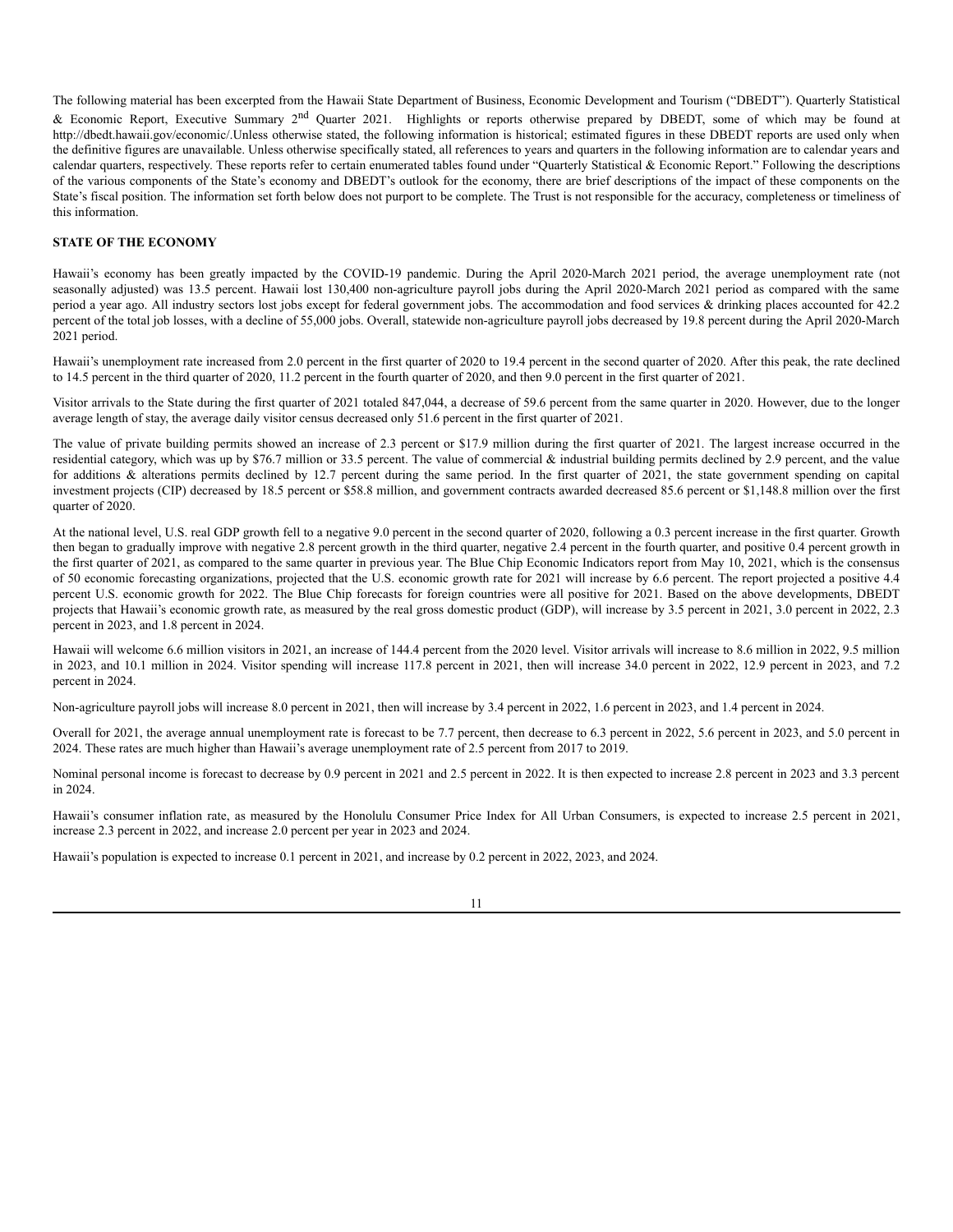**ILLIQUID SECURITIES AND LIQUIDITY RISK MANAGEMENT PLAN.** Neither Fund may knowingly invest more than 15% of its net assets in illiquid securities. Illiquid securities are securities that cannot be disposed of within seven days at approximately the value at which they are being carried on a Fund's books. The Board of Trustees has the ultimate responsibility for determining whether specific securities are liquid or illiquid. The Board of Trustees has delegated the function of making day to day determinations of liquidity to the Adviser, pursuant to guidelines approved by the Board of Trustees. The Adviser will monitor the liquidity of securities held by a Fund and report periodically on such decisions to the Board of Trustees. If the limitations on illiquid securities are exceeded, other than by a change in market values, the condition will be reported by the Fund's Adviser to the Board of Trustees. Repurchase agreements with a duration of seven days or more, time deposits that do not provide for payment to a Fund within seven days after notice, FAs and most commercial paper issued in reliance upon the exemption in Section 4(2) of the Securities Act of 1933, as amended (the "1933 Act") (other than variable amount master demand notes with maturities of nine months or less) are subject to this 15% limit. External market conditions may impact the liquidity of portfolio securities and may cause a Fund to sell or divest certain illiquid securities in order to comply with its limitation on holding illiquid securities, which may result in losses to such Fund.

Rule 22e-4 under the 1940 Act requires, among other things, that the Funds establish a liquidity risk management program ("LRMP") that is reasonably designed to assess and manage liquidity risk. Rule 22e-4 defines "liquidity risk" as the risk that a fund could not meet requests to redeem shares issued by the fund without significant dilution of the remaining investors' interests in the fund. The Funds have implemented a LRMP to meet the relevant requirements. Additionally, the Board, including a majority of the Independent Trustees, approved the designation of a committee of individuals comprised of the Funds' President, Treasurer, and Chief Compliance Officer (the "LRMP Administrator") to administer the LRMP. The Board will review no less frequently than annually a written report prepared by the LRMP Administrator that addresses the operation of the LRMP and assesses its adequacy and effectiveness of implementation. Among other things, the LRMP provides for the classification of each Fund investment as a "highly liquid investment," "moderately liquid investment," "less liquid investment" or "illiquid investment." The liquidity risk classifications of the Fund's investments are determined after reasonable inquiry and taking into account relevant market, trading and investment-specific considerations. To the extent that a Fund investment is deemed to be an "illiquid investment" or a "less liquid investment," a Fund can expect to be exposed to greater liquidity risk. There is no guarantee the LRMP will be effective in its operations, and complying with Rule 22e-4, including bearing related costs, could impact a Fund's performance and its ability to achieve its investment objective.

**INFLATION-PROTECTED DEBT SECURITIES.** The Funds may invest in inflation-protected debt securities or inflation-indexed bonds, which are fixed income securities whose value is periodically adjusted according to the rate of inflation. Two structures are common. The U.S. Treasury and some other issuers utilize a structure that accrues inflation into the principal value of the bond. Most other issuers pay out the Consumer Price Index ("CPI") accruals as part of a semiannual coupon.

Treasury Inflation Protected Securities ("TIPS") have maturities of approximately five, ten or thirty years, although it is possible that securities with other maturities will be issued in the future. The U.S. Treasury securities pay interest on a semi-annual basis equal to a fixed percentage of the inflation-adjusted principal amount. For example, if a Fund purchased TIPS with a par value of \$1,000 and a 3% real rate of return coupon (payable 1.5% semi-annually), and the rate of inflation over the first six months was 1%, the mid-year par value of the bond would be \$1,010 and the first semi-annual interest payment would be \$15.15 (\$1,010 times 1.5%). If inflation during the second half of the year resulted in the whole year's inflation equaling 3%, the end-of-year par value of the bond would be \$1,030 and the second semi-annual interest payment would be \$15.45 (\$1,030 times 1.5%).

If the periodic adjustment rate measuring inflation falls, the principal value of inflation-indexed bonds will be adjusted downward, and consequently the interest payable on these securities (calculated with respect to a smaller principal amount) will be reduced. Repayment of the original bond principal upon maturity (as adjusted for inflation) is guaranteed in the case of TIPS, even during a period of deflation. However, the current market value of the bonds is not guaranteed and will fluctuate. A Fund may also invest in other inflation-related bonds which may or may not provide a similar guarantee. If a guarantee of principal is not provided, the adjusted principal value of the bond repaid at maturity may be less than the original principal amount.

The value of inflation-indexed bonds is expected to change in response to changes in real interest rates. Real interest rates, in turn, are tied to the relationship between nominal interest rates and the rate of inflation. Therefore, if the rate of inflation rises at a faster rate than nominal interest rates, real interest rates might decline, leading to an increase in value of inflation-indexed bonds. In contrast, if nominal interest rates increase at a faster rate than inflation, real interest rates might rise, leading to a decrease in value of inflation-indexed bonds.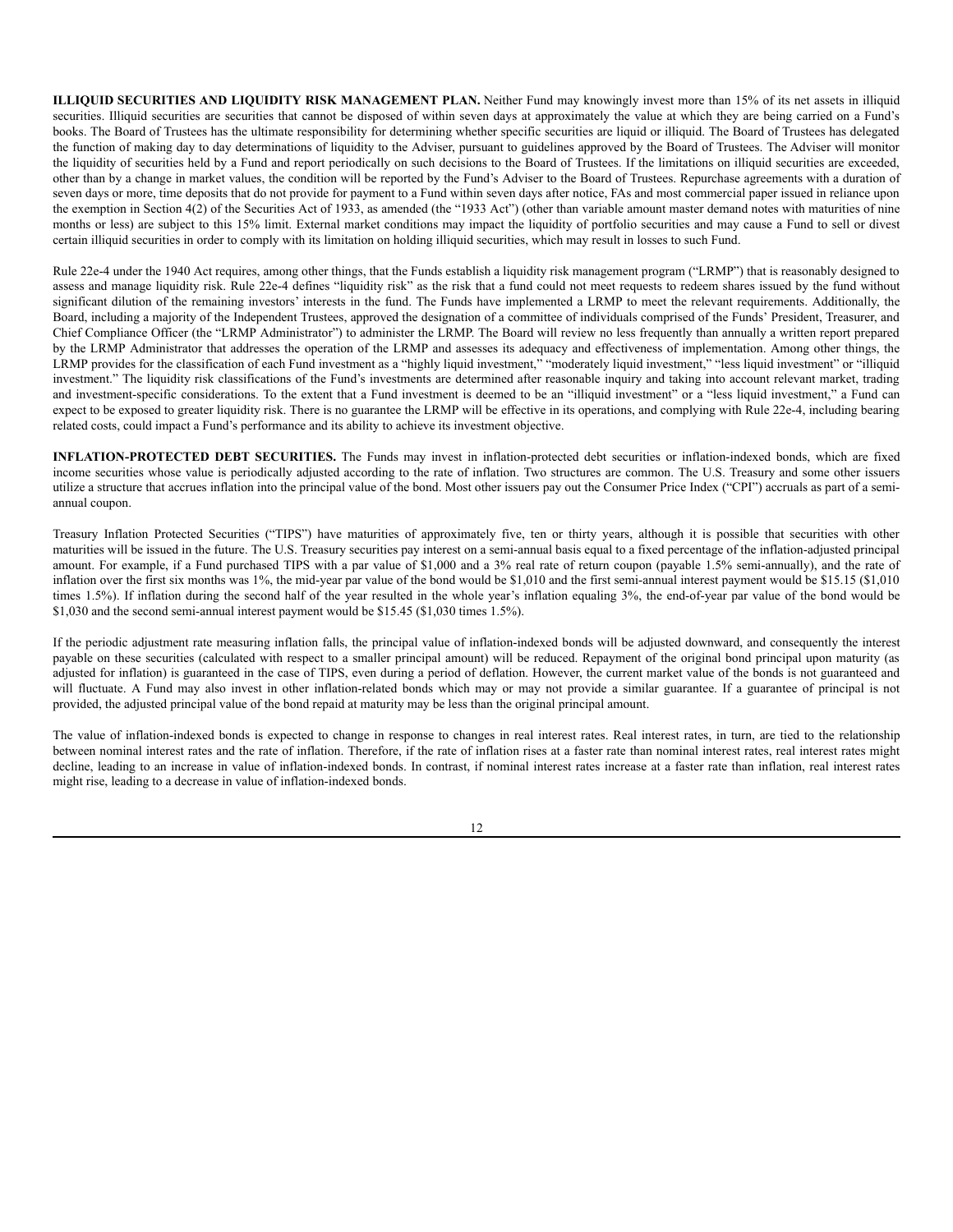While these securities are expected to be protected from long-term inflationary trends, short-term increases in inflation may lead to a decline in value. If interest rates rise due to reasons other than inflation (for example, due to changes in currency exchange rates), investors in these securities may not be protected to the extent that the increase is not reflected in the bond's inflation measure.

The periodic adjustment of U.S. inflation-indexed bonds is tied to the Consumer Price Index for Urban Consumers ("CPI-U"), which is calculated monthly by the U.S. Bureau of Labor Statistics. The CPI-U is a measurement of changes in the cost of living made up of components such as housing, food, transportation and energy. Inflation-indexed bonds issued by a foreign government are generally adjusted to reflect a comparable inflation index calculated by that government. There can be no assurance that the CPI-U or any foreign inflation index will accurately measure the real rate of inflation in the prices of goods and services. Moreover, there can be no assurance that the rate of inflation in a foreign country will be correlated to the rate of inflation in the United States.

Any increase in the principal amount of an inflation-indexed bond will be considered taxable ordinary income, even though investors do not receive their principal until maturity.

**INVESTMENT COMPANY SECURITIES AND EXCHANGE-TRADED FUNDS.** Each Fund may invest in shares of other investment companies (each, an "Underlying Fund"), including open-end funds, closed-end funds, unit investment trusts ("UITs") and exchange-traded funds ("ETFs"), to the extent permitted by applicable law and subject to certain restrictions set forth in this SAI.

Under Section 12(d)(1)(A) of the 1940 Act, a Fund may acquire securities of an Underlying Fund in amounts which, as determined immediately after the acquisition is made, do not exceed (i) 3% of the total outstanding voting stock of such Underlying Fund, (ii) 5% of the value of the Fund's total assets, and (iii) 10% of the value of the Fund's total assets when combined with all other Underlying Fund securities held by the Fund. The Fund may exceed these statutory limits when permitted by SEC order or other applicable law or regulatory guidance, such as is the case with many ETFs. The SEC recently adopted certain regulatory changes and took other actions related to the ability of an investment company to invest in the securities of another investment company. These changes include, among other things, the rescission of certain SEC exemptive orders permitting investments in excess of the statutory limits and the withdrawal of certain related SEC staff no-action letters, and the adoption of Rule 12d1-4 under the 1940 Act. Rule 12d1-4, which is effective on January 19, 2021, will permit the Fund to invest in other investment companies beyond the statutory limits, subject to certain conditions. The rescission of the applicable exemptive orders and the withdrawal of the applicable no-action letters is effective on January 19, 2022. After such time, an investment company will no longer be able to rely on the aforementioned exemptive orders and no-action letters, and will be subject instead to Rule 12d1-4 and other applicable rules under Section 12(d)(1).

Set forth below is additional information about the manner in which ETFs generally operate and the risks associated with an investment in ETFs.

In the event that a Fund purchases shares of ETFs, such purchase is expected to be made through a broker-dealer in a transaction on a securities exchange, and in such case a Fund will pay customary brokerage commissions for each purchase and sale. Shares of an ETF may also be acquired by depositing a specified portfolio of the ETF's underlying securities, as well as a cash payment generally equal to accumulated dividends of the securities (net of expenses) up to the time of deposit, with the ETF's custodian, in exchange the ETF will issue a quantity of new shares, sometimes referred to as a "creation unit". Similarly, shares of an ETF purchased on an exchange may be accumulated until they represent a creation unit, and the creation unit may redeemed in kind for a portfolio of the underlying securities (based on the ETF's NAV) together with a cash payment generally equal to accumulated dividends as of the date of redemption. A Fund may redeem creation units for the underlying securities (and any applicable cash), and may assemble a portfolio of the underlying securities (and any required cash) to purchase creation units, if the Adviser believes it is in a Fund's interest to do so. A Fund's ability to redeem creation units may be limited by the 1940 Act, which provides that an ETF will not be obligated to redeem shares held by a Fund in an amount exceeding one percent of such ETF's total outstanding securities during any period of less than 30 days.

Termination Risk. There is a risk that an ETF in which a Fund invests may terminate due to extraordinary events. For example, any of the service providers to an ETF, such as the trustee or sponsor, may close or otherwise fail to perform its obligations to the ETF, and the ETF may not be able to find a substitute service provider. Also, the ETF may be dependent upon licenses to use the various indices as a basis for determining its composition and/or otherwise to use certain trade names. If these licenses are terminated, the ETF may also terminate or experience a disruption in its activities. In addition, an ETF may terminate if its net assets fall below a certain amount.

Although the Adviser believes that, in the event of the termination of an ETF, the Funds will be able to invest instead in shares of an alternate ETF tracking the same market index or another index covering the same general market, there can be no assurance that shares of an alternate ETF will be available for investment at that time.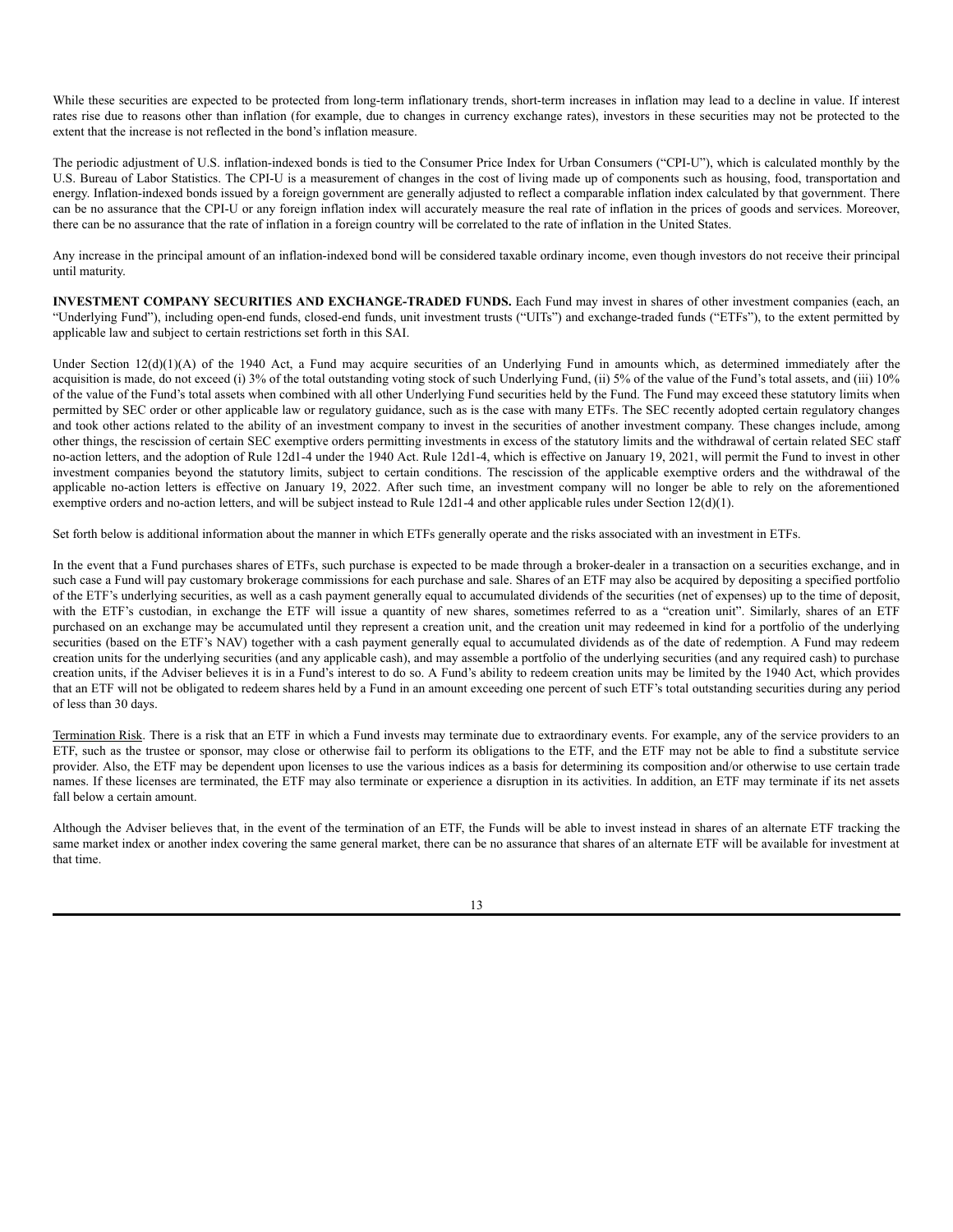**LETTERS OF CREDIT AND LIQUIDITY AGREEMENTS.** Each of the Funds may purchase debt obligations that are backed by an irrevocable letter of credit or liquidity agreement of a bank, savings and loan association or insurance company that assumes the obligation for payment of principal and interest in the event of default by the issuer. Only banks, savings and loan associations and insurance companies which, in the opinion of the Adviser, are of investment quality comparable to other permitted investments of a Fund, may be used for letter of credit and liquidity agreement backed investments.

LOAN PARTICIPATIONS. Each of the Funds may purchase participations in commercial loans. Such indebtedness may be secured or unsecured. Loan participations typically represent direct participation in a loan to a corporate borrower and generally are offered by banks or other financial institutions or lending syndicates. The Funds may participate in such syndications, or can buy part of a loan, becoming a part lender. When purchasing loan participations, a Fund assumes the credit risk associated with the corporate borrower and may assume the credit risk associated with an interposed bank or other financial intermediary. The participation interests in which a Fund intends to invest may not be rated by any NRSRO.

A loan is often administered by an agent bank acting as agent for all holders. The agent bank administers the terms of the loan, as specified in the loan agreement. In addition, the agent bank is normally responsible for the collection of principal and interest payments from the corporate borrower and the apportionment of these payments to the credit of all institutions that are parties to the loan agreement. Unless, under the terms of the loan or other indebtedness, a Fund has direct recourse against the corporate borrower, the Fund may have to rely on the agent bank or other financial intermediary to apply appropriate credit remedies against a corporate borrower.

A financial institution's employment as agent bank might be terminated in the event that it fails to observe a requisite standard of care or becomes insolvent. A successor agent bank would generally be appointed to replace the terminated agent bank, and assets held by the agent bank under the loan agreement should remain available to holders of such indebtedness. However, if assets held by the agent bank for the benefit of a Fund were determined to be subject to the claims of the agent bank's general creditors, the Fund might incur certain costs and delays in realizing payment on a loan or loan participation and could suffer a loss of principal and/or interest. In situations involving other interposed financial institutions (e.g., an insurance company or governmental agency) similar risks may arise.

Purchasers of loans and other forms of direct indebtedness depend primarily upon the creditworthiness of the corporate borrower for payment of principal and interest. If a Fund does not receive scheduled interest or principal payments on such indebtedness, the Fund's share price and yield could be adversely affected. Loans that are fully secured offer a Fund more protection than an unsecured loan in the event of non-payment of scheduled interest or principal. However, there is no assurance that the liquidation of collateral from a secured loan would satisfy the corporate borrower's obligation, or that the collateral can be liquidated.

The Funds may invest in loan participations with credit quality comparable to that of the issuers of each Fund's securities investments. Indebtedness of companies whose creditworthiness is poor involves substantially greater risks and may be highly speculative. Some companies may never pay off their indebtedness or may pay only a small fraction of the amount owed. Consequently, when investing in indebtedness of companies with poor credit, a Fund bears a substantial risk of losing the entire amount invested.

Each Fund limits the amount of its total assets that it will invest in any one issuer or in issuers within the same industry (see "Investment Limitations"). For purposes of these limits, a Fund generally will treat the corporate borrower as the "issuer" of indebtedness held by the Fund. In the case of loan participations where a bank or other lending institution serves as a financial intermediary between a Fund and the corporate borrower, if the participation does not shift to the Fund the direct debtor-creditor relationship with the corporate borrower, SEC interpretations require the Fund to treat both the lending bank or other lending institution and the corporate borrower as "issuers" for the purpose of determining whether the Fund has invested more than 5% of its assets in a single issuer. Treating a financial intermediary as an issuer of indebtedness may restrict a Fund's ability to invest in indebtedness related to a single financial intermediary, or a group of intermediaries engaged in the same industry, even if the underlying borrowers represent many different companies and industries.

Loans and other types of direct indebtedness may not be readily marketable and may be subject to restrictions on resale. In some cases, negotiations involved in disposing of indebtedness may require weeks to complete. Consequently, some indebtedness may be difficult or impossible to readily dispose of at what the Adviser believes to be a fair price. In addition, valuation of illiquid indebtedness involves a greater degree of judgment in determining a Fund's NAV than if that value were based on available market quotations and could result in significant variations in the Fund's daily share price. At the same time, some loan interests are traded among certain financial institutions and accordingly may be deemed liquid. As the market for different types of indebtedness develops, the liquidity of these instruments is expected to improve. In addition, the Funds currently intend to treat indebtedness for which there is no readily available market as illiquid for purposes of the Funds' limitation on illiquid investments. Investments in loan participations are considered to be debt obligations for purposes of the Trust's investment restriction relating to the lending of funds or assets by a Fund.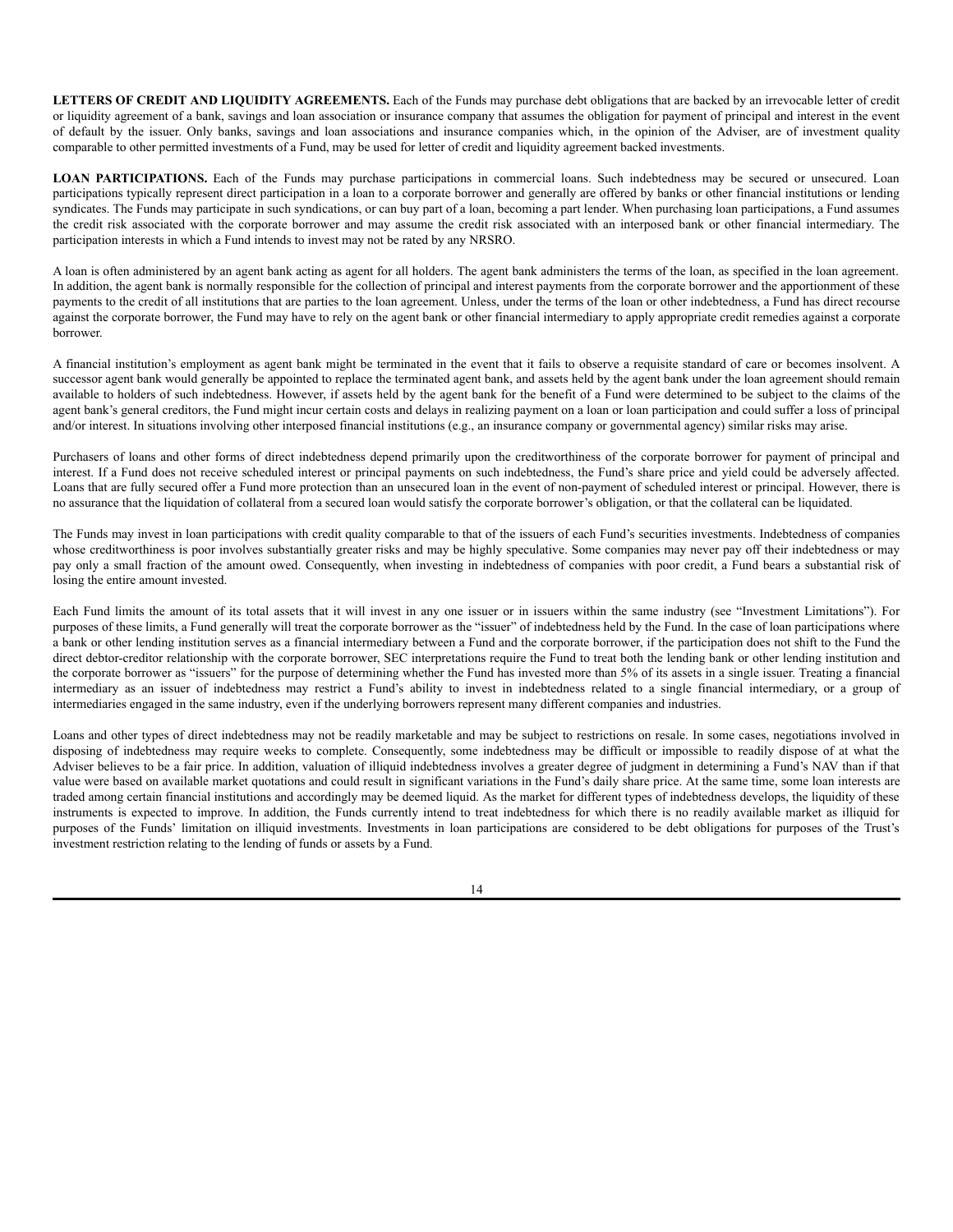Investments in loans through a direct assignment of the financial institution's interests with respect to the loan may involve additional risks to the Funds. For example, if a loan is foreclosed, a Fund could become part owner of any collateral and would bear the costs and liabilities associated with owning and disposing of the collateral. In addition, it is conceivable that under emerging legal theories of lender liability, a Fund could be held liable as co-lender. It is unclear whether loans and other forms of direct indebtedness offer securities law protections against fraud and misrepresentation. In the absence of definitive regulatory guidance, the Funds rely on the Adviser's research in an attempt to avoid situations where fraud or misrepresentation could adversely affect the Funds.

**LOWEST CATEGORY OF INVESTMENT GRADE.** Obligations rated in the lowest of the top four rating categories by an NRSRO have speculative characteristics, and changes in economic conditions or other circumstances are more likely to lead to a weakened capacity to make principal and interest payments than is the case with higher grade bonds. Subsequent to its purchase by a Fund, an issue of securities may cease to be rated or its rating category may be reduced below the minimum rating required for purchase by the respective Fund. The Adviser will consider such an event in determining whether the relevant Fund should continue to hold the obligation.

**MONEY MARKET FUNDS.** Each Fund may invest in the securities of money market mutual funds. Such investments are subject to limitations prescribed by the 1940 Act, the rules thereunder and applicable SEC staff interpretations thereof, or applicable exemptive relief granted by the SEC. (See "Investment Company Securities and Exchange-Traded Funds" above.)

**MORTGAGE-RELATED SECURITIES AND ASSET-BACKED SECURITIES.** Mortgage-related securities are interests in pools of residential or commercial mortgage loans, including mortgage loans made by savings and loan institutions, mortgage bankers, commercial banks and others. Pools of mortgage loans are assembled as securities for sale to investors by various governmental, government-related and private organizations. See "Mortgage Pass-Through Securities." The Funds may also invest in debt securities which are secured with collateral consisting of mortgage-related securities (see "Collateralized Mortgage Obligations").

The recent financial downturn—particularly the increase in delinquencies and defaults on residential mortgages, falling home prices, and unemployment—has adversely affected the market for mortgage-related securities. In addition, various market and governmental actions may impair the ability to foreclose on or exercise other remedies against underlying mortgage holders, or may reduce the amount received upon foreclosure. These factors have caused certain mortgagerelated securities to experience lower valuations and reduced liquidity. There is also no assurance that the U.S. Government will take further action to support the mortgage-related securities industry, as it has in the past, should the economic downturn continue or the economy experience another downturn. Further, recent legislative action and any future government actions may significantly alter the manner in which the mortgage-related securities market functions. Each of these factors could ultimately increase the risk that a Fund could realize losses on mortgage-related securities.

Mortgage Pass-Through Securities*.* Interests in pools of mortgage-related securities differ from other forms of debt securities, which normally provide for periodic payment of interest in fixed amounts with principal payments at maturity or specified call dates. Instead, these securities provide a monthly payment which consists of both interest and principal payments. In effect, these payments are a "pass-through" of the monthly payments made by the individual borrowers on their residential or commercial mortgage loans, net of any fees paid to the issuer or guarantor of such securities. Additional payments are caused by repayments of principal resulting from the sale of the underlying property, refinancing or foreclosure, net of fees or costs which may be incurred. Some mortgage-related securities (such as securities issued by GNMA) are described as "modified pass-through." These securities entitle the holder to receive all interest and principal payments owed on the mortgage pool, net of certain fees, at the scheduled payment dates regardless of whether or not the mortgagor actually makes the payment.

The rate of pre-payments on underlying mortgages will affect the price and volatility of a mortgage-related security, and may have the effect of shortening or extending the effective duration of the security relative to what was anticipated at the time of purchase. To the extent that unanticipated rates of pre-payment on underlying mortgages increase the effective duration of a mortgage-related security, the volatility of such security can be expected to increase.

The residential mortgage market in the United States recently has experienced difficulties that may adversely affect the performance and market value of certain of the Funds' mortgage-related investments. Delinquencies and losses on residential mortgage loans (especially subprime and second-lien mortgage loans) generally have increased recently and may continue to increase, and a decline in or flattening of housing values (as has recently been experienced and may continue to be experienced in many housing markets) may exacerbate such delinquencies and losses. Borrowers with adjustable rate mortgage loans are more sensitive to changes in interest rates, which affect their monthly mortgage payments, and may be unable to secure replacement mortgages at comparably low interest rates. Also, a number of residential mortgage loan originators have experienced serious financial difficulties or bankruptcy. Owing largely to the foregoing, reduced investor demand for mortgage loans and mortgage-related securities and increased investor yield requirements have caused limited liquidity in the secondary market for certain mortgage-related securities, which can adversely affect the market value of mortgage-related securities. It is possible that such limited liquidity in such secondary markets could continue or worsen.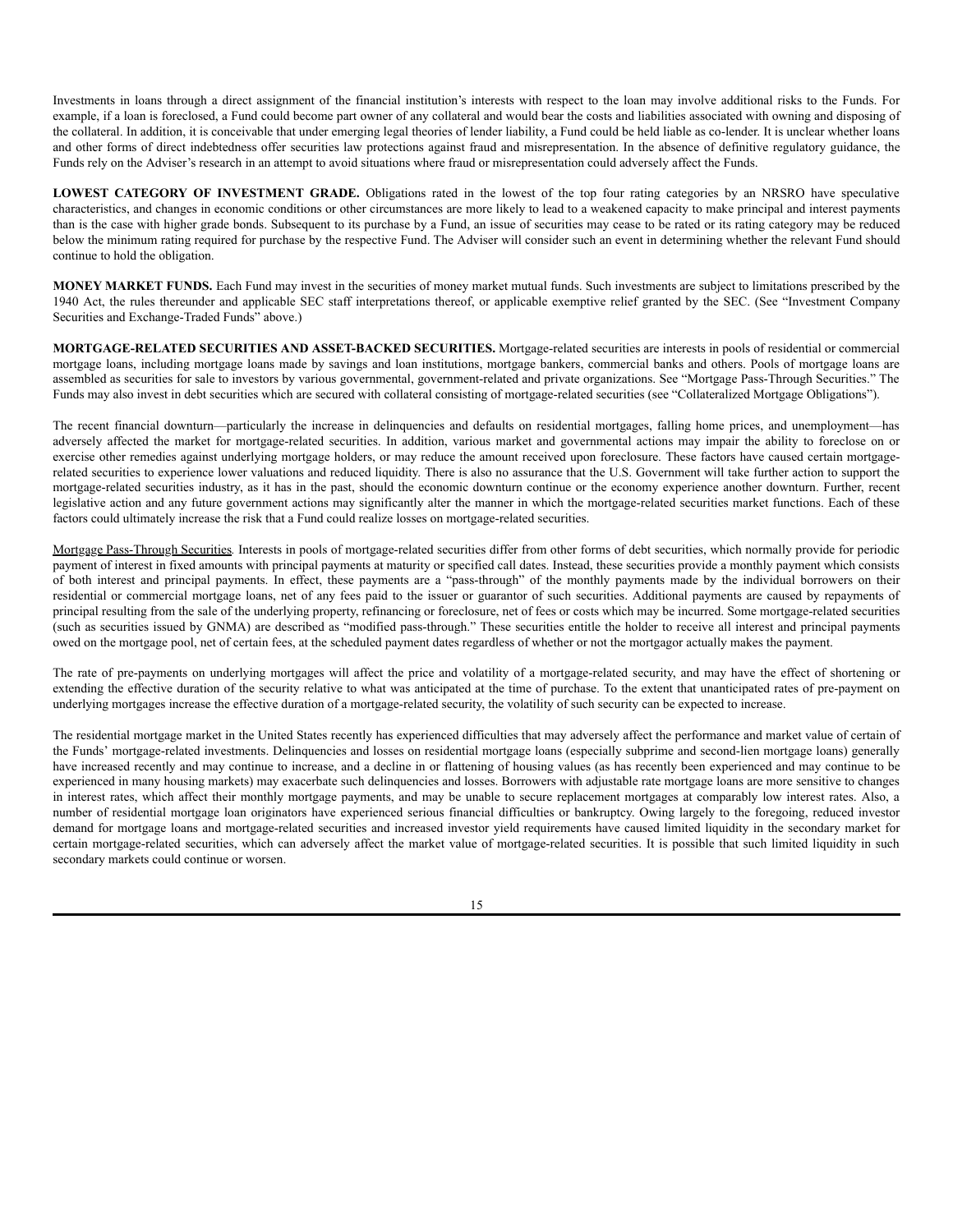Agency Mortgage-Related Securities*.* The principal governmental guarantor of mortgage-related securities is GNMA. GNMA is a wholly owned U.S. Government corporation within the Department of Housing and Urban Development. GNMA is authorized to guarantee, with the full faith and credit of the U.S. Government, the timely payment of principal and interest on securities issued by institutions approved by GNMA (such as savings and loan institutions, commercial banks and mortgage bankers) and backed by pools of mortgages insured by the Federal Housing Administration (the "FHA"), or guaranteed by the Department of Veterans Affairs (the "VA").

Government-related guarantors (*i.e.*, not backed by the full faith and credit of the U.S. Government) include Federal National Mortgage Association ("FNMA") and Federal Home Loan Mortgage Corporation ("FHLMC"). FNMA is a government-sponsored corporation. FNMA purchases conventional (*i.e.*, not insured or guaranteed by any government agency) residential mortgages from a list of approved seller/servicers which include state and federally chartered savings and loan associations, mutual savings banks, commercial banks and credit unions and mortgage bankers. Pass-through securities issued by FNMA are guaranteed as to timely payment of principal and interest by FNMA, but are not backed by the full faith and credit of the U.S. Government. FHLMC was created by Congress in 1970 for the purpose of increasing the availability of mortgage credit for residential housing. It is a government-sponsored corporation that issues Participation Certificates ("PCs"), which are pass-through securities, each representing an undivided interest in a pool of residential mortgages. FHLMC guarantees the timely payment of interest and ultimate collection of principal, but PCs are not backed by the full faith and credit of the U.S. Government.

On September 6, 2008, the Federal Housing Finance Agency ("FHFA") placed FNMA and FHLMC into conservatorship. As the conservator, FHFA succeeded to all rights, titles, powers and privileges of FNMA and FHLMC and of any stockholder, officer or director of FNMA and FHLMC with respect to FNMA and FHLMC and the assets of FNMA and FHLMC. FHFA selected a new chief executive officer and chairman of the board of directors for each of FNMA and FHLMC.

In connection with the conservatorship, the U.S. Treasury entered into a Senior Preferred Stock Purchase Agreement with each of FNMA and FHLMC pursuant to which the U.S. Treasury will purchase up to an aggregate of \$100 billion of each of FNMA and FHLMC to maintain a positive net worth in each enterprise. This agreement contains various covenants that severely limit each enterprise's operations. In exchange for entering into these agreements, the U.S. Treasury received \$1 billion of each enterprise's senior preferred stock and warrants to purchase 79.9% of each enterprise's common stock. On February 18, 2009, the U.S. Treasury announced that it was doubling the size of its commitment to each enterprise under the Senior Preferred Stock Program to \$200 billion. The U.S. Treasury's obligations under the Senior Preferred Stock Program are for an indefinite period of time for a maximum amount of \$200 billion per enterprise.

FNMA and FHLMC are continuing to operate as going concerns while in conservatorship and each remain liable for all of its obligations, including its guaranty obligations, associated with its mortgage-backed securities. The Senior Preferred Stock Purchase Agreement is intended to enhance each of FNMA's and FHLMC's ability to meet its obligations. The FHFA has indicated that the conservatorship of each enterprise will end when the director of FHFA determines that FHFA's plan to restore the enterprise to a safe and solvent condition has been completed.

Under the Federal Housing Finance Regulatory Reform Act of 2008 (the "Reform Act"), which was included as part of the Housing and Economic Recovery Act of 2008, FHFA, as conservator or receiver, has the power to repudiate any contract entered into by FNMA or FHLMC prior to FHFA's appointment as conservator or receiver, as applicable, if FHFA determines, in its sole discretion, that performance of the contract is burdensome and that repudiation of the contract promotes the orderly administration of FNMA's or FHLMC's affairs. The Reform Act requires FHFA to exercise its right to repudiate any contract within a reasonable period of time after its appointment as conservator or receiver.

FHFA, in its capacity as conservator, has indicated that it has no intention to repudiate the guaranty obligations of FNMA or FHLMC because FHFA views repudiation as incompatible with the goals of the conservatorship. However, in the event that FHFA, as conservator or if it is later appointed as receiver for FNMA or FHLMC, were to repudiate any such guaranty obligation, the conservatorship or receivership estate, as applicable, would be liable for actual direct compensatory damages in accordance with the provisions of the Reform Act. Any such liability could be satisfied only to the extent of FNMA's or FHLMC's assets available therefor.

In the event of repudiation, the payments of interest to holders of FNMA or FHLMC mortgage-backed securities would be reduced if payments on the mortgage loans represented in the mortgage loan groups related to such mortgage-backed securities are not made by the borrowers or advanced by the servicer. Any actual direct compensatory damages for repudiating these guaranty obligations may not be sufficient to offset any shortfalls experienced by such mortgage-backed security holders.

Further, in its capacity as conservator or receiver, FHFA has the right to transfer or sell any asset or liability of FNMA or FHLMC without any approval, assignment or consent. Although FHFA has stated that it has no present intention to do so, if FHFA, as conservator or receiver, were to transfer any such guaranty obligation to another party, holders of FNMA or FHLMC mortgage-backed securities would have to rely on that party for satisfaction of the guaranty obligation and would be exposed to the credit risk of that party.

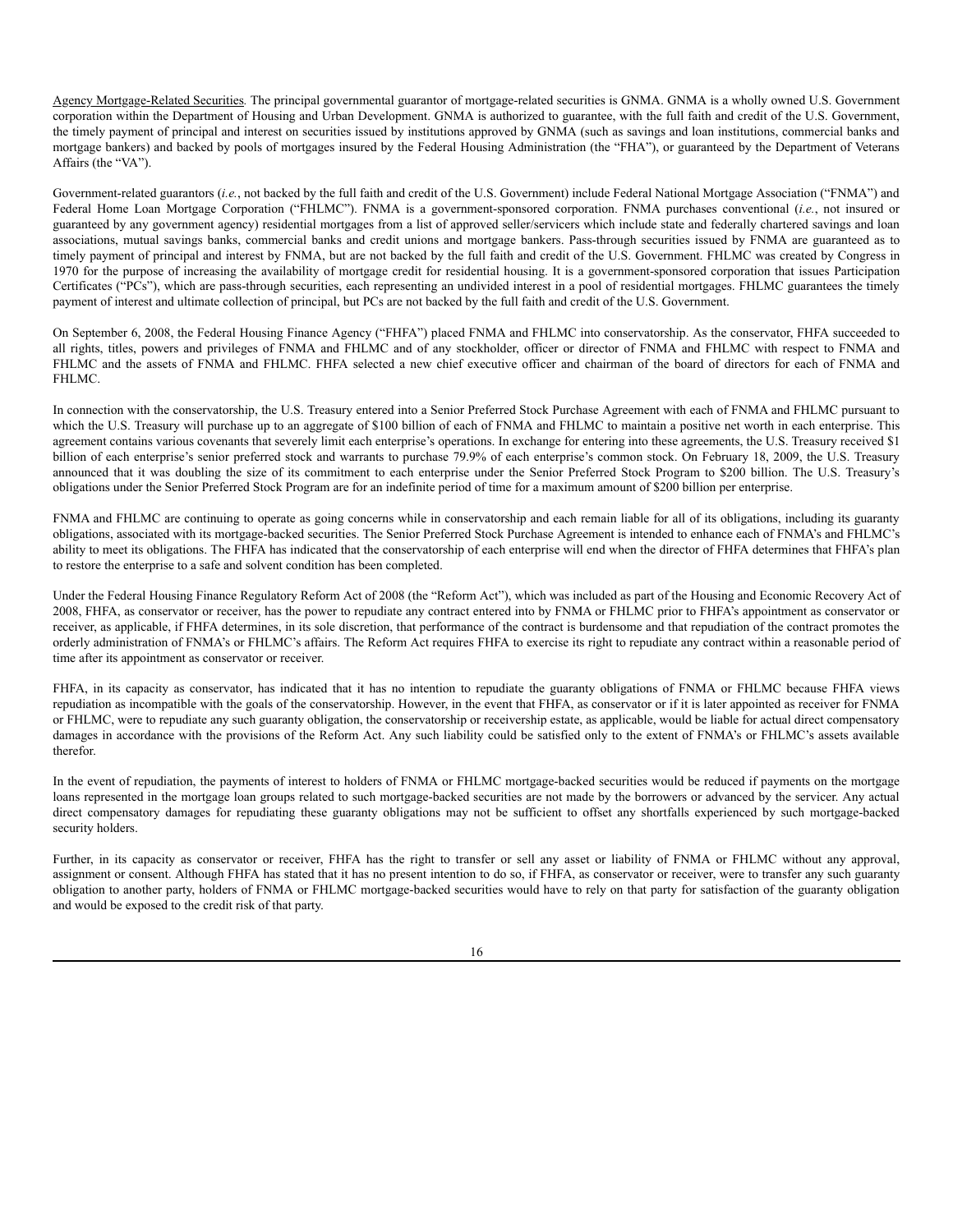In addition, certain rights provided to holders of mortgage-backed securities issued by FNMA and FHLMC under the operative documents related to such securities may not be enforced against FHFA, or enforcement of such rights may be delayed, during the conservatorship or any future receivership. The operative documents for FNMA and FHLMC mortgage-backed securities may provide (or with respect to securities issued prior to the date of the appointment of the conservator may have provided) that upon the occurrence of an event of default on the part of FNMA or FHLMC, in its capacity as guarantor, which includes the appointment of a conservator or receiver, holders of such mortgage-backed securities have the right to replace FNMA or FHLMC as trustee if the requisite percentage of mortgagebacked securities holders consent. The Reform Act prevents mortgage-backed security holders from enforcing such rights if the event of default arises solely because a conservator or receiver has been appointed. The Reform Act also provides that no person may exercise any right or power to terminate, accelerate or declare an event of default under certain contracts to which FNMA or FHLMC is a party, or obtain possession of or exercise control over any property of FNMA or FHLMC, or affect any contractual rights of FNMA or FHLMC, without the approval of FHFA, as conservator or receiver, for a period of 45 or 90 days following the appointment of FHFA as conservator or receiver, respectively.

In addition, in a February 2011 report to Congress from the Treasury Department and the Department of Housing and Urban Development, the Obama administration provided a plan to reform America's housing finance market. The plan would reduce the role of and eventually eliminate FNMA and FHLMC. Notably, the plan does not propose similar significant changes to GNMA, which guarantees payments on mortgage-related securities backed by federally insured or guaranteed loans such as those issued by the Federal Housing Association or guaranteed by the Department of Veterans Affairs. The report also identified three proposals for Congress and the administration to consider for the long-term structure of the housing finance markets after the elimination of FNMA and FHLMC, including implementing: (i) a privatized system of housing finance that limits government insurance to very limited groups of creditworthy low- and moderateincome borrowers; (ii) a privatized system with a government backstop mechanism that would allow the government to insure a larger share of the housing finance market during a future housing crisis; and (iii) a privatized system where the government would offer reinsurance to holders of certain highly-rated mortgagerelated securities insured by private insurers and would pay out under the reinsurance arrangements only if the private mortgage insurers were insolvent.

Privately Issued Mortgage-Related Securities*.* Commercial banks, savings and loan institutions, private mortgage insurance companies, mortgage bankers and other secondary market issuers also create pass-through pools of conventional residential mortgage loans. Such issuers may be the originators and/or servicers of the underlying mortgage loans as well as the guarantors of the mortgage-related securities. Pools created by such non-governmental issuers generally offer a higher rate of interest than government and government-related pools because there are no direct or indirect government or agency guarantees of payments in the former pools.

However, timely payment of interest and principal of these pools may be supported by various forms of insurance or guarantees, including individual loan, title, pool and hazard insurance and letters of credit, which may be issued by governmental entities or private insurers. Such insurance and guarantees and the creditworthiness of the issuers thereof will be considered in determining whether a mortgage-related security meets the Trust's investment quality standards. There can be no assurance that the private insurers or guarantors can meet their obligations under the insurance policies or guarantee arrangements. A Fund may buy mortgage-related securities without insurance or guarantees if, through an examination of the loan experience and practices of the originators/servicers and poolers, the Adviser determines that the securities meet the Trust's quality standards. Securities issued by certain private organizations may not be readily marketable. A Fund will not purchase mortgage-related securities or any other assets which in the opinion of the Adviser are illiquid if, as a result, more than 15% of the value of the Fund's net assets will be illiquid.

Privately issued mortgage-related securities are not subject to the same underwriting requirements for the underlying mortgages that are applicable to those mortgage-related securities that have a government or government-sponsored entity guarantee. As a result, the mortgage loans underlying privately issued mortgage-related securities may, and frequently do, have less favorable collateral, credit risk or other underwriting characteristics than government or governmentsponsored mortgage-related securities and have wider variances in a number of terms including interest rate, term, size, purpose and borrower characteristics. Mortgage pools underlying privately issued mortgage-related securities more frequently include second mortgages, high loan-to-value ratio mortgages and manufactured housing loans, in addition to commercial mortgages and other types of mortgages where a government or government sponsored entity guarantee is not available. The coupon rates and maturities of the underlying mortgage loans in a privately-issued mortgage-related securities pool may vary to a greater extent than those included in a government guaranteed pool, and the pool may include subprime mortgage loans. Subprime loans are loans made to borrowers with weakened credit histories or with a lower capacity to make timely payments on their loans. For these reasons, the loans underlying these securities have had in many cases higher default rates than those loans that meet government underwriting requirements.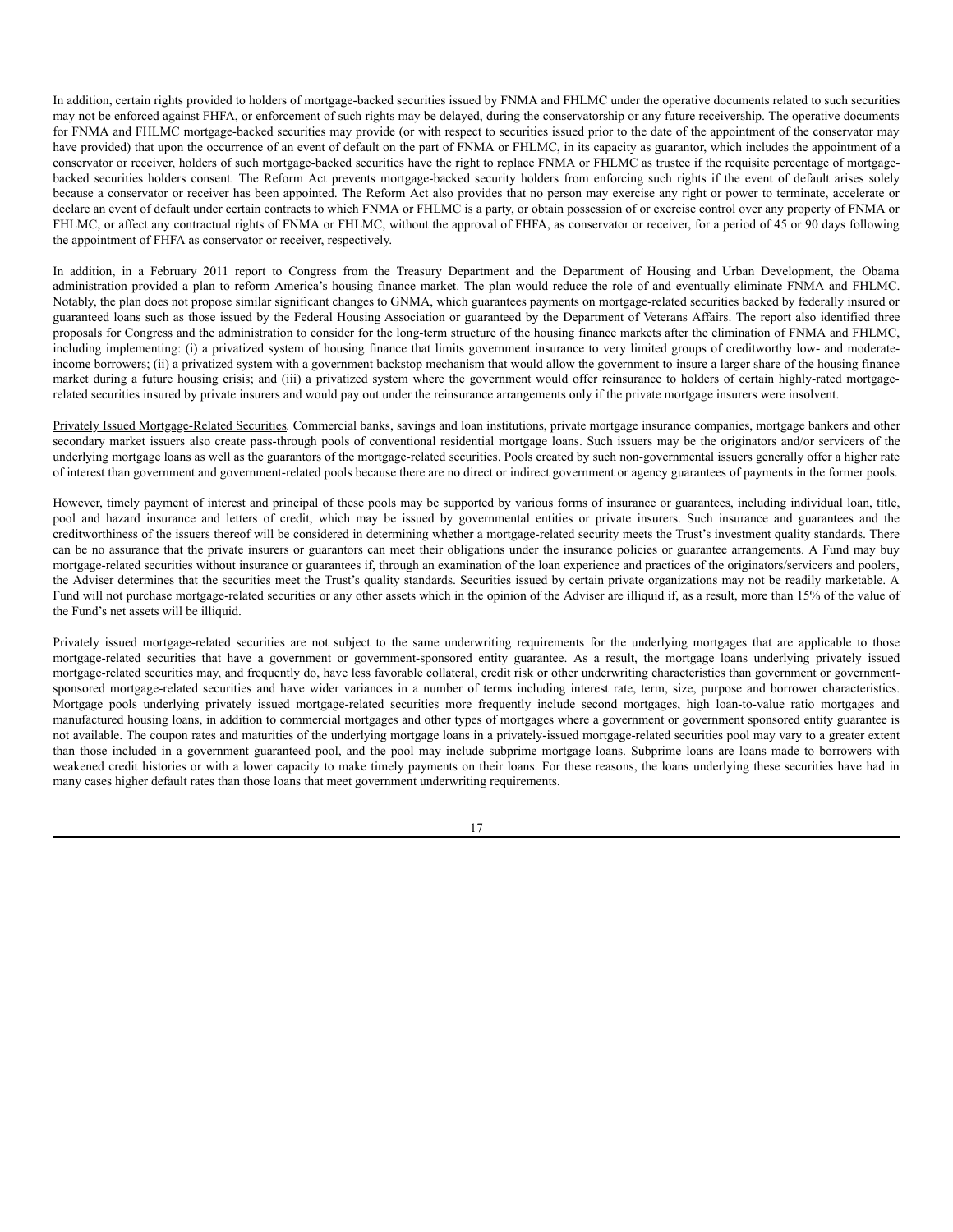The risk of non-payment is greater for mortgage-related securities that are backed by loans that were originated under weak underwriting standards, including loans made to borrowers with limited means to make repayment. A level of risk exists for all loans, although, historically, the poorest performing loans have been those classified as subprime. Other types of privately issued mortgage-related securities, such as those classified as pay-option adjustable rate or Alt-A have also performed poorly. Even loans classified as prime have experienced higher levels of delinquencies and defaults. The substantial decline in real property values across the U.S. has exacerbated the level of losses that investors in privately issued mortgage-related securities have experienced. It is not certain when these trends may reverse. Market factors that may adversely affect mortgage loan repayment include adverse economic conditions, unemployment, a decline in the value of real property, or an increase in interest rates.

Privately issued mortgage-related securities are not traded on an exchange and there may be a limited market for the securities, especially when there is a perceived weakness in the mortgage and real estate market sectors. Without an active trading market, mortgage-related securities held in a Fund's portfolio may be particularly difficult to value because of the complexities involved in assessing the value of the underlying mortgage loans.

The Funds may purchase privately issued mortgage-related securities that are originated, packaged and serviced by third party entities. It is possible these third parties could have interests that are in conflict with the holders of mortgage-related securities, and such holders (such as a Fund) could have rights against the third parties or their affiliates. For example, if a loan originator, servicer or its affiliates engaged in negligence or willful misconduct in carrying out its duties, then a holder of the mortgage-related security could seek recourse against the originator/servicer or its affiliates, as applicable. Also, as a loan originator/servicer, the originator/servicer or its affiliates may make certain representations and warranties regarding the quality of the mortgages and properties underlying a mortgagerelated security. If one or more of those representations or warranties is false, then the holders of the mortgage-related securities (such as a Fund) could trigger an obligation of the originator/servicer or its affiliates, as applicable, to repurchase the mortgages from the issuing trust. Notwithstanding the foregoing, many of the third parties that are legally bound by trust and other documents have failed to perform their respective duties, as stipulated in such trust and other documents, and investors have had limited success in enforcing terms.

Mortgage-related securities that are issued or guaranteed by the U.S. Government, its agencies or instrumentalities, are not subject to the Funds' industry concentration restrictions, set forth below under "Investment Limitations," by virtue of the exclusion from that test available to all U.S. Government securities. In the case of privately issued mortgage-related securities, the Funds take the position that mortgage-related securities do not represent interests in any particular "industry" or group of industries. Therefore, a Fund may invest more or less than 25% of its total assets in privately issued mortgage-related securities. The assets underlying such securities may be represented by a portfolio of residential or commercial mortgages (including both whole mortgage loans and mortgage participation interests that may be senior or junior in terms of priority of repayment) or portfolios of mortgage pass-through securities issued or guaranteed by GNMA, FNMA or FHLMC. Mortgage loans underlying a mortgage-related security may in turn be insured or guaranteed by the FHA or the VA. In the case of privately issued mortgage-related securities whose underlying assets are neither U.S. Government securities nor U.S. Government-insured mortgages, to the extent that real properties securing such assets may be located in the same geographical region, the security may be subject to a greater risk of default than other comparable securities in the event of adverse economic, political or business developments that may affect such region and, ultimately, the ability of residential homeowners to make payments of principal and interest on the underlying mortgages.

Collateralized Mortgage Obligations ("CMOs")*.* A CMO is a debt obligation of a legal entity that is collateralized by mortgages and divided into classes. Similar to a bond, interest and prepaid principal is paid, in most cases, on a monthly basis. CMOs may be collateralized by whole mortgage loans or private mortgage bonds, but are more typically collateralized by portfolios of mortgage pass-through securities guaranteed by GNMA, FHLMC, or FNMA, and their income streams.

CMOs are structured into multiple classes, often referred to as "tranches," with each class bearing a different stated maturity and entitled to a different schedule for payments of principal and interest, including pre-payments. Actual maturity and average life will depend upon the pre-payment experience of the collateral. In the case of certain CMOs (known as "sequential pay" CMOs), payments of principal received from the pool of underlying mortgages, including pre-payments, are applied to the classes of CMOs in the order of their respective final distribution dates. Thus, no payment of principal will be made to any class of sequential pay CMOs until all other classes having an earlier final distribution date have been paid in full.

In a typical CMO transaction, a corporation ("issuer") issues multiple series (*e.g.*, A, B, C, Z) of CMO bonds ("Bonds"). Proceeds of the Bond offering are used to purchase mortgages or mortgage pass-through certificates ("Collateral"). The Collateral is pledged to a third party trustee as security for the Bonds. Principal and interest payments from the Collateral are used to pay principal on the Bonds in the order A, B, C, Z. The Series A, B, and C Bonds all bear current interest. Interest on the Series Z Bond is accrued and added to principal and a like amount is paid as principal on the Series A, B, or C Bond currently being paid off. When the Series A, B, and C Bonds are paid in full, interest and principal on the Series Z Bond begins to be paid currently. CMOs may be less liquid and may exhibit greater price volatility than other types of mortgage-backed or asset-backed securities.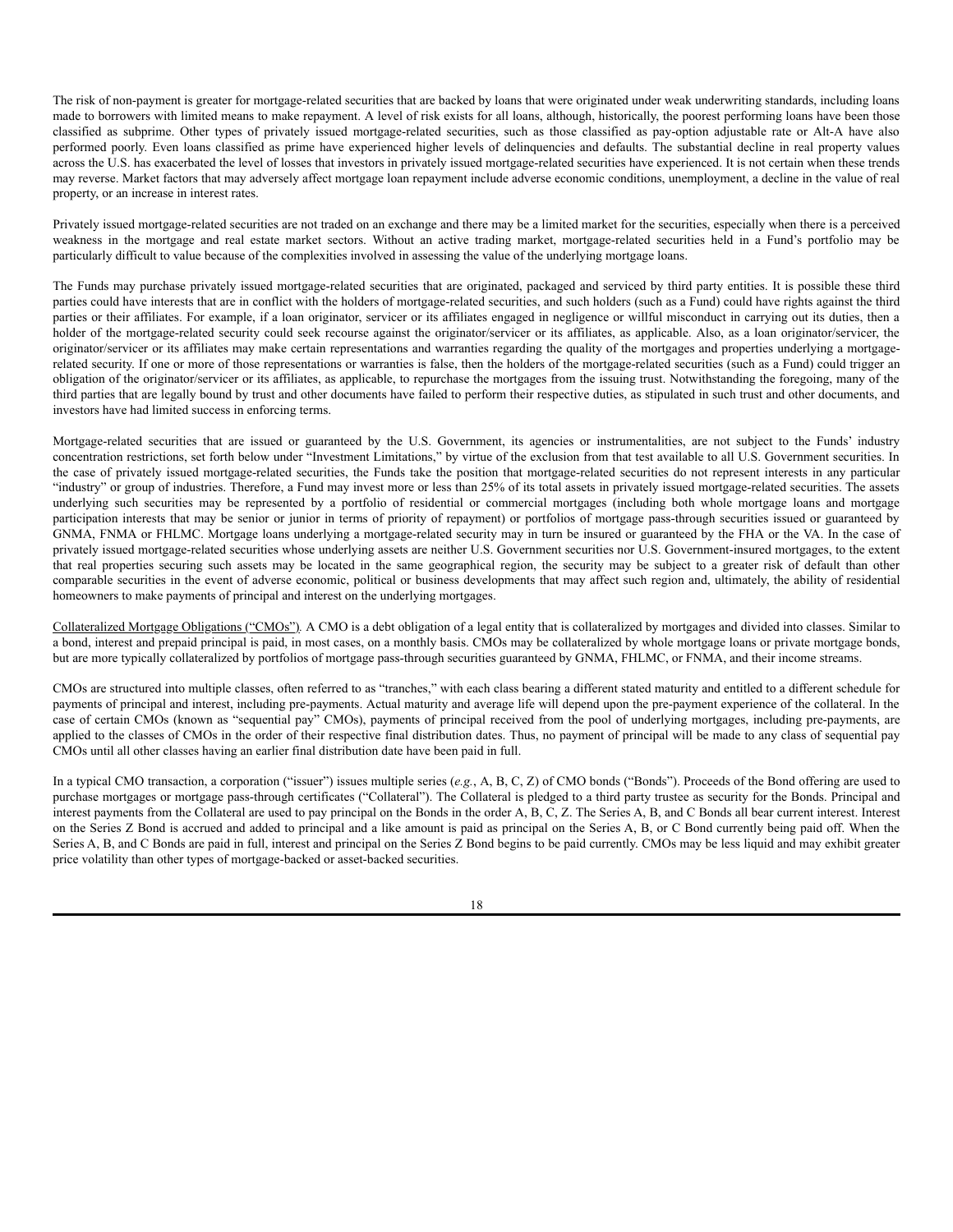As CMOs have evolved, some classes of CMO bonds have become more common. For example, the Funds may invest in parallel-pay and planned amortization class ("PAC") CMOs and multi-class pass through certificates. Parallel-pay CMOs and multi-class pass-through certificates are structured to provide payments of principal on each payment date to more than one class. These simultaneous payments are taken into account in calculating the stated maturity date or final distribution date of each class, which, as with other CMO and multi-class pass-through structures, must be retired by its stated maturity date or final distribution date but may be retired earlier. PACs generally require payments of a specified amount of principal on each payment date. PACs are parallel-pay CMOs with the required principal amount on such securities having the highest priority after interest has been paid to all classes. Any CMO or multi-class pass through structure that includes PAC securities must also have support tranches—known as support bonds, companion bonds or non-PAC bonds—which lend or absorb principal cash flows to allow the PAC securities to maintain their stated maturities and final distribution dates within a range of actual prepayment experience. These support tranches are subject to a higher level of maturity risk compared to other mortgage-related securities, and usually provide a higher yield to compensate investors. If principal cash flows are received in amounts outside a pre-determined range such that the support bonds cannot lend or absorb sufficient cash flows to the PAC securities as intended, the PAC securities are subject to heightened maturity risk.

Real Estate Mortgage Investment Conduits. The Funds may invest in real estate mortgage investment conduits ("REMICs"). REMICs are pass-through vehicles created to issue multiclass mortgage backed securities. REMICs may be organized as corporations, partnerships or trusts and those meeting certain qualifications are not subject to double taxation. Interests in REMICs may be senior or junior, regular (debt instruments) or residual (equity interests).

Other Asset-Backed Securities. The Funds may invest in other, non-mortgage related asset-backed securities ("ABS"), including interests in pools of receivables such as motor vehicle installment purchase obligations and credit card receivables. Such securities are generally issued as pass-through certificates, which represent undivided fractional ownership interests in the underlying pool of assets. These securities also may be debt instruments, which also are known as collateralized obligations and are generally issued as the debt of a special purpose entity organized solely for the purpose of owning such assets and issuing such debt instruments. The Funds may purchase ABS only when such securities are readily marketable and rated at the time of purchase in one of the two highest rating categories assigned by an NRSRO or, if unrated, are considered by the Adviser to be of comparable quality.

The credit quality of an ABS transaction depends on the performance of the underlying assets. To protect ABS investors from the possibility that some borrowers could miss payments or even default on their loans, ABS include various forms of credit enhancement. Some ABS, particularly home equity loan transactions, are subject to interest-rate risk and prepayment risk. A change in interest rates can affect the pace of payments on the underlying loans, which in turn affects total return on the securities. ABS also carry credit or default risk. If many borrowers on the underlying loans default, losses could exceed the credit enhancement level and result in losses to investors in an ABS transaction. Finally, ABS have structure risk due to a unique characteristic known as early amortization, or early payout, risk. Built into the structure of most ABS are triggers for early payout, designed to protect investors from losses. These triggers are unique to each transaction and can include: a big rise in defaults on the underlying loans, a sharp drop in the credit enhancement level or even the bankruptcy of the originator. Once early amortization begins, all incoming loan payments are used to pay investors as quickly as possible.

**MUNICIPAL SECURITIES.** The Funds each may invest in debt obligations issued by or on behalf of states, territories and possessions of the United States, the District of Columbia and their sub-divisions, agencies and instrumentalities (collectively, "municipal securities") to obtain funds for various public purposes, such as the construction of public facilities, the payment of general operating expenses or the refunding of outstanding debts. Yields on municipal securities are the product of a variety of factors, including the general conditions of the money market and of the municipal bond and municipal note markets, the size of a particular offering, the maturity of the obligation and the rating of the issue. Although the interest on municipal securities may be exempt from Federal income tax, dividends paid by a Fund to its shareholders may not be tax-exempt. See "Certain Material U.S. Federal Income Tax Considerations" for more information. A brief description of some typical types of municipal securities follows:

General Obligation Securities. General obligation securities are backed by the taxing power of the issuing municipality and are considered the safest type of municipal bond. The proceeds from general obligation securities are used to fund a wide range of public projects, including the construction or improvement of schools, highways and roads and water and sewer systems.

Revenue or Special Obligation Securities. Revenue or special obligation securities are backed by the revenues of a specific project or facility - tolls from a toll bridge, for example, or in some cases, from the proceeds of a special excise tax. The proceeds from revenue or special obligation securities are used to fund a wide variety of capital projects, including electric, gas, water and sewer systems; highways, bridges and tunnels; port and airport facilities; colleges and universities; and hospitals. Many municipal issuers also establish a debt service reserve fund from which principal and interest payments are made. Further security may be available in the form of the issuer's ability, without obligation, to make up deficits in the reserve fund.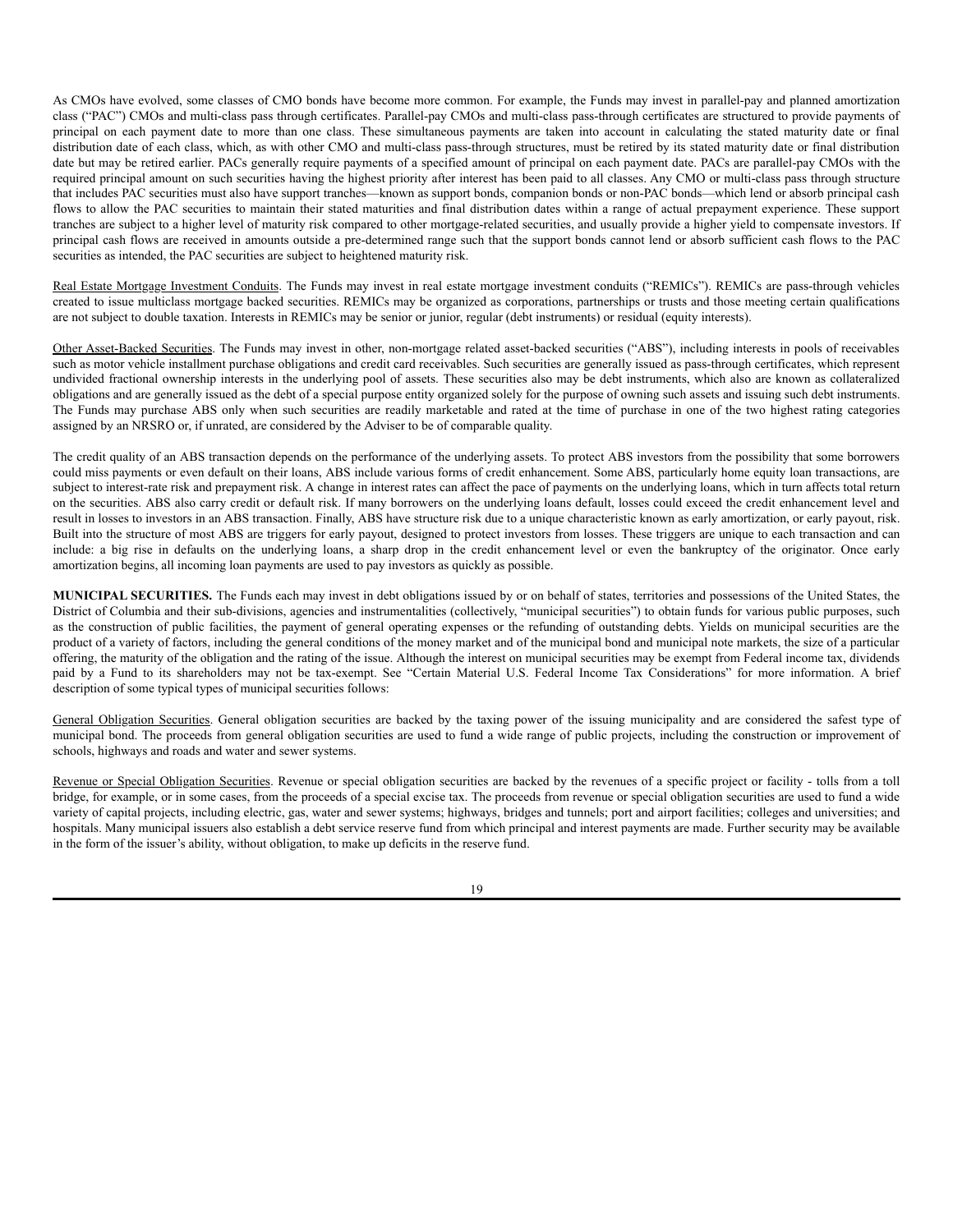Insured Municipal Bonds. Insured municipal bonds are covered by insurance guaranteeing the scheduled payment of principal and interest until their maturity. The insurance can be purchased either by the issuing government entity or by a Fund purchasing the bond. This insurance feature minimizes the risks to the Funds and their shareholders associated with payment delays or defaults in these portfolio securities, but does not guarantee the market value of these portfolio securities or the value of the shares of the Funds.

Moral Obligation Bonds. Moral obligation bonds are tax-exempt bonds issued by a municipality or a state financial intermediary and backed by the moral obligation pledge of a state government. Under a moral obligation pledge, a state government indicates its intent to appropriate funds in the future if the primary obligor, the municipality or intermediary, defaults. The state's obligation to honor the pledge is moral rather than legal because future legislatures cannot be legally obligated to appropriate the funds required.

Municipal Lease Obligations. Municipal lease obligations may take the form of a lease, an installment purchase or a conditional sale contract issued by state and local governments and authorities to acquire land, equipment and facilities. Usually, the Funds will purchase a participation interest in a municipal lease obligation from a bank or other financial intermediary. The participation interest gives the holder a pro-rata, undivided interest in the total amount of the obligation.

Municipal leases frequently have risks distinct from those associated with general obligation or revenue bonds. The interest income from the lease obligation may become taxable if the lease is assigned. Also, to free the municipal issuer from constitutional or statutory debt issuance limitations, many leases and contracts include non-appropriation clauses providing that the municipality has no obligation to make future payments under the lease or contract unless money is appropriated for that purpose by the municipality on a yearly or other periodic basis. Finally, the lease may be illiquid.

Bond Anticipation Notes. Bond anticipation notes ("BANs") are normally issued to provide interim financing until long-term financing can be arranged. The longterm bonds then provide money for the repayment of the notes. The Funds may invest in BANs that are rated at the date of purchase in one of the two highest rating categories assigned by an NRSRO, or not rated but are considered by the Adviser to be of comparable quality. The ability of a municipal issuer to meet its obligations on its BANs primarily depends on the issuer's adequate access to the longer term municipal bond market and the likelihood that the proceeds of such bond sales will be used to pay the principal of, and interest on, BANs.

Tax Anticipation Notes. Tax anticipation notes ("TANs") finance the working capital needs of municipalities and are issued in anticipation of various seasonal tax revenues, to be payable by these specific future taxes. The Funds may invest in TANs that are rated at the date of purchase in one of the two highest rating categories assigned by an NRSRO, or not rated but are considered by the Adviser to be of comparable quality. Uncertainty in a municipal issuer's capacity to raise taxes as a result of such events as a decline in its tax base or a rise in delinquencies could adversely affect the issuer's ability to meet its obligations on outstanding TANs. Furthermore, some municipal issuers mix various tax proceeds into a general fund that is used to meet obligations other than those of the outstanding TANs. Use of such a general fund to meet various obligations could affect the likelihood of making payments on TANs.

Revenue Anticipation Notes. Revenue anticipation notes ("RANs") are issued in expectation of receipt of other kinds of revenue, such as federal revenues available under the Federal Revenue Sharing Program. The Funds may invest in RANs that are rated at the date of purchase in one of the two highest rating categories assigned by an NRSRO, or not rated but are considered by the Adviser to be of comparable quality. A decline in the receipt of certain revenues, such as anticipated revenues from another level of government, could adversely affect an issuer's ability to meet its obligations on outstanding RANs. In addition, the possibility that the revenues would, when received, be used to meet other obligations could affect the ability of the issuer to pay the principal of, and interest on, RANs.

Industrial Development Bonds ("IDBs") and Private Activity Bonds ("PABs"). IDBs and PABs are specific types of revenue bonds issued on or on behalf of public authorities to finance various privately operated facilities such as educational, hospital or housing facilities, local facilities for water supply, gas, electricity, sewage or solid waste disposal and industrial or commercial facilities. PABs generally are IDBs issued after April 15, 1986. These obligations are included within the term "municipal bonds" if the interest paid on them is exempt from Federal income tax in the opinion of the bond issuer's counsel. IDBs and PABs are in most cases revenue bonds and thus are not payable from the unrestricted revenues of the issuer. The credit quality of the IDBs and PABs is usually directly related to the credit standing of the user of the facilities being financed or some form of credit enhancement such as a letter of credit or insurance.

The Funds may not be an appropriate investment for entities which are "substantial users," or certain "related persons" of substantial users, of facilities financed by private activity bonds. "Substantial users" are defined under U.S. Treasury Regulations to include a non-exempt person who regularly uses a part of such facilities in his trade or business and whose gross revenues derived with respect to the facilities financed by the issuance of bonds are more than 5% of the total revenues derived by all users of such facilities, or who occupies more than 5% of the usable area of such facilities or for whom such facilities, or a part thereof, were specifically constructed, reconstructed or acquired. "Related persons" include certain related natural persons, affiliated corporations, partnerships and their partners and S corporations and their shareholders.

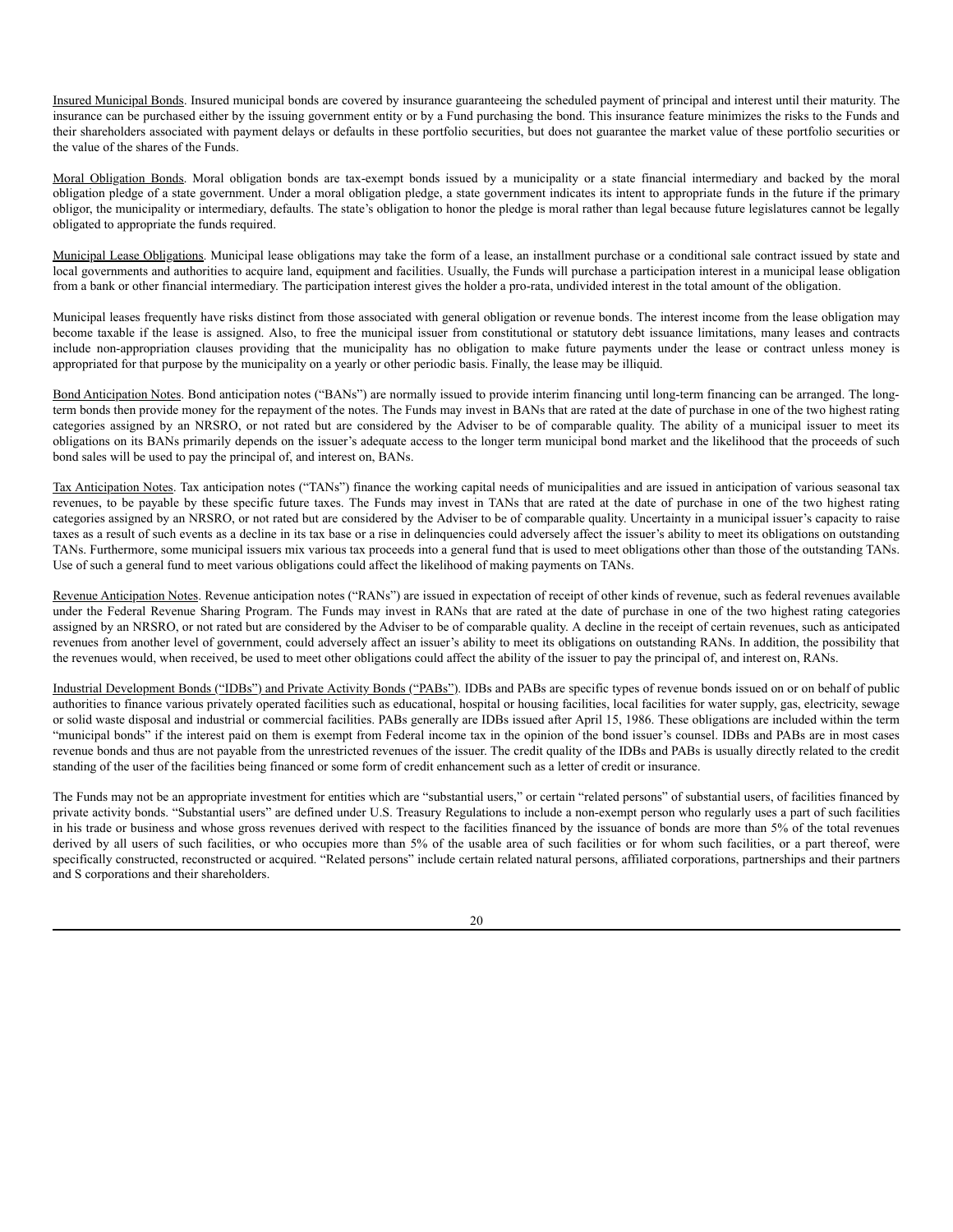Resource Recovery Bonds. Resource recovery bonds are affected by a number of factors, which may affect the value and credit quality of these revenue or special obligations. These factors include the viability of the project being financed, environmental protection regulations and project operator tax incentives.

Tax-Exempt Commercial Paper and Short-Term Municipal Notes. Tax-exempt commercial paper and short-term municipal notes provide for short-term capital needs and usually have maturities of one year or less. They include tax anticipation notes, revenue anticipation notes and construction loan notes. The Funds may invest in tax-exempt commercial paper and short-term municipal notes that are rated at the date of purchase in one of the two highest rating categories assigned by an NRSRO, or not rated but are considered by the Adviser to be of comparable quality.

Construction Loan Notes. Construction loan notes are sold to provide construction financing. After successful completion and acceptance, many projects receive permanent financing through the FHA by way of FNMA or GNMA. The Funds may invest in Construction loan notes that are rated at the date of purchase in one of the two highest rating categories assigned by an NRSRO, or not rated but are considered by the Adviser to be of comparable quality.

Put Bonds. Put bonds are municipal bonds which give the holder the right to sell the bond back to the issuer or a third party at a specified price and exercise date, which is typically well in advance of the bond's maturity date.

PARTICIPATION INTERESTS. Each Fund may invest in participation interests in fixed income securities. A participation interest provides the certificate holder with a specified interest in an issue of fixed income securities.

Some participation interests give the holders differing interests in the underlying securities, depending upon the type or class of certificate purchased. For example, coupon strip certificates give the holder the right to receive a specific portion of interest payments on the underlying securities; principal strip certificates give the holder the right to receive principal payments and the portion of interest not payable to coupon strip certificate holders. Holders of certificates of participation in interest payments may be entitled to receive a fixed rate of interest, a variable rate that is periodically reset to reflect the current market rate or an auction rate that is periodically reset at auction. Asset-backed residuals represent interests in any excess cash flow remaining after required payments of principal and interest have been made.

More complex participation interests involve special risk considerations. Since these instruments have only recently been developed, there can be no assurance that any market will develop or be maintained for the instruments. Generally, the fixed income securities that are deposited in trust for the holders of these interests are the sole source of payments on the interests; holders cannot look to the sponsor or trustee of the trust or to the issuers of the securities held in trust or to any of their affiliates for payment.

Participation interests purchased at a discount may experience price volatility. Certain types of interests are sensitive to fluctuations in market interest rates and to prepayments on the underlying securities. A rapid rate of prepayment can result in the failure to recover the holder's initial investment.

The extent to which the yield to maturity of a participation interest is sensitive to prepayments depends, in part, upon whether the interest was purchased at a discount or premium, and if so, the size of that discount or premium. Generally, if a participation interest is purchased at a premium and principal distributions occur at a rate faster than that anticipated at the time of purchase, the holder's actual yield to maturity will be lower than that assumed at the time of purchase. Conversely, if a participation interest is purchased at a discount and principal distributions occur at a rate faster than that assumed at the time of purchase, the investor's actual yield to maturity will be higher than that assumed at the time of purchase.

Participation interests in pools of fixed income securities backed by certain types of debt obligations involve special risk considerations. The issuers of securities backed by automobile and truck receivables typically file financing statements evidencing security interests in the receivables, and the servicers of those obligations take and retain custody of the obligations. If the servicers, in contravention of their duty to the holders of the securities backed by the receivables, were to sell the obligations, the third party purchasers could acquire an interest superior to the interest of the security holders. Also, most states require that a security interest in a vehicle must be noted on the certificate of title and the certificate of title may not be amended to reflect the assignment of the lender's security interest. Therefore, the recovery of the collateral in some cases may not be available to support payments on the securities. Securities backed by credit card receivables are generally unsecured, and both Federal and state consumer protection laws may allow set-offs against certain amounts owed.

**PREFERRED STOCK.** Each Fund may invest in preferred stocks. Preferred stock has a preference over common stock in liquidation (and generally dividends as well) but is subordinated to the liabilities of the issuer in all respects. As a general rule, the market value of preferred stock with a fixed dividend rate and no conversion element varies inversely with interest rates and perceived credit risk, while the market price of convertible preferred stock generally also reflects some element of conversion value. Because preferred stock is junior to debt securities and other obligations of the issuer, deterioration in the credit quality of the issuer will cause greater changes in the value of a preferred stock than in a more senior debt security with similar stated yield characteristics. Unlike interest payments on debt securities, preferred stock dividends are payable only if declared by the issuer's board of directors. Preferred stock also may be subject to optional or mandatory redemption provisions.

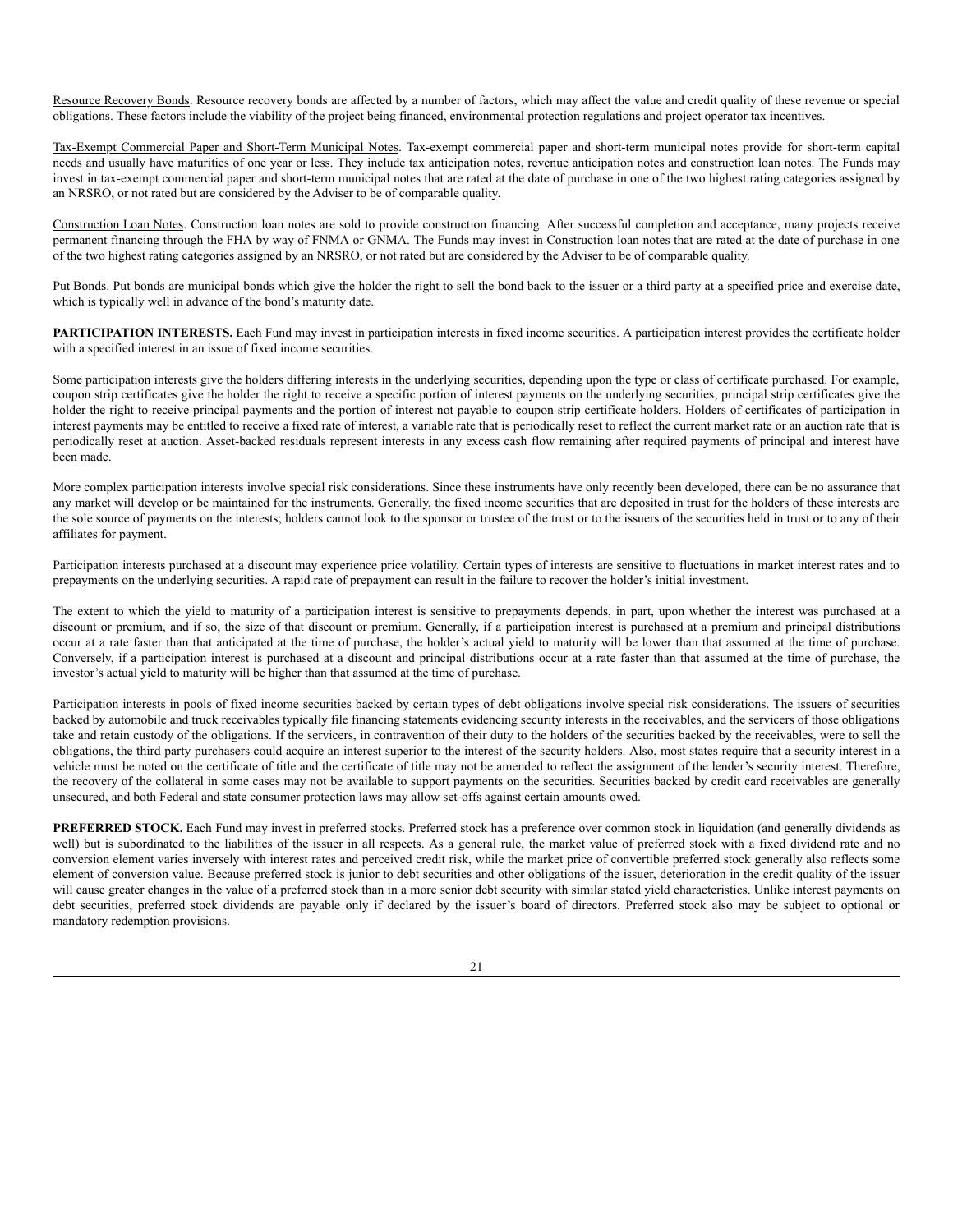REPURCHASE AGREEMENTS. Each Fund may enter into repurchase agreements. A repurchase agreement is a transaction in which a Fund purchases a security from a bank or recognized securities dealer and simultaneously commits to resell that security to a bank or dealer at an agreed upon date and price reflecting a market rate of interest, unrelated to the coupon rate or the maturity of the purchased security. The period of maturity is usually quite short, often overnight or a few days, although it may extend over a number of months. A Fund may only enter into repurchase agreements only with respect to obligations that could otherwise be purchased by the Fund. All repurchase agreements will be fully collateralized based on values that are marked to market daily by the Adviser. If the seller defaults and the value of the underlying securities has declined, a Fund may incur a loss. In addition, if bankruptcy proceedings are commenced with respect to the seller of the security, the Fund's disposition of the security may be delayed or limited. Repurchase agreements maturing in more than seven days are considered illiquid for purposes of a Fund's investment limitations.

**RESTRICTED SECURITIES.** Restricted securities are securities that may not be sold to the public without registration under the 1933 Act or an exemption from registration. Each Fund is subject to an investment limitation on the purchase of illiquid securities. Restricted securities, including securities eligible for re-sale pursuant to Rule 144A under the 1933 Act, that are determined to be liquid are not subject to this limitation. This determination is to be made by the Adviser pursuant to guidelines adopted by the Board of Trustees. Under these guidelines, the Adviser will consider the frequency of trades and quotes for the security, the number of dealers in, and potential purchasers for, the securities, dealer undertakings to make a market in the security and the nature of the security and of the marketplace trades. In purchasing such restricted securities, the Adviser intends to purchase securities that are exempt from registration under Rule 144A.

**SECURITIES LENDING.** For the purpose of achieving income, each Fund may lend its portfolio securities to brokers, dealers and other financial institutions, provided: (i) the loan is secured continuously by collateral consisting of U.S. Government securities, cash or cash equivalents (negotiable certificates of deposits, bankers' acceptances or letters of credit) maintained on a daily mark-to-market basis in an amount at least equal to the current market value of the securities loaned; (ii) the Fund may at any time call the loan and obtain the return of the securities loaned; (iii) the Fund will receive any interest or dividends paid on the loaned securities; and (iv) the aggregate market value of securities loaned will not at any time exceed 33 1/3% of the total assets of the Fund. Each Fund's performance will continue to reflect the receipt of either interest through investment of cash collateral by the Fund in permissible investments, or a fee, if the collateral is U.S. Government securities. Securities lending involves the risk of loss of rights in the collateral or delay in recovery of the collateral should the borrower fail to return the securities loaned or become insolvent. The Funds may pay lending fees to the party arranging the loan.

**SPECIAL PURPOSE ACQUISITION COMPANIES.** Each Fund may invest in special purpose acquisition companies ("SPACs"). SPACs are collective investment structures that pool funds in order to seek potential acquisition opportunities. Unless and until an acquisition is completed, a SPAC generally invests its assets (less an amount to cover expenses) in U.S. Government securities, money market fund securities and cash. SPACs and similar entities may be blank check companies with no operating history or ongoing business other than to seek a potential acquisition. Accordingly, the value of their securities is particularly dependent on the ability of the entity's management to identify and complete a profitable acquisition. Certain SPACs may seek acquisitions only in limited industries or regions, which may increase the volatility of their prices. Investments in SPACs may be deemed illiquid and/or be subject to restrictions on resale. To the extent the SPAC is invested in cash or similar securities, this may impact each Fund's ability to meet its investment objective. If a SPAC does not complete an acquisition within a specified period of time after going public, the SPAC is dissolved, at which point the invested funds are returned to the SPAC's shareholders (less certain permitted expenses) and any rights or warrants issued by the SPAC expire worthless.

**U.S. GOVERNMENT OBLIGATIONS**. Each Fund may invest in debt securities issued or guaranteed by the U.S. Government, its agencies or instrumentalities. Although all obligations of such agencies and instrumentalities are not direct obligations of the U.S. Treasury, the U.S. Government generally directly or indirectly backs payment of the interest and principal on these obligations. This support can range from securities supported by the full faith and credit of the United States (for example, GNMA securities) to securities that are supported solely or primarily by the creditworthiness of the issuer, such as securities of FNMA, FHLMC, the Tennessee Valley Authority, Federal Farm Credit Banks and Federal Home Loan Banks. In the case of obligations not backed by the full faith and credit of the United States, a Fund must look principally to the agency or instrumentality issuing or guaranteeing the obligation for ultimate repayment and may not be able to assert a claim against the United States itself in the event the agency or instrumentality does not meet its commitments. Whether backed by full faith and credit of the U.S. Treasury or not, U.S. Government obligations are not guaranteed against price movements due to fluctuating interest rates.

Each Fund may also make limited investments (not exceeding 5% of its net assets) in separately traded principal and interest components of securities issued by the United States Treasury. The principal and interest components or selected securities are traded independently under the Separate Trading of Registered Interest and Principal Securities program ("STRIPS"). Under the STRIPS program, the principal and interest components are individually numbered and separately issued by the U.S. Treasury at the request of depository financial institutions, which then trades the component parts independently.

**VARIABLE AND FLOATING RATE SECURITIES.** Variable and floating rate securities provide for a periodic adjustment in the interest rate paid on the obligations. The terms of such obligations must provide that interest rates are adjusted periodically based upon an interest rate adjustment index as provided in the respective obligations. The adjustment intervals may be regular and range from daily up to annually, or may be event-based, such as based on a change in the prime rate.

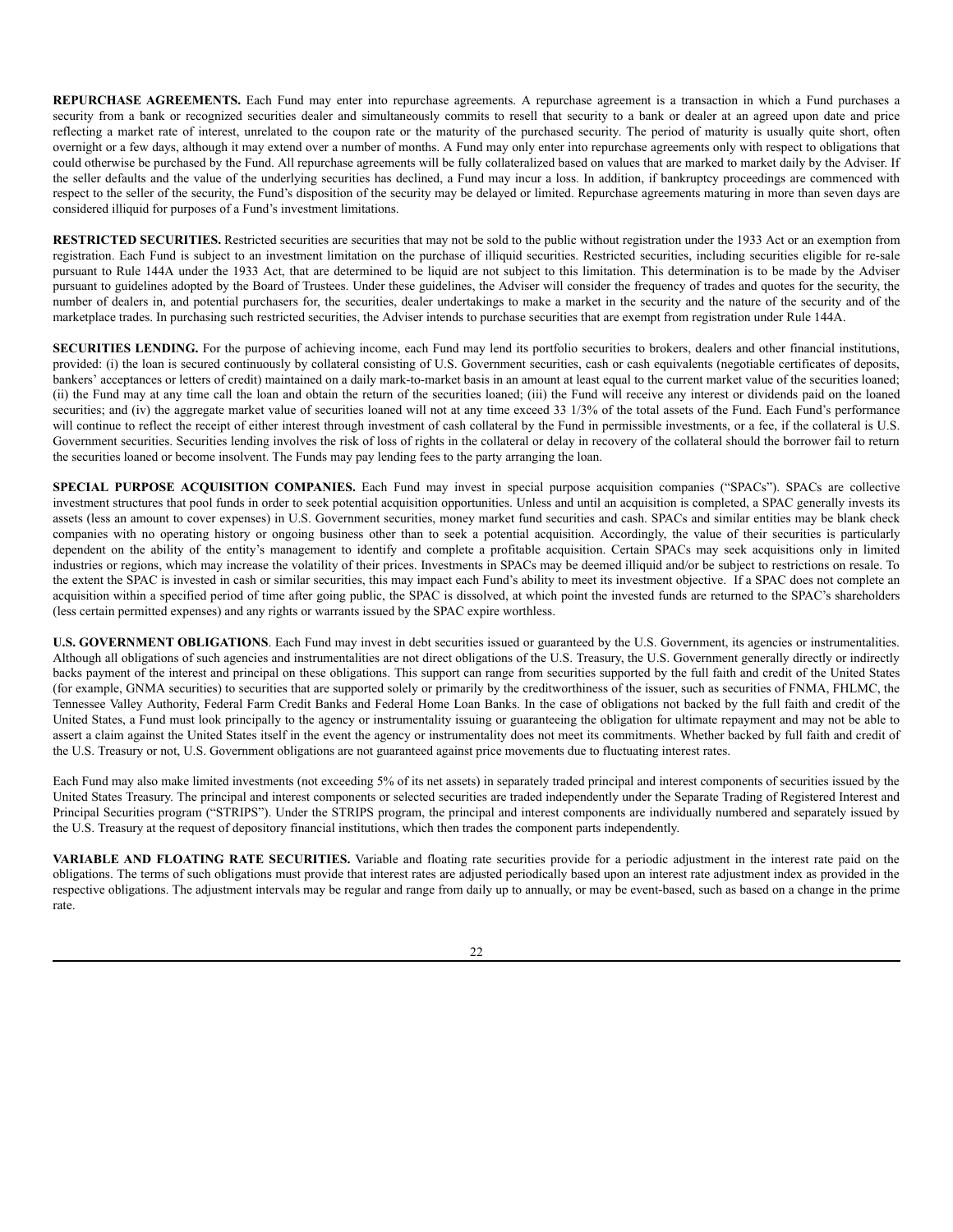The Funds may invest in floating and variable rate debt instruments ("floaters"). The interest rate on a floater is a variable rate which is tied to another interest rate, such as a money-market index or Treasury bill rate. The interest rate on a floater resets periodically, typically every six months. While, because of the interest rate reset feature, floaters provide a Fund with a certain degree of protection against rises in interest rates, a Fund will participate in any declines in interest rates as well.

**WHEN-ISSUED, DELAYED DELIVERY AND FORWARD COMMITMENT TRANSACTIONS.** Each of the Funds may purchase or sell securities on a when-issued, delayed delivery or forward commitment (including "TBA" (to be announced)) basis. When such purchases are outstanding, a Fund will segregate or "earmark" until the settlement date assets determined to be liquid by the Adviser in accordance with procedures established by the Board of Trustees, in an amount sufficient to meet the purchase price. Typically, no income accrues on securities a Fund has committed to purchase prior to the time delivery of the securities is made, although a Fund may earn income on securities it has segregated or "earmarked."

When purchasing a security on a when-issued, delayed delivery or forward commitment basis, a Fund assumes the rights and risks of ownership of the security, including the risk of price and yield fluctuations, and takes such fluctuations into account when determining its NAV. Because a Fund is not required to pay for the security until the delivery date, these risks are in addition to the risks associated with the Fund's other investments. If a Fund remains substantially fully invested at a time when when-issued, delayed delivery or forward commitment purchases are outstanding, the purchases may result in a form of leverage.

When a Fund has sold a security on a when-issued, delayed delivery or forward commitment basis, such Fund does not participate in future gains or losses with respect to the security. If the other party to a transaction fails to deliver or pay for the securities, a Fund could miss a favorable price or yield opportunity or could suffer a loss. A Fund may dispose of or renegotiate a transaction after it is entered into, and may sell when-issued, delayed delivery or forward commitment securities before they are delivered, which may result in a capital gain or loss. There is no percentage limitation on the extent to which the Funds may purchase or sell securities on a when-issued, delayed delivery or forward commitment basis. The Funds do not intend to engage in when-issued purchases and forward commitments for speculative purposes but only in furtherance of their investment objectives. The forward commitments and when-issued purchases are not expected to exceed 25% of the value of either Fund's total assets absent unusual market conditions.

**TEMPORARY DEFENSIVE POSITIONS.** Each Fund may, without limit, invest in U.S. Government securities, commercial paper and other money market instruments, money market funds, cash or cash equivalents in response to adverse market conditions, as a temporary defensive position. The result of this action may be that a Fund will be unable to achieve its investment objective.

**PORTFOLIO TURNOVER.** There has not been any significant variation in the Funds' portfolio turnover rates over the two most recently completed fiscal years. The Adviser does not anticipate significant variation in the portfolio turnover rate from that reported in the Fund's Prospectus for the last fiscal year.

## **DISCLOSURE OF PORTFOLIO HOLDINGS**

<span id="page-24-0"></span>As required by the federal or state securities laws, including the 1940 Act, the Funds disclose portfolio holdings in applicable regulatory filings, including shareholder reports, reports on Form N-CSR and Form N-PORT, or such other filings, reports or disclosure documents as the applicable regulatory authorities may require. The Funds' complete list of portfolio holdings are available sixty days after each fiscal quarter end in the Fund's Form N-CSR (semiannually) and Form N-PORT (quarterly).

The Board of Trustees has adopted policies and procedures regarding the selective disclosure of portfolio securities holdings. The policies and procedures are designed to allow disclosure of a Fund's holdings information where it is deemed appropriate for a Fund's operations or it is determined to be useful to a Fund's shareholders without compromising the integrity or performance of a Fund. Except when there are legitimate business purposes for selective disclosure of a Fund's holdings, a Fund will not provide or permit others to provide information about such Fund's holdings on a selective basis. The Board of Trustees provides ongoing oversight of the Trust's policies and procedures and compliance with such policies and procedures. As part of this oversight function, the Trustees receive from the Trust's Chief Compliance Officer ("CCO") as necessary, reports on compliance with these policies and procedures. In addition, the Trustees receive an annual assessment of the adequacy and effectiveness of the policies and procedures with respect to the Funds, and any changes thereto, and an annual review of the operation of the policies and procedures. Any deviation to this policy as well as any corrective action undertaken to address such deviations must be reported to the Trust's Board of Trustees (the "Board"), at its next quarterly Board meeting or sooner, as determined by the Trust's CCO.

Each Fund may, but is not required to, post its schedule of investments on its website at regular intervals or from time to time at the discretion of the Adviser. This information may be as of the most recent practicable date available and need not be subject to a lag period prior to posting on the website. In addition to their schedule of investments, the Funds may post portfolio holdings information and other information on a website including, but not limited to, information about the number of securities a Fund holds, a summary schedule of investments, a Fund's top holdings, and a percentage breakdown of a Fund's investments by geographic region, sector, industry and market capitalization. After any portfolio holdings information becomes publicly available (by posting on the website or otherwise); it may be mailed, e-mailed or otherwise transmitted to any person.

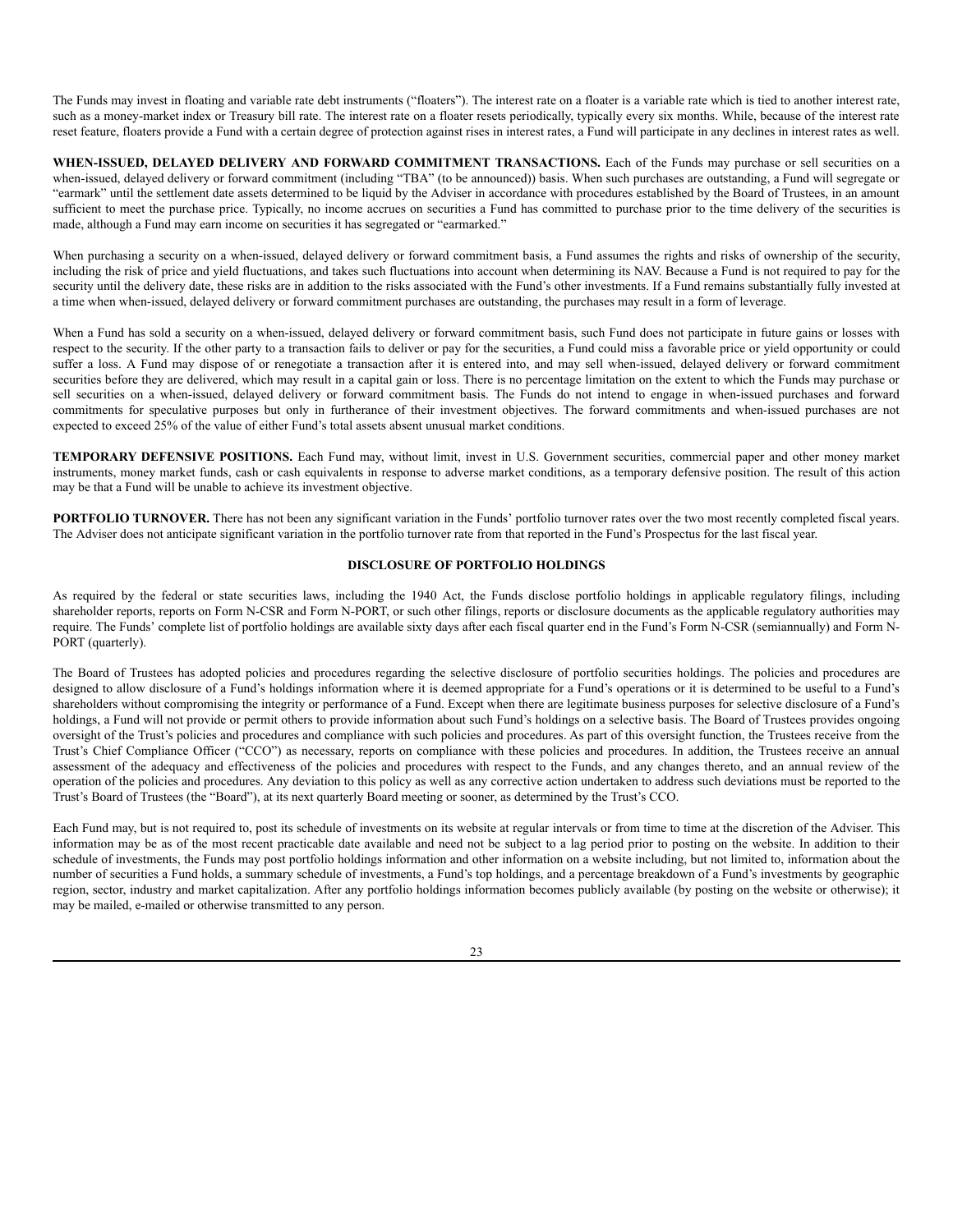The following disclosures of aggregate, composite or descriptive information about the Fund or its portfolio holdings are not subject to the Trust's policy on selective disclosure of portfolio information: (i) descriptions of allocations among classes, geographic regions, countries, industries or sectors; (ii) aggregated data such as average or median ratios or market capitalization; (iii) performance attribution by class, geographic region, country, industry or sector; (iv) aggregated risk statistics; (v) listing of top holdings without any reference to the amount of each Fund's holdings; and (vi) such other information that, in the opinion of the CCO or designee, does not present material risks of dilution, arbitrage, market timing, insider trading or other inappropriate trading of the Funds. Each Fund's portfolio holdings may also be disclosed, upon authorization by a designated officer of the Adviser, to financial consultants or other entities that have a legitimate business purpose in receiving such information, including to assist them in determining the suitability of the Fund as an investment for their clients. In each case, such disclosure will be made in accordance with the anti-fraud provisions of the federal securities laws, the Adviser's fiduciary duties to the Funds' shareholders and subject to a confidentiality agreement and/or trading restrictions.

Disclosures to financial consultants are also subject to a confidentiality agreement and/or trading restrictions.

The Board of Trustees of the Trust, a committee thereof, or an officer designated by the Board, may, in limited circumstances, permit other selective disclosure of portfolio holdings subject to a confidentiality agreement and/or trading restrictions.

The Funds may distribute or authorize the distribution of information about their holdings that is not publicly available (on a website or otherwise) to the Funds' or the Adviser's employees and affiliates that provide services to the Funds. The Funds may also distribute or authorize the distribution of information about each Fund's holdings that is not publicly available (on a website or otherwise) to each Fund's service providers who require access to the information: (i) in order to fulfill their contractual duties relating to the Funds; (ii) to facilitate the transition of a newly hired adviser prior to the commencement of its duties; (iii) to facilitate the review of the Funds by a ranking or ratings agency; (iv) for the purpose of due diligence regarding a merger or acquisition; or  $(v)$  for the purpose of effecting inkind redemption of securities to facilitate orderly redemption of a Fund's assets and minimize impact on remaining shareholders of a Fund.

Each of the following third parties has been approved to receive portfolio holdings information: (i) the Funds' administrator and accounting agent; (ii) the Funds' independent registered public accounting firm, for use in providing audit opinions; (iii) financial printers, solely for the purpose of preparing the Funds' reports or regulatory filings; (iv) the Funds' custodian in connection with its custody of the Funds' assets; (v) if applicable, a proxy voting service; or (vi) disclosure to a ranking or rating agency, such as Lipper, Inc., Morningstar, Inc., Moody's, Investors Service, Inc., Standard & Poor's Financial Services LLC and Fitch. Information may be provided to these parties at any time so long as each of these parties is contractually and ethically prohibited from sharing a Fund's portfolio holding information without specific authorization. The Funds' Adviser and service providers have also established procedures to ensure that the Funds' portfolio holdings information is only disclosed in accordance with these policies.

Under no circumstances may a Fund, or the Adviser or their affiliates receive any consideration or compensation for disclosing portfolio holdings information.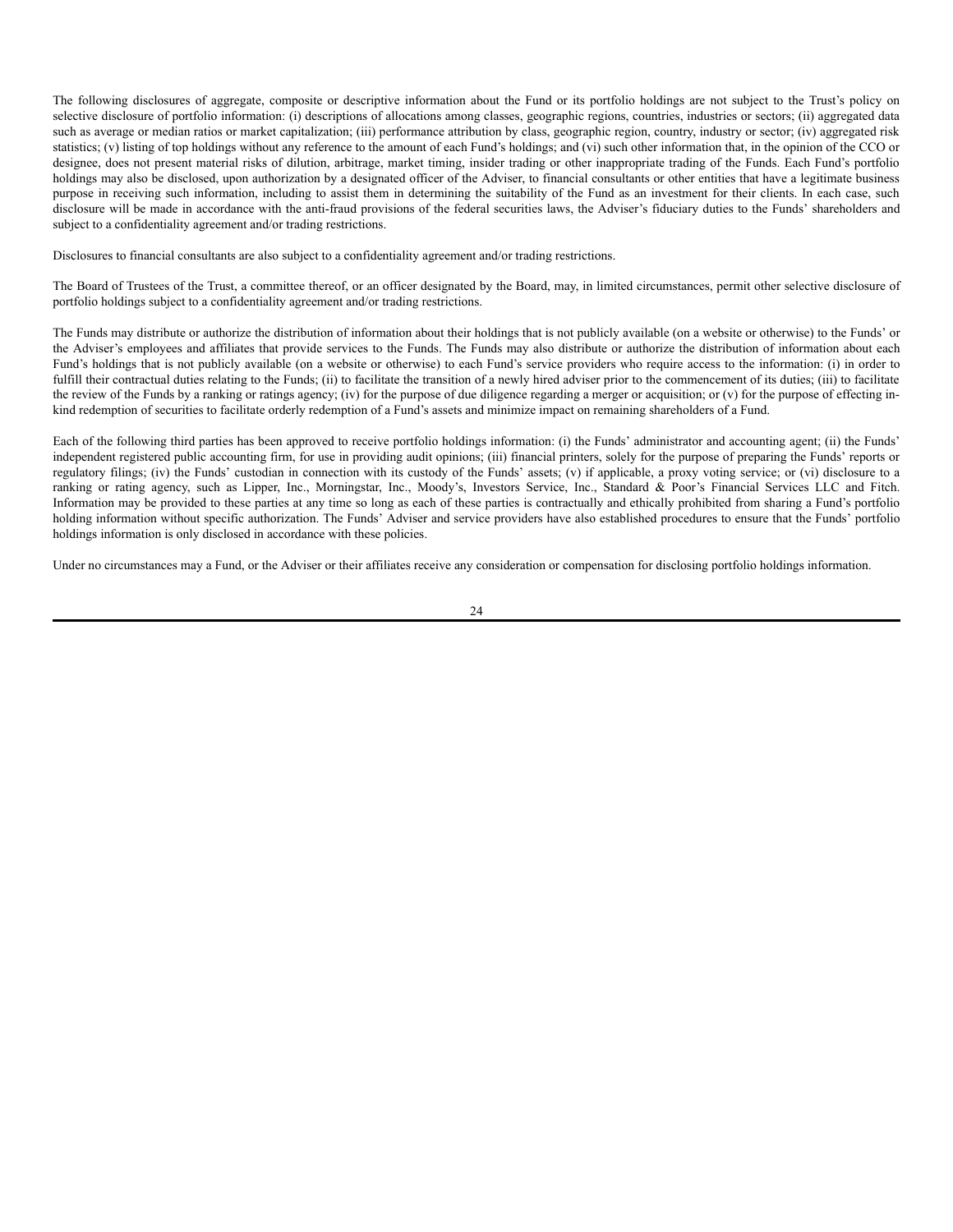## **INVESTMENT LIMITATIONS**

<span id="page-26-0"></span>The Funds have adopted the investment limitations set forth below. Except with respect to the asset coverage requirement under Section 18(f)(1) of the 1940 Act with respect to borrowing, if any percentage restriction on investment or utilization of assets is adhered to at the time an investment is made, a later change in percentage resulting from a change in the market values of a Fund or a Fund's assets or redemptions of shares will not be considered a violation of the limitation. The asset coverage requirement under Section 18(f)(1) of the 1940 Act with respect to borrowings is an ongoing requirement. Limitations which are designated as fundamental policies may not be changed without the affirmative vote of the lesser of (i) 67% or more of the shares of a Fund present at a shareholders' meeting if holders of more than 50% of the outstanding shares of the Fund are present in person or by proxy or (ii) more than 50% of the outstanding shares of a Fund. A Fund will not, as a matter of fundamental policy:

- 1. Issue senior securities or borrow money, except as permitted under the 1940 Act and the rules and regulations thereunder, and then not in excess of 33- 1/3% of the Fund's total assets (including the amount of the senior securities issued but reduced by any liabilities not constituting senior securities) at the time of the issuance or borrowing, except that the Fund may borrow up to an additional 5% of its total assets (not including the amount borrowed) for temporary purposes such as clearance of portfolio transactions and share redemptions. For purposes of these restrictions, the purchase or sale of securities on a when-issued, delayed delivery or forward commitment basis, the purchase and sale of options and futures contracts and collateral arrangements with respect thereto are not deemed to be the issuance of a senior security, a borrowing or a pledge of assets;
- 2. Underwrite any issue of securities, except to the extent that the Fund may be considered to be acting as underwriter in connection with the disposition of any portfolio security;
- 3. Invest 25% or more of the value of the Fund's assets in securities of issuers in any one industry. This restriction does not apply to obligations issued or guaranteed by the U.S. Government, its agencies or instrumentalities or to securities issued by other investment companies. For purposes of this limitation states, municipalities and their political subdivisions are not considered to be part of any industry;
- 4. Purchase or sell real estate or interests therein, although the Fund may purchase securities of issuers which engage in real estate operations and securities secured by real estate or interests therein, including real estate investment trusts ("REITs");
- 5. Purchase or sell physical commodities, unless acquired as a result of owning securities or other instruments, but the Fund may purchase, sell or enter into financial options and futures, forward and spot currency contracts, swap transactions and other financial contracts or derivative instruments; or
- 6. Make loans, except loans of portfolio securities or through repurchase agreements, provided that for purposes of this restriction, the acquisition of bonds, debentures, other debt securities or instruments, or participations or other interests therein and investments in government obligations, commercial paper, certificates of deposit, bankers' acceptances or similar instruments will not be considered the making of a loan.

The following non-fundamental policies apply to each Fund and the Board of Trustees may change them without shareholder approval, upon 60 days' notice to shareholders.

- 1. Each Fund may borrow from banks up to 20% of the current value of its net assets for temporary purposes only in order to meet redemptions, and these borrowings may be secured by the pledge of up to 20% of the current value of its net assets (but investments may not be purchased while any such outstanding borrowing in excess of 5% of its net assets exists).
- 2. Neither Fund will purchase securities on margin except for the use of short-term credit necessary for the clearance of purchases and sales of portfolio securities, provided that the Fund may make initial and variation margin deposits in connection with permitted transactions in options and futures, forward and spot currency contracts, swap transactions and other financial contracts or derivative instruments.
- 3. Neither Fund will engage in short sales of securities or maintain a short position, except that the Fund may (a) sell short "against the box"; and (b) maintain short positions in connection with its use of financial options and futures, forward and spot currency contracts, swap transactions and other financial contracts or derivative instruments.
- 4. Each Fund may enter into repurchase agreements and lend portfolio securities to certain brokers, dealers and financial institutions aggregating up to 30% of the current value of the lending Fund's total assets.

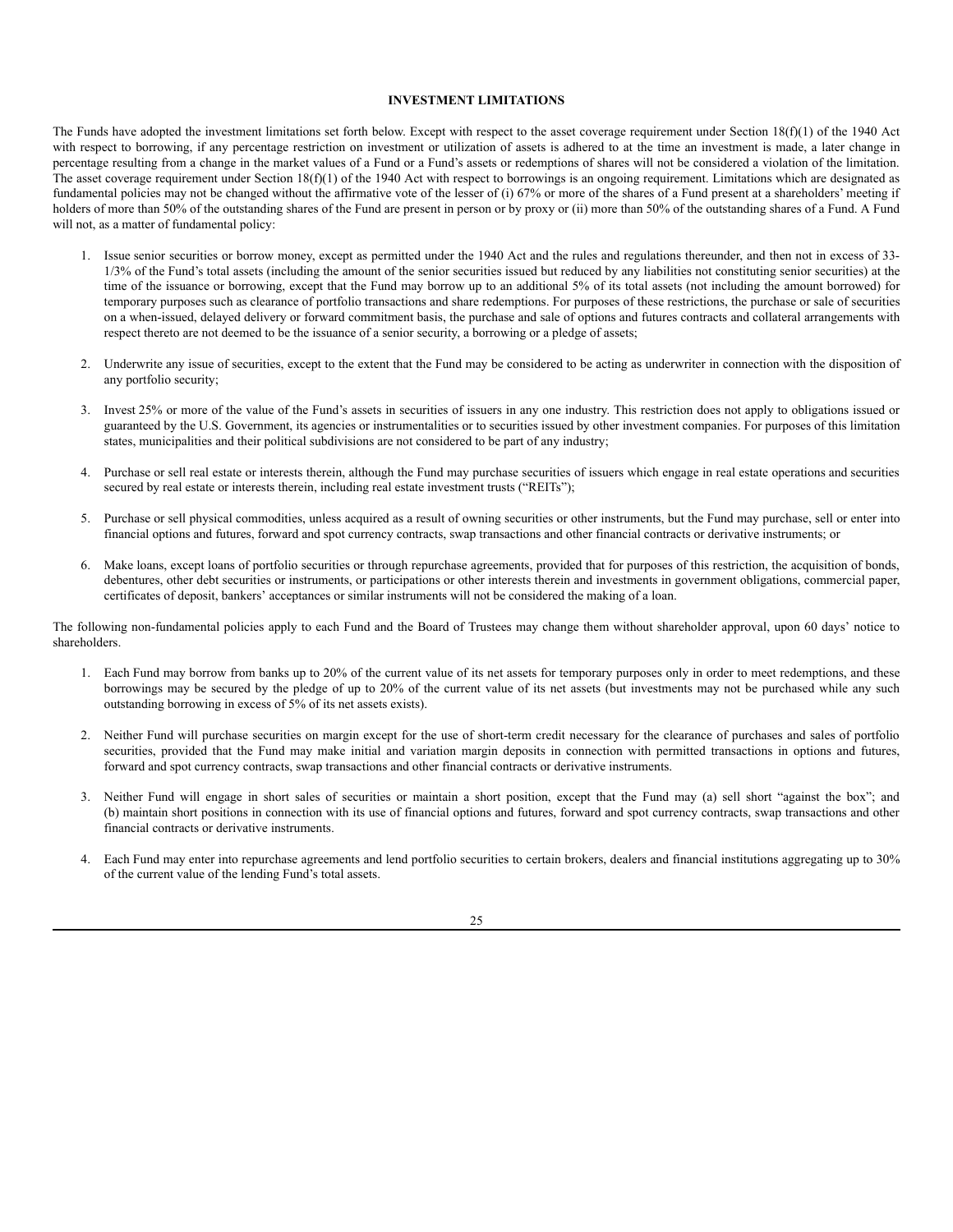- 5. Neither Fund will purchase interests, leases, or limited partnership interests in oil, gas, or other mineral exploration or development programs.
- 6. Neither Fund will make investments for the purpose of exercising control or management. Investments by a Fund in wholly-owned investment entities created under the laws of certain countries will not be deemed the making of investments for the purpose of exercising control or management.
- 7. Neither Fund will purchase securities of unseasoned issuers, including their predecessors, that have been in operation for less than three years, if as a result thereof the value of the Fund's investment in such classes of securities would exceed 15% of the Fund's total assets.
- 8. Neither Fund will invest more than 10% of its net assets in warrants.
- 9. Neither Fund will invest more than 15% of the current value of its net assets in repurchase agreements having maturities of more than seven days and other illiquid securities. For purposes of this restriction, illiquid securities do not include securities which may be resold under Rule 144A under the 1933 Act that the Board of Trustees or its delegate determines to be liquid based upon the trading markets for such securities.
- 10. Neither Fund will purchase put and call options or write covered put and call options on securities unless (a) it may invest directly in such securities; (b) such options are traded on registered domestic securities exchanges or result from separate, privately negotiated transactions with primary U.S. Government securities dealers recognized by the Board of Governors of the Federal Reserve System; and (c) the total assets subject to such options does not exceed 5% of the Fund's net assets.

When engaging in options, futures and forward currency contract strategies, the Funds will either: (1) earmark or set aside cash or liquid securities in a segregated account with the custodian in the prescribed amount; or (2) hold securities or other options or futures contracts whose values are expected to offset ("cover") its obligations thereunder. Securities, currencies or other options or futures contracts used for cover cannot be sold or closed out while the strategy is outstanding, unless they are replaced with similar assets.

For the purpose of applying the fundamental limitation set forth in (3) above, a governmental issuer (including a foreign government or agency or instrumentality thereof) shall be deemed the sole issuer of a security when its assets and revenues are separate from other governmental entities and its securities are backed only by its assets and revenues. Similarly, in the case of a non-governmental user, such as an industrial corporation or a privately owned or operated hospital, if the security is backed only by the assets and revenues of the non-governmental user, then such non-governmental user would be deemed to be the sole issuer. Where a security is also backed by the enforceable obligation of a superior or unrelated governmental entity or other entity (other than a bond insurer), it shall also be included in the computation of securities owned that are issued by such governmental or other entity. Where a security is guaranteed by a governmental entity or some other facility, such as a bank guarantee or letter of credit, such a guarantee or letter of credit would be considered a separate security and would be treated as an issue of such government, other entity or bank. Where a security is insured by bond insurance, it shall not be considered a security issued or guaranteed by the insurer; instead the issuer of such security will be determined in accordance with the principles set forth above. The foregoing restrictions do not limit the percentage of a Fund's assets that may be invested in securities insured by any single insurer.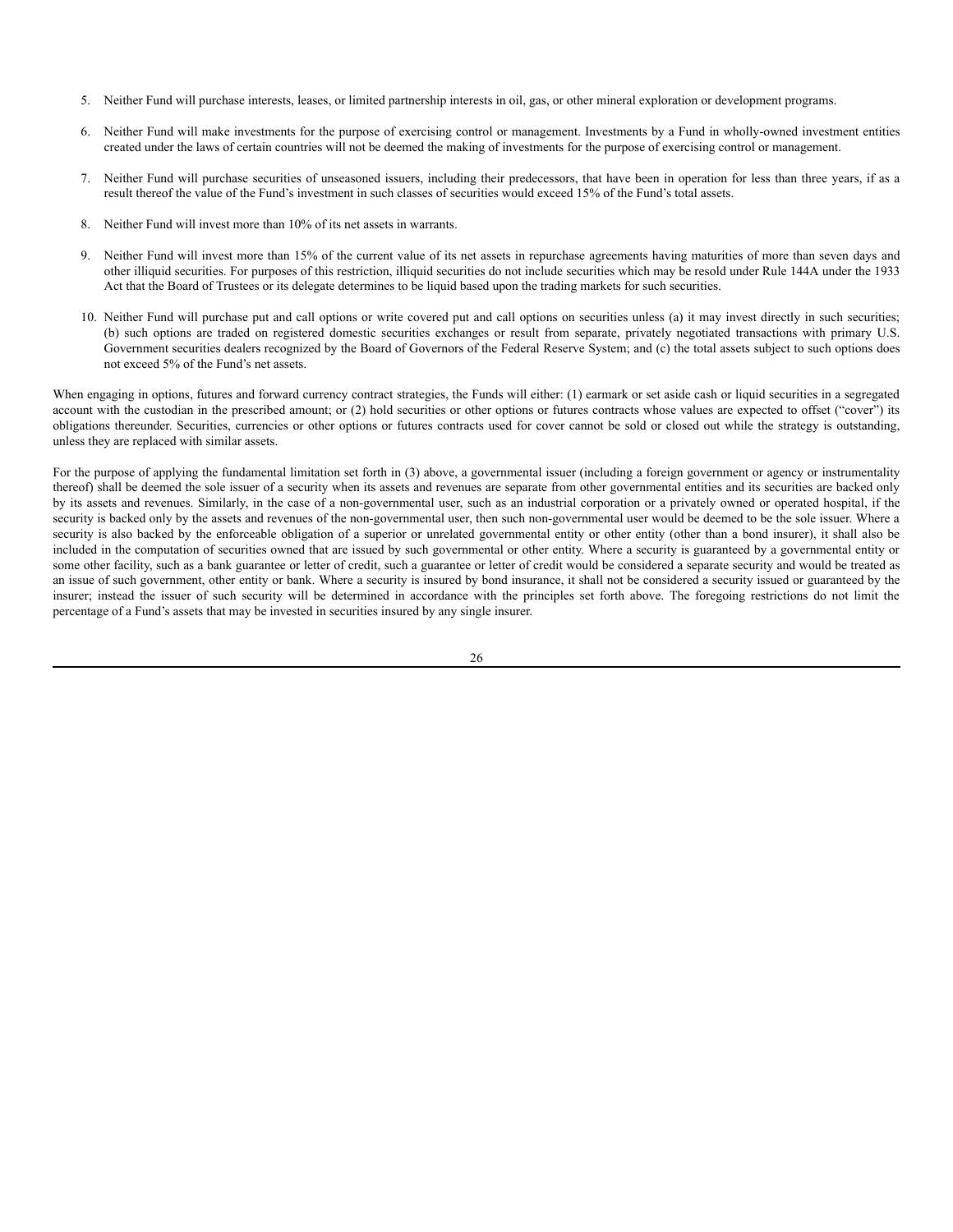# **TRUSTEES AND OFFICERS**

<span id="page-28-0"></span>The following tables present certain information regarding the Board of Trustees and officers of the Trust. None of the Trustees are an "interested person" of the Trust, the Adviser, another investment adviser of a series of the Trust, or Foreside Funds Distributors LLC, the principal underwriter of the Trust ("Underwriter"), within the meaning of the 1940 Act and each Trustee is referred to as an "Independent Trustee" and is listed under such heading below. Employees of certain service providers to the Trust serve as officers of the Trust; such persons are not compensated by the Fund. The address of each Trustee and officer as it relates to the Trust's business is 301 Bellevue Parkway, 2nd Floor, Wilmington, DE 19809.

| Name and<br><b>Date of Birth</b>                     | <b>Position(s)</b> Held<br>with Trust   | <b>Term of Office</b><br>and Length of<br><b>Time Served</b>                                                                        | Principal<br>Occupation(s)<br><b>During Past</b><br><b>Five Years</b>                                                                                                                                                                                                                                                                                                                                                                           | Number of<br><b>Funds</b> in<br>Trust<br>Complex<br>Overseen by<br><b>Trustee</b> | Other<br><b>Directorships</b><br><b>Held</b> by<br><b>Trustee</b>                                                                                                                                                                                                                |
|------------------------------------------------------|-----------------------------------------|-------------------------------------------------------------------------------------------------------------------------------------|-------------------------------------------------------------------------------------------------------------------------------------------------------------------------------------------------------------------------------------------------------------------------------------------------------------------------------------------------------------------------------------------------------------------------------------------------|-----------------------------------------------------------------------------------|----------------------------------------------------------------------------------------------------------------------------------------------------------------------------------------------------------------------------------------------------------------------------------|
|                                                      |                                         |                                                                                                                                     | <b>INDEPENDENT TRUSTEES</b>                                                                                                                                                                                                                                                                                                                                                                                                                     |                                                                                   |                                                                                                                                                                                                                                                                                  |
| Robert J.<br><b>Christian</b><br>Date of Birth: 2/49 | Trustee                                 | Shall serve until<br>death, resignation or<br>removal. Trustee<br>since 2007.<br>Chairman from 2007<br>until September 30,<br>2019. | Retired since February 2006; Executive Vice<br>President of Wilmington Trust Company<br>from February 1996 to February 2006;<br>President of Rodney Square Management<br>Corporation ("RS MC") (investment advisory<br>firm) from 1996 to 2005; Vice President of<br>RSMC from 2005 to 2006.                                                                                                                                                    | 31                                                                                | Optimum Fund Trust (registered<br>investment company with 6<br>portfolios); Third Avenue Trust<br>(registered investment company<br>with 4 portfolios); Third Avenue<br>Variable Series Trust (registered<br>investment company with 1<br>portfolio).                            |
| <b>Iqbal Mansur</b><br>Date of Birth: 6/55           | Trustee                                 | Shall serve until<br>death, resignation (or<br>removal. Trustee)<br>since 2007.                                                     | Retired since September 2020; Professor of<br>Finance, Widener University from 1998 to<br>August 2020.                                                                                                                                                                                                                                                                                                                                          | 31                                                                                | Third Avenue Trust (registered<br>investment company with 4<br>portfolios); Third Avenue<br>Variable Series Trust (registered<br>investment company with 1<br>portfolio).                                                                                                        |
| Nicholas M.<br>Marsini, Jr.<br>Date of Birth: 8/55   | Trustee and<br>Chairman of the<br>Board | Shall serve until<br>death, resignation or<br>removal. Trustee<br>since $2016$ .<br>Chairman since<br>October 1, 2019.              | Retired since March 2016. President of PNC<br>Bank Delaware from June 2011 to<br>March 2016; Executive Vice President of<br>Finance of BNY Mellon from July 2010 to<br>January 2011; Executive Vice President and<br>Chief Financial Officer of PNC Global<br>Investment Servicing from September 1997<br>to July 2010.                                                                                                                         | 31                                                                                | <b>Brinker Capital Destinations</b><br>Trust (registered investment<br>company with 10 portfolios);<br>Third Avenue Trust (registered<br>investment company with 4<br>portfolios); Third Avenue<br>Variable Series Trust (registered<br>investment company with 1<br>portfolio). |
| <b>Nancy B. Wolcott</b><br>Date of Birth:<br>11/54   | Trustee                                 | Shall serve until<br>death, resignation or<br>removal. Trustee<br>since 2011                                                        | Retired since May 2014; EVP, Head of GFI<br>Client Service Delivery, BNY Mellon from<br>January 2012 to (May 2014; EVP), (Head) of<br>US Funds Services, BNY Mellon from<br>July 2010 to January 2012; President of PNC<br>Global Investment Servicing from 2008 to<br>July 2010; Chief Operating Officer of PNC<br>Global (Investment Servicing) from 2007 to<br>2008; Executive Vice President of PFPC<br>(Worldwide Inc. from) 2006 to 2007. | 31                                                                                | Lincoln Variable Insurance<br>Products Trust (registered<br>investment company with 97<br>portfolios); Third Avenue Trust<br>(registered investment company<br>with 4 portfolios); Third Avenue<br>Variable Series Trust (registered<br>investment company with 1<br>portfolio). |
| <b>Stephen M.</b><br>Wynne<br>Date of Birth: 1/55    | Trustee                                 | Shall serve until<br>death, resignation or<br>removal. Trustee<br>since 2009.                                                       | Retired since December 2010; Chief<br>Executive Officer of US Funds Services,<br>BNY Mellon Asset Servicing from July 2010<br>to December 2010; Chief Executive Officer<br>of PNC Global Investment Servicing from<br>March 2008 to July 2010; President, PNC<br>Global Investment Servicing from 2003 to<br>2008.                                                                                                                              | 31                                                                                | Copeland Trust (registered<br>investment company with 2<br>portfolios); Third Avenue Trust<br>(registered investment company<br>with 4 portfolios); Third Avenue<br>Variable Series Trust (registered<br>investment company with 1<br>portfolio).                                |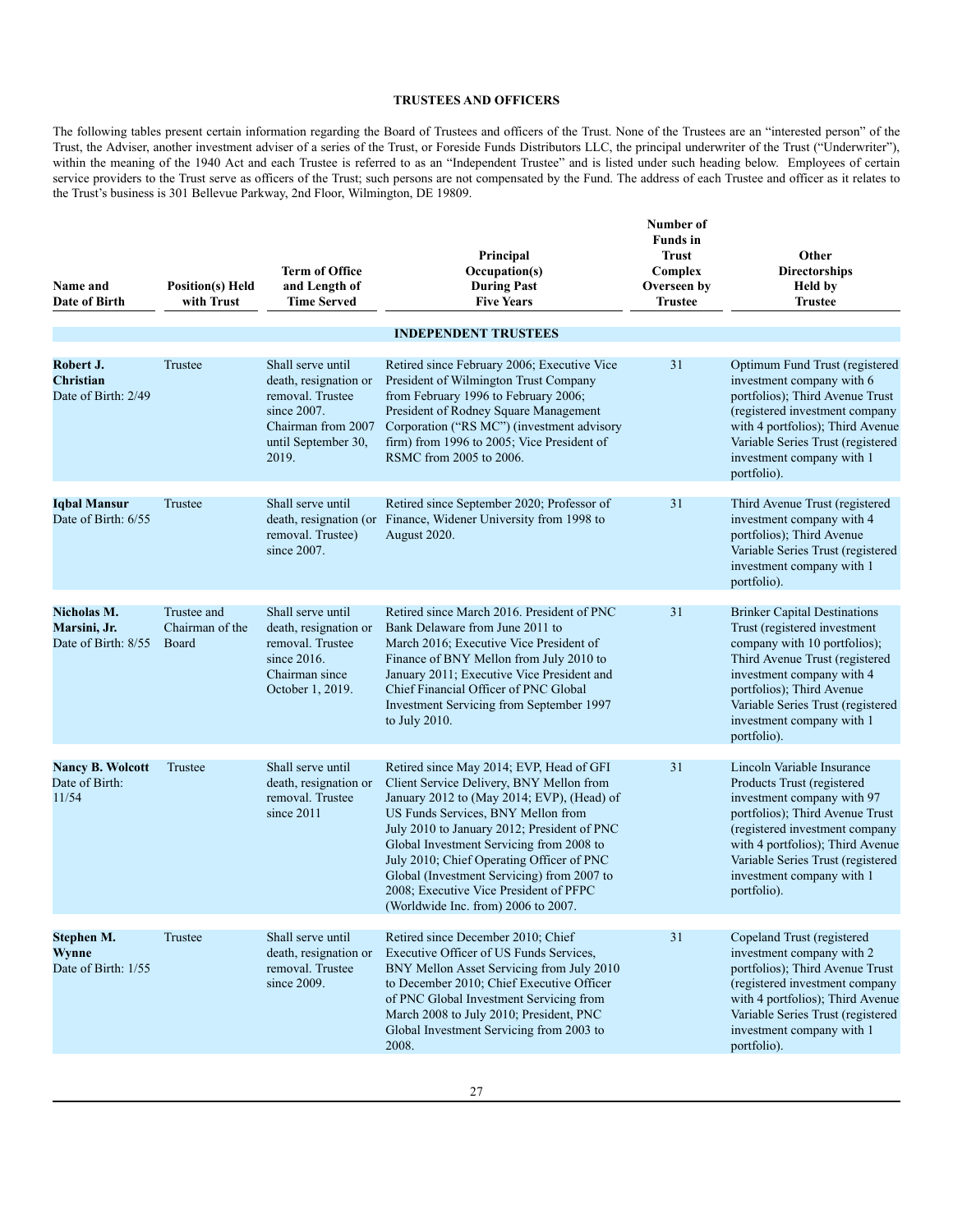| <b>Name and Date</b><br>of Birth               | <b>Position(s)</b> Held<br>with Trust                            | Term of Office and Length<br>of Time Served                                   | Principal<br>Occupation(s)<br><b>During Past</b><br><b>Five Years</b>                                                                                                                               |
|------------------------------------------------|------------------------------------------------------------------|-------------------------------------------------------------------------------|-----------------------------------------------------------------------------------------------------------------------------------------------------------------------------------------------------|
| <b>Joel L. Weiss</b>                           | President and Chief                                              | Shall serve until death.                                                      | President of JW Funds Management LLC since June 2016; Vice                                                                                                                                          |
| Date of Birth: 1/63                            | <b>Executive Officer</b>                                         | resignation or removal. Officer<br>since $2007$ .                             | President and Managing Director of BNY Mellon Investment<br>Servicing (US) Inc. and predecessor firms from 1993 to<br>June 2016.                                                                    |
| <b>T. Richard Keyes</b><br>Date of Birth: 1/57 | Treasurer and Chief<br>Financial Officer                         | Shall serve until death.<br>resignation or removal. Officer<br>since $2016$ . | President of TRK Fund Consulting LLC since July 2016; Head<br>of Tax — U.S. Fund Services of BNY Mellon Investment<br>Servicing (US) Inc. and predecessor firms from February 2006 to<br>July 2016. |
| Gabriella Mercincavage<br>Date of Birth: 6/68  | <b>Assistant Treasurer</b>                                       | Shall serve until death,<br>resignation or removal. Officer<br>since $2019$ . | Fund Administration Consultant since January 2019; Fund<br>Accounting and Tax Compliance Accountant to financial<br>services companies from November 2003 to July 2018.                             |
| Vincenzo A. Scarduzio<br>Date of Birth: 4/72   | Secretary                                                        | Shall serve until death.<br>resignation or removal. Officer<br>since $2012$ . | Director and Vice President Regulatory Administration of The<br>Bank of New York Mellon and predecessor firms since 2001.                                                                           |
| <b>Guy F. Talarico</b><br>Date of Birth: 8/55  | Chief Compliance<br>Officer and Anti-Money<br>Laundering Officer | Shall serve until death,<br>resignation or removal. Officer<br>since $2020$ . | Chief Executive Officer of Alaric Compliance Services LLC<br>since June 2004.                                                                                                                       |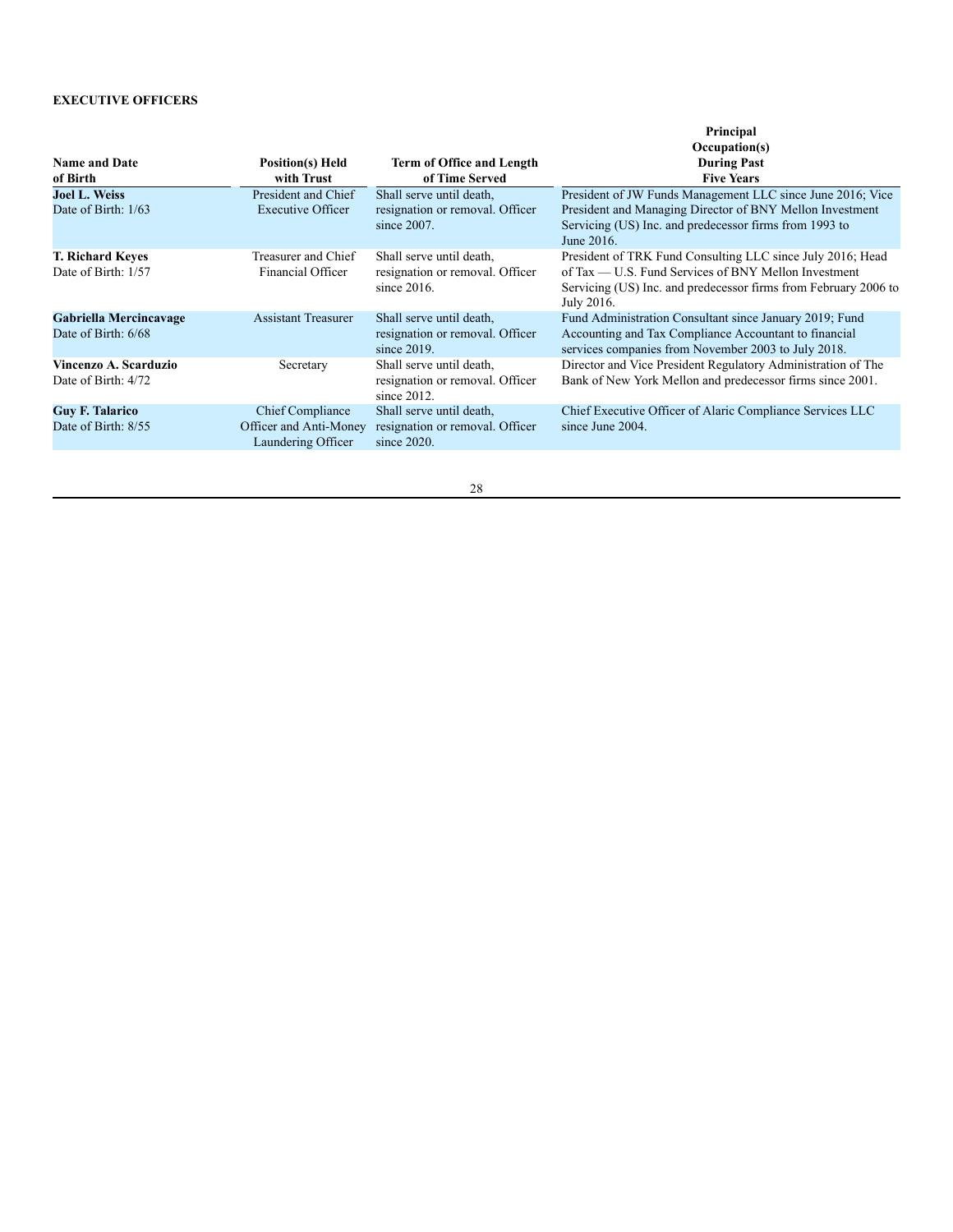**LEADERSHIP STRUCTURE AND RESPONSIBILITIES OF THE BOARD AND ITS COMMITTEES.** The basic responsibilities of the Trustees are to monitor the Trust and its funds' financial operations and performance, oversee the activities and legal compliance of the Adviser and other major service providers, keep themselves informed and exercise their business judgment in making decisions important to the Trust's proper functioning based on what the Trustees reasonably believe to be in the best interests of the shareholders. The Board of Trustees is comprised of five individuals, each of whom is an Independent Trustee. The Board of Trustees meets multiple times during the year (but at least quarterly) to review the investment performance of the funds and other operational matters, including policies and procedures with respect to compliance with regulatory and other requirements.

The Board of Trustees has appointed an Independent Trustee to serve in the role of Chairman. The Chairman's primary role is to participate in the preparation of the agenda for meetings of the Board of Trustees and the identification of information to be presented to the Board of Trustees with respect to matters to be acted upon by the Board of Trustees. The Chairman also presides at all meetings of the Board of Trustees and acts as a liaison with service providers, officers, attorneys, and other Trustees generally between meetings. The Chairman may perform such other functions as may be requested by the Board of Trustees from time to time. Except for any duties specified herein or pursuant to the Trust's Declaration of Trust or By-Laws, the designation of Chairman does not impose on such Independent Trustee any duties, obligations or liability that is greater than the duties, obligations or liability imposed on such person as a member of the Board of Trustees, generally.

Each Trustee was appointed to serve on the Board of Trustees because of his or her experience, qualifications, attributes and/or skills as set forth in the subsection "Trustee Qualifications," below. Based on a review of the Board of Trustees and its function, the Trustees have determined that the leadership structure of the Board of Trustees is appropriate and that the Board of Trustees' role in the risk oversight of the Trust, as discussed below, allows the Board of Trustees to effectively administer its oversight function.

The Board of Trustees has an Audit Committee and a Nominating and Governance Committee. The responsibilities of each committee and its members are described below.

**AUDIT COMMITTEE**. The Audit Committee is comprised of Messrs. Christian, Mansur and Wynne, each of whom is an Independent Trustee. Mr. Wynne currently serves as the chairman of the Audit Committee. The Board of Trustees has adopted a written charter (the "Audit Committee Charter") for the Audit Committee. Pursuant to the Audit Committee Charter, the Audit Committee has the responsibility, among others, to (1) select the Trust's independent registered public accountants; (2) review and approve the scope of the independent registered public accountants' audit activity; (3) oversee the audit process of the financial statements which are the subject of the independent registered public accountants' certifications; and (4) review with such independent registered public accountants the adequacy of the Trust's basic accounting system and the effectiveness of the Trust's internal accounting controls. The Audit Committee meets at least two times per year. The Audit Committee met five times during the Funds' fiscal year ended April 30, 2021.

**NOMINATING AND GOVERNANCE COMMITTEE.** The Nominating and Governance Committee is comprised of Messrs. Christian, Mansur and Ms. Wolcott. Mr. Mansur serves as the chairman of the Nominating and Governance Committee. The Board of Trustees has adopted a written charter for the Nominating and Governance Committee. The Nominating and Governance Committee is responsible for formulating a statement of corporate governance; assessing the size, structure and composition of the Board of Trustees; determining trustee qualification guidelines as well as compensation, insurance and indemnification of Trustees; identifying Trustee candidates; oversight of Board of Trustees self-evaluations; reviewing certain regulatory and corporate matters of the Trust; and identifying, from time to time, qualified candidates to serve as the CCO for the Trust. The Nominating and Governance Committee meets at least once a year. The Nominating and Governance Committee met two times during the Funds' fiscal year ended April 30, 2021. The Nominating and Governance Committee identifies potential nominees in accordance with its Statement of Policy on Qualifications for Board of Trustees Membership. The Nominating and Governance Committee will consider nominee candidates recommended by shareholders. Shareholders who wish to recommend individuals for consideration by the Nominating and Governance Committee as nominee candidates may do so by submitting a written recommendation to the Secretary of the Trust at: 301 Bellevue Parkway, 2nd Floor, Wilmington, DE 19809. Submissions must include sufficient biographical information concerning the recommended individual, including age, at least ten years of employment history with employer names and a description of the employer's business, and a list of board memberships (if any). The submission must be accompanied by a written consent of the individual to stand for election if nominated by the Board of Trustees and to serve if elected. Recommendations must be received in a sufficient time, as determined by the Nominating and Governance Committee in its sole discretion, prior to the date proposed for the consideration of nominee candidates by the Board of Trustees. Upon the written request of shareholders holding at least a 5% interest in the Trust's shares in the aggregate, the Secretary shall present to any special meeting of shareholders such nominees for election as trustees as specified in such written request.

**TRUSTEE QUALIFICATIONS.** The following is a brief discussion of the experience, qualifications, attributes and/or skills that led to the Board of Trustees' conclusion that each individual identified below is qualified to serve as a Trustee of the Trust.

The Board of Trustees believes that the Trustees' ability to review critically, evaluate, question and discuss information provided to them, to interact effectively with the Adviser, other service providers, counsel and independent auditors, and to exercise effective business judgment in the performance of their duties, support the conclusion that each Trustee is qualified to serve as a Trustee of the Trust. In addition, the following specific experience, qualifications, attributes and/or skills apply as to each Trustee Mr. Marsini is the former President of PNC Bank Delaware, former Executive Vice President of Finance of BNY Mellon, former Chief Financial Officer of PNC Global Investment Servicing and currently serves as a Trustee to other mutual fund complexes; Mr. Wynne is the former Chief Executive Officer of US Funds Services, BNY Mellon Asset Servicing, former Chief Executive Officer of PNC Global Investment Servicing and currently serves as a Trustee to other mutual fund complexes; Ms. Wolcott is the former Executive Vice President of US Fund Services, BNY Mellon Asset Servicing, former President of PNC Global Investment Servicing and currently serves as a Trustee of other mutual fund complexes; Mr. Christian served as the Executive Vice President of Wilmington Trust and currently serves as a Trustee to other mutual fund complexes; and Mr. Mansur is a Professor Emeritus at Widener University. He previously served as a Professor of Finance, School of Business Administration, at Widener University and currently serves as a Trustee to other mutual fund complexes.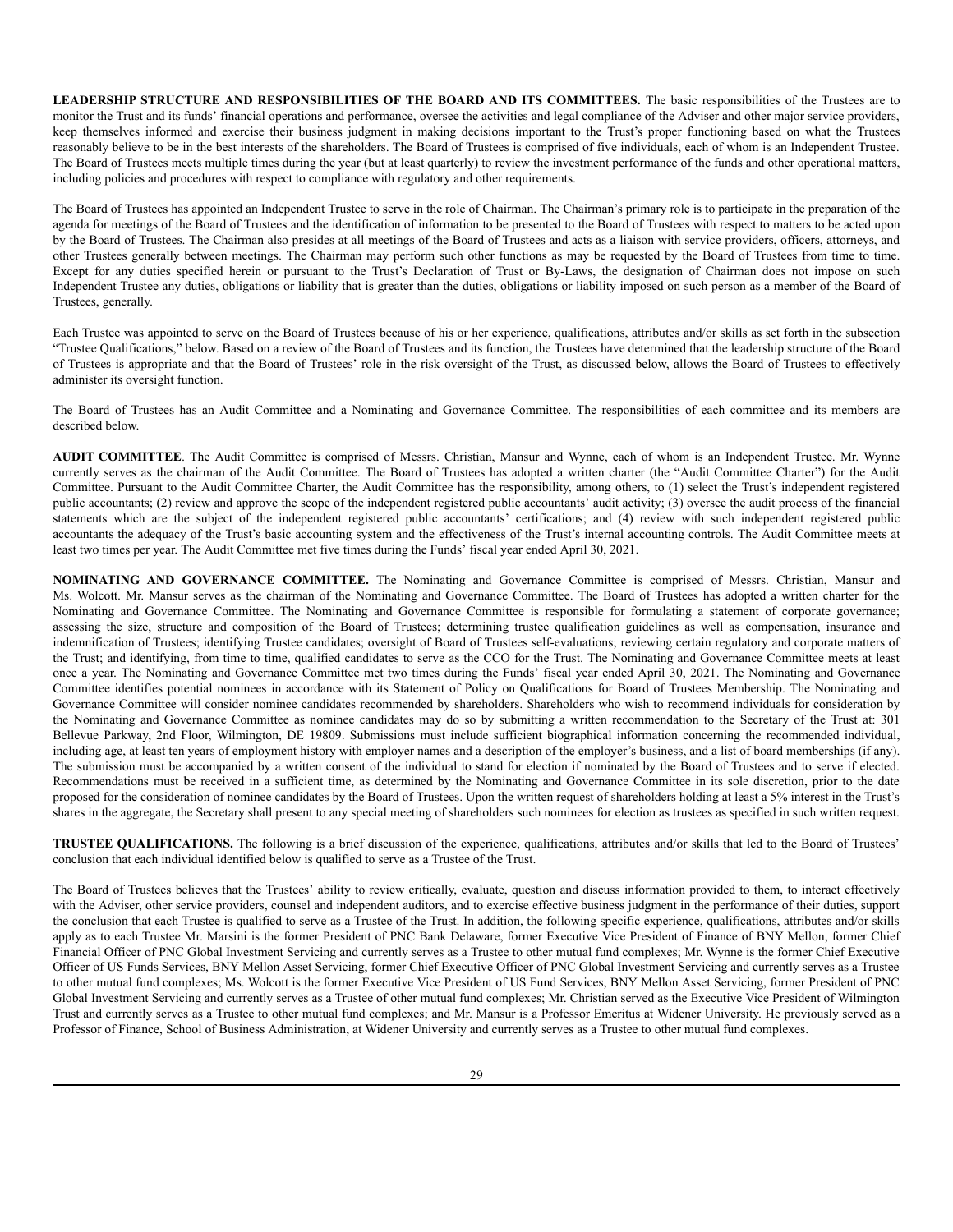In its periodic self-assessment of the effectiveness of the Board of Trustees, the Board of Trustees considers the complementary individual skills and experience of the individual Trustees primarily in the broader context of the Board of Trustees' overall composition so that the Board of Trustees, as a body, possesses the appropriate (and appropriately diverse) skills and experience to oversee the business of the Trust and its funds. The summaries set forth above as to the experience, qualifications, attributes and/or skills of the Trustees do not constitute holding out the Board of Trustees or any Trustee as having any special expertise or experience, and do not impose any greater responsibility or liability on any such person or on the Board of Trustees as a whole than would otherwise be the case.

**RISK OVERSIGHT.** Through its direct oversight role, and indirectly through its Committees, of officers and service providers, the Board of Trustees performs a risk oversight function for the Trust and its funds consisting, among other things, of the following activities: (1) at regular and special Board of Trustees meetings, and on an ad hoc basis as needed, receiving and reviewing reports related to the performance and operations of the Trust and its funds; (2) reviewing and approving, as applicable, the compliance policies and procedures of the Trust; (3) meeting with the portfolio management team to review investment strategies, techniques and the processes used to manage related risks; (4) meeting with representatives of key service providers, including the investment advisers, administrator, the distributor, the transfer agent, the custodian and the independent registered public accounting firms of the funds, to review and discuss the activities of the Trust and its funds and to provide direction with respect thereto; and (5) engaging the services of the Chief Compliance Officer of the Trust to test the compliance procedures of the Trust and its service providers.

**SECURITY AND OTHER INTERESTS**. The following table sets forth the equity securities in the Funds and in all registered investment companies overseen by the Trustees within the Trust Complex that the Trustees beneficially owned as of December 31, 2020.

| <b>Name of Trustee</b>      | <b>Dollar Range of Equity Securities</b><br>in the Fund | <b>Aggregate Dollar Range of Equity</b><br><b>Securities in All Registered</b><br><b>Investment Companies Overseen</b><br>by Trustee within the Family of<br><b>Investment Companies</b> |
|-----------------------------|---------------------------------------------------------|------------------------------------------------------------------------------------------------------------------------------------------------------------------------------------------|
| <b>Independent Trustees</b> |                                                         |                                                                                                                                                                                          |
| Robert J. Christian         | None                                                    | Over \$100,000                                                                                                                                                                           |
| Iqbal Mansur                | None                                                    | Over \$100,000                                                                                                                                                                           |
| Nicholas M. Marsini, Jr.    | None                                                    | None                                                                                                                                                                                     |
| Nancy B. Wolcott            | None                                                    | None                                                                                                                                                                                     |
| Stephen M. Wynne            | None                                                    | $$50.001 - $100.000$                                                                                                                                                                     |

As of December 31, 2020, none of the Independent Trustees, or any of their immediate family members (i.e., spouse or dependent children) served as an officer, director or was an employee of the Trust, the Adviser or the Underwriter, or of any of their respective affiliates. Nor do any of such persons serve as an officer or director or is an employee of any company controlled by or under common control with such entities. Additionally, as of the same date, none of the Independent Trustees or any of their immediate family members (i.e., spouse or dependent children) owned beneficially or of record any interest in the Adviser or the Underwriter, or in any person directly or indirectly controlling, controlled by, or under common control with such entities.

**COMPENSATION.** In addition to the fees below, the Trust reimburses the Trustees for their related business expenses. The following table sets forth the aggregate compensation paid to each of the Trustees for the fiscal year ended April 30, 2021.

|                          |     |                |                 | <b>Pension or</b><br>Retirement |            |                                                                |         |                                                       |                                                |  |
|--------------------------|-----|----------------|-----------------|---------------------------------|------------|----------------------------------------------------------------|---------|-------------------------------------------------------|------------------------------------------------|--|
|                          |     | Aggregate      |                 | Compensation                    |            | <b>Benefits</b><br><b>Accrued as</b><br>Part<br>of the Trust's |         | <b>Estimated</b><br>Annual<br><b>Benefits</b><br>upon | <b>Total</b><br>Compensation<br>from the Trust |  |
| <b>Name of Trustee</b>   |     | from the Trust | <b>Expenses</b> |                                 | Retirement |                                                                | Complex |                                                       |                                                |  |
| Robert J. Christian      |     | 115,849        |                 | $\mathbf{0}$                    |            | $\theta$                                                       |         | 115,849                                               |                                                |  |
| Iqbal Mansur             | Ф   | 124,600        | S               | $\overline{0}$                  | S          | $\overline{0}$                                                 | -S      | 124,600                                               |                                                |  |
| Nicholas M. Marsini, Jr. | \$. | 130,070        | S.              | $\overline{0}$                  | -\$        | $\overline{0}$                                                 | -S      | 130,070                                               |                                                |  |
| Nancy B. Wolcott         |     | 114,851        | <b>S</b>        | $\theta$                        | -S         | $\overline{0}$                                                 | -S      | 114,851                                               |                                                |  |
| Stephen M. Wynne         |     | 126,079        |                 | $\overline{0}$                  | S          | $\overline{0}$                                                 | S       | 126,079                                               |                                                |  |

# **CODE OF ETHICS**

<span id="page-31-0"></span>In accordance with Rule 17j-1 of the 1940 Act, each of the Trust and the Adviser has adopted a code of ethics (each, a "Code" and together, the "Codes").

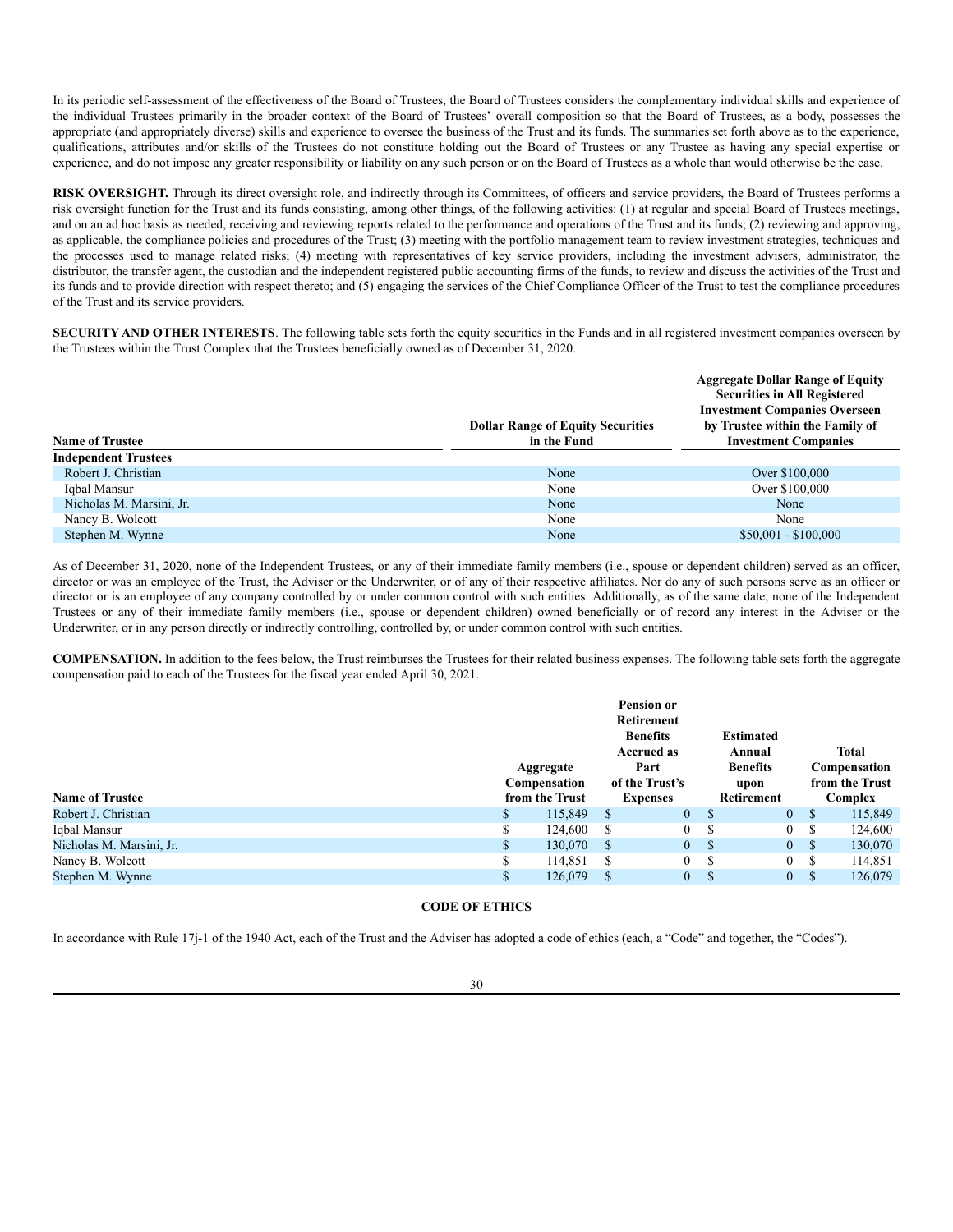The Codes are intended to prohibit or restrict transactions that may be deemed to create a conflict of interest among the Adviser or the Trust. Each Code identifies the specific employees, officers or other persons who are subject thereto and all are required to abide by the provisions thereunder. Persons covered under the Codes may engage in personal trading for their own accounts, including securities that may also be purchased or held or traded by a Fund under certain circumstances.

Under the Code adopted by the Trust, personal trading is subject to specific restrictions, limitations, guidelines and other conditions. Under the Code adopted by the Adviser, personal trading is subject to pre-clearance and other conditions set forth in its Code.

On an annual basis, or whenever deemed necessary, the Board of Trustees reviews reports regarding all of the Codes including information about any material violations of the Codes. The Codes are on public file as exhibits to the Trust's registration statement with the SEC.

## **PROXY VOTING**

<span id="page-32-0"></span>The Board of Trustees has adopted the Adviser's proxy voting procedures and has delegated the responsibility for exercising the voting rights associated with the securities purchased and/or held by a Fund to the Adviser, subject to the Board of Trustees' continuing oversight. In exercising its voting obligations, the Adviser is guided by general fiduciary principles. It must act prudently, solely in the interest of the Funds, and for the purpose of providing benefits to such Funds. The Adviser will consider the factors that could affect the value of a Fund's investment in its determination on a vote.

The Adviser has identified certain significant contributors to shareholder value with respect to a number of common or routine matters that are often the subject of proxy solicitations for shareholder meetings. Their proxy voting procedures address these considerations and establish a framework for consideration of a vote that would be appropriate for a Fund. In particular, the proxy voting procedures outline principles and factors to be considered in the exercise of voting authority for proposals addressing such common or routine matters.

The Adviser's proxy voting procedures establish a protocol for voting of proxies in cases in which the Adviser or an affiliated entity has an interest that is reasonably likely to be affected by a proxy to be voted on behalf of a Fund or that could compromise the Adviser's independence of judgment and action in voting the proxy in the best interest of a Fund's shareholders. The Adviser believes that consistently voting in accordance with its stated guidelines will address most conflicts of interest, and to the extent any deviation of such guidelines occurs it will be carefully assessed by a securities review committee to determine if a conflict of interest exists, and if a material conflict of interest exists, the committee will determine an appropriate resolution, which may include consultation with management or Trustees of the Trust, analyses by independent third parties, or other means necessary to ensure and demonstrate the proxy was voted in the best interests of shareholders. The Adviser's proxy voting policies and procedures are attached herewith as Appendix B. The Funds are required to file annually their proxy voting record on Form N-PX with the SEC. Form N-PX is required to be filed by August 31 of each year and when filed will be available: (i) without charge by request by calling the Fund at (888) 678-6034 or; (ii) on the SEC's website at *www.sec.gov.*

### **CONTROL PERSONS AND PRINCIPAL HOLDERS OF SECURITIES**

<span id="page-32-1"></span>A principal shareholder is any person who owns (either of record or beneficially) 5% or more of the outstanding shares of the Fund. Any person who directly or indirectly owns 5% or more of the outstanding voting securities of the Fund, may be deemed an "affiliated person" of the Fund, as such term is defined in the 1940 Act. A control person is one who owns, either directly or indirectly, more than 25% of the voting securities of a company or acknowledges the existence of control. As of August 4, 2021, the following persons were the only persons who were record owners (or to the knowledge of the Trust, beneficial owners) of 5% or more of the shares of each Fund. Additionally, as of the same date, none of the Trustees or officers of the Trust owned individually and together in excess of 1% of any class of outstanding shares of the Funds.

|                                                                    | <b>Number of Shares Held</b><br>of | Ownership  |
|--------------------------------------------------------------------|------------------------------------|------------|
| <b>Fund, Name, Address</b>                                         | <b>Record or Beneficially</b>      | Percentage |
| <b>Pacific Capital Tax-Free Securities Fund</b>                    |                                    |            |
| National Financial Services LLC                                    | 25,495,020.058                     | 97.97%     |
| 499 Washington Blvd                                                |                                    |            |
| Jersey City, NJ 07310                                              |                                    |            |
|                                                                    |                                    |            |
| <b>Pacific Capital Tax-Free Short Intermediate Securities Fund</b> |                                    |            |
| National Financial Services LLC                                    | 4,844,580.925                      | 99.15%     |
| 499 Washington Blvd                                                |                                    |            |
| Jersey City, NJ 07310                                              |                                    |            |
|                                                                    |                                    |            |

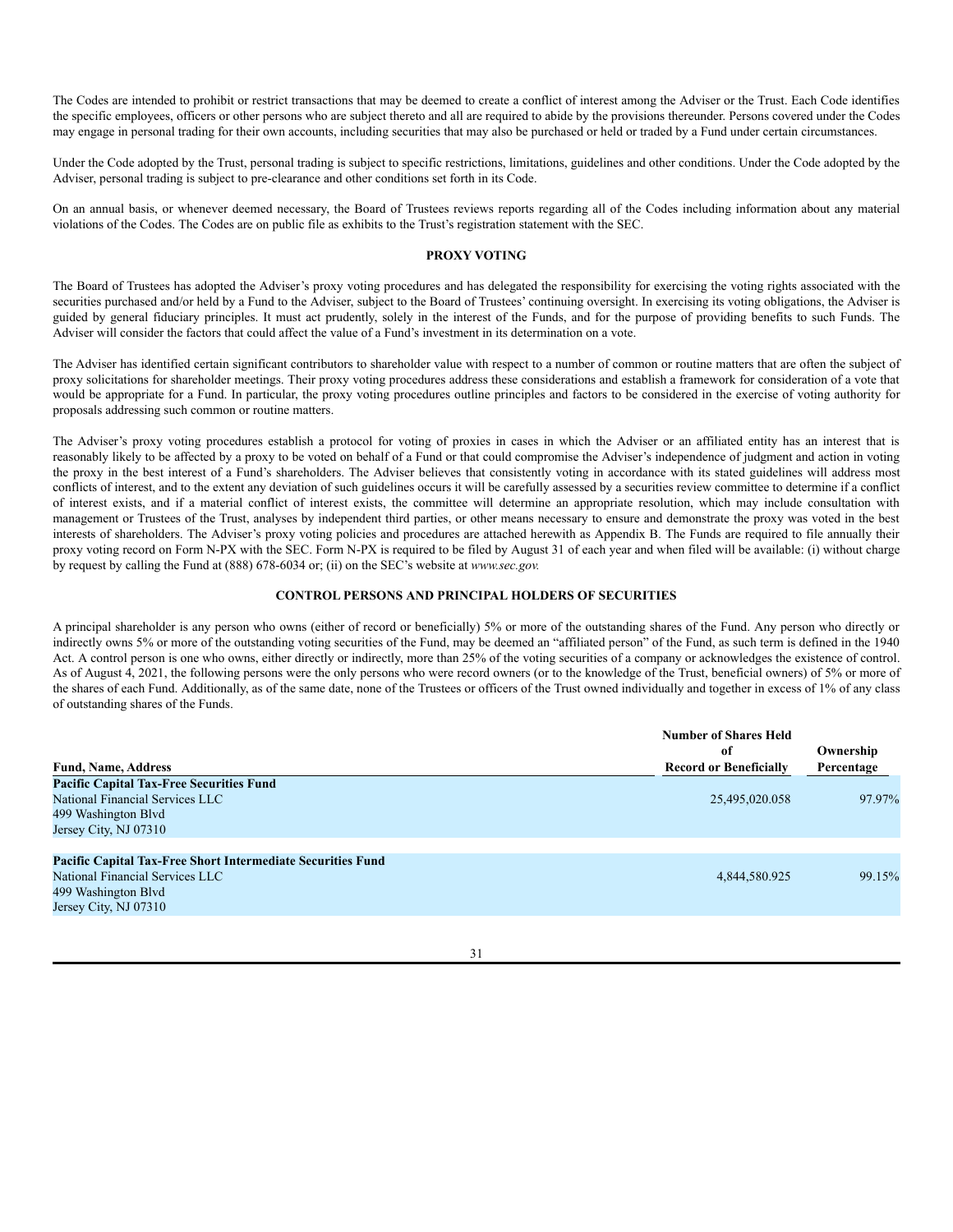## **INVESTMENT ADVISORY SERVICES**

<span id="page-33-0"></span>The Asset Management Group of Bank of Hawaii ("BOH" or the "Adviser") is a registered investment adviser located at 111 South King Street, 4<sup>th</sup> Floor, Honolulu, Hawaii 96813 and serves as the investment adviser to the Funds. The Adviser is a separately identifiable department or division within Bank of Hawaii, which is wholly owned by the Bank of Hawaii Corporation. As of June 30, 2021, the Adviser had approximately \$1.2 billion in assets under management.

Pursuant to an investment advisory agreement between the Trust and the Adviser (the "Investment Advisory Agreement"), the Adviser manages the assets of the Funds. The Investment Advisory Agreement has an initial term of two years and continues in effect from year to year thereafter if such continuance is specifically approved at least annually by the Board of Trustees including a majority of the Independent Trustees casting votes in person at a meeting called for such purpose, or by vote of a majority of the outstanding voting securities of the Funds. The Investment Advisory Agreement may be terminated by the Funds or the Adviser on 60 days' written notice without penalty.

The Investment Advisory Agreement will also terminate automatically in the event of its assignment as defined in the 1940 Act. Pursuant to the Investment Advisory Agreement, the Adviser is entitled to receive an annual investment advisory fee, paid monthly, comprising 0.20% of the average daily net assets of each Fund. The Adviser has agreed to waive its advisory fee (the "Waiver"). The Waiver will remain in effect until August 31, 2023. The Waiver may not be terminated at any time prior to that date without the consent of the Board of Trustees.

Under the terms of the Investment Advisory Agreement, the Adviser agrees to: (a) direct the investments of each Fund, subject to and in accordance with each Fund's investment objective, policies and limitations set forth in the Prospectus and this SAI; (b) purchase and sell for each Fund, securities and other investments consistent with the Funds' objective and policies; (c) supply office facilities, equipment and personnel necessary for servicing the investments of the Funds; (d) pay the salaries of all personnel of the Adviser performing services relating to research, statistical and investment activities on behalf of the Trust; (e) make available and provide such information as the Trust and/or its administrator may reasonably request for use in the preparation of its registration statement, reports and other documents required by any applicable federal, foreign or state statutes or regulations; and (f) make its officers and employees available to the Trustees and officers of the Trust for consultation and discussion regarding the management of each Fund and its investment activities. Additionally, the Adviser agrees to create and maintain all necessary records in accordance with all applicable laws, rules and regulations pertaining to the various functions performed by it and not otherwise created and maintained by another party pursuant to contract with the Funds. The Trust and/or the Adviser may at any time or times, upon approval by the Board of Trustees, enter into one or more sub-advisory agreements with a sub-adviser pursuant to which the Adviser delegates any or all of its duties as listed.

The Investment Advisory Agreement provides that the Adviser shall not be liable for any error of judgment or mistake of law or for any loss suffered by a Fund in connection with the matters to which the agreement relates, except to the extent of a loss resulting from willful misfeasance, bad faith or gross negligence on its part in the performance of its obligations and duties under the agreement.

The salaries of personnel of the Adviser performing services for each Fund relating to research, statistical and investment activities are paid by the Adviser.

The following table sets forth the aggregate fees paid by each Fund for services rendered during the fiscal years ended April 30, 2019, April 30, 2020 and April 30, 2021:

# **For the Fiscal Year Ended April 30, 2021**

|                                                             |  | <b>Advisory Fee</b>   |                     |                 |  |                 |  |      |
|-------------------------------------------------------------|--|-----------------------|---------------------|-----------------|--|-----------------|--|------|
|                                                             |  |                       |                     | <b>Waivers</b>  |  | Net             |  |      |
|                                                             |  | <b>Gross Advisory</b> | and Expenses Waived |                 |  | <b>Advisory</b> |  |      |
| Fund                                                        |  | <b>Fees Earned</b>    |                     |                 |  | or Reimbursed   |  | Fees |
| Pacific Capital Tax Free Securities Fund                    |  | 541,374.55            |                     | (541,375)       |  |                 |  |      |
| Pacific Capital Tax Free Short Intermediate Securities Fund |  | 100.717               |                     | $(100, 717)$ \$ |  |                 |  |      |

## **For the Fiscal Year Ended April 30, 2020**

|                                                             |                       |         |                     | <b>Advisory Fee</b> |  |                 |                |  |            |
|-------------------------------------------------------------|-----------------------|---------|---------------------|---------------------|--|-----------------|----------------|--|------------|
|                                                             |                       |         |                     |                     |  |                 | <b>Waivers</b> |  | <b>Net</b> |
|                                                             | <b>Gross Advisory</b> |         | and Expenses Waived |                     |  | <b>Advisory</b> |                |  |            |
| Fund                                                        | <b>Fees Earned</b>    |         |                     | or Reimbursed       |  | Fees            |                |  |            |
| Pacific Capital Tax Free Securities Fund                    |                       | 563,279 |                     | (563, 279)          |  |                 |                |  |            |
| Pacific Capital Tax Free Short Intermediate Securities Fund |                       | 112.539 |                     | (112, 539)          |  |                 |                |  |            |

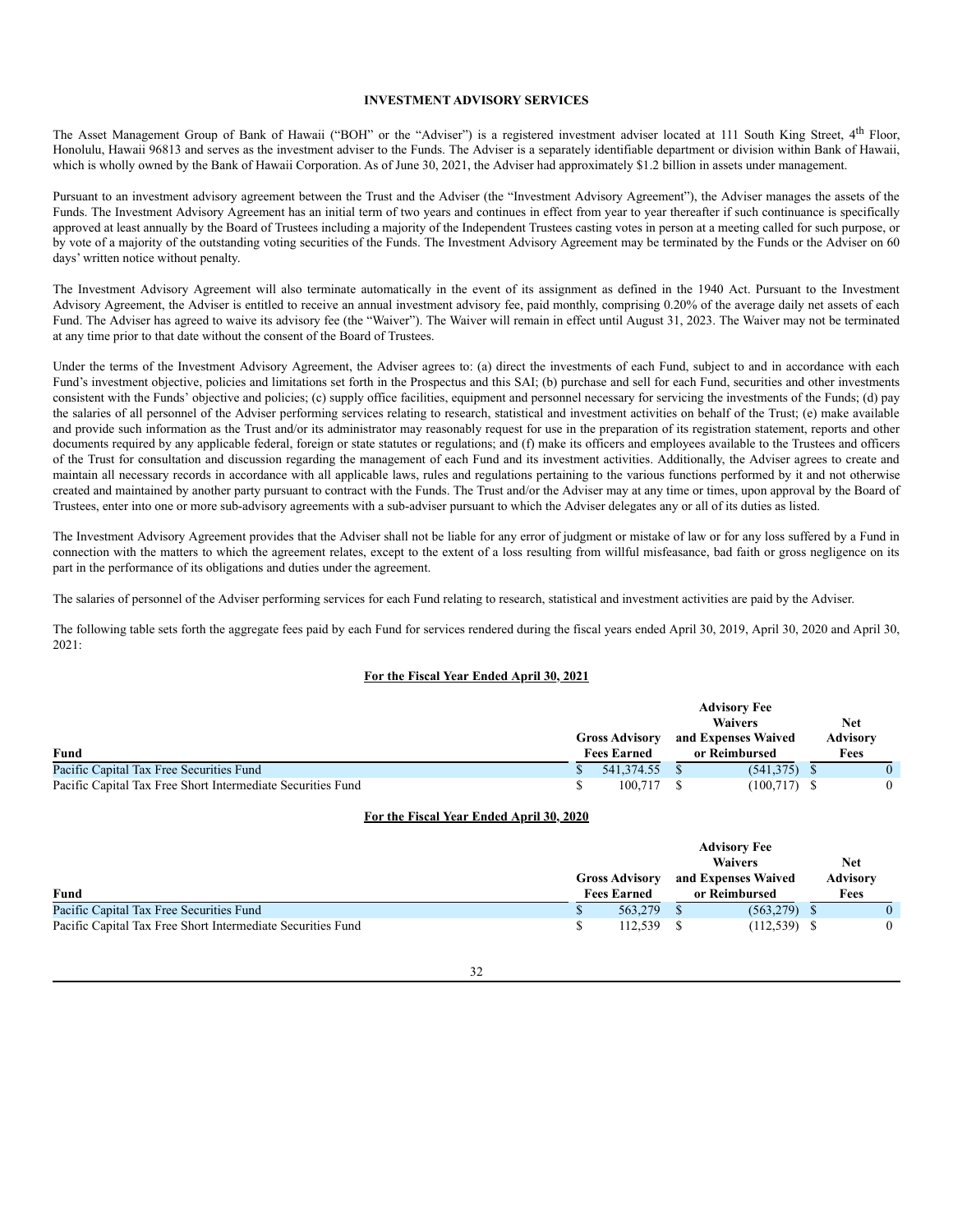## **For the Fiscal Year Ended April 30, 2019**

|                                                             |  |                       |  | <b>Advisory Fee</b> |                 |                |            |
|-------------------------------------------------------------|--|-----------------------|--|---------------------|-----------------|----------------|------------|
|                                                             |  |                       |  |                     |                 | <b>Waivers</b> | <b>Net</b> |
|                                                             |  | <b>Gross Advisory</b> |  | and Expenses Waived | <b>Advisory</b> |                |            |
| Fund                                                        |  | <b>Fees Earned</b>    |  | or Reimbursed       | Fees            |                |            |
| Pacific Capital Tax Free Securities Fund                    |  | 564,374               |  | (564, 374)          |                 |                |            |
| Pacific Capital Tax Free Short Intermediate Securities Fund |  | 100.710               |  | $(100, 710)$ \$     |                 |                |            |

# **PORTFOLIO MANAGER**

<span id="page-34-0"></span>The management of the Funds is the responsibility of Janet Katakura, an investment professional employed by the Adviser. The information provided below supplements the information provided in the Prospectus under the heading "Portfolio Manager" with respect to the investment professional responsible for the dayto-day management of each of the Funds, including information regarding:

- (i) "Other Accounts Managed." Other accounts managed by the Portfolio Manager as of April 30, 2021;
- (ii) "Material Conflicts of Interest." Material conflicts of interest identified by the Adviser that may arise in connection with the Portfolio Manager's management of a Fund's investments and investments of other accounts managed. These potential conflicts of interest include material conflicts between the investment strategy of a Fund and the investment strategy of the other accounts managed by the portfolio manager and conflicts associated with the allocation of investment opportunities between a Fund and other accounts managed by the portfolio manager. Additional conflicts of interest may potentially exist or arise that are not discussed below;
- (iii) "Compensation." A description of the structure of, and method used to determine the compensation received by the Funds' Portfolio Manager from the Funds, the Adviser or any other source with respect to managing the Funds and any other accounts as of April 30, 2021; and
- (iv) "Ownership of Securities." Information regarding the Portfolio Manager's dollar range of equity securities beneficially owned in the Funds as of April 30, 2021.

Other Accounts Managed: The table below includes details regarding the number of other registered investment companies, other pooled investment vehicles and other accounts managed by Janet Katakura, total assets under management for each type of account and total assets in each type of account with performance-based advisory fees, as of April 30, 2021.

| <b>Portfolio Manager/</b><br><b>Type of Accounts</b> | <b>Total Number</b><br>of Accounts<br>Managed |              | <b>Total Assets</b><br>(millions) | Number of<br><b>Accounts</b><br>Managed<br>subject<br>to a<br>Performance<br><b>Based</b><br><b>Advisory Fee</b> | <b>Total Assets</b><br>Managed<br>subject<br>to a<br>Performance<br><b>Based Advisory</b><br>Fee (millions) |
|------------------------------------------------------|-----------------------------------------------|--------------|-----------------------------------|------------------------------------------------------------------------------------------------------------------|-------------------------------------------------------------------------------------------------------------|
| <b>Janet Katakura</b>                                |                                               |              |                                   |                                                                                                                  |                                                                                                             |
| Registered Investment Companies:                     | 3                                             | S            | 973.5                             | $\Omega$                                                                                                         | -S<br>$\theta$                                                                                              |
| Other Pooled Investment Vehicles:                    | $\Omega$                                      | <sup>S</sup> | $\mathbf{0}$                      | $\Omega$                                                                                                         | $\Omega$<br>-8                                                                                              |
| Other Accounts:                                      | 62                                            | S            | 467.3                             | $\overline{0}$                                                                                                   | $\theta$<br>-S                                                                                              |

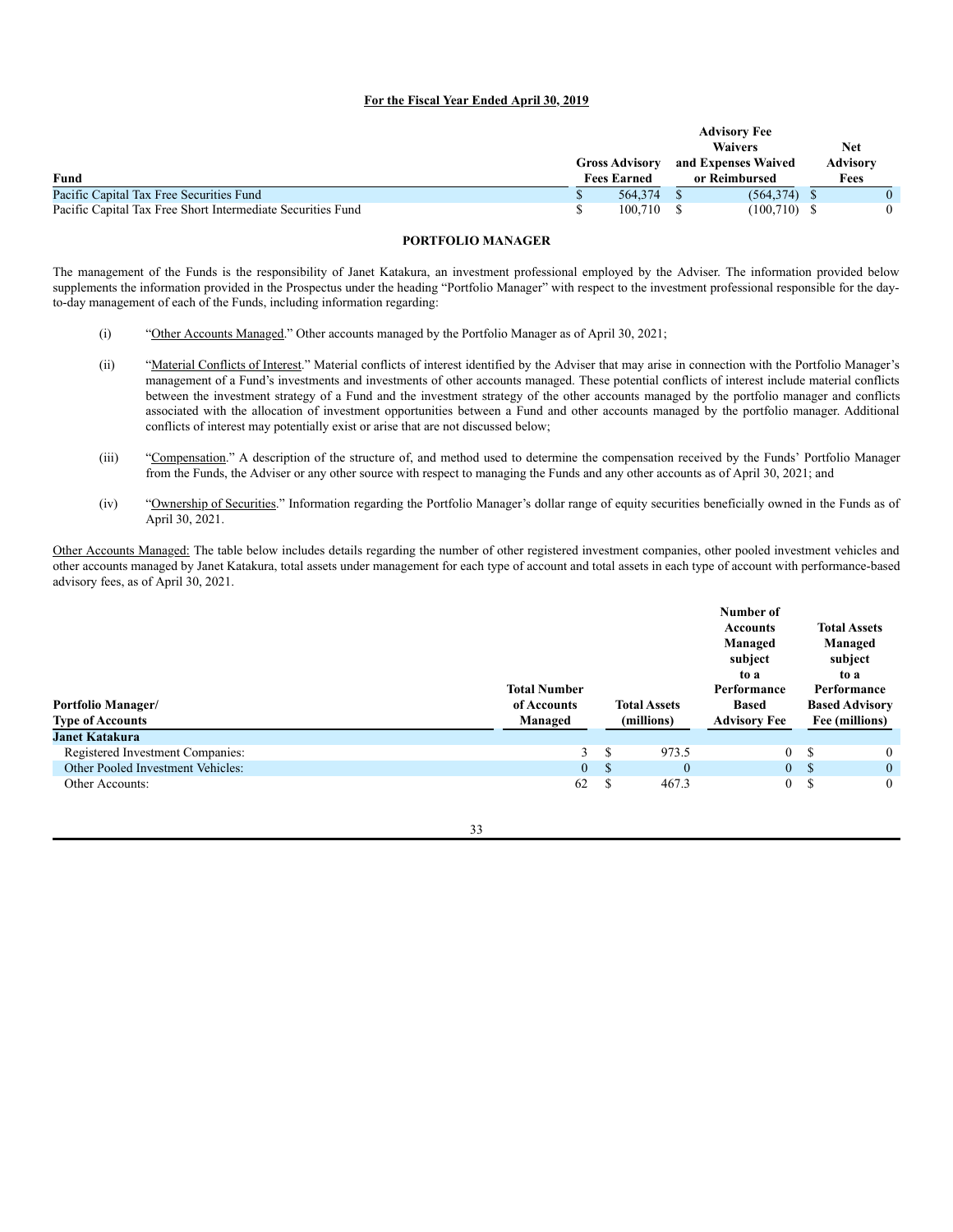Material Conflicts of Interest. Potential conflicts may arise out of: (a) the Portfolio Manager's execution of different investment strategies for various accounts; or (b) the allocation of investment opportunities among a Portfolio Manager's accounts with the same strategy.

The Portfolio Manager may oversee funds and/or accounts managed under similar strategies and objectives. Potential conflicts of interest may arise as a result of the Portfolio Manager's responsibility for multiple accounts with similar investment guidelines. Under these circumstances, a potential investment may be suitable for more than one of the Portfolio Manager's accounts, but the quantity of the investment available for purchase is less than the aggregate amount the accounts would ideally devote to the opportunity.

Compensation paid by the clients varies, based on the type of account and services provided, and, in some situations, it is individually negotiated. A potential conflict may arise when the Portfolio Manager is responsible for accounts that have different advisory fees — the difference in fees could create an incentive for the Portfolio Manager to favor one account over another, for example, in terms of access to investment opportunities. Generally, compensation is computed as a percentage of assets under management for the client.

Generally speaking, there are no situations where the Funds' opportunities or the execution of their investment programs (e.g., purchases and sales) may be compromised or limited by the investments of other clients. There may be occurrences where a scarcity of Hawaii-issued bonds hinders the execution of a Fund's investment program, but this affects all accounts sharing the same investment strategy. In such situations, the Adviser is bound to allocate trades fairly among all such accounts, adhering to its policies and procedures on trade allocations, its Code of Ethics and compliance procedures.

### Compensation.

The portfolio manager is employed and compensated by BOH, and not the Funds. Under BOH's compensation program, the portfolio manager's incentive compensation is based on a number of factors, including fund and account performance measured against appropriate benchmarks selected by the fund(s) or by BOH's management in the case of separate accounts. This compensation program is intended to align the portfolio manager's level of expertise relative to the success of those funds and accounts. BOH's overall compensation program is also designed to attract and retain highly qualified investment management professionals and to motivate individuals to create shareholder value.

For the portion of the incentive bonus related to portfolio performance, two measures are used: 1) performance of the portfolio relative to the benchmark index, and 2) performance of the portfolio relative to a peer group of similarly managed funds. The percentage payout calculations are scaled such that if performance is at or below a minimum threshold (i.e. below the benchmark or peer group median), no bonus for performance will be paid, if slightly above, a small percentage is paid and if well above, the maximum percentage can be paid.

Like all employees of BOH, the portfolio manager is eligible to participate in BOH's Retirement Savings Plan. Under the Plan, various types of contributions are made to employees by BOH including value (profit) sharing, BOH match (which is linked to a participant's 401(k) savings contributions) and BOH fixed contribution. If the portfolio manager is a certain grade level or higher, he or she is also eligible to participate in a restricted share program where awards may be granted to employees whose responsibilities place them in a position to make a substantial contribution to the financial success of BOH. This component of the compensation program is intended to be internally equitable and serve to reduce potential conflicts of interest between the Trust and other funds and accounts managed by the portfolio manager. The compensation structure of the other Trusts and accounts managed by the portfolio manager is the same as the compensation structure of the Funds.

Ownership of Securities. As of April 30, 2021, the portfolio manager did not beneficially own equity securities in the Funds.

### **ADMINISTRATION AND ACCOUNTING SERVICES**

<span id="page-35-0"></span>Pursuant to an Administration and Accounting Services Agreement dated July 19, 2007, The Bank of New York Mellon performs certain administrative services for the Trust including, among other things, assisting in the preparation of the annual post-effective amendments to the Trust's registration statement, assisting in obtaining the fidelity bond and trustees' and officers'/errors and omissions insurance policies, preparing notices, agendas, and resolutions for quarterly Board of Trustees meetings, maintaining the Trust's corporate calendar, maintaining Trust contract files and providing executive and administrative services to support the Independent Trustees. The Bank of New York Mellon also performs certain administrative and accounting services for the Trust such as preparing shareholder reports, providing statistical and research data, assisting the Adviser in compliance monitoring activities, and preparing and filing federal and state tax returns on behalf of the Trust. In addition, The Bank of New York Mellon prepares and files certain reports with the appropriate regulatory agencies and prepares certain materials required by the SEC or any state securities commission having jurisdiction over the Trust. The accounting services performed by The Bank of New York Mellon include determining the NAV per share of each Fund and maintaining records relating to the securities transactions of the Funds.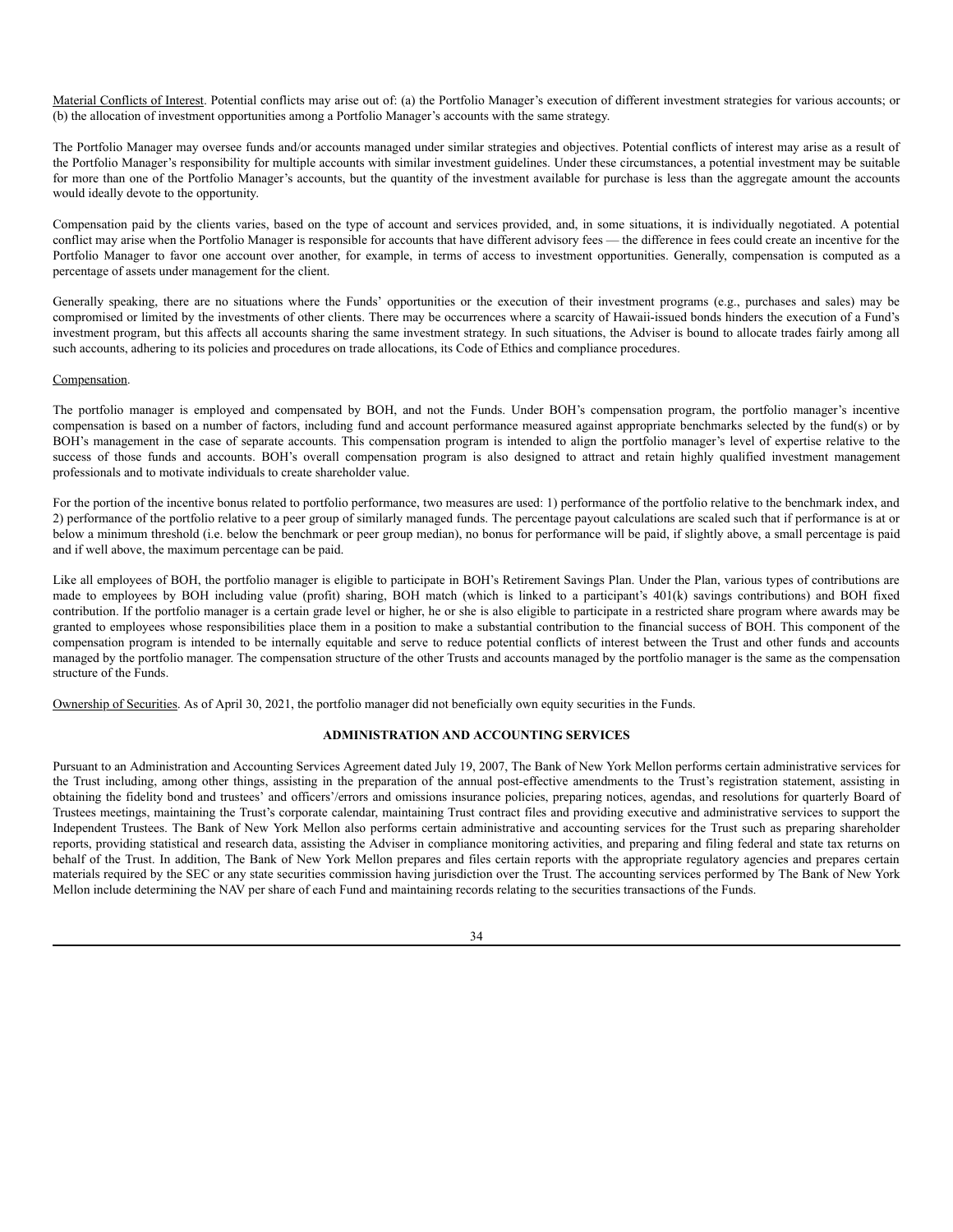The table below sets forth the administration and accounting service fees paid by the Funds to The Bank of New York Mellon for services rendered for the last three fiscal years:

|                                                             |  | <b>Fiscal Year</b> |  | <b>Fiscal Year</b> |      | <b>Fiscal Year</b> |  |       |
|-------------------------------------------------------------|--|--------------------|--|--------------------|------|--------------------|--|-------|
|                                                             |  | Ended<br>April 30. |  | Ended              |      |                    |  | Ended |
|                                                             |  |                    |  | April 30,          |      | April 30,          |  |       |
| Fund                                                        |  | 2021               |  | 2020               | 2019 |                    |  |       |
| Pacific Capital Tax-Free Securities Fund                    |  | 79.996             |  | 72,478             |      | 85,356             |  |       |
| Pacific Capital Tax-Free Short Intermediate Securities Fund |  | 40.762             |  | 45.571             |      | 58.491             |  |       |

## **ADDITIONAL SERVICE PROVIDERS**

<span id="page-36-0"></span>**INDEPENDENT REGISTERED PUBLIC ACCOUNTING FIRM.** PricewaterhouseCoopers LLP, Two Commerce Square, Suite 1800, 2001 Market Street, Philadelphia, PA 19103, serves as the independent registered public accounting firm to the Funds.

**LEGAL COUNSEL.** Troutman Pepper Hamilton Sanders LLP, 3000 Two Logan Square, 18th and Arch Streets, Philadelphia, PA 19103, serves as counsel to the Trust.

**CUSTODIAN.** The Bank of New York Mellon (the "Custodian"), 240 Greenwich Street, New York, NY 10286, serves as the Funds' custodian. The Custodian's services include, in addition to the custody of all cash and securities owned by the Trust, the maintenance of custody accounts in the Custodian's trust department, the segregation of all certificated securities owned by the Trust, the appointment of authorized agents as sub-custodians, disbursement of funds from the custody accounts of the Trust, releasing and delivering securities from the custody accounts of the Trust, maintaining records with respect to such custody accounts, delivering to the Trust a daily and monthly statement with respect to such custody accounts, and causing proxies to be executed. The Funds have made arrangements with BNY Mellon Investment Servicing Trust Company to serve as custodian for Individual Retirement Accounts ("IRAs").

**TRANSFER AGENT.** BNY Mellon Investment Servicing (US) Inc. ("BNY Mellon Investment Servicing"), 4400 Computer Drive, Westborough, MA 01581, serves as the Trust's Transfer Agent and Dividend Paying Agent.

**OTHER SERVICE PROVIDERS.** The Trust has engaged JW Fund Management, LLC, 100 Springdale Rd. Suite A3-416, Cherry Hill, NJ 08003 to provide persons to serve as Principal Executive Officer and Principal Financial Officer and provide various other services for the Trust. The Trust has engaged Alaric Compliance Services LLC to provide on-going compliance services, including providing an individual to serve as the Chief Compliance Officer and Anti-Money Laundering Officer for the Trust.

# **BROKERAGE ALLOCATION AND OTHER PRACTICES**

<span id="page-36-1"></span>Subject to policies established by the Board of Trustees, the Adviser is primarily responsible for the execution of a Fund's portfolio transactions and the allocation of brokerage. The Adviser has no obligation to deal with any dealer or group of dealers in the execution of transactions in portfolio securities of a Fund. It is the objective of the Adviser to obtain the best results in conducting portfolio transactions for a Fund over time, taking into account such factors as price (including the applicable dealer-spread or commission), the size, type and difficulty of the transaction involved, the firm's general execution and operations facilities and the firm's risk in positioning the securities involved. The Adviser may utilize execution management systems that provide advanced capabilities such as algorithmic trading and/or direct market access to electronic communications networks when executing trades.

While reasonable competitive spreads or commissions are sought, a Fund will not necessarily be paying the lowest spread or commission available. In addition, as permitted by Section 28(e) of the Securities Exchange Act of 1934, as amended, the Adviser may pay a broker-dealer that provides brokerage and research services an amount of commission for effecting a securities transaction for the Fund in excess of the commission that another broker-dealer would have charged for effecting that transaction if the amount is believed by the Adviser to be reasonable in relation to the value of the overall quality of the brokerage and research services provided. Other clients of the Adviser may indirectly benefit from the provision of these services to the Adviser, and a Fund may indirectly benefit from services provided to the Adviser as a result of transactions for other clients. The Adviser currently has no soft dollar agreements.

Under the 1940 Act, except as permitted by exemptive order or rule, persons affiliated with a Fund are prohibited from dealing with a Fund as principal in the purchase and sale of securities. However, affiliated persons of a Fund may serve as its brokers in certain over-the-counter transactions conducted on an agency basis.

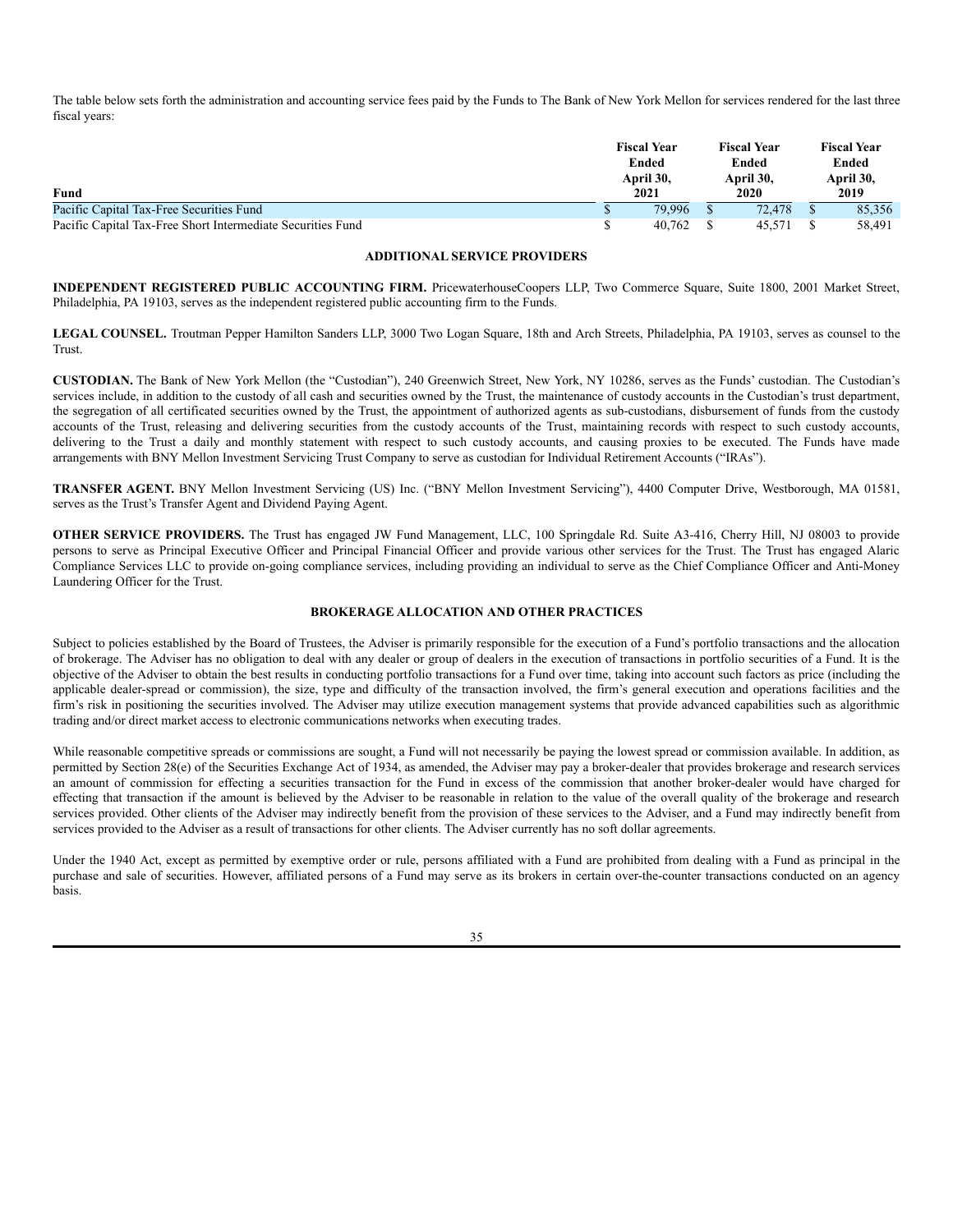Securities held by a Fund may also be held by, or be appropriate investments for, other funds or investment advisory clients for which the Adviser or its affiliates act as an adviser. Because of different investment objectives or other factors, a particular security may be bought for an advisory client when other clients are selling the same security. If purchases or sales of securities by the Adviser for a Fund or other funds for which it acts as Adviser or for other advisory clients arise for consideration at or about the same time, transactions in such securities will be made, insofar as feasible, for the respective funds and clients in a manner deemed equitable to all. Transactions effected by the Adviser (or its affiliates) on behalf of more than one of its clients during the same period may increase the demand for securities being purchased or the supply of securities being sold, causing an adverse effect on price. For the fiscal years ended April 30, 2019, April 30, 2020 and April 30, 2021, the Funds did not pay any brokerage commissions.

During the most recent fiscal year, neither the Funds nor the Adviser, through an agreement or understanding with a broker, or otherwise through an internal allocation procedure directed the Funds' brokerage transactions to a broker because of research services provided.

The Funds may at times invest in securities of their regular broker-dealers or a parent of their regular broker-dealers. During the fiscal year ended April 30, 2021, the Funds acquired no securities of their regular broker-dealers or a parent of their regular broker-dealers.

## **ADDITIONAL COMPENSATION TO FINANCIAL INTERMEDIARIES**

<span id="page-37-0"></span>The additional compensation to financial intermediaries described in the Prospectus may be calculated based on factors determined by the Adviser and its affiliates from time to time, including: the value of a Fund's shares sold to, or held by, a financial intermediary's customers; gross sales of a Fund's shares by a financial intermediary; or a negotiated lump sum payment.

In addition to the additional cash payments to financial intermediaries described in the Prospectus, subject to applicable FINRA rules and regulations, the Adviser and its affiliates may provide compensation to financial intermediaries that may enable the Adviser and its affiliates to sponsor or participate in educational or training programs, sales contests and other promotions involving the sales representatives and other employees of financial intermediaries in order to promote the sale of a Fund's shares. The Adviser and its affiliates may also pay for the travel expenses, meals, lodging and entertainment of financial intermediaries and their sales representatives and other employees in connection with such educational or training programs, sales contests and other promotions. These payments may vary with each such event.

## **DISTRIBUTION OF SHARES**

<span id="page-37-1"></span>Foreside Funds Distributors LLC (the "Underwriter"), located at 899 Cassatt Road, 400 Berwyn Park, Suite 110, Berwyn, PA 19312, serves as a principal underwriter of the Funds' shares pursuant to an Underwriting Agreement with the Trust. Pursuant to the terms of the Underwriting Agreement, the Underwriter is continuously distributes shares of the Fund on a best efforts basis. The Underwriter has no obligation to sell any specific quantity of Fund shares. The Underwriter and its officers have no role in determining the investment policies or which securities are to be purchased or sold by the Funds.

To the extent that the Underwriter receives shareholder service fees under any shareholder services plan adopted by the Funds, the Underwriter will enter into arrangements with others for the furnishing of personal or account maintenance services with respect to the relevant shareholders of the Funds as may be required pursuant to such plan. The Underwriter receives no underwriting commissions or Rule 12b-1 fees in connection with the sale of the Funds' shares.

The Underwriter does not receive compensation from the Fund for its distribution services except the distribution/service fees with respect to the shares of those classes for which a Rule 12b-1 plan is effective, as applicable. The Adviser pays the Underwriter a fee for certain distribution related services.

The Underwriting Agreement continues in effect for successive annual periods provided such continuance is approved at least annually by a majority of the Trustees, including a majority of the Independent Trustees. The Underwriting Agreement provides that the Underwriter, in the absence of willful misfeasance, bad faith or negligence in the performance of its duties or by reason of reckless disregard of its obligations and duties under the agreements, will not be liable to the Funds or their shareholders for losses arising in connection with the sale of Fund shares.

The Underwriting Agreement terminates automatically in the event of its assignment. The Underwriting Agreement is also terminable without payment of any penalty with respect to each of the Funds (i) by vote of a majority of the Trustees of the Trust who are not interested persons of the Trust and who have no direct or indirect financial interest in the operation of the Funds (or by vote of a majority of the outstanding voting securities of a Fund) on sixty (60) days' written notice to the Underwriter; or (ii) by the Underwriter on sixty (60) days' written notice to the Trust.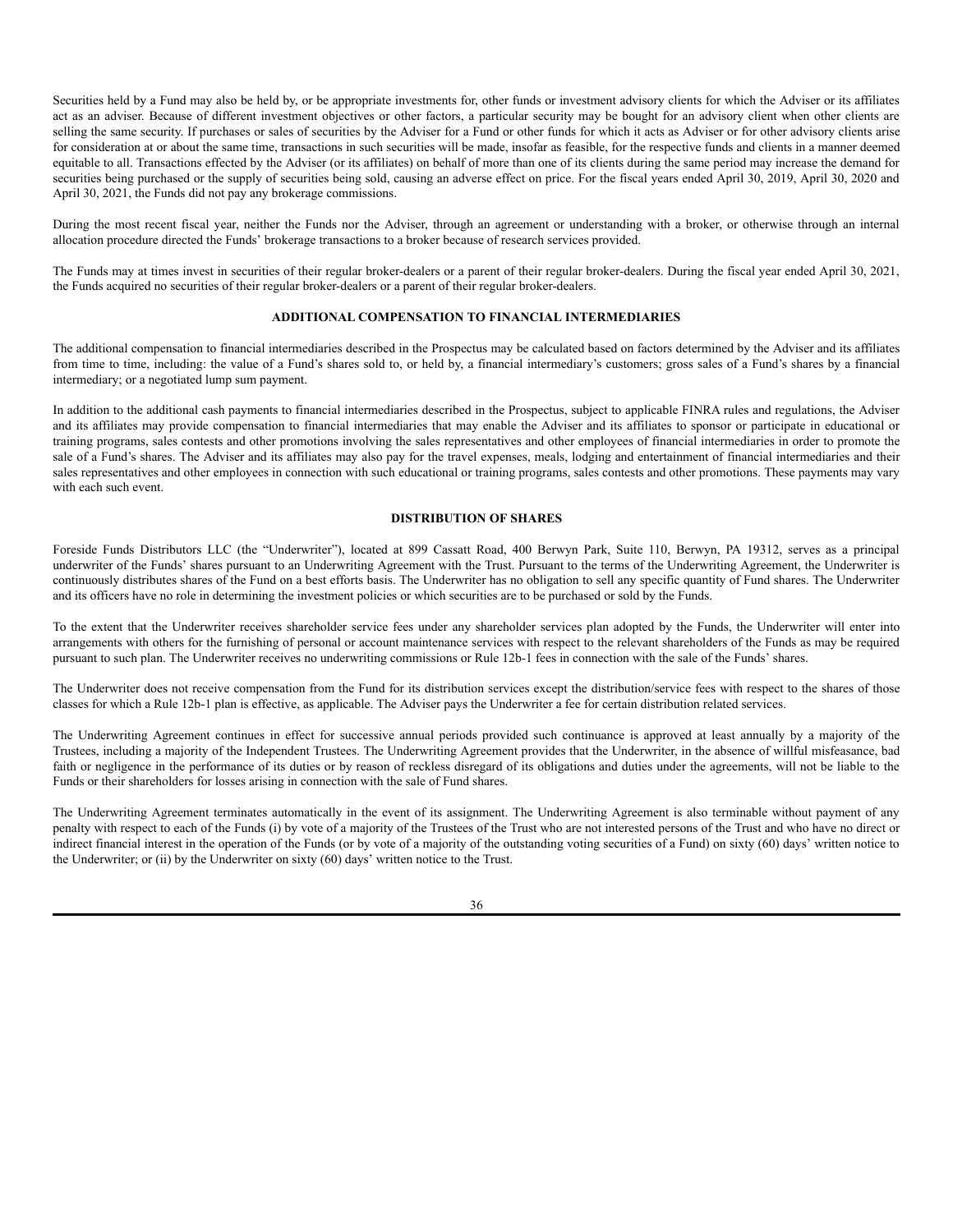The Underwriter may enter into agreements with selected broker-dealers, banks or other financial institutions for distribution of shares of the Funds. With respect to certain financial institutions and related Fund "supermarket" platform agreements, the Funds and/or the Adviser, rather than the Underwriter, typically enter into such agreements. These financial institutions may charge a fee for their services and may receive shareholder service or other fees from the Adviser and/or the Funds. These financial institutions may otherwise act as processing agents and are responsible for transmitting purchase, redemption and other requests to the Funds.

## **CAPITAL STOCK AND OTHER SECURITIES**

<span id="page-38-0"></span>The Trust issues and offers Class Y shares of each Fund. The shares of each Fund, when issued and paid for in accordance with the Prospectus, will be fully paid and non-assessable shares, with equal voting rights and no preferences as to conversion, exchange, dividends, redemption or any other feature.

Shares of each Fund entitle holders to one vote per share and fractional votes for fractional shares held. Shares have non-cumulative voting rights, do not have preemptive or subscription rights and are transferable.

The Funds do not hold an annual meeting of shareholders. The Trustees are required to call a meeting of shareholders for the purpose of voting upon the question of removal of any Trustee when requested in writing to do so by the shareholders of record owning not less than 10% of a Fund's outstanding shares.

## **PURCHASE, REDEMPTION AND PRICING OF SHARES**

<span id="page-38-1"></span>**PURCHASE OF SHARES.** Information regarding the purchase of shares is discussed in the "Purchase of Shares" section of the Prospectus.

**REDEMPTION OF SHARES.** Information regarding the redemption of shares is discussed in the "Redemption of Shares" section of the Prospectus.

**PRICING OF SHARES.** The NAV per share of each Fund is determined by dividing the value of the Fund's net assets by the total number of Fund shares outstanding. This determination is made by The Bank of New York Mellon, as of the close of regular trading on the New York Stock Exchange (the "Exchange") (typically 4:00 p.m., Eastern Time) each day the Funds are open for business. The Funds are open for business on days when the Exchange is open for business.

Each Fund's fixed income securities are valued based on market quotations, which are furnished by an independent pricing service. Fixed income securities having remaining maturities of 60 days or less are valued at amortized cost, which approximates market value. Investments in any mutual fund are valued at their respective NAVs as determined by those mutual funds each business day (which may use fair value pricing as disclosed in their prospectuses).

Securities that do not have a readily available current market value are valued in good faith under the direction of the Board of Trustees. The Board of Trustees has adopted methods for valuing securities and other assets in circumstances where market quotes are not readily available and has delegated to the Adviser the responsibility for applying the valuation methods. In the event that market quotes are not readily available, and the security or asset cannot be valued pursuant to one of the valuation methods, the value of the security or asset will be determined in good faith by the Adviser. On a quarterly basis, the Adviser's fair valuation determinations will be reviewed by the Trust's Valuation Committee. The Trust's policy is intended to result in a calculation of a Fund's NAV that fairly reflects security values as of the time of pricing. However, fair values determined pursuant to a Fund's procedures may not accurately reflect the price that a Fund could obtain for a security if it were to dispose of that security as of the time of pricing.

Market quotes are considered not readily available in circumstances where there is an absence of current or reliable market-based data (e.g., trade information, bid/asked information, broker quotes), including where events occur after the close of the relevant market, but prior to the close of the Exchange, that materially affect the values of a Fund's securities or assets. In addition, market quotes are considered not readily available when, due to extraordinary circumstances, an exchange or market on which a security trades does not open for trading for the entire day and no other market prices are available. The Board of Trustees has delegated to the Adviser the responsibility for monitoring significant events that may materially affect the values of a Fund's securities or assets and for determining whether the value of the applicable securities or assets should be re-evaluated in light of such significant events.

## **DIVIDENDS**

<span id="page-38-2"></span>Each Fund intends to distribute substantially all of its net investment income, if any. Dividends from each Fund's net investment income are declared daily and paid to shareholders monthly. The dividend for a business day immediately preceding a weekend or holiday normally includes an amount equal to the net income expected for the subsequent non-business days on which dividends are not declared. Distributions, if any, of net short-term capital gain and net capital gain (the excess of net long-term capital gain over the short-term capital loss) realized by a Fund, after deducting any available capital loss carryovers are declared and paid to its shareholders annually.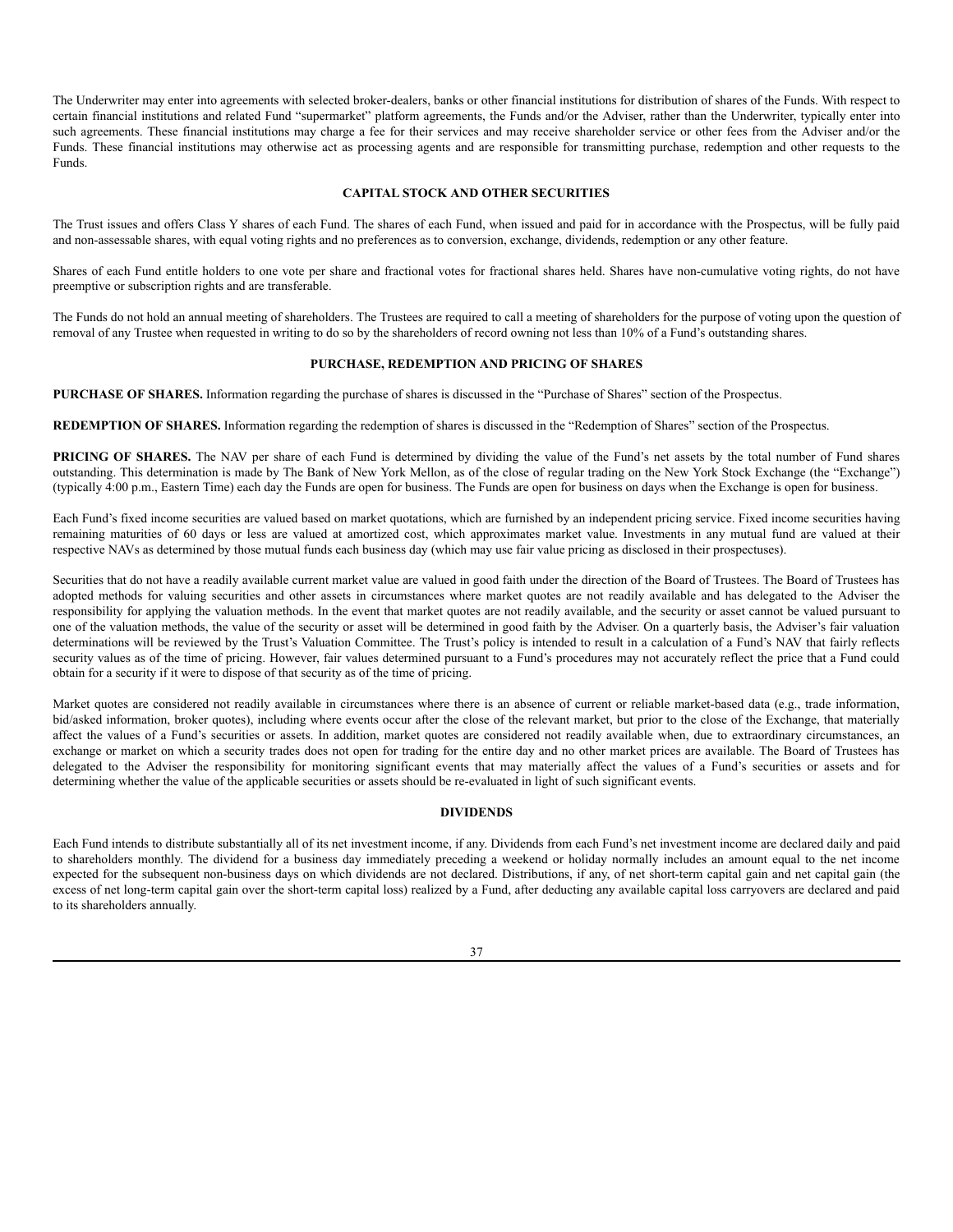Each Fund's dividends and other distributions are taxable to shareholders (other than retirement plans and other tax-exempt investors) whether received in cash or reinvested in additional shares of the Fund. A dividend or distribution paid by a Fund has the effect of reducing the NAV per share on the ex-dividend date by the amount of the dividend distribution. A dividend or distribution declared shortly after a purchase of shares by an investor would, therefore, represent, in substance, a return of capital to the shareholder with respect to such shares even though it would be subject to federal income taxes. This is called "buying a dividend." To avoid "buying a dividend," check a Fund's distribution dates before you invest.

A statement will be sent to you within 60 days after the end of each year detailing the tax status of your distributions. Please see "Certain Material U.S. Federal Income Tax Considerations" below for more information on the federal income tax consequences of dividends and other distributions made by the Funds.

## **CERTAIN MATERIAL U.S. FEDERAL INCOME TAX CONSIDERATIONS**

<span id="page-39-0"></span>The following discussion summarizes certain material U.S. federal income tax considerations affecting the Funds and their shareholders. This discussion is for general information only and does not purport to consider all aspects of U.S. federal income taxation that might be relevant to beneficial owners of shares of the Funds. The summary discussion that follows may not be considered to be individual tax advice and may not be relied upon by any shareholder. The summary is based upon provisions of the IRC, applicable U.S. Treasury Regulations (whether temporary, proposed or final) promulgated thereunder (the "Regulations"), and administrative and judicial interpretations thereof, as are in effect as of the date hereof, all of which are subject to change, which change could be retroactive, and may affect the conclusions expressed herein. The summary applies only to beneficial owners of shares of a Fund in whose hands such shares are capital assets within the meaning of Section 1221 of the IRC, and may not apply to certain types of beneficial owners shares of a Fund, including, but not limited to insurance companies, tax-exempt organizations, shareholders holding a Fund's shares through tax-advantaged accounts (such as an individual retirement account (an "IRA"), a 401(k) plan account, or other qualified retirement account), financial institutions, pass-through entities, broker-dealers, entities that are not organized under the laws of the United States or a political subdivision thereof, persons who are neither a citizen nor resident of the United States, shareholders holding a Fund's shares as part of a hedge, straddle or conversion transaction, and shareholders who are subject to the alternative minimum tax. Persons who may be subject to tax in more than one country should consult the provisions of any applicable tax treaty to determine the potential tax consequences to them.

If an entity or arrangement treated as a partnership for U.S. federal income tax purposes holds a Fund's common stock, the U.S. federal income tax treatment of a partner in such partnership generally will depend upon the status of the partner and the activities of such partnership. A partner of a partnership holding a Fund's common stock should consult its own tax advisor regarding the U.S. federal income tax consequences to the partner of the acquisition, ownership and disposition of a Fund's common stock by the partnership.

The summary assumes that shareholders will hold a Fund's common stock as capital assets, which generally means as property held for investment. This discussion addresses only the U.S. income tax consequences of an investment by U.S. shareholders, and, therefore, does not address U.S. estate and gift tax rules, U.S. state or local taxation, the alternative minimum tax, excise taxes, transfer taxes or foreign taxes.

For purposes of the following discussion, "U.S. shareholder" is a shareholder that is (i) a citizen or resident of the United States, (ii) a corporation (or other entity taxable as a corporation) created or organized under the laws of the United States or any state thereof or the District of Columbia, (iii) an estate, the income of which is subject to U.S. federal income taxation regardless of its source or (iv) a trust if (a) a U.S. court can exercise primary supervision over the trust's administration and one or more U.S. persons are authorized to control all substantial decisions of the trust or (b) it has a valid election in effect under applicable Treasury regulations to be treated as a U.S. person. A "Non-U.S. shareholder" is a person that is neither a U.S. shareholder nor an entity treated as a partnership for U.S. federal income tax purposes.

No Fund has requested nor will any Fund request an advance ruling from the Internal Revenue Service (the "IRS") as to the federal income tax matters described below. The IRS could adopt positions contrary to those discussed below and such positions could be sustained. In addition, the following discussion applicable to shareholders of a Fund addresses only some of the federal income tax considerations generally affecting investments in such Fund.

Shareholders are urged and advised to consult their own tax advisor with respect to the tax consequences of the ownership, purchase and disposition of an investment in a Fund including, but not limited to, the applicability of state, local, foreign and other tax laws affecting the particular shareholder and to **possible effects of changes in federal or other tax laws.**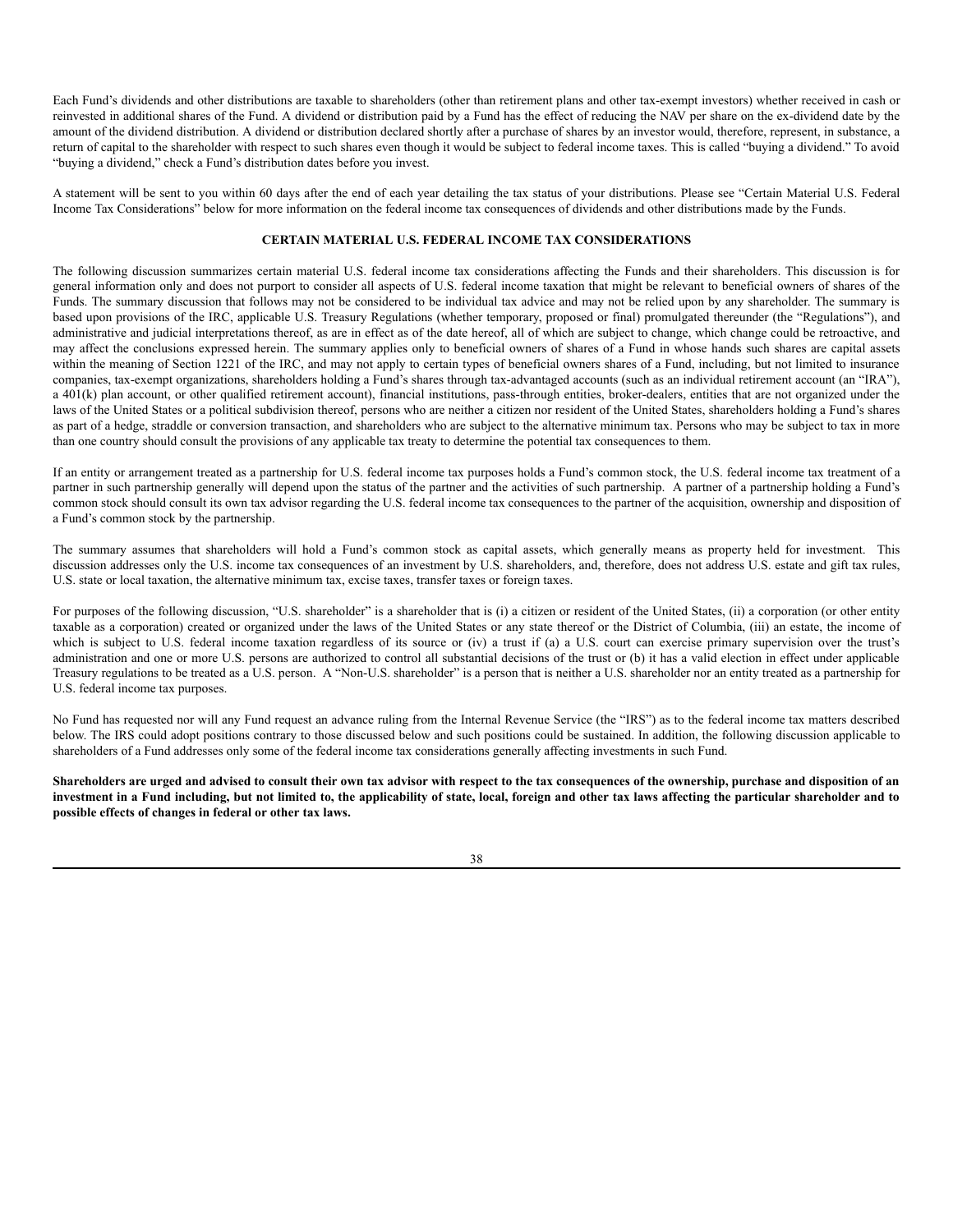**GENERAL**. Each Fund has elected, and intends to continue to qualify each year for, taxation as a RIC under subchapter M of the IRC. By qualifying as a RIC, a Fund (but not the shareholders) will not be subject to federal income tax on that portion of its investment company taxable income and net realized capital gains that it distributes to its shareholders.

Shareholders should be aware that investments made by a Fund, some of which are described below, may involve complex tax rules some of which may result in income or gain recognition by a shareholder without the concurrent receipt of cash. Although each Fund seeks to avoid significant noncash income, such noncash income could be recognized by a Fund, in which case it may distribute cash derived from other sources in order to meet the minimum distribution requirements described below. Cash to make the required minimum distributions may be obtained from sales proceeds of securities held by a Fund (even if such sales are not advantageous) or, if permitted by its governing documents and other regulatory restrictions, through borrowing the amounts required to be distributed.

**QUALIFICATION AS A REGULATED INVESTMENT COMPANY**. Qualification as a RIC under the IRC requires, among other things, that each Fund: (a) derive at least 90% of its gross income for each taxable year from (i) dividends, interest, payments with respect to securities loans and gains from the sale or other disposition of stock, securities or foreign currencies, or other income (including but not limited to gains from options, futures and forward contracts) derived with respect to its business of investing in such stock, securities or currencies, and (ii) net income from certain qualified publicly traded partnerships (together with (i), the "Qualifying Income Requirement"); and (b) diversify its holdings so that, at the close of each quarter of the taxable year: (i) at least 50% of the value of its assets is comprised of cash, cash items (including receivables), U.S. government securities, securities of other RICs and other securities, with those other securities limited, in respect of any one issuer, to an amount that does not exceed 5% of the value of its total assets and that does not represent more than 10% of the outstanding voting securities of such issuer; and (ii) not more than 25% of the value of its assets is invested in the securities (other than U.S. government securities or securities of other RICs) of any one issuer or the securities (other than the securities of other RICs) of two or more issuers controlled by it and engaged in the same, similar or related trades or businesses, or one or more "qualified publicly traded partnerships" (together with (i) the "Diversification Requirement").

The Treasury Department is authorized to promulgate regulations under which gains from foreign currencies (and options, futures, and forward contracts on foreign currency) would constitute qualifying income for purposes of the Qualifying Income Requirement only if such gains are directly related to the principal business of a Fund in investing in stock or securities or options and futures with respect to stock or securities. To date, no such regulations have been issued.

As a RIC, a Fund generally will not be subject to U.S. federal income tax on the portion of its income and capital gains that it distributes to its shareholders in any taxable year for which it distributes, in compliance with the IRC's timing and other requirements the sum of (i) at least 90% of its investment company taxable income (which includes dividends, taxable interest, taxable original issue discount income, market discount income, income from securities lending, net short-term capital gain in excess of net long-term capital loss, certain net realized foreign currency exchange gains, and any other taxable income other than "net capital gain" as defined below and is reduced by deductible expenses all determined without regard to any deduction for dividends paid); and (ii) 90% of its tax-exempt interest, if any, net of certain expenses allocable thereto ("net tax-exempt interest"). Each Fund may retain for investment all or a portion of its "net capital gain" (i.e., the excess of its net long-term capital gain over its net short-term capital loss). If a Fund retains any investment company taxable income or net capital gain, it will be subject to tax at regular corporate rates on the amount retained. If a Fund retains any net capital gain, it may designate the retained amount as undistributed net capital gain in a notice to its shareholders, who will be (i) required to include in income for federal income tax purposes, as long-term capital gain, their shares of such undistributed amount; and (ii) entitled to credit their proportionate shares of tax paid by such Fund against their federal income tax liabilities, if any, and to claim refunds to the extent the credit exceeds such liabilities. For federal income tax purposes, the tax basis of the shares owned by a shareholder of a Fund will be increased by the amount of undistributed net capital gain included in the shareholder's gross income and decreased by the federal income tax paid by such Fund on that amount of capital gain.

The qualifying income and asset requirements that must be met under the IRC in order for a Fund to qualify as a RIC, as described above, may limit the extent to which it will be able to engage in derivative transactions. Rules governing the federal income tax aspects of derivatives, including swap agreements, are not entirely clear in certain respects, particularly in light of two IRS revenue rulings issued in 2006. Revenue Ruling 2006-1 held that income from a derivative contract with respect to a commodity index is not qualifying income for a RIC. Subsequently, the IRS issued Revenue Ruling 2006-31 in which it stated that the holding in Revenue Ruling 2006-1 "was not intended to preclude a conclusion that the income from certain instruments (such as certain structured notes) that create a commodity exposure for the holder is qualifying income." In 2016, the IRS issued notice and stated they would not address what constitutes a "security" for purposes of Qualifying Income. In addition, the IRS requested comments as to whether the 2006 Revenue Rulings should be withdrawn, and in 2019, the IRS concluded that it would not withdraw the 2006 revenue rulings at that time. Accordingly, each Fund's ability to invest in commodity related derivative transactions and other derivative transactions may be limited by the Qualifying Income Requirement. Each Fund will account for any investments in commodity derivative transactions in a manner it deems to be appropriate; the IRS, however, might not accept such treatment. If the IRS did not accept such treatment, the status of such Fund as a RIC might be jeopardized.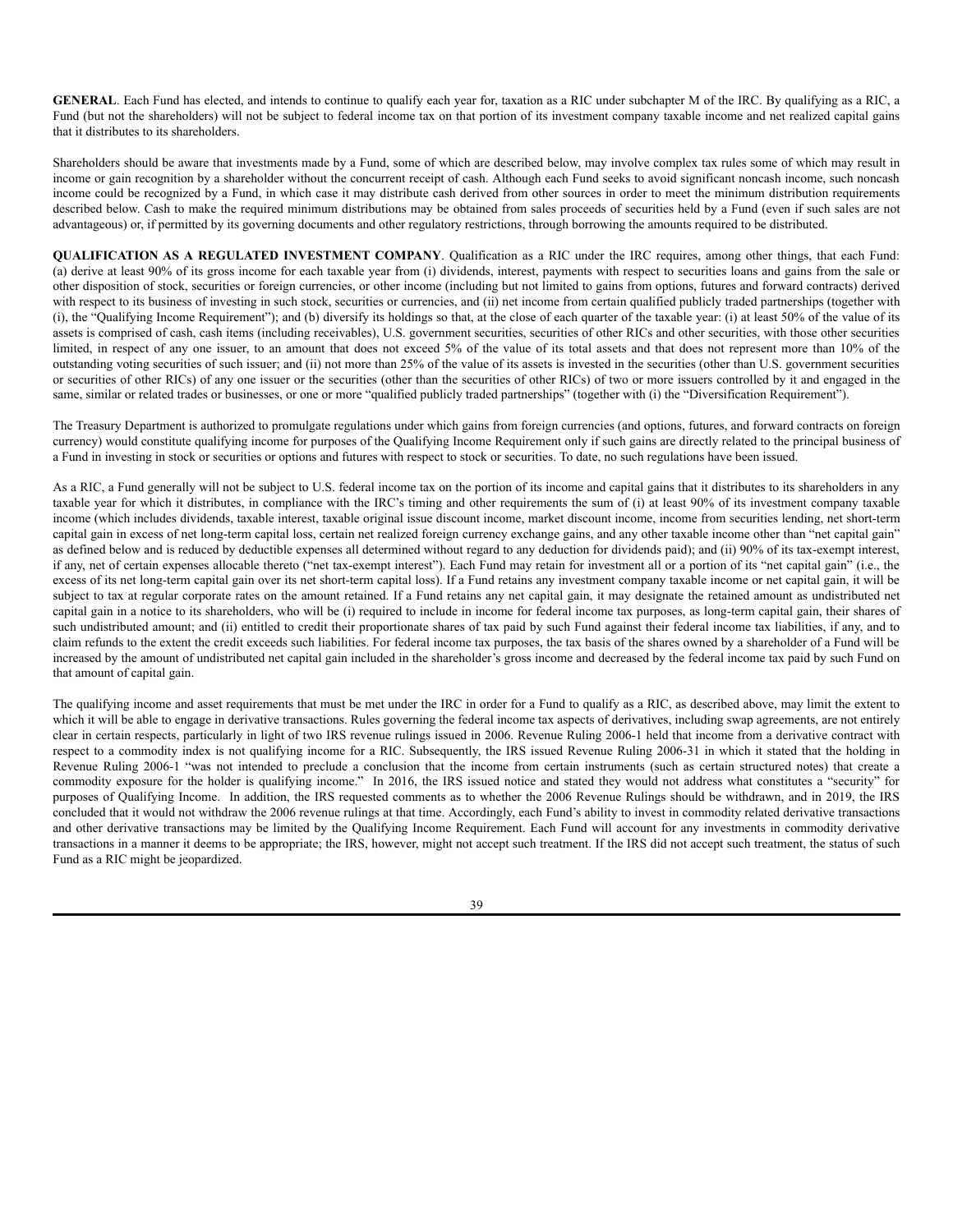For purposes of the Qualifying Income Requirement described above, all of the net income of a RIC derived from an interest in a qualified publicly traded partnership (generally, defined as a partnership (x) the interests in which are traded on an established securities market or are readily tradable on a secondary market or the substantial equivalent thereof, and (y) that derives less than 90% of its income from the qualifying income described in clause (i) of the Qualifying Income Requirement described above) will be treated as qualifying income. Income derived from a partnership (other than a qualified publicly traded partnership) will be treated as qualifying income only to the extent such income is attributable to items of income of the partnership which would be qualifying income if realized directly by the RIC. In addition, although in general the passive loss rules of the IRC do not apply to RICs, such rules do apply to a RIC with respect to items attributable to an interest in a qualified publicly traded partnership. Under recent legislation, the transferee of a partnership interest generally is required to withhold 10% of the amount realized on the sale or exchange of a partnership interest after December 31, 2017, unless the transferor certifies it is not a foreign person. However, the IRS has delayed this withholding requirement with respect to publicly traded partnerships. It is unclear when and how this withholding requirement will go into effect.

For purposes of the Diversification Requirement described above, the term "outstanding voting securities of such issuer" will include the equity securities of a qualified publicly traded partnership.

If a Fund fails to satisfy the Qualifying Income Requirement or the Diversification Requirement in any taxable year, such Fund may be eligible for relief provisions if the failures are due to reasonable cause and not willful neglect and if a penalty tax is paid with respect to each failure to satisfy the applicable requirements. Additionally, relief is provided for certain de minimis failures to satisfy the Diversification Requirements where the Fund corrects the failure within a specified period of time. If the applicable relief provisions are not available or cannot be met, such Fund will fail to qualify as a RIC and will be subject to tax in the same manner as an ordinary corporation subject to tax on a flat tax rate of 21% and all distributions from earnings and profits (as determined under U.S. federal income tax principles) to its shareholders will be taxable as ordinary dividend income eligible for the dividends-received deduction for corporate shareholders, and either (i) 20% long-term capital gains tax rate for non-corporate shareholders with taxable income in excess of \$441,550 (\$496,600 if married and filing jointly) or (ii) the 15% long-term capital gains tax rate (0% for non-corporate shareholders in lower income tax brackets) for non-corporate shareholders with taxable income of less than the threshold amounts. If a Fund fails to qualify as a RIC for a period of greater than two taxable years, such Fund generally would be required to recognize any built-in gains with respect to certain of its assets upon a sale of such assets within tax years of qualifying as a RIC in a subsequent year.

**EXCISE TAX**. If a Fund fails to distribute by December 31 of each calendar year an amount equal to the sum of (1) at least 98% of its taxable ordinary income (excluding capital gains and losses) for such year, (2) at least 98.2% of the excess of its capital gains over its capital losses (as adjusted for certain ordinary losses) for the twelve month period ending on October 31 of such year, and (3) all taxable ordinary income and the excess of capital gains over capital losses for the prior year that were not distributed during such year and on which it did not pay federal income tax, such Fund will be subject to a nondeductible 4% excise tax (the "Excise Tax") on the undistributed amounts. A distribution will be treated as paid on December 31 of the calendar year if it is declared by a Fund in October, November, or December of that year to shareholders of record on a date in such month and paid by it during January of the following year. Such distributions will be taxable to shareholders (other than those not subject to federal income tax) in the calendar year in which the distributions are declared, rather than the calendar year in which the distributions are received. Each Fund intends to actually distribute or be deemed to have distributed substantially all of its net income and gain, if any, by the end of each calendar year in compliance with these requirements so that it will generally not be required to pay the Excise Tax. A Fund may in certain circumstances be required to liquidate its investments in order to make sufficient distributions to avoid Excise Tax liability at a time when its Adviser might not otherwise have chosen to do so. Liquidation of investments in such circumstances may affect the ability of a Fund to satisfy the requirements for qualification as a RIC. However, no assurances can be given that a Fund will not be subject to the Excise Tax and, in fact, in certain instances, if warranted, a Fund may choose to pay the Excise Tax as opposed to making an additional distribution.

**CAPITAL LOSS CARRYFORWARDS**. The Fund is permitted to carry forward a net capital loss from any year to offset its capital gains, if any, realized indefinitely in the years following the year of the loss. The excess of a Fund's net short-term capital losses over its net long-term capital gain is treated as short-term capital losses arising on the first day of the Fund's next taxable year and the excess of a Fund's net long-term capital losses over its net short-term capital gain is treated as long-term capital losses arising on the first day of the Fund's next taxable year. If future capital gains are offset by carried forward capital losses, such future capital gains are not subject to Fund-level federal income taxation, regardless of whether they are distributed to shareholders. Accordingly, the Funds do not expect to distribute any such offsetting capital gains. A Fund cannot carry back or carry forward any net operating losses.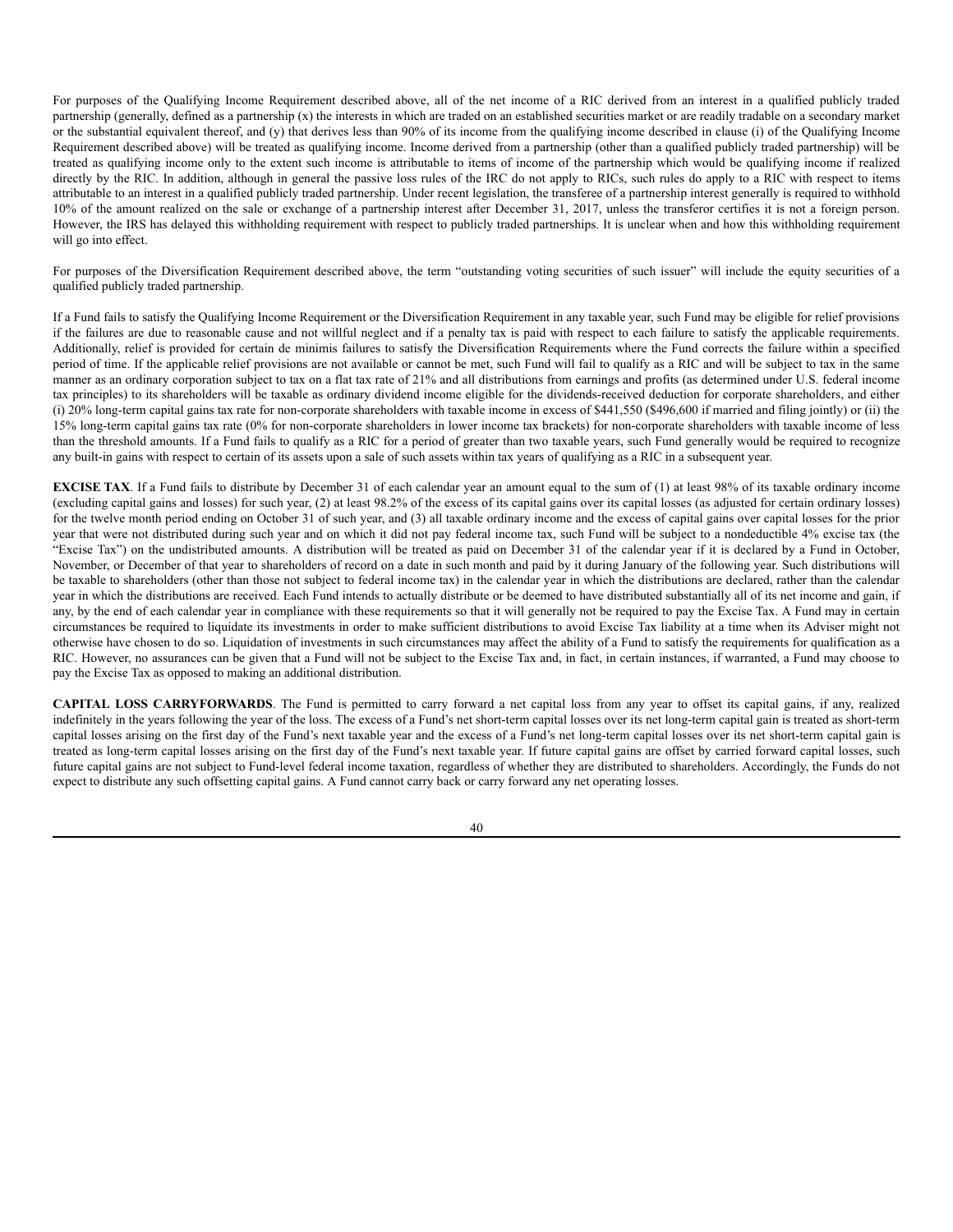**MLPs.** The Funds may invest in master limited partnerships which may be treated as qualified publicly traded partnerships. Income from qualified publicly traded partnerships is qualifying income for purposes of the Qualifying Income Requirement, but a Fund's investment in one or more of such qualified publicly traded partnerships is limited to no more than 25% of the value of the Fund's assets and must otherwise satisfy the Diversification Requirement. In addition, tax legislation imposes a 10% withholding tax on the sale or exchange of a partnership interest for transfers after December 31, 2017. However, the IRS has delayed this withholding requirement with respect to publicly traded partnerships. It is unclear when and how this withholding requirement will go into effect.

**ORIGINAL ISSUE DISCOUNT AND MARKET DISCOUNT**. A Fund may acquire debt securities that are treated as having original issue discount ("OID") (generally a debt obligation with a purchase price less than its principal amount, such as a zero coupon bond). Generally, a Fund will be required to include the OID in income over the term of the debt security, even though it will not receive cash payments for such OID until a later time, usually when the debt security matures. A Fund may make one or more of the elections applicable to debt securities having OID which could affect the character and timing of recognition of income. Inflation-protected bonds generally can be expected to produce OID income as their principal amounts are adjusted upward for inflation. A portion of the OID includible in income with respect to certain high-yield corporate debt securities may be treated as a dividend for federal income tax purposes if the securities are characterized as equity for federal income tax purposes.

A debt security acquired in the secondary market by a Fund may be treated as having market discount if acquired at a price below redemption value or adjusted issue price if issued with original issue discount. Market discount generally is accrued ratably, on a daily basis, over the period from the date of acquisition to the date of maturity even though no cash will be received. Absent an election by a Fund to include the market discount in income as it accrues, gain on its disposition of such an obligation will be treated as ordinary income rather than capital gain to the extent of the accrued market discount.

In addition, pay-in-kind securities will give rise to income which is required to be distributed and is taxable even though a Fund receives no interest payments in cash on such securities during the year.

For tax years beginning after December 31, 2018, the Fund may be required to include in income certain fees that are treated as OID and required to be included in income for financial statement purposes when received (rather than when accrued into income under current law).

Each Fund generally will be required to make distributions to shareholders representing the income accruing on the debt securities, described above, that is currently includable in income, even though cash representing such income may not have been received by such Fund. Cash to pay these distributions may be obtained from sales proceeds of securities held by a Fund (even if such sales are not advantageous) or, if permitted by such Fund's governing documents, through borrowing the amounts required to be distributed. In the event a Fund realizes net capital gains from such transactions, its shareholders may receive a larger capital gain distribution, if any, than they would have in the absence of such transactions. Borrowing to fund any distribution also has tax implications, such as potentially creating unrelated business taxable income ("UBTI").

**OPTIONS, FUTURES AND FORWARD CONTRACTS**. The writing (selling) and purchasing of options and futures contracts and entering into forward currency contracts, involves complex rules that will determine for income tax purposes the amount, character and timing of recognition of the gains and losses a Fund realizes in connection with such transactions.

Gains and losses on the sale, lapse, or other termination of options and futures contracts, options thereon and certain forward contracts (except certain foreign currency options, forward contracts and futures contracts) will generally be treated as capital gains and losses. Some regulated futures contracts, certain foreign currency contracts, and certain non-equity options (such as certain listed options or options on broad based securities indexes) held by a Fund ("Section 1256 contracts"), other than contracts on which it has made a "mixed-straddle election", will be required to be "marked-to-market" for federal income tax purposes, that is, treated as having been sold at their market value on the last day of such Fund's taxable year. These provisions may require a Fund to recognize income or gains without a concurrent receipt of cash. Any gain or loss recognized on actual or deemed sales of Section 1256 contracts will be treated as 60% long-term capital gain or loss and 40% short-term capital gain or loss, although certain foreign currency gains and losses from such contracts may be treated as ordinary income or loss as described below. Transactions that qualify as designated hedges are exempt from the mark-to-market rule, but may require a Fund to defer the recognition of losses on futures contracts, foreign currency contracts and certain options to the extent of any unrecognized gains on related positions held by it.

The tax provisions described above applicable to options, futures and forward contracts may affect the amount, timing, and character of a Fund's distributions to its shareholders. For example, the Section 1256 rules described above may operate to increase the amount a Fund must distribute to satisfy the minimum distribution requirement for the portion treated as short-term capital gain which will be taxable to its shareholders as ordinary income, and to increase the net capital gain it recognizes, without, in either case, increasing the cash available to it. A Fund may elect to exclude certain transactions from the operation of Section 1256, although doing so may have the effect of increasing the relative proportion of net short-term capital gain (taxable as ordinary income) and, thus, increasing the amount of dividends it must distribute. Section 1256 contracts also may be marked-to-market for purposes of the Excise Tax.

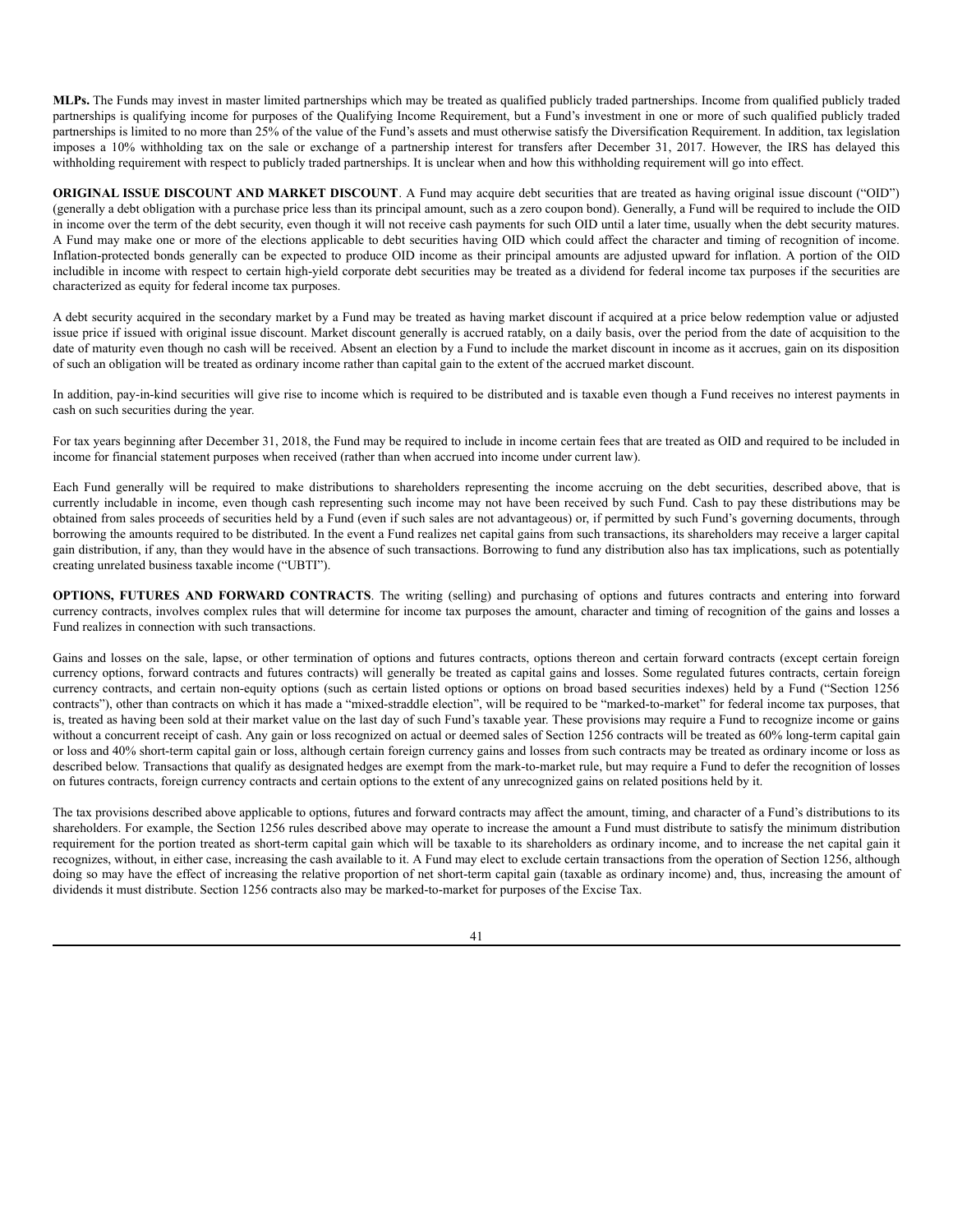When a covered call or put option written (sold) by a Fund expires such Fund will realize a short-term capital gain equal to the amount of the premium it received for writing the option. When a Fund terminates its obligations under such an option by entering into a closing transaction, it will realize a short-term capital gain (or loss), depending on whether the cost of the closing transaction is less than (or exceeds) the premium received when it wrote the option. When a covered call option written by a Fund is exercised, such Fund will be treated as having sold the underlying security, producing long-term or short-term capital gain or loss, depending upon the holding period of the underlying security and whether the sum of the option price received upon the exercise plus the premium received when it wrote the option is more or less than the basis of the underlying security.

**STRADDLES**. Section 1092 deals with the taxation of straddles which also may affect the taxation of options in which a Fund may invest. Offsetting positions held by a Fund involving certain derivative instruments, such as options, futures and forward currency contracts, may be considered, for federal income tax purposes, to constitute "straddles." Straddles are defined to include offsetting positions in actively traded personal property. In certain circumstances, the rules governing straddles override or modify the provisions of Section 1256, described above. If a Fund is treated as entering into a straddle and at least one (but not all) of its positions in derivative contracts comprising a part of such straddle is governed by Section 1256, then such straddle could be characterized as a "mixed straddle." A Fund may make one or more elections with respect to mixed straddles. Depending on which election is made, if any, the results with respect to a Fund may differ. Generally, to the extent the straddle rules apply to positions established by a Fund, losses realized by it may be deferred to the extent of unrealized gain in any offsetting positions. Moreover, as a result of the straddle rules, short-term capital loss on straddle positions may be characterized as long-term capital loss, and long-term capital gain may be characterized as short-term capital gain. In addition, the existence of a straddle may affect the holding period of the offsetting positions and cause such sales to be subject to the "wash sale" and "short sale" rules. As a result, the straddle rules could cause distributions that would otherwise constitute "qualified dividend income" to fail to satisfy the applicable holding period requirements, described below, and therefore to be taxed as ordinary income. Further, a Fund may be required to capitalize, rather than deduct currently, any interest expense and carrying charges applicable to a position that is part of a straddle. Because the application of the straddle rules may affect the character and timing of gains and losses from affected straddle positions, the amount which must be distributed to shareholders, and which will be taxed to shareholders as ordinary income or long-term capital gain, may be increased or decreased substantially as compared to the situation where a Fund had not engaged in such transactions.

In circumstances where a Fund has invested in certain pass-through entities, the amount of long-term capital gain that it may recognize from certain derivative transactions with respect to interests in such pass-through entities is limited under the IRC's constructive ownership rules. The amount of long-term capital gain is limited to the amount of such gain a Fund would have had if it directly invested in the pass-through entity during the term of the derivative contract. Any gain in excess of this amount is treated as ordinary income. An interest charge is imposed on the amount of gain that is treated as ordinary income.

**SWAPS AND DERIVATIVES.** As a result of entering into swap or derivative agreements, a Fund may make or receive periodic net payments. A Fund may also make or receive a payment when a swap or derivative is terminated prior to maturity through an assignment of the swap, derivative or other closing transaction. Periodic net payments will generally constitute ordinary income or deductions, while termination of a swap or derivative will generally result in capital gain or loss (which will be a long-term capital gain or loss if the Fund has been a party to a swap or derivative for more than one year). With respect to certain types of swaps or derivatives, a Fund may be required to currently recognize income or loss with respect to future payments on such swaps or derivatives or may elect under certain circumstances to mark such swaps or derivatives to market annually for tax purposes as ordinary income or loss. The Fund's transactions in swaps or other derivatives may be subject to one or more special tax rules (e.g., notional principal contract, straddle, constructive sales, wash sales and short sale rules). These rules may affect whether gains or losses recognized by the Fund are treated as ordinary or capital or as short-term or long-term, accelerate the recognition of income or gains to the Fund, defer losses to the Fund, and cause adjustments in the holding periods of the Fund's securities. These rules could therefore affect the amount, timing and/or character of distributions to shareholders.

Rules governing the tax aspects of swap or derivative agreements are not entirely clear in certain respects, in particular whether income generated is Qualifying Income. Accordingly, while each Fund intends to account for such transactions in a manner it deems appropriate, the IRS might not accept such treatment. If the IRS did not accept such treatment, the status of the Fund as a RIC might be adversely affected. The Funds intend to monitor developments in this area. Certain requirements that must be met under the IRC in order for each Fund to qualify as a RIC may limit the extent to which a Fund will be able to engage in swap agreements and certain derivatives.

**CONSTRUCTIVE SALES**. Certain rules may affect the timing and character of gain if a Fund engages in transactions that reduce or eliminate its risk of loss with respect to appreciated financial positions. If a Fund enters into certain transactions (including a short sale, an offsetting notional principal contract, a futures or forward contract, or other transactions identified in Treasury regulations) in property while holding an appreciated financial position in substantially identical property, it will be treated as if it had sold and immediately repurchased the appreciated financial position and will be taxed on any gain (but not loss) from the constructive sale. The character of gain from a constructive sale will depend upon a Fund's holding period in the appreciated financial position. Loss from a constructive sale would be recognized when the position was subsequently disposed of, and its character would depend on a Fund's holding period and the application of various loss deferral provisions of the IRC.

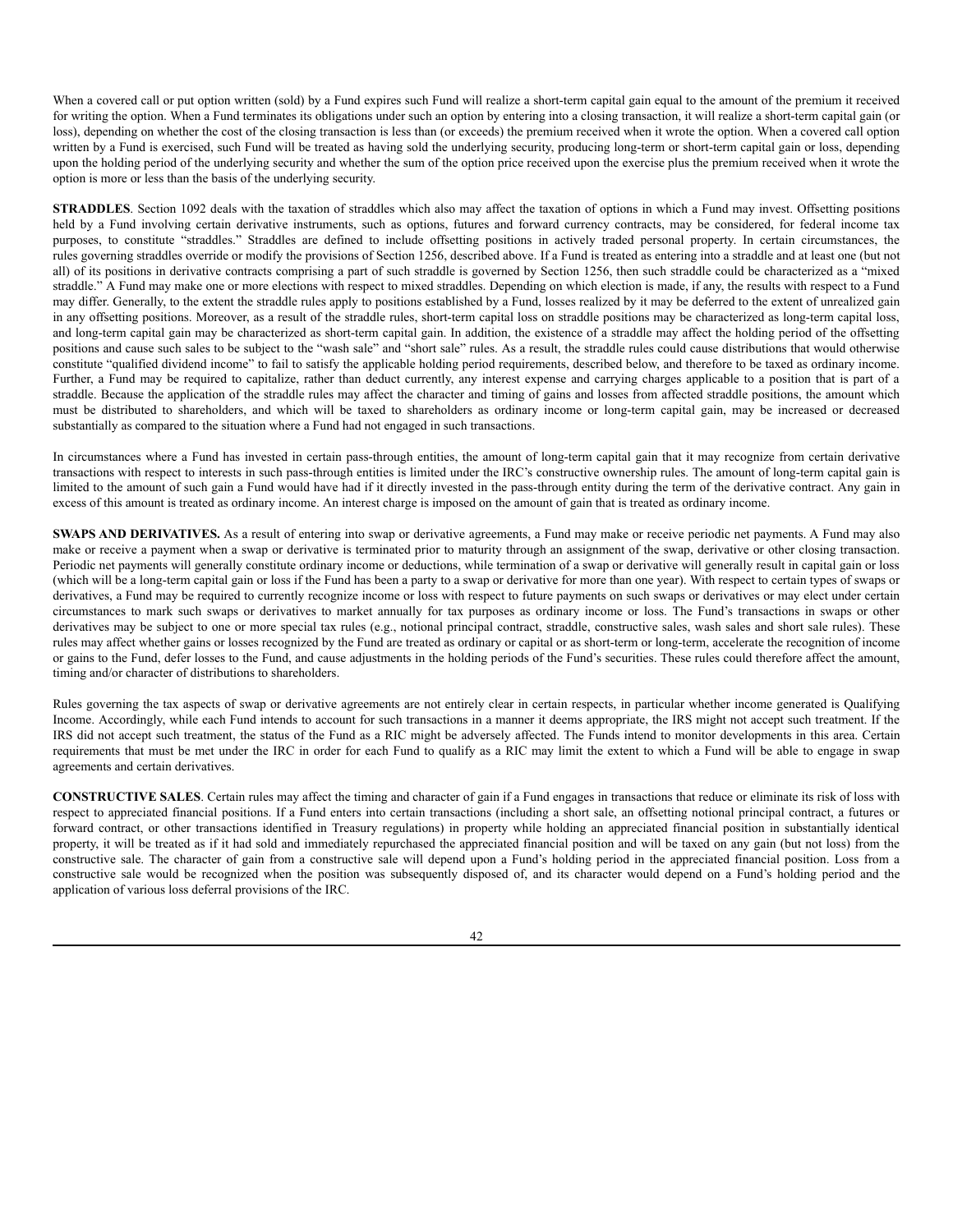In addition, if the appreciated financial position is itself a short sale or other such contract, acquisition of the underlying property or substantially identical property by a Fund will be deemed a constructive sale. The foregoing will not apply, however, to a Fund's transaction during any taxable year that otherwise would be treated as a constructive sale if the transaction is closed within 30 days after the end of that year and such Fund holds the appreciated financial position unhedged for 60 days after that closing (i.e., at no time during that 60-day period is such Fund's risk of loss regarding the position reduced by reason of certain specified transactions with respect to substantially identical or related property, such as having an option to sell, being contractually obligated to sell, making a short sale or granting an option to buy substantially identical stock or securities).

WASH SALES. A Fund may be impacted in certain circumstances by special rules relating to "wash sales." In general, the wash sale rules prevent the recognition of a loss by a Fund from the disposition of stock or securities at a loss in a case in which identical or substantially identical stock or securities (or an option to acquire such property) is or has been acquired by it within 30 days before or 30 days after the sale.

**SHORT SALES**. A Fund may make short sales of securities. Short sales may increase the amount of short-term capital gain realized by a Fund, which is taxed as ordinary income when distributed to its shareholders. Short sales also may be subject to the "Constructive Sales" rules, discussed above.

**MUNICIPAL BONDS.** The Funds intend to invest at least 50% of their total assets in tax-exempt or municipal bonds at the end of each calendar quarter so that dividends derived from their net interest income on tax-exempt or municipal bonds and so designated by the Funds will be "exempt-interest dividends," which are generally exempt from federal income tax when received by a shareholder. A portion of the distributions paid by a Fund may be subject to tax as ordinary income (including certain amounts attributable to bonds acquired at a market discount). Exempt-interest dividends allocable to interest from certain "private activity bonds" will not be tax-exempt for purposes of the regular income tax to shareholders who are "substantial users" of the facilities financed by such obligations or "related persons" of "substantial users." Any distributions of net short-term capital gains would be taxed as ordinary income and any distribution of capital gain dividends would be taxed as long-term capital gains. Certain exempt-interest dividends may increase alternative minimum taxable income for purposes of determining a shareholder's liability for the alternative minimum tax.

The tax-exempt portion of the dividends paid for a calendar year constituting "exempt-interest dividends" will be designated after the end of that year and will be based upon the ratio of net tax-exempt income to total net income earned by a Fund during the entire year. That ratio may be substantially different than the ratio of net tax-exempt income to total net income earned during a portion of the year. Thus, an investor who holds shares for only a part of the year may be allocated more or less tax-exempt interest dividends than would be the case if the allocation were based on the ratio of net tax-exempt income to total net income actually earned by a Fund while the investor was a shareholder. Each Fund will furnish a statement notifying its shareholders of the portion of the dividends paid with respect to a taxable year that constitute exempt-interest dividends.

Under the IRC, all or a portion of interest on indebtedness incurred or continued by a shareholder to purchase or carry shares of a Fund will not be deductible by the shareholder. The portion of interest that is not deductible is equal to the total interest paid or accrued on the indebtedness multiplied by the percentage of such Fund's total distributions (not including distributions of the excess of net long-term capital gains over net short-term capital losses) paid to the shareholder that are exempt-interest dividends. A shareholder's ability to deduct interest not limited under this rule may still be limited by other provisions of the IRC. Under rules used by the IRS for determining when borrowed funds are considered used for the purpose of purchasing or carrying particular assets, the purchase of shares may be considered to have been made with borrowed funds even though such funds are not directly traceable to the purchase of the shares.

Shareholders receiving social security or railroad retirement benefits may be taxed on a portion of those benefits as a result of receiving tax-exempt income from a Fund (including exempt-interest dividends distributed by such Fund). The tax may be imposed on up to 50% of a recipient's social security or railroad retirement benefits in cases where the sum of the recipient's adjusted gross income (with certain adjustments, including tax-exempt interest) and 50% of the recipient's social security or railroad retirement benefits, exceeds a base amount. In addition, up to 85% of a recipient's social security or railroad retirement benefits may be subject to tax if the sum of the recipient's adjusted gross income (with certain adjustments, including tax-exempt interest) and 50% of the recipient's social security or railroad retirement benefits exceeds a higher base amount. Shareholders receiving social security or railroad retirement benefits are urged and advised to consult with their own tax advisors.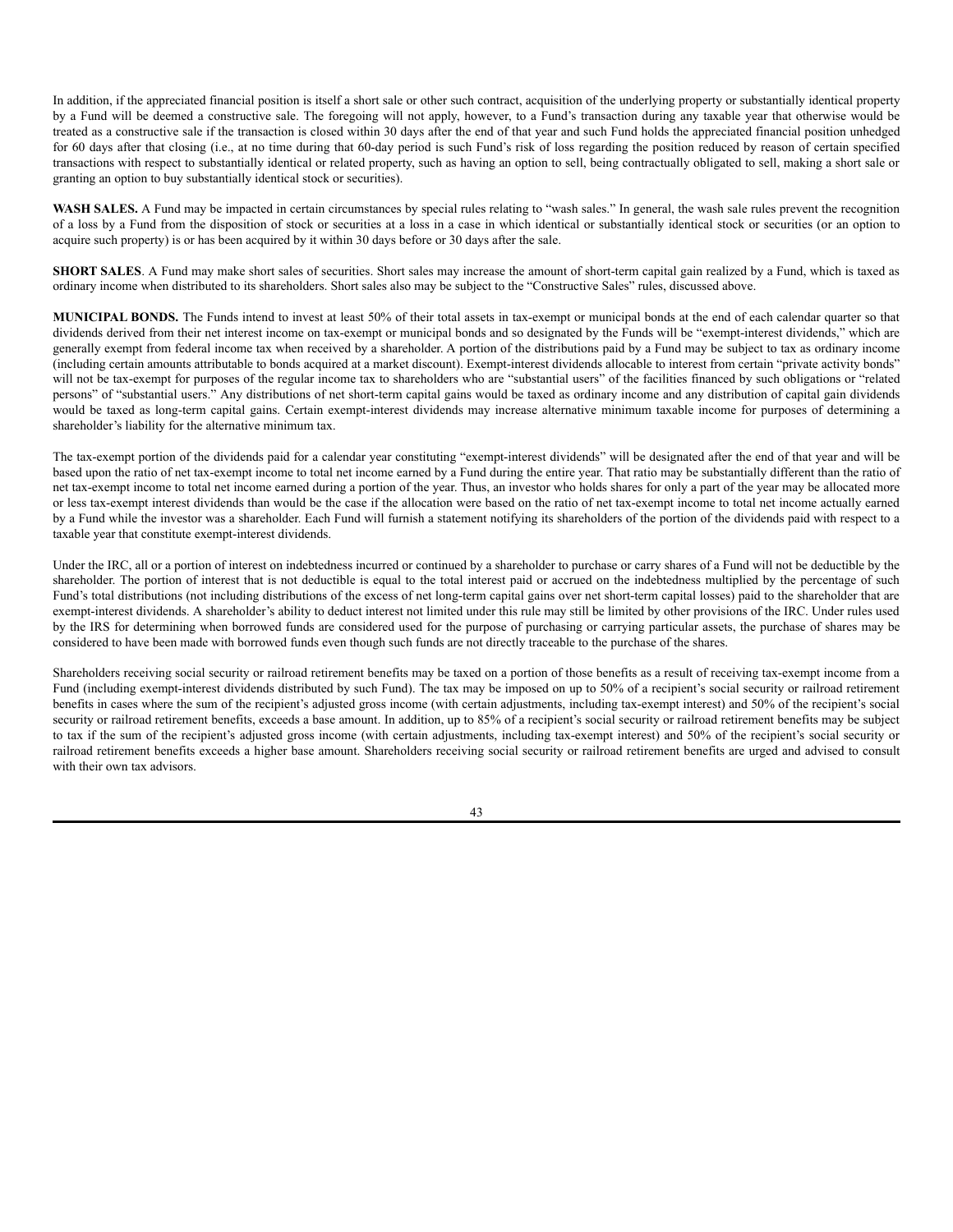**PASSIVE FOREIGN INVESTMENT COMPANIES**. A Fund may invest in a non-U.S. corporation, which could be treated as a passive foreign investment company (a "PFIC") or become a PFIC under the IRC. A PFIC is generally defined as a foreign corporation that meets either of the following tests: (1) at least 75% of its gross income for its taxable year is income from passive sources (such as interest, dividends, certain rents and royalties, or capital gains); or (2) an average of at least 50% of its assets produce, or are held for the production of, such passive income. If a Fund acquires any equity interest in a PFIC, such Fund could be subject to federal income tax and interest charges on "excess distributions" received with respect to such PFIC stock or on any gain from the sale of such PFIC stock (collectively "PFIC income"), plus interest thereon even if such Fund distributes the PFIC income as a taxable dividend to its shareholders. The balance of the PFIC income will be included in such Fund's investment company taxable income and, accordingly, will not be taxable to it to the extent it distributes that income to its shareholders. A Fund's distributions of PFIC income, if any, will be taxable as ordinary income even though, absent the application of the PFIC rules, some portion of the distributions may have been classified as capital gain.

A Fund will not be permitted to pass through to its shareholders any credit or deduction for taxes and interest charges incurred with respect to a PFIC. Payment of this tax would therefore reduce a Fund's economic return from its investment in PFIC shares. To the extent a Fund invests in a PFIC, it may elect to treat the PFIC as a "qualified electing fund" ("QEF"), then instead of the tax and interest obligation described above on excess distributions, such Fund would be required to include in income each taxable year its pro rata share of the QEF's annual ordinary earnings and net capital gain. As a result of a QEF election, a Fund would likely have to distribute to its shareholders an amount equal to the QEF's annual ordinary earnings and net capital gain to satisfy the IRC's minimum distribution requirement described herein and avoid imposition of the Excise Tax even if the OEF did not distribute those earnings and gain to such Fund. In most instances it will be very difficult, if not impossible, to make this election because of certain requirements in making the election.

A Fund may elect to "mark-to-market" its stock in any PFIC. "Marking-to-market," in this context, means including in ordinary income each taxable year the excess, if any, of the fair market value of the PFIC stock over such Fund's adjusted basis therein as of the end of that year. Pursuant to the election, a Fund also may deduct (as an ordinary, not capital, loss) the excess, if any, of its adjusted basis in the PFIC stock over the fair market value thereof as of the taxable year-end, but only to the extent of any net mark-to-market gains with respect to that stock it included in income for prior taxable years under the election. A Fund's adjusted basis in its PFIC stock subject to the election would be adjusted to reflect the amounts of income included and deductions taken thereunder. In either case, a Fund may be required to recognize taxable income or gain without the concurrent receipt of cash.

**FOREIGN CURRENCY TRANSACTIONS**. Foreign currency gains and losses realized by a Fund in connection with certain transactions involving foreign currency-denominated debt instruments, certain options, futures contracts, forward contracts, and similar instruments relating to foreign currency, foreign currencies, and foreign currency-denominated payables and receivables are subject to Section 988 of the IRC, which causes such gains and losses to be treated as ordinary income or loss and may affect the amount and timing of recognition of such Fund's income. In some cases elections may be available that would alter this treatment, but such elections could be detrimental to a Fund by creating current recognition of income without the concurrent recognition of cash. If a foreign currency loss treated as an ordinary loss under Section 988 were to exceed a Fund's investment company taxable income (computed without regard to such loss) for a taxable year the resulting loss would not be deductible by it or its shareholders in future years. The foreign currency income or loss will also increase or decrease a Fund's investment company income distributable to its shareholders.

**FOREIGN TAXATION**. Income received by a Fund from sources within foreign countries may be subject to foreign withholding and other taxes. Tax conventions between certain countries and the United States may reduce or eliminate such taxes. If more than 50% of a Fund's total assets at the close of any taxable year consist of stock or securities of foreign corporations and it meets the distribution requirements described above, such Fund may file an election (the "pass-through election") with the IRS pursuant to which shareholders of the Fund would be required to (i) include in gross income (in addition to taxable dividends actually received) their pro rata shares of foreign income taxes paid by the Fund even though not actually received by such shareholders; and (ii) treat such respective pro rata portions as foreign income taxes paid by them. A Fund will furnish its shareholders with a written statement providing the amount of foreign taxes paid by the Fund that will "pass-through" for the year, if any.

Generally, a credit for foreign taxes is subject to the limitation that it may not exceed the shareholder's U.S. tax attributable to his or her total foreign source taxable income. For this purpose, if the pass-through election is made, the source of a Fund's income will flow through to shareholders. The limitation on the foreign tax credit is applied separately to foreign source passive income, and to certain other types of income. Shareholders may be unable to claim a credit for the full amount of their proportionate share of the foreign taxes paid by a Fund. Various limitations, including a minimum holding period requirement, apply to limit the credit and deduction for foreign taxes for purposes of regular federal tax and alternative minimum tax. In addition, a shareholder of a Fund may lose the ability to use foreign tax credits passed through by a Fund if a Fund's shares are loaned pursuant to a securities lending agreement.

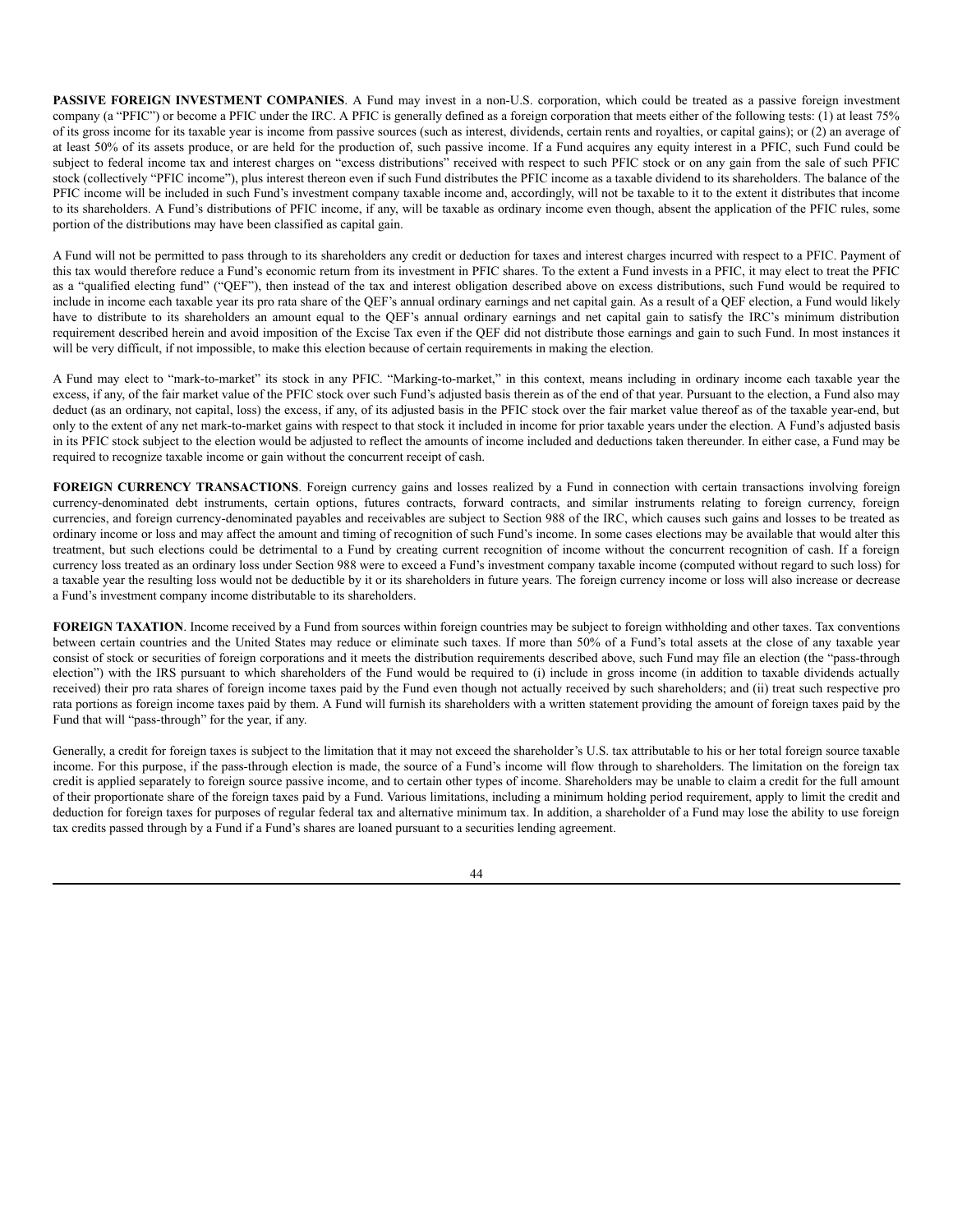**REITs**. A Fund may invest in REITs. Investments in REIT equity securities may require a Fund to accrue and distribute taxable income without the concurrent receipt of cash. To generate sufficient cash to make the requisite distributions, a Fund may be required to sell securities in its portfolio (including when it is not advantageous to do so) that it otherwise would have continued to hold. A Fund's investments in REIT equity securities may at other times result in its receipt of cash in excess of the REIT's earnings; if such Fund distributes these amounts, these distributions could constitute a return of capital to its shareholders for federal income tax purposes. Dividends received by a Fund from a REIT generally will not constitute qualified dividend income.

A Fund may invest in REITs that hold residual interests in real estate mortgage investment conduits ("REMICs") or taxable mortgage pools ("TMPs"), or such REITs may themselves constitute TMPs. Under an IRS notice, and Treasury regulations that have yet to be issued but may apply retroactively, a portion of a Fund's income from a REIT that is attributable to the REIT's residual interest in a REMIC or a TMP (referred to in the IRC as an "excess inclusion") will be subject to federal income tax in all events. This notice also provides, and the regulations are expected to provide, that excess inclusion income of a RIC, such as the Funds, will be allocated to shareholders of the RIC in proportion to the dividends received by such shareholders, with the same consequences as if the shareholders held the related REMIC residual interest or invested in the TMP directly. As a result, the Fund may not be a suitable investment for certain tax exempt-shareholders including a qualified pension plan, an individual retirement account, a 401(k) plan, a Keogh plan and other tax-exempt entities. See "Tax-Exempt Shareholders."

Pursuant to proposed regulations on which the Funds may rely, distributions by a Fund to its shareholders that a Fund properly reports as "section 199A dividends," as defined and subject to certain conditions described below, are treated as qualified REIT dividends in the hands of non-corporate shareholders. Non-corporate shareholders are permitted a federal income tax deduction equal to 20% of qualified REIT dividends received by them, subject to certain limitations. Generally, a "section 199A dividend" is any dividend or portion thereof that is attributable to certain dividends received by a RIC from the REITs it holds, to the extent such dividends are properly reported as such by the RIC in a written notice to its shareholders. A section 199A dividend is treated as a qualified REIT dividend only if the shareholder receiving such dividend holds the dividend-paying RIC shares for at least 46 days of the 91-day period beginning 45 days before the shares become ex-dividend, and is not under an obligation to make related payments with respect to a position in substantially similar or related property. The Funds are permitted to report such part of its dividends as section 199A dividends as are eligible, but is not required to do so.

**DISTRIBUTIONS**. As described above, the Fund intends to invest in sufficient tax-exempt or municipal bonds so that it will qualify to pay "exempt-interest dividends" to shareholders. Except for exempt interest dividends, distributions paid out of a Fund's current and accumulated earnings and profits (as determined at the end of the year), whether reinvested in additional shares or paid in cash, are generally taxable and must be reported by each shareholder who is required to file a federal income tax return except in the case of certain tax-exempt shareholders. Distributions in excess of a Fund's current and accumulated earnings and profits, as computed for federal income tax purposes, will first be treated as a return of capital up to the amount of a shareholder's tax basis in his or her Fund shares and then as capital gain, assuming the shareholder holds his or her shares as a capital asset. A return of capital is not taxable, but reduces a shareholder's tax basis in the shares, thus reducing any loss or increasing any gain on a subsequent taxable disposition by a shareholder of the Fund's shares. With respect to distributions from a Fund, since certain expenses attributable to earning tax-exempt income do not reduce current earnings and profits, it is possible that distributions, if any, in excess of net tax-exempt and taxable income will be treated as taxable dividends to the extent of its remaining earnings and profits (i.e., the amount of such expenses). Distributions are taxable whether shareholders receive them in cash or receive them in additional shares.

For federal income tax purposes, distributions of investment company taxable income are generally taxable as ordinary income, and distributions of gains from the sale of investments that a Fund owned for one year or less will be taxable as ordinary income. Distributions designated by a Fund as "capital gain dividends" (distributions from the excess of net long-term capital gain over short-term capital losses) will be taxable to shareholders as long-term capital gain regardless of the length of time they have held their shares of such Fund. Such dividends do not qualify as dividends for purposes of the dividends received deduction described below.

Non-corporate shareholders of a Fund may be eligible for the long-term capital gain tax rate applicable to distributions of "qualified dividend income" received by such non-corporate shareholders. The long-term capital gains tax rate is 20% for non-corporate shareholders with taxable income in excess of \$441,550 (\$496,600 if married and filing jointly) and 15% (0% for non-corporate shareholders in lower income tax brackets) for non-corporate shareholders with taxable income of less than the threshold amounts. A Fund's distribution will be treated as qualified dividend income and therefore eligible for the long-term capital gains tax rate to the extent that it receives dividend income from taxable domestic corporations and certain qualified foreign corporations, provided that certain holding periods and other requirements are met. A corporate shareholder of a Fund may be eligible for the dividends received deduction with respect to such Fund's distributions attributable to dividends received by such Fund from domestic corporations, which, if received directly by the corporate shareholder, would qualify for such a deduction. For eligible corporate shareholders, the dividends received deduction may be subject to certain reductions, and a distribution by a Fund attributable to dividends of a domestic corporation will be eligible for the deduction only if certain holding period and other requirements are met. If a Fund's shares are loaned pursuant to a securities lending agreement, dividends paid while the shares are held by the borrower may not be qualified dividend income and may not qualify for the dividends received deduction.

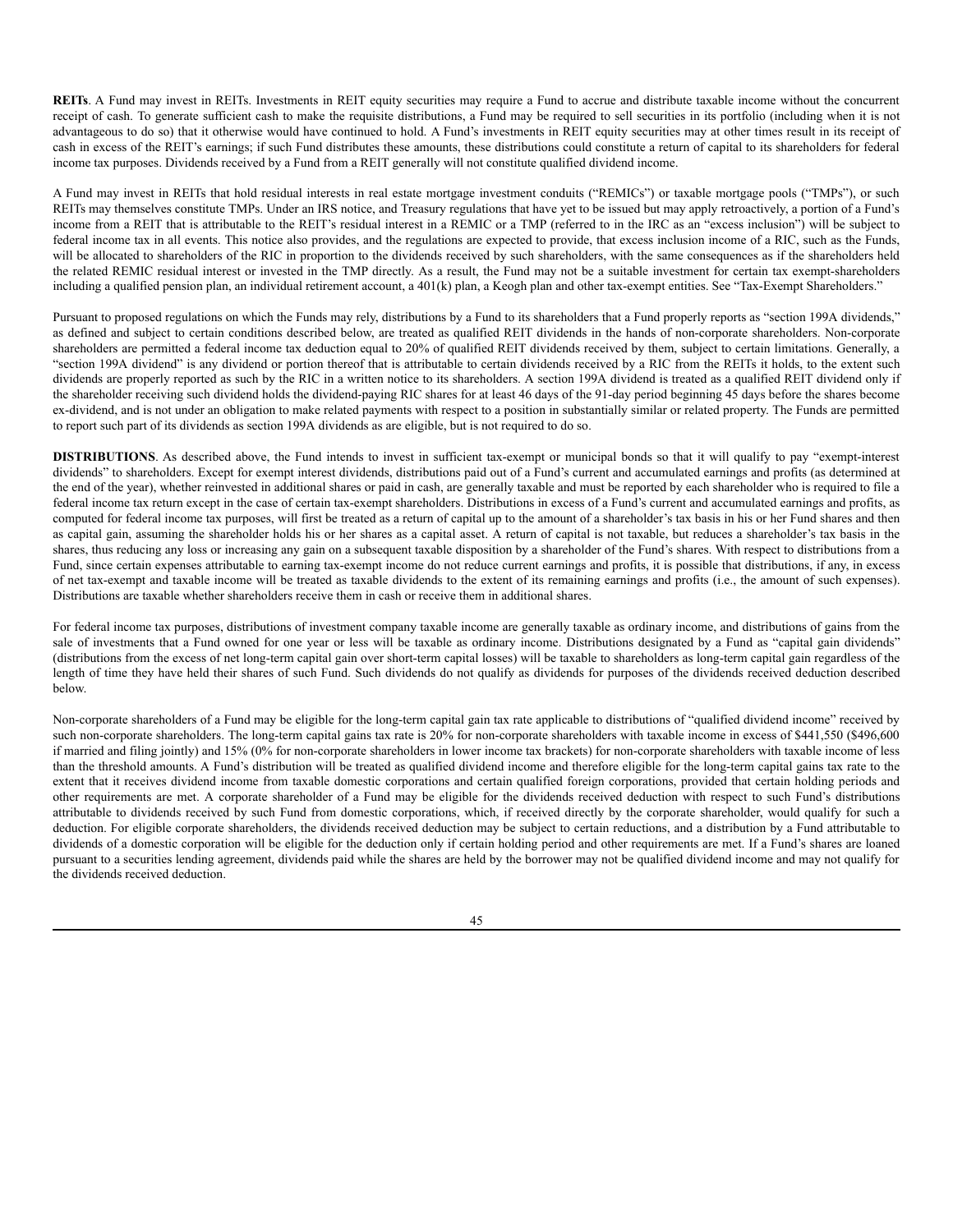A 3.8% Medicare contribution tax applies to net investment income including interest, (excluding, tax-exempt interest), dividends, and capital gains of U.S. individuals with income exceeding \$200,000 (\$250,000 if married and filing jointly) and of estates and trusts.

Each Fund will furnish a statement to shareholders providing the federal income tax status of its dividends and distributions including the portion of such dividends, if any, that qualifies as long-term capital gain.

Different tax treatment, including penalties on certain excess contributions and deferrals, certain pre-retirement and post-retirement distributions, and certain prohibited transactions, is accorded to accounts maintained as qualified retirement plans. Shareholders are urged and advised to consult their own tax advisors **for more information.**

**PURCHASES OF FUND SHARES.** Prior to purchasing shares in a Fund, the impact of dividends or distributions which are expected to be or have been declared, but not paid, should be carefully considered. Any dividend or distribution declared shortly after a purchase of shares of a Fund prior to the record date will have the effect of reducing the per share net asset value by the per share amount of the dividend or distribution, and to the extent the distribution consists of the Fund's taxable income, the purchasing shareholder will be taxed on the taxable portion of the dividend or distribution received even though some or all of the amount distributed is effectively a return of capital. This is called "buying a dividend." To avoid "buying a dividend," check a Fund's distribution dates before you invest.

**SALES, EXCHANGES OR REDEMPTIONS**. Upon the disposition of shares of a Fund (whether by redemption, sale or exchange), a shareholder may realize a capital gain or loss. Such capital gain or loss will be long-term or short-term depending upon the shareholder's holding period for the shares. The capital gain will be long-term if the shares were held for more than 12 months and short-term if held for 12 months or less. If a shareholder sells or exchanges shares of a Fund within 90 days of having acquired such shares and if, before January 31 of the calendar year following the calendar year of the sale or exchange, as a result of having initially acquired those shares, the shareholder subsequently pays a reduced sales charge on a new purchase of shares of the Fund or another Fund, the sales charge previously incurred in acquiring the Fund's shares generally shall not be taken into account (to the extent the previous sales charges do not exceed the reduction in sales charges on the new purchase) for the purpose of determining the amount of gain or loss on the disposition, but generally will be treated as having been incurred in the new purchase. Any loss realized on a disposition will be disallowed under the "wash sale" rules to the extent that the shares disposed of by the shareholder are replaced by the shareholder within a period of 61 days beginning 30 days before and ending 30 days after the date of disposition. In such a case, the basis of the shares acquired will be adjusted to reflect the disallowed loss. Any loss realized by a shareholder on a disposition of shares held by the shareholder for six months or less will be treated as a long-term capital loss to the extent of any distributions of capital gain dividends received by the shareholder and disallowed to the extent of any distributions of tax-exempt interest dividends received by the shareholder with respect to such shares. Capital losses are generally deductible only against capital gains except that individuals may deduct up to \$3,000 of capital losses against ordinary income.

The 3.8% Medicare contribution tax (applied as described above) will apply to gains from the sale or exchange of shares of a Fund.

**BACKUP WITHHOLDING**. Each Fund generally is required to withhold, and remit to the U.S. Treasury, subject to certain exemptions, an amount equal to 24% of all distributions and redemption proceeds paid or credited to a shareholder of such Fund if (i) the shareholder fails to furnish such Fund with the correct taxpayer identification number ("TIN") certified under penalties of perjury, (ii) the shareholder fails to provide a certified statement that the shareholder is not subject to "backup withholding", or (iii) the IRS or a broker has notified such Fund that the number furnished by the shareholder is incorrect or that the shareholder is subject to backup withholding as a result of failure to report interest or dividend income. If the backup withholding provisions are applicable, any such distributions or proceeds, whether taken in cash or reinvested in shares, will be reduced by the amounts required to be withheld. Backup withholding is not an additional tax. Any amounts withheld may be credited against a shareholder's U.S. federal income tax liability.

**STATE AND LOCAL TAXES**. State and local laws often differ from federal income tax laws with respect to the treatment of specific items of income, gain, loss, deduction and credit.

# Shareholders are urged and advised to consult their own tax advisors as to the state and local tax rules affecting investments in the Funds.

**NON-U.S. SHAREHOLDERS**. Distributions made to non-U.S. shareholders attributable to net investment income generally are subject to U.S. federal income tax withholding at a 30% rate (or such lower rate provided under an applicable income tax treaty). Notwithstanding the foregoing, if a distribution described above is effectively connected with the conduct of a trade or business carried on by a non-U.S. shareholder within the United States (or, if an income tax treaty applies, is attributable to a permanent establishment in the United States), federal income tax withholding and exemptions attributable to foreign persons will not apply. Instead, the distribution will be subject to withholding at the highest applicable U.S. tax rate (currently 37% in the case of individuals and 21% in the case of corporations) and the non-U.S. shareholders will be subject to the federal income tax reporting requirements generally applicable to U.S. persons described above.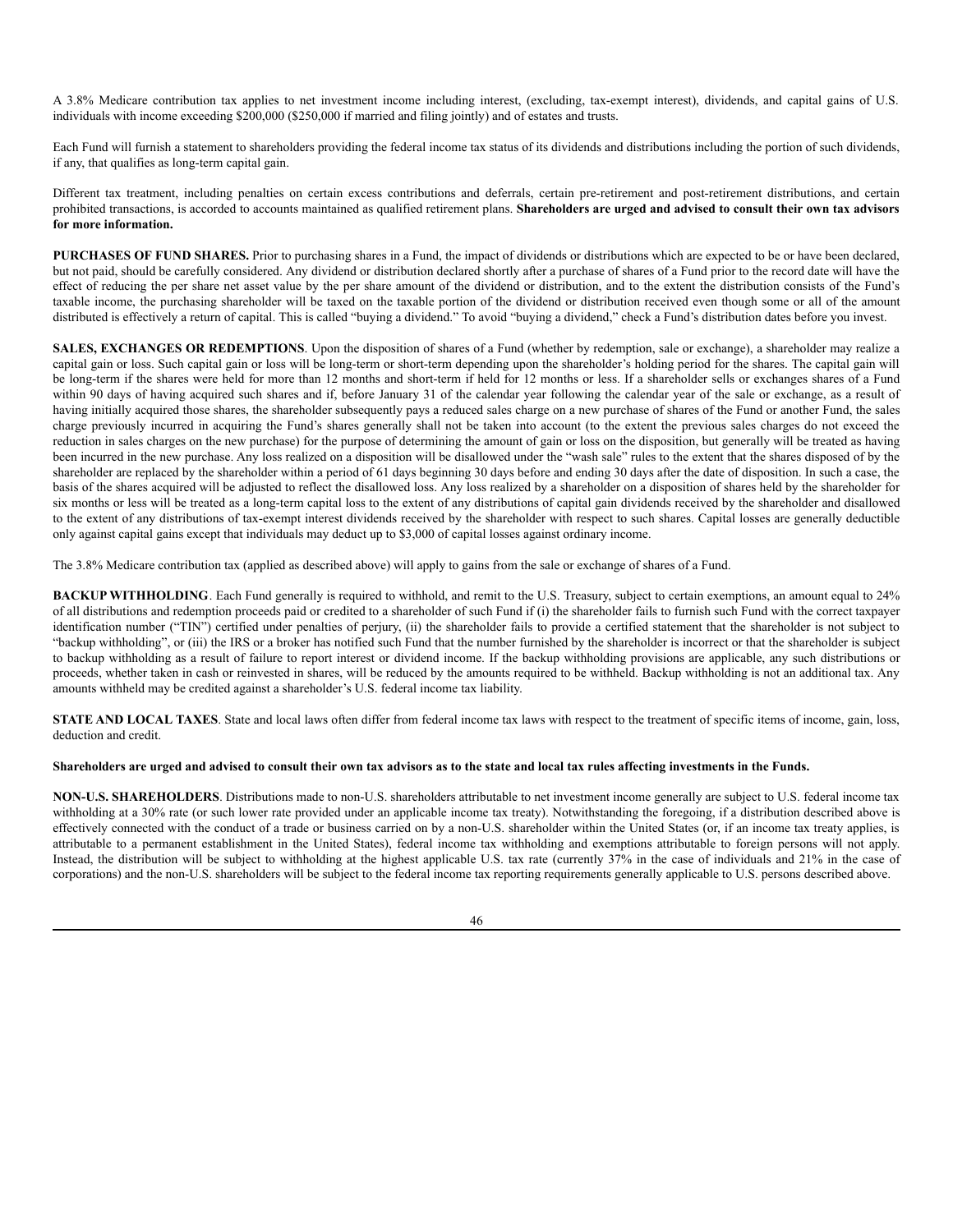Under U.S. federal tax law, a non-U.S. shareholder is not, in general, subject to federal income tax or withholding tax on capital gains (and is not allowed a deduction for losses) realized on the sale of shares of a Fund, or on capital gains dividends provided that the Fund obtains a properly completed and signed certificate of foreign status, unless (i) such gains or distributions are effectively connected with the conduct of a trade or business carried on by the non-U.S. shareholder within the United States (or, if an income tax treaty applies, are attributable to a permanent establishment in the United States of the non-U.S. shareholder); (ii) in the case of an individual non-U.S. shareholder, the shareholder is present in the United States for a period or periods aggregating 183 days or more during the year of the sale and certain other conditions are met; or (iii) the shares of the Fund constitute U.S. real property interests ("USRPIs"), as described below.

Under common law, if a Fund is considered to be a "United States Real Property Holding Corporation" (as defined in the IRC and Treasury Regulations), then distributions are attributable to certain underlying REIT investments and redemption proceeds paid to a non-U.S. shareholder that owns at least 5% of the Fund, generally will cause the non-U.S. shareholder to treat such gain or distribution as income effectively connected with a trade or business in the United States, subject to such gain or distribution to withholding tax and cause the non-U.S. shareholder to be required to file a federal income tax return. In addition, in any year where at least 50% of a Fund's assets are USRPIs (as defined in the IRC and Treasury Regulations), distributions of such Fund that are attributable to gains from the sale or exchange of shares in USRPIs may be subject to U.S. withholding tax (regardless of such shareholder's percentage interest in such Fund) and may require the non-U.S. shareholder to file a U.S. federal income tax return in order to receive a refund (if any) of the withheld amount.

Subject to the additional rules described herein, federal income tax withholding will apply to distributions attributable to dividends and other investment income distributed by the Funds. The federal income tax withholding rate may be reduced (and, in some cases, eliminated) under an applicable tax treaty between the United States and the non-U.S. shareholder's country of residence or incorporation. In order to qualify for treaty benefits, a non-U.S. shareholder must comply with applicable certification requirements relating to its foreign status (generally by providing a Fund with a properly completed Form W-8BEN). **All non-U.S.** shareholders are urged and advised to consult their own tax advisers as to the tax consequences of an investment in a Fund.

Pursuant to the Foreign Account Tax Compliance Act ("FATCA"), a 30% withholding tax generally is imposed on payments of interest and dividends to (i) foreign financial institutions including non-U.S. investment funds and (ii) certain other foreign entities, unless the foreign financial institution or foreign entity provides the withholding agent with documentation sufficient to show that it is compliant with FATCA (generally by providing the Fund with a properly completed Form W-8BEN or Form W-8BEN-E, as applicable). If the payment is subject to the 30% withholding tax under FATCA, a non-U.S. shareholder will not be subject to the 30% withholding tax described above on the same income. Under proposed regulations, FATCA withholding on the gross proceeds of share redemptions and certain capital gain distributions, scheduled to take effect beginning January 1, 2019, has been eliminated. Such proposed regulations are subject to change.

### Shareholders are urged and advised to consult their own tax advisors regarding the application of this new reporting and withholding regime to their own **tax situation.**

#### Shareholders are urged and advised to consult their own tax advisors as to the tax consequences of an investment in a Fund.

**FOREIGN BANK AND FINANCIAL ACCOUNTS AND FOREIGN FINANCIAL ASSETS REPORTING REQUIREMENTS.** A shareholder that owns directly or indirectly more than 50% by vote or value of a Fund, is urged and advised to consult its own tax adviser regarding its filing obligations with respect to IRS Form FinCEN 114, Report of Foreign Bank and Financial Accounts.

Also, under recently enacted rules, subject to exceptions, individuals (and, to the extent provided in forthcoming future U.S. Treasury regulations, certain domestic entities) must report annually their interests in "specified foreign financial assets" on their U.S. federal income tax returns. It is currently unclear whether and under what circumstances shareholders would be required to report their indirect interests in a Fund's "specified foreign financial assets" (if any) under these new rules.

Shareholders may be subject to substantial penalties for failure to comply with these reporting requirements. **Shareholders are urged and advised to consult their own tax advisers to determine whether these reporting requirements are applicable to them.**

**TAX-EXEMPT SHAREHOLDERS**. A tax-exempt shareholder could realize UBTI by virtue of its investment in a Fund as a result of such Fund's investments and if shares in the Fund constitute debt financed property in the hands of the tax-exempt shareholder within the meaning of IRC Section 514(b).

It is possible that a tax-exempt shareholder of a Fund will also recognize UBTI if such Fund recognizes "excess inclusion income" (as described above) derived from direct or indirect investments in REMIC residual interests or TMPs. Furthermore, any investment in a residual interest of a CMO that has elected to be treated as a REMIC can create complex tax consequences, especially if a Fund has state or local governments or other tax-exempt organizations as shareholders.

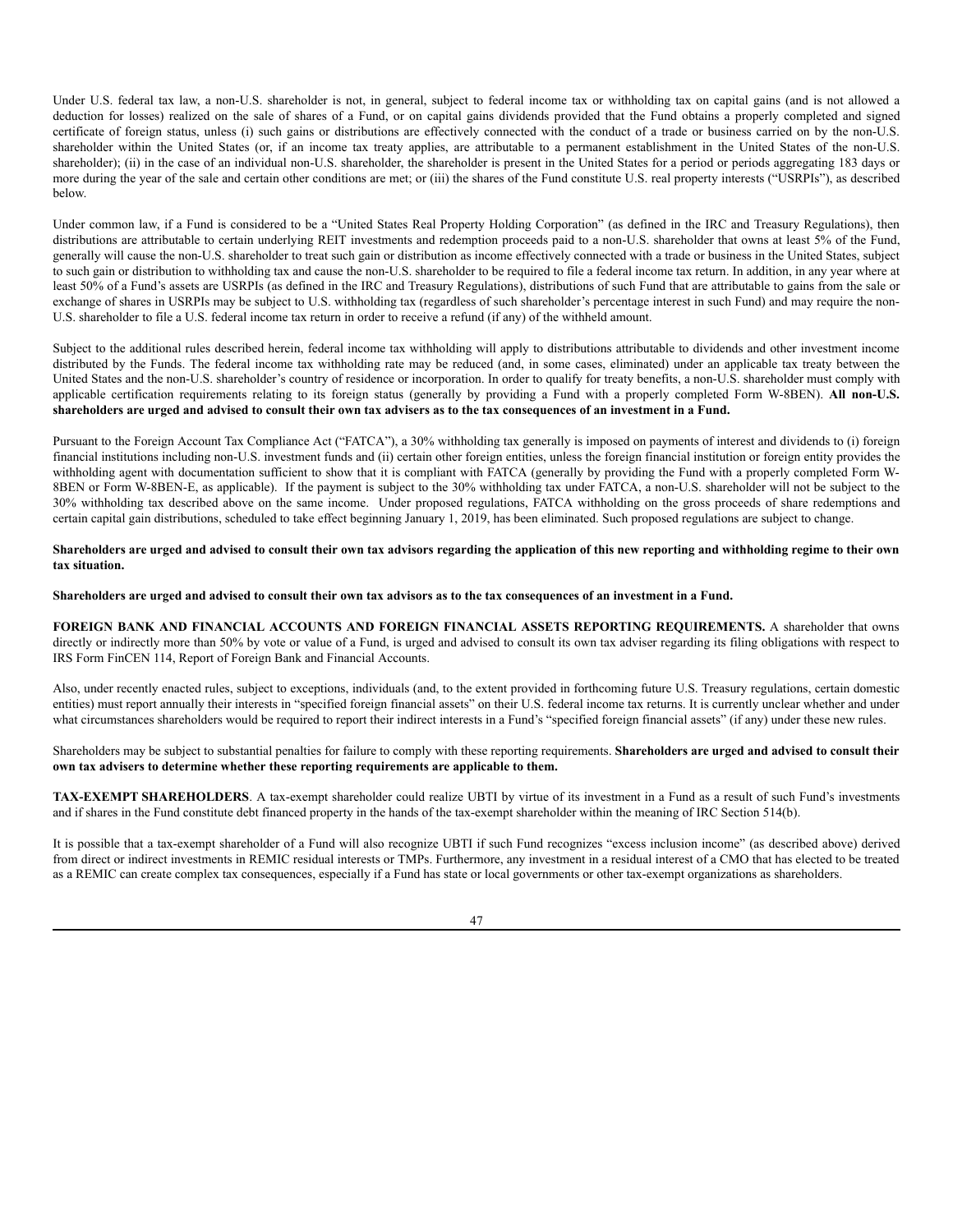In addition, special tax consequences apply to charitable remainder trusts ("CRTs") that invest in RICs that invest directly or indirectly in residual interests in REMICs or in TMPs.

### Tax-exempt shareholders are urged and advised to consult their own tax advisors as to the tax consequences of an investment in a Fund.

**TAX SHELTER REPORTING REGULATIONS**. Under Treasury regulations, if a shareholder recognizes a loss of \$2 million or more for an individual shareholder or \$10 million or more for a corporate shareholder, the shareholder must file with the IRS a disclosure statement on Form 8886. The fact that a loss is reportable under these regulations does not affect the legal determination of whether the taxpayer's treatment of the loss is proper. Shareholders are urged and advised to consult their own tax advisors to determine the applicability of these regulations in light of their individual circumstances.

**TAX BASIS INFORMATION.** For shares of the Fund that are redeemed, your financial intermediary or the Fund (if a shareholder holds the shares in the Fund direct account) will report gains and losses realized on redemptions of shares for shareholders who are individuals and S corporations purchased after January 1, 2012 to the Internal Revenue Service (IRS). This information will also be reported to a shareholder on Form 1099-B and the IRS each year. In calculating the gain or loss on redemptions of shares, the average cost method will be used to determine the cost basis of the Fund's shares purchased after January 1, 2012 unless the shareholder instructs the Fund in writing that the shareholder wants to use another available method for cost basis reporting (for example, First In, First Out (FIFO), Last In, First Out (LIFO), Specific Lot Identification (SLID) or High Cost, First Out (HCFO)). If the shareholder designated SLID as the shareholder's tax cost basis method, the shareholder will also need to designate a secondary cost basis method (Secondary Method). If a Secondary Method is not provided, the Fund will designate FIFO as the Secondary Method and will use the Secondary Method with respect to systematic withdrawals that are made.

A shareholder's financial intermediary or the Fund (if a shareholder holds the shares in the Fund direct account) is also required to report gains and losses to the IRS in connection with redemptions of shares by S corporations purchased after January 1, 2012. If a shareholder is a corporation and has not instructed the Fund that it is a C corporation in its Account Application or by written instruction, the Fund will treat the shareholder as an S corporation and file a Form 1099-B.

Shareholders are urged and advised to consult their own tax advisor with respect to the tax consequences of an investment in a Fund including, but not limited to, the applicability of state, local, foreign and other tax laws affecting the particular shareholder and to possible effects of changes in federal or **other tax laws.**

This summary is provided for general information only and should not be considered tax advice or relied on by an investor.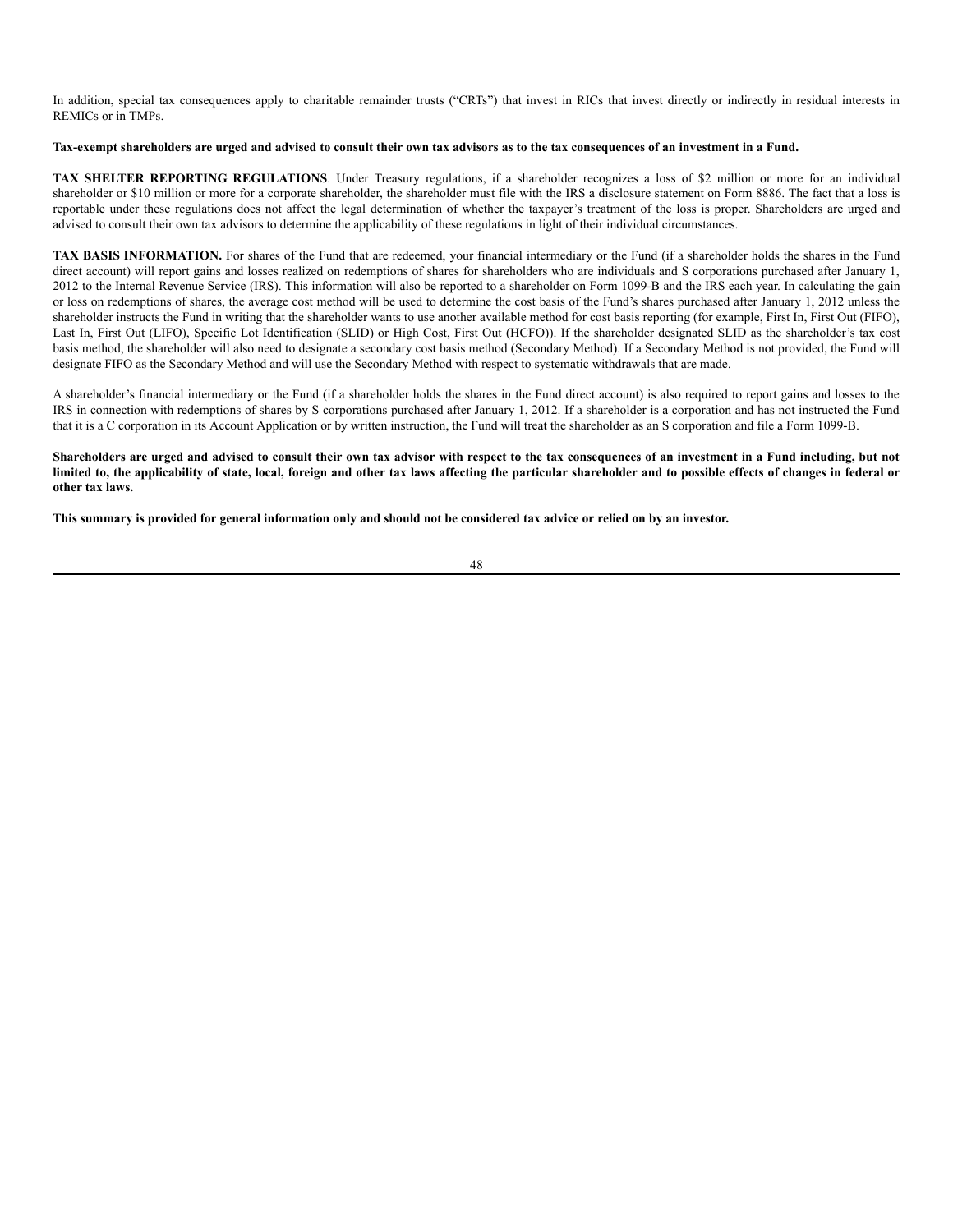# **FINANCIAL STATEMENTS**

<span id="page-50-0"></span>The audited financial statements and notes thereto in the Funds' [Annual](http://www.sec.gov/Archives/edgar/data/0001388485/000119312521205938/d178720dncsr.htm) Report to Shareholders for the fiscal year ended April 30, 2021 (the "Annual Report") are incorporated by reference into this SAI. The 2021 financial statements included in the Annual Report, have been audited by PricewaterhouseCoopers, LLP, the Funds' independent registered public accounting firm, whose report thereon is also incorporated herein by reference. No other parts of the Annual Report are incorporated by reference herein. Copies of the Annual Report may be obtained without charge, upon request, by writing to the Funds at 4400 Computer Drive, Westborough, MA 01581-1722, by calling (888) 678-6034, or on the Funds' website at *https://www.boh.com/personal/mutual-funds.*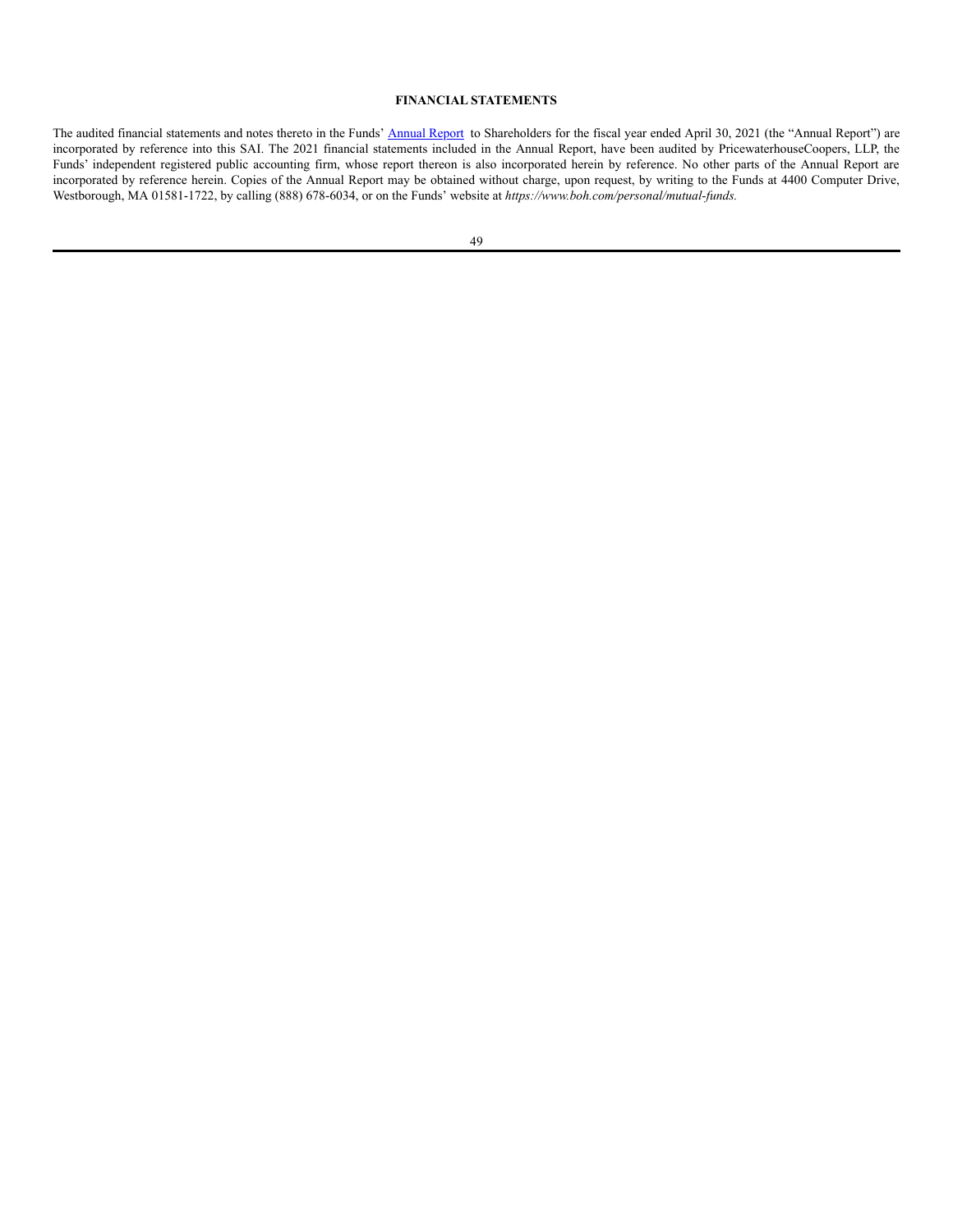### **APPENDIX A**

## **DESCRIPTION OF RATINGS**

### <span id="page-51-0"></span>**Description of Ratings**

The following descriptions of securities ratings have been published by Moody's Investors Services, Inc. ("Moody's"), S&P Global Ratings ("S&P"), and Fitch Ratings ("Fitch"), respectively.

### **Description of Moody's Global Ratings**

Ratings assigned on Moody's global long-term and short-term rating scales are forward-looking opinions of the relative credit risks of financial obligations issued by non-financial corporates, financial institutions, structured finance vehicles, project finance vehicles, and public sector entities. Long-term ratings are assigned to issuers or obligations with an original maturity of one year or more and reflect both on the likelihood of a default or impairment on contractual financial obligations and the expected financial loss suffered in the event of default or impairment. Short-term ratings are assigned for obligations with an original maturity of thirteen months or less and reflect both on the likelihood of a default or impairment on contractual financial obligations and the expected financial loss suffered in the event of default or impairment.

#### **Description of Moody's Global Long-Term Ratings**

**Aaa** Obligations rated Aaa are judged to be of the highest quality, subject to the lowest level of credit risk.

**Aa** Obligations rated Aa are judged to be of high quality and are subject to very low credit risk.

**A** Obligations rated A are judged to be upper-medium grade and are subject to low credit risk.

**Baa** Obligations rated Baa are judged to be medium-grade and subject to moderate credit risk and as such may possess certain speculative characteristics.

**Ba** Obligations rated Ba are judged to be speculative and are subject to substantial credit risk.

**B** Obligations rated B are considered speculative and are subject to high credit risk.

**Caa** Obligations rated Caa are judged to be speculative of poor standing and are subject to very high credit risk.

**Ca** Obligations rated Ca are highly speculative and are likely in, or very near, default, with some prospect of recovery of principal and interest.

**C** Obligations rated C are the lowest rated and are typically in default, with little prospect for recovery of principal or interest.

*Note*: Moody's appends numerical modifiers 1, 2, and 3 to each generic rating classification from Aa through Caa. The modifier 1 indicates that the obligation ranks in the higher end of its generic rating category; the modifier 2 indicates a mid-range ranking; and the modifier 3 indicates a ranking in the lower end of that generic rating category.

### **Hybrid Indicator (hyb)**

The hybrid indicator (hyb) is appended to all ratings of hybrid securities issued by banks, insurers, finance companies, and securities firms. By their terms, hybrid securities allow for the omission of scheduled dividends, interest, or principal payments, which can potentially result in impairment if such an omission occurs. Hybrid securities may also be subject to contractually allowable write-downs of principal that could result in impairment. Together with the hybrid indicator, the long-term obligation rating assigned to a hybrid security is an expression of the relative credit risk associated with that security.

# **Description of Moody's Global Short-Term Ratings**

**P-1** Issuers (or supporting institutions) rated Prime-1 have a superior ability to repay short-term debt obligations.

**P-2** Issuers (or supporting institutions) rated Prime-2 have a strong ability to repay short-term debt obligations.

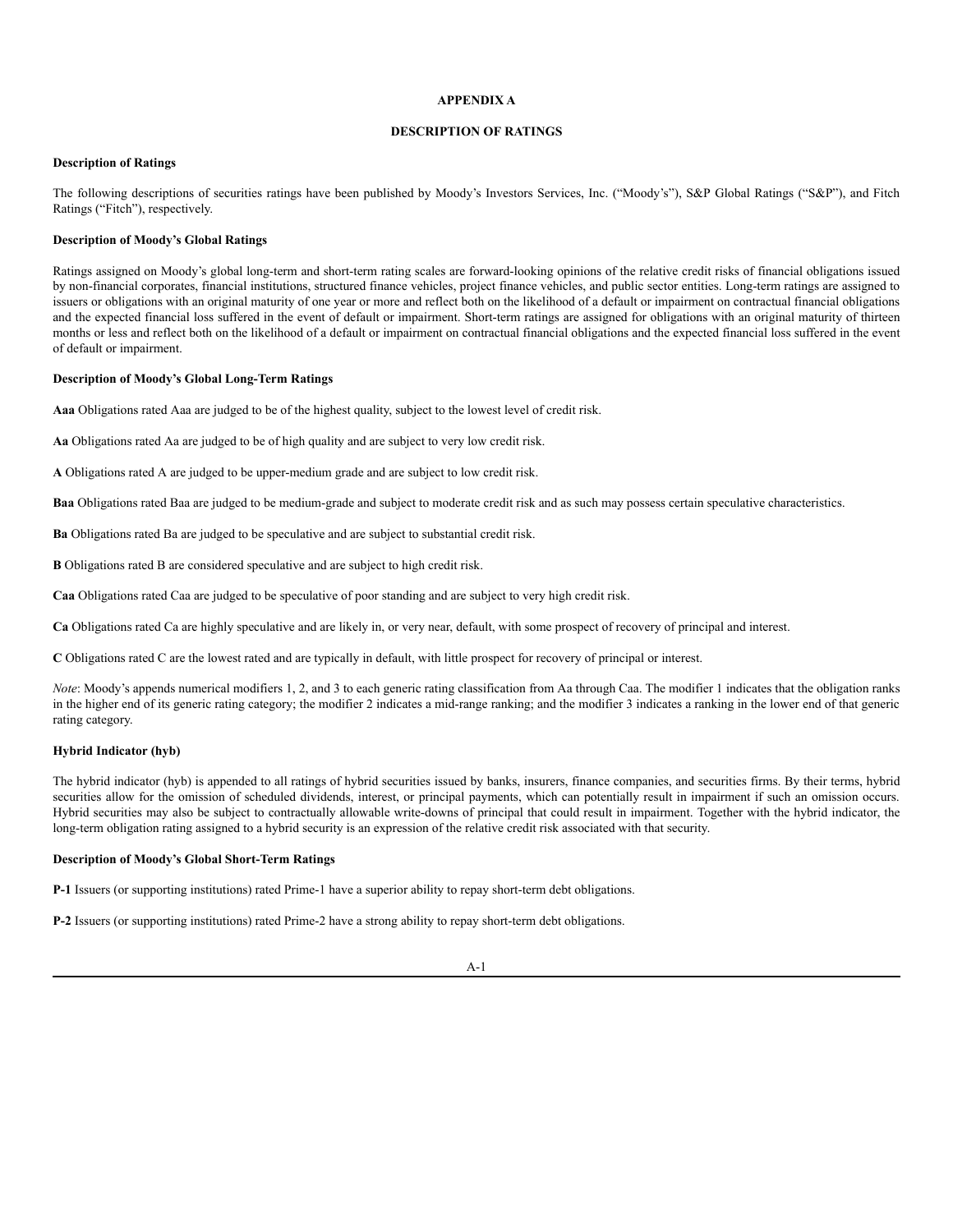**P-3** Issuers (or supporting institutions) rated Prime-3 have an acceptable ability to repay short-term obligations.

**NP** Issuers (or supporting institutions) rated Not Prime do not fall within any of the Prime rating categories.

#### **Description of Moody's U.S. Municipal Short-Term Obligation Ratings**

The Municipal Investment Grade ("MIG") scale is used to rate U.S. municipal cash flow notes, bond anticipation notes and certain other short-term obligations, which typically mature in three years or less. Under certain circumstances, the MIG scale is used to rate bond anticipation notes with maturities of up to five years.

Moody's U.S. municipal short-term obligation ratings are as follows:

**MIG 1** This designation denotes superior credit quality. Excellent protection is afforded by established cash flows, highly reliable liquidity support, or demonstrated broad-based access to the market for refinancing.

**MIG 2** This designation denotes strong credit quality. Margins of protection are ample, although not as large as in the preceding group.

**MIG 3** This designation denotes acceptable credit quality. Liquidity and cash-flow protection may be narrow, and market access for refinancing is likely to be less well-established.

**SG** This designation denotes speculative-grade credit quality. Debt instruments in this category may lack sufficient margins of protection.

#### **Description of Moody's Demand Obligation Ratings**

In the case of variable rate demand obligations ("VRDOs"), a two-component rating is assigned. The components are a long-term rating and a short-term demand obligation rating. The long-term rating addresses the issuer's ability to meet scheduled principal and interest payments. The short-term demand obligation rating addresses the ability of the issuer or the liquidity provider to make payments associated with the purchase-price-upon-demand feature ("demand feature") of the VRDO. The short-term demand obligation rating uses the Variable Municipal Investment Grade ("VMIG") scale. VMIG ratings with liquidity support use as an input the short-term counterparty risk assessment of the support provider, or the long-term rating of the underlying obligor in the absence of third party liquidity support. Transitions of VMIG ratings of demand obligations with conditional liquidity support differ from transitions on the Prime scale to reflect the risk that external liquidity support will terminate if the issuer's long-term rating drops below investment grade. The VMIG short-term demand obligation rating is typically assigned if the frequency of the demand feature is less than every three years. If the frequency of the demand feature is less than three years but the purchase price is payable only with remarketing proceeds, the short-term demand obligation rating is "NR".

Moody's demand obligation ratings are as follows:

**VMIG 1** This designation denotes superior credit quality. Excellent protection is afforded by the superior short-term credit strength of the liquidity provider and structural and legal protections that ensure the timely payment of purchase price upon demand.

**VMIG 2** This designation denotes strong credit quality. Good protection is afforded by the strong short-term credit strength of the liquidity provider and structural and legal protections that ensure the timely payment of purchase price upon demand.

**VMIG 3** This designation denotes acceptable credit quality. Adequate protection is afforded by the satisfactory short-term credit strength of the liquidity provider and structural and legal protections that ensure the timely payment of purchase price upon demand.

**SG** This designation denotes speculative-grade credit quality. Demand features rated in this category may be supported by a liquidity provider that does not have a sufficiently strong short-term rating or may lack the structural or legal protections necessary to ensure the timely payment of purchase price upon demand.

## **Description of S&P's Issue Credit Ratings**

An S&P issue credit rating is a forward-looking opinion about the creditworthiness of an obligor with respect to a specific financial obligation, a specific class of financial obligations, or a specific financial program (including ratings on medium-term note programs and commercial paper programs). It takes into consideration the creditworthiness of guarantors, insurers, or other forms of credit enhancement on the obligation and takes into account the currency in which the obligation is denominated. The opinion reflects S&P's view of the obligor's capacity and willingness to meet its financial commitments as they come due, and this opinion may assess terms, such as collateral security and subordination, which could affect ultimate payment in the event of default.

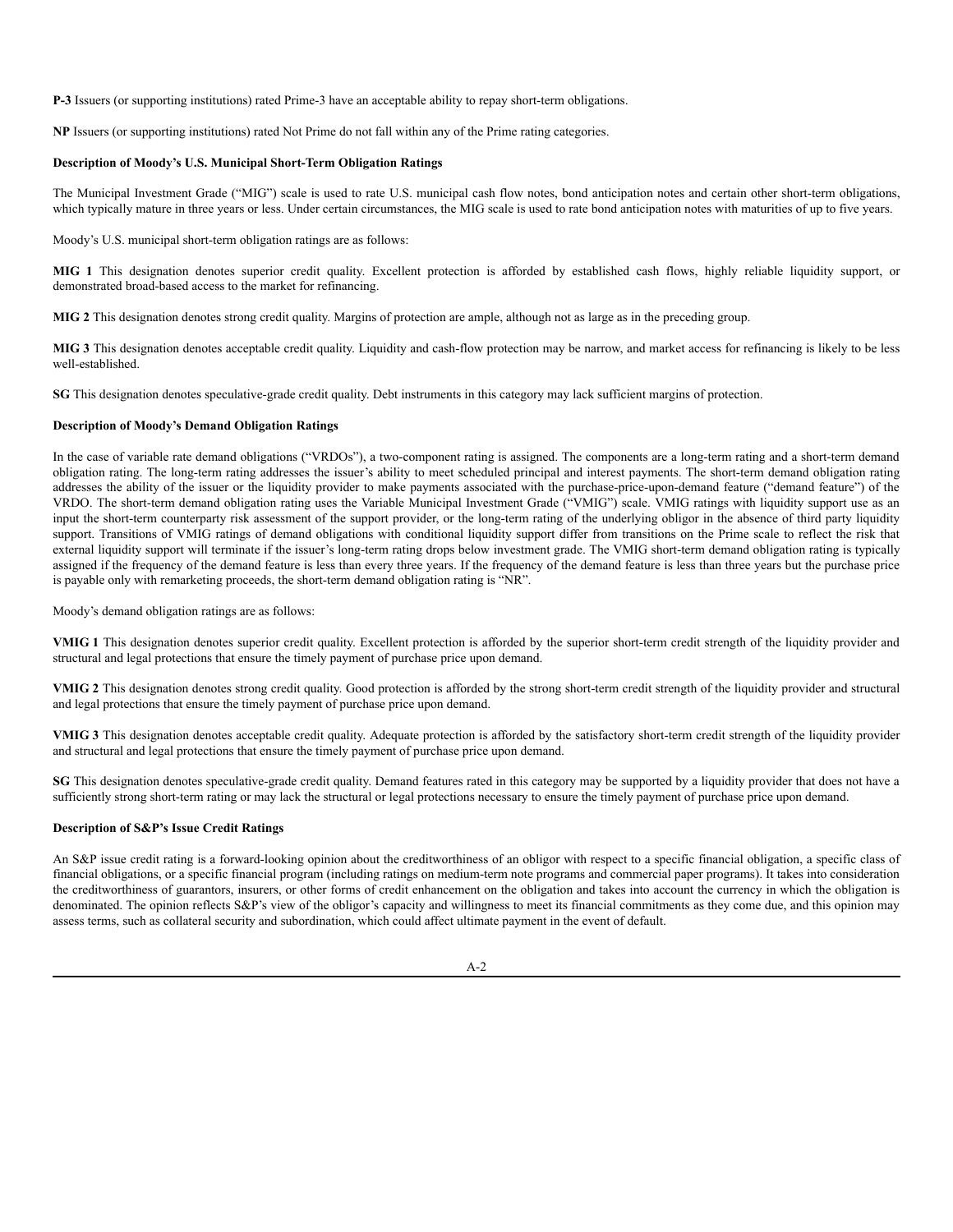Issue credit ratings can be either long-term or short-term. Short-term issue credit ratings are generally assigned to those obligations considered short-term in the relevant market, typically with an original maturity of no more than 365 days. Short-term issue credit ratings are also used to indicate the creditworthiness of an obligor with respect to put features on long-term obligations. S&P would typically assign a long-term issue credit rating to an obligation with an original maturity of greater than 365 days. However, the ratings S&P assigns to certain instruments may diverge from these guidelines based on market practices. Medium-term notes are assigned long-term ratings.

Issue credit ratings are based, in varying degrees, on S&P's analysis of the following considerations:

- The likelihood of payment—the capacity and willingness of the obligor to meet its financial commitments on an obligation in accordance with the terms of the obligation;
- The nature and provisions of the financial obligation, and the promise S&P imputes; and
- The protection afforded by, and relative position of, the financial obligation in the event of a bankruptcy, reorganization, or other arrangement under the laws of bankruptcy and other laws affecting creditors' rights.

An issue rating is an assessment of default risk but may incorporate an assessment of relative seniority or ultimate recovery in the event of default. Junior obligations are typically rated lower than senior obligations, to reflect lower priority in bankruptcy, as noted above. (Such differentiation may apply when an entity has both senior and subordinated obligations, secured and unsecured obligations, or operating company and holding company obligations.)

NR indicates that a rating has not been assigned or is no longer assigned.

# **Description of S&P's Long-Term Issue Credit Ratings\***

AAA An obligation rated 'AAA' has the highest rating assigned by S&P. The obligor's capacity to meet its financial commitments on the obligation is extremely strong.

**AA** An obligation rated 'AA' differs from the highest-rated obligations only to a small degree. The obligor's capacity to meet its financial commitments on the obligation is very strong.

**A** An obligation rated 'A' is somewhat more susceptible to the adverse effects of changes in circumstances and economic conditions than obligations in higherrated categories. However, the obligor's capacity to meet its financial commitments on the obligation is still strong.

**BBB** An obligation rated 'BBB' exhibits adequate protection parameters. However, adverse economic conditions or changing circumstances are more likely to weaken the obligor's capacity to meet its financial commitments on the obligation.

BB; B; CCC; CC; and C Obligations rated 'BB', 'B', 'CCC', 'CC', and 'C' are regarded as having significant speculative characteristics. 'BB' indicates the least degree of speculation and 'C' the highest. While such obligations will likely have some quality and protective characteristics, these may be outweighed by large uncertainties or major exposure to adverse conditions.

BB An obligation rated 'BB' is less vulnerable to nonpayment than other speculative issues. However, it faces major ongoing uncertainties or exposure to adverse business, financial, or economic conditions that could lead to the obligor's inadequate capacity to meet its financial commitments on the obligation.

**B** An obligation rated 'B' is more vulnerable to nonpayment than obligations rated 'BB', but the obligor currently has the capacity to meet its financial commitments on the obligation. Adverse business, financial, or economic conditions will likely impair the obligor's capacity or willingness to meet its financial commitments on the obligation.

**CCC** An obligation rated 'CCC' is currently vulnerable to nonpayment and is dependent upon favorable business, financial, and economic conditions for the obligor to meet its financial commitments on the obligation. In the event of adverse business, financial, or economic conditions, the obligor is not likely to have the capacity to meet its financial commitments on the obligation.

**CC** An obligation rated 'CC' is currently highly vulnerable to nonpayment. The 'CC' rating is used when a default has not yet occurred but S&P expects default to be a virtual certainty, regardless of the anticipated time to default.

**C** An obligation rated 'C' is currently highly vulnerable to nonpayment, and the obligation is expected to have lower relative seniority or lower ultimate recovery compared with obligations that are rated higher.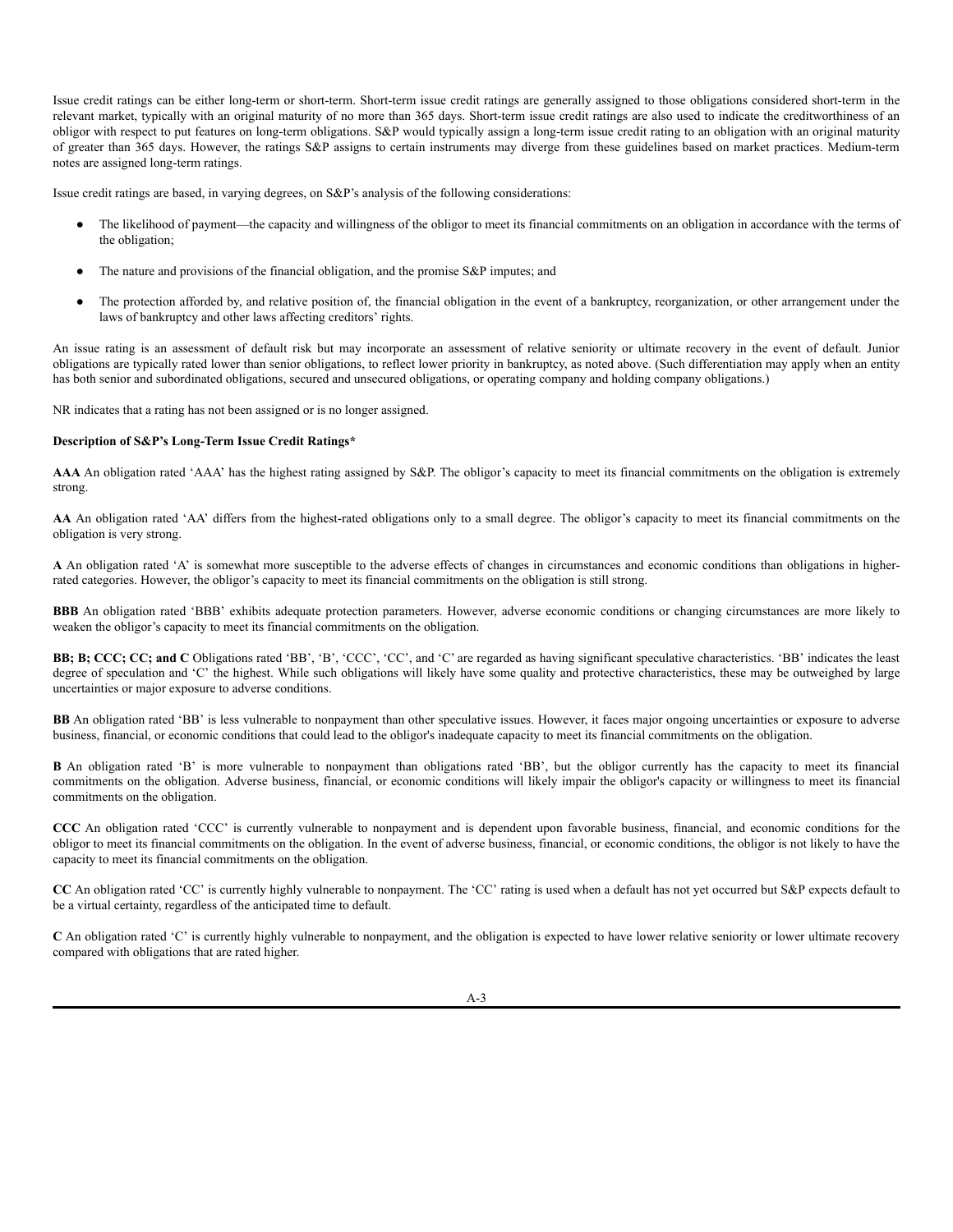**D** An obligation rated 'D' is in default or in breach of an imputed promise. For non-hybrid capital instruments, the 'D' rating category is used when payments on an obligation are not made on the date due, unless S&P believes that such payments will be made within five business days in the absence of a stated grace period or within the earlier of the stated grace period or 30 calendar days. The 'D' rating also will be used upon the filing of a bankruptcy petition or the taking of similar action and where default on an obligation is a virtual certainty, for example due to automatic stay provisions. A rating on an obligation is lowered to 'D' if it is subject to a distressed debt restructuring.

Ratings from 'AA' to 'CCC' may be modified by the addition of a plus  $(+)$  or minus (-) sign to show relative standing within the rating categories.

### **Description of S&P's Short-Term Issue Credit Ratings**

**A-1** A short-term obligation rated 'A-1' is rated in the highest category by S&P. The obligor's capacity to meet its financial commitments on the obligation is strong. Within this category, certain obligations are designated with a plus sign (+). This indicates that the obligor's capacity to meet its financial commitments on these obligations is extremely strong.

**A-2** A short-term obligation rated 'A-2' is somewhat more susceptible to the adverse effects of changes in circumstances and economic conditions than obligations in higher rating categories. However, the obligor's capacity to meet its financial commitments on the obligation is satisfactory.

**A-3** A short-term obligation rated 'A-3' exhibits adequate protection parameters. However, adverse economic conditions or changing circumstances are more likely to weaken an obligor's capacity to meet its financial commitments on the obligation.

**B** A short-term obligation rated 'B' is regarded as vulnerable and has significant speculative characteristics. The obligor currently has the capacity to meet its financial commitments; however, it faces major ongoing uncertainties that could lead to the obligor's inadequate capacity to meet its financial commitments.

**C** A short-term obligation rated 'C' is currently vulnerable to nonpayment and is dependent upon favorable business, financial, and economic conditions for the obligor to meet its financial commitments on the obligation.

**D** A short-term obligation rated 'D' is in default or in breach of an imputed promise. For non-hybrid capital instruments, the 'D' rating category is used when payments on an obligation are not made on the date due, unless S&P believes that such payments will be made within any stated grace period. However, any stated grace period longer than five business days will be treated as five business days. The 'D' rating also will be used upon the filing of a bankruptcy petition or the taking of a similar action and where default on an obligation is a virtual certainty, for example due to automatic stay provisions. A rating on an obligation is lowered to 'D' if it is subject to a distressed debt restructuring.

## **Description of S&P's Municipal Short-Term Note Ratings**

An S&P U.S. municipal note rating reflects S&P's opinion about the liquidity factors and market access risks unique to the notes. Notes due in three years or less will likely receive a note rating. Notes with an original maturity of more than three years will most likely receive a long-term debt rating. In determining which type of rating, if any, to assign, S&P's analysis will review the following considerations:

- Amortization schedule—the larger the final maturity relative to other maturities, the more likely it will be treated as a note; and
- Source of payment—the more dependent the issue is on the market for its refinancing, the more likely it will be treated as a note.

S&P's municipal short-term note ratings are as follows:

**SP-1** Strong capacity to pay principal and interest. An issue determined to possess a very strong capacity to pay debt service is given a plus (+) designation.

**SP-2** Satisfactory capacity to pay principal and interest, with some vulnerability to adverse financial and economic changes over the term of the notes.

**SP-3** Speculative capacity to pay principal and interest.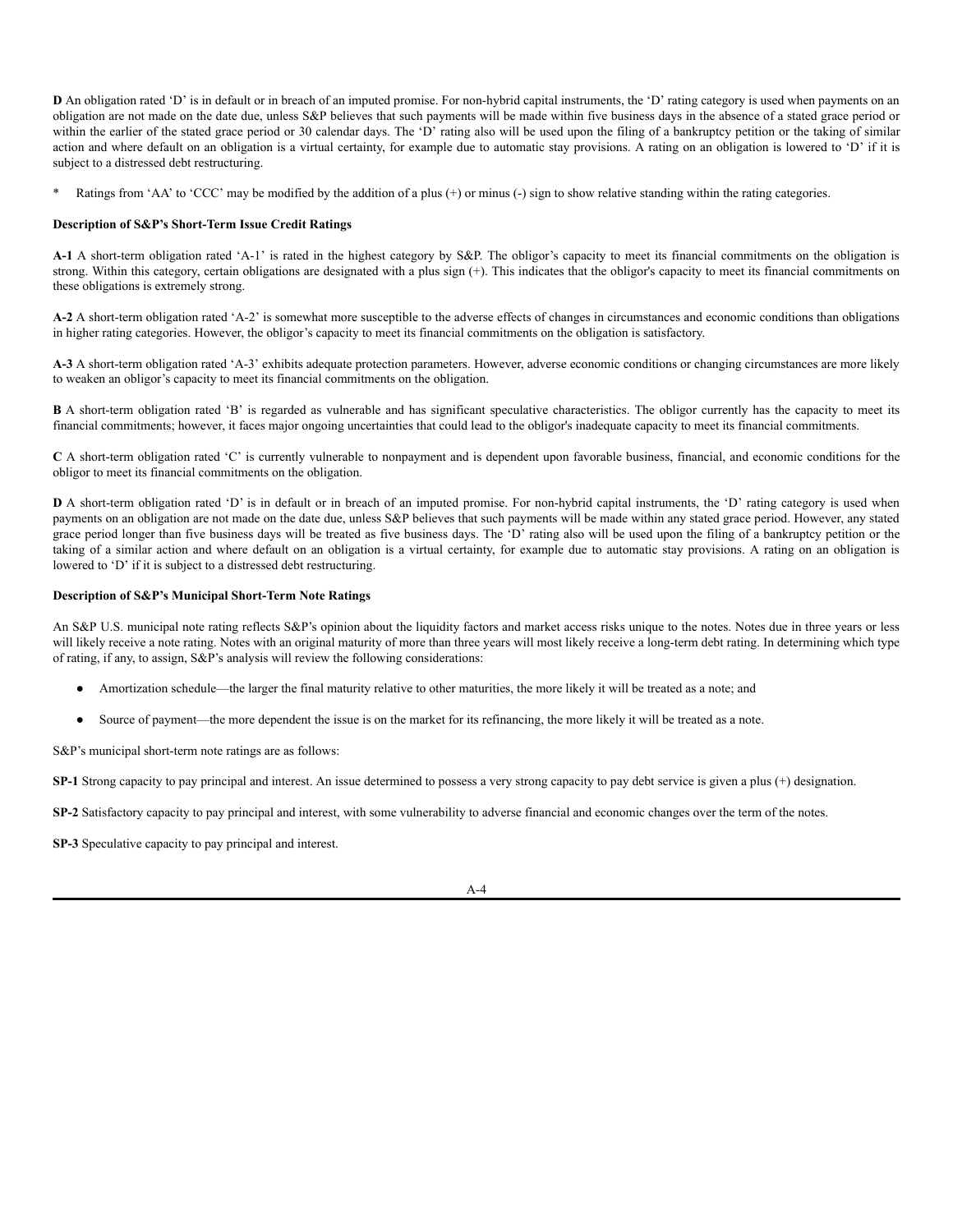**D** 'D' is assigned upon failure to pay the note when due, completion of a distressed debt restructuring, or the filing of a bankruptcy petition or the taking of similar action and where default on an obligation is a virtual certainty, for example due to automatic stay provisions.

## **Description of Fitch's Credit Ratings**

Fitch's credit ratings relating to issuers are an opinion on the relative ability of an entity to meet financial commitments, such as interest, preferred dividends, repayment of principal, insurance claims or counterparty obligations. Credit ratings relating to securities and obligations of an issuer can include a recovery expectation. Credit ratings are used by investors as indications of the likelihood of receiving the money owed to them in accordance with the terms on which they invested.

The terms "investment grade" and "speculative grade" have established themselves over time as shorthand to describe the categories 'AAA' to 'BBB' (investment grade) and 'BB' to 'D' (speculative grade). The terms investment grade and speculative grade are market conventions and do not imply any recommendation or endorsement of a specific security for investment purposes. Investment grade categories indicate relatively low to moderate credit risk, while ratings in the speculative categories either signal a higher level of credit risk or that a default has already occurred.

For the convenience of investors, Fitch may also include issues relating to a rated issuer that are not and have not been rated on its web page. Such issues are also denoted as 'NR'.

Fitch's credit ratings do not directly address any risk other than credit risk. In particular, ratings do not deal with the risk of a market value loss on a rated security due to changes in interest rates, liquidity and other market considerations. However, in terms of payment obligation on the rated liability, market risk may be considered to the extent that it influences the ability of an issuer to pay upon a commitment.

Ratings nonetheless do not reflect market risk to the extent that they influence the size or other conditionality of the obligation to pay upon a commitment (for example, in the case of index-linked bonds).

In the default components of ratings assigned to individual obligations or instruments, the agency typically rates to the likelihood of non-payment or default in accordance with the terms of that instrument's documentation. In limited cases, Fitch may include additional considerations (i.e. rate to a higher or lower standard than that implied in the obligation's documentation).

Note: The modifiers "+" or "-" may be appended to a rating to denote relative status within major rating categories. Such suffixes are not added to the 'AAA' ratings and ratings below the 'CCC' category. For the short-term rating category of 'F1', a '+' may be appended.

### **Description of Fitch's Long-Term Corporate Finance Obligations Ratings**

**AAA** Highest credit quality. 'AAA' ratings denote the lowest expectation of credit risk. They are assigned only in cases of exceptionally strong capacity for payment of financial commitments. This capacity is highly unlikely to be adversely affected by foreseeable events.

**AA** Very high credit quality. 'AA' ratings denote expectations of very low credit risk. They indicate very strong capacity for payment of financial commitments. This capacity is not significantly vulnerable to foreseeable events.

**A** High credit quality. 'A' ratings denote expectations of low credit risk. The capacity for payment of financial commitments is considered strong. This capacity may, nevertheless, be more vulnerable to adverse business or economic conditions than is the case for higher ratings.

**BBB** Good credit quality. 'BBB' ratings indicate that expectations of credit risk are currently low. The capacity for payment of financial commitments is considered adequate, but adverse business or economic conditions are more likely to impair this capacity.

BB Speculative. 'BB' ratings indicate an elevated vulnerability to credit risk, particularly in the event of adverse changes in business or economic conditions over time; however, business or financial alternatives may be available to allow financial commitments to be met.

**B** Highly speculative. 'B' ratings indicate that material credit risk is present.

**CCC** Substantial credit risk. 'CCC' ratings indicate that substantial credit risk is present.

**CC** Very high levels of credit risk. 'CC' ratings indicate very high levels of credit risk.

**C** Exceptionally high levels of credit risk. 'C' ratings indicate exceptionally high levels of credit risk.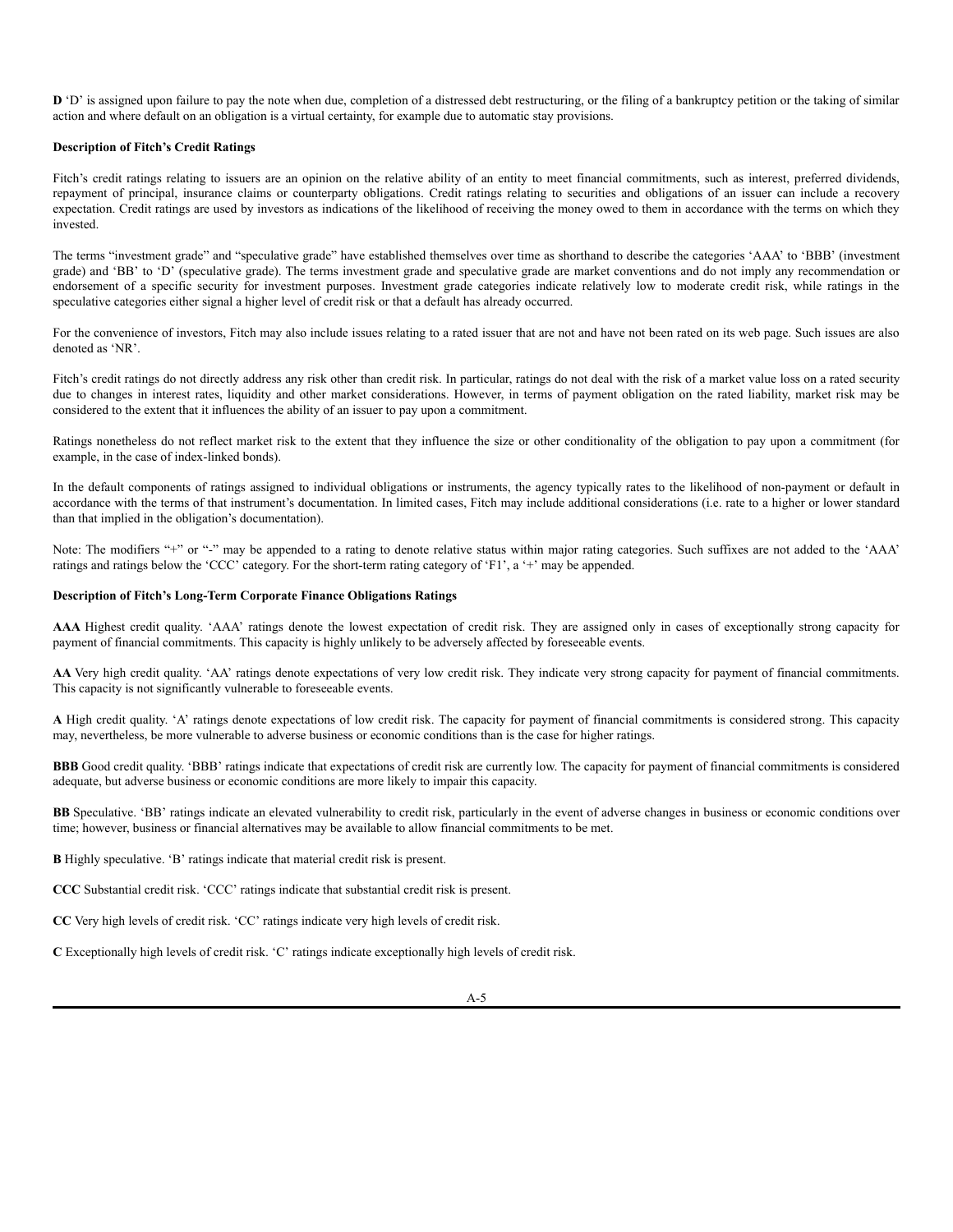Ratings in the categories of 'CCC', 'CC' and 'C' can also relate to obligations or issuers that are in default. In this case, the rating does not opine on default risk but reflects the recovery expectation only.

Defaulted obligations typically are not assigned 'RD' or 'D' ratings, but are instead rated in the 'CCC' to 'C' rating categories, depending on their recovery prospects and other relevant characteristics. This approach better aligns obligations that have comparable overall expected loss but varying vulnerability to default and loss.

### **Description of Fitch's Short-Term Ratings**

A short-term issuer or obligation rating is based in all cases on the short-term vulnerability to default of the rated entity and relates to the capacity to meet financial obligations in accordance with the documentation governing the relevant obligation. Short-term deposit ratings may be adjusted for loss severity. Short-Term Ratings are assigned to obligations whose initial maturity is viewed as "short term" based on market convention. A long-term rating can also be used to rate an issue with short maturity. Typically, this means up to 13 months for corporate, sovereign, and structured obligations, and up to 36 months for obligations in U.S. public finance markets.

Fitch's short-term ratings are as follows:

**F1** Highest short-term credit quality. Indicates the strongest intrinsic capacity for timely payment of financial commitments; may have an added "+" to denote any exceptionally strong credit feature.

**F2** Good short-term credit quality. Good intrinsic capacity for timely payment of financial commitments.

**F3** Fair short-term credit quality. The intrinsic capacity for timely payment of financial commitments is adequate.

**B** Speculative short-term credit quality. Minimal capacity for timely payment of financial commitments, plus heightened vulnerability to near term adverse changes in financial and economic conditions.

**C** High short-term default risk. Default is a real possibility.

**RD** Restricted default. Indicates an entity that has defaulted on one or more of its financial commitments, although it continues to meet other financial obligations. Typically applicable to entity ratings only.

**D** Default. Indicates a broad-based default event for an entity, or the default of a short-term obligation.

A-6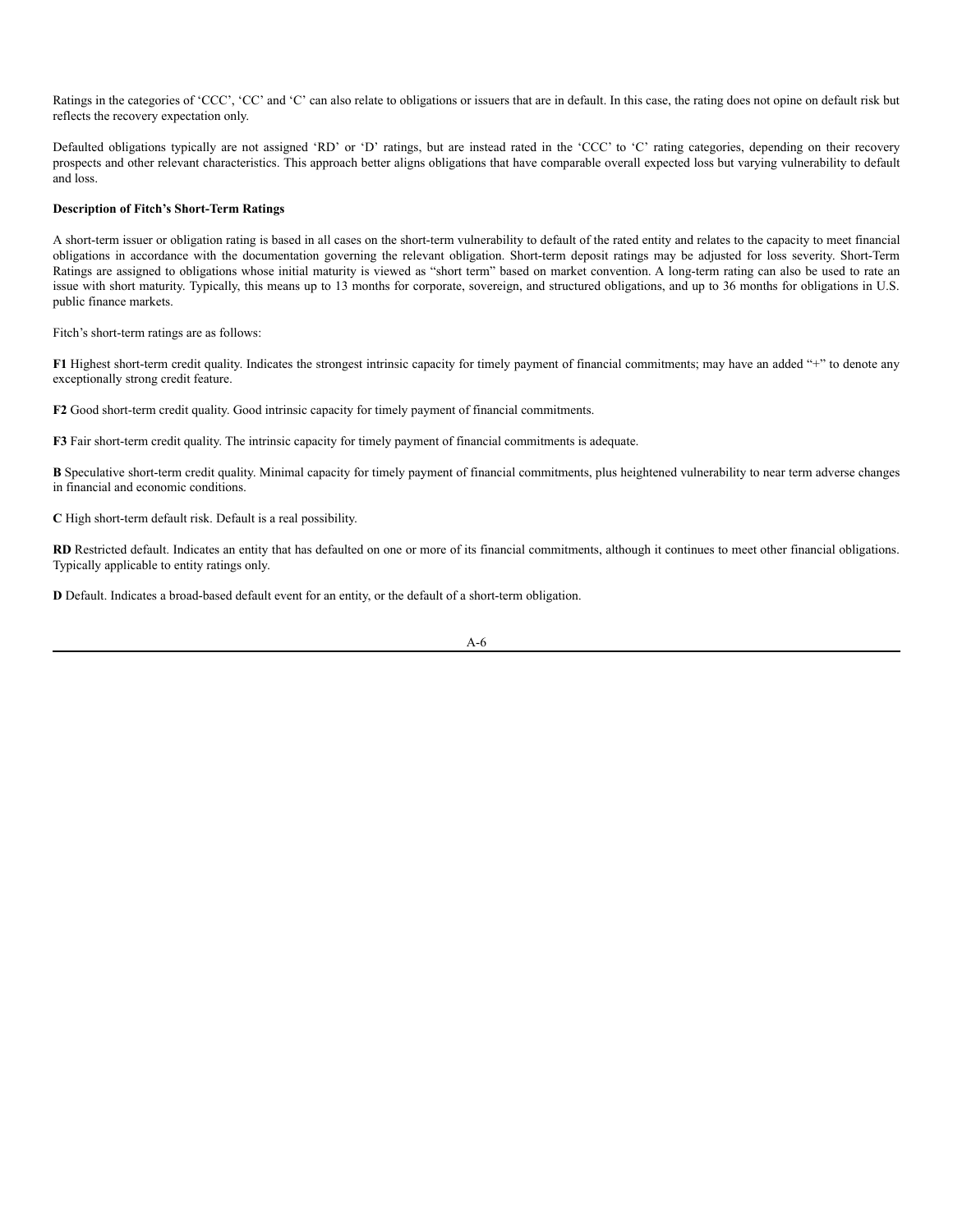# <span id="page-57-0"></span>**A. Proxy Voting and Class Actions**

## **1. Proxy Voting – Overview**

Proxies are assets of AMG's Clients that must be voted with diligence, care, and loyalty. AMG will vote each proxy in accordance with its fiduciary duty to its Clients. AMG will generally seek to vote proxies in a way that maximizes the value of Clients' assets. However, AMG will document and abide by any specific proxy voting instructions conveyed by a Client with respect to that Client's Securities. The IAOC has primary responsibility for establishing proxy voting policy and overseeing the proxy voting process of AMG. The Securities Services department coordinates AMG's proxy voting process.

On the rare occasions that it is necessary for AMG to vote proxies on matters relating to securities held in Client portfolios, and absent specific Client instructions, AMG will generally vote proxies in accordance with the voting recommendations of Institutional Shareholder Services ("ISS"), a third-party proxy voting service to which BOH subscribes.

The ISS proxy voting guidelines reflect normal voting positions on certain issues, but will not apply in every situation. Issues designated in the ISS guidelines that are to be voted on a case-by-case basis may be voted according to ISS recommendations or, if appropriate, as determined by AMG (for instance, certain consent rights of fixed income securities). Even when the guidelines specify how AMG should vote on a particular issue, AMG may choose to vote differently if it is determined that doing so will be in the clients' best interests.

### **2. Conflicts of Interest in Proxy Voting**

When facing conflicts between the interests of AMG and those of AMG Clients, AMG will act in the best interests of its Clients and take no action contrary to those interests.

As examples of potential conflicts of interest, AMG has identified the following:

- A principal of AMG or any person involved in the proxy decision-making process currently serves on the board of directors of the company to which the proxy vote relates.
- An immediate family member of a principal of AMG or any person involved in the proxy decision making process currently serves as a director or executive officer of the company to which the proxy vote relates.
- A potential or existing client battling a contentious shareholder proposal may ask for our vote in exchange for granting AMG business opportunities or other considerations.
- AMG or its related persons or entities may be a named party to, or participating in a bankruptcy work-out or other similar committee with respect to the fixed income issuer.

The foregoing is not intended to be an exhaustive list of potential conflicts of interest.

The process of screening for conflicts of interest that could influence proxy voting may include, but is not limited to, the following:

- Identify any situation where AMG does not intend to vote in accordance with ISS proxy voting guidelines;
- Determine who (PM, AMG executive, Client, etc.) is attempting to influence AMG to vote contrary to its proxy voting policy or guidelines;
- Review requests that would result in voting contrary to proxy voting policy or guidelines;
- Determine if a conflict exists, and submit the matter to the IAOC for a final decision on how to handle the voting of the proxy (e.g., retain outside counsel, abstain from voting, etc.); and
- As appropriate, report any conflict of interest and the resolution of that conflict to the client (or the board of trustees for the clients which are a registered investment company.)